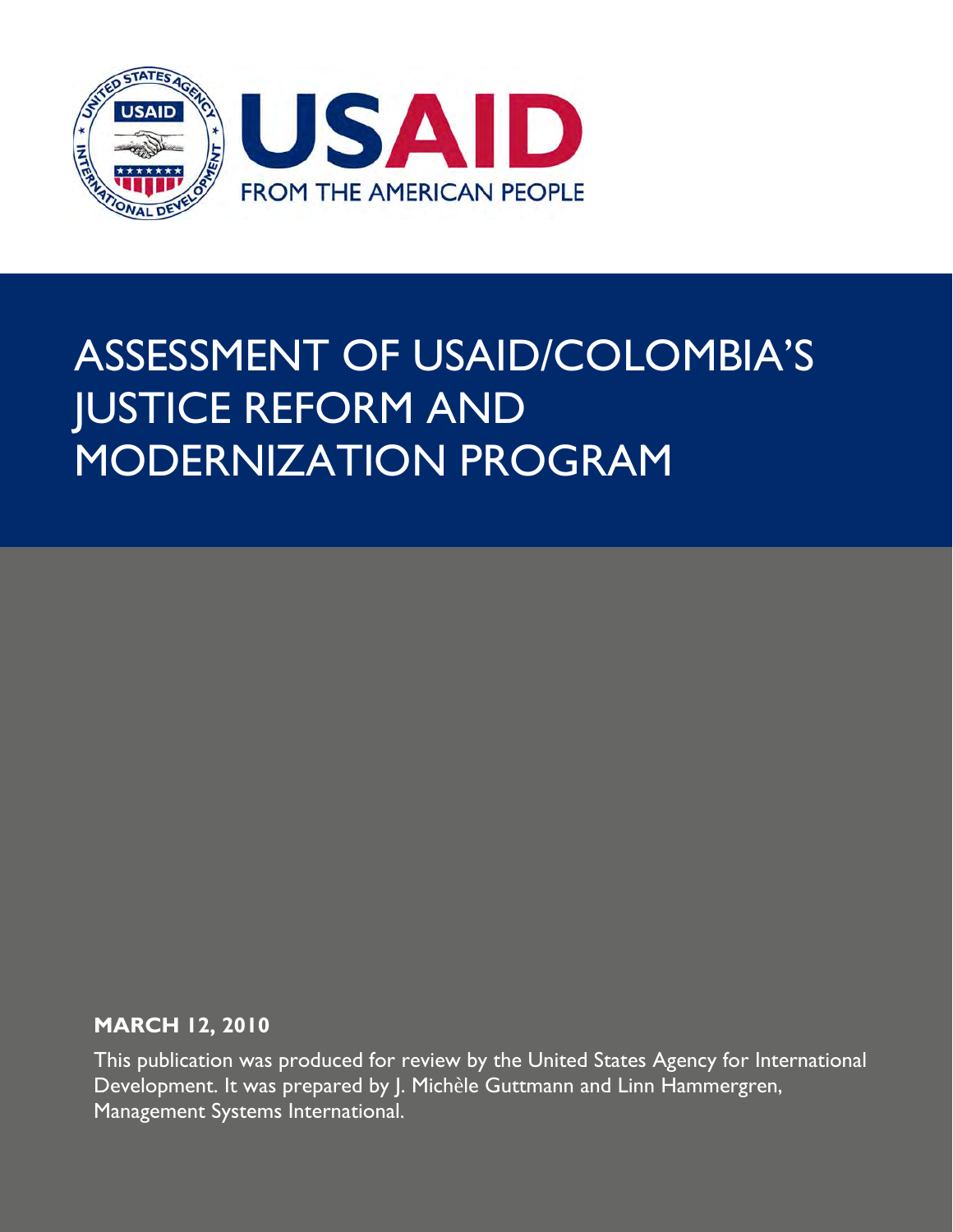# ASSESSMENT OF USAID/COLOMBIA'S JUSTICE REFORM AND MODERNIZATION PROGRAM





Contracted under RAN-M-00-04-00049-A-FY05-104

Assessment of USAID Justice Strengthening Efforts

#### **DISCLAIMER**

The authors' views expressed in this publication do not necessarily reflect the views of the United States Agency for International Development or the United States Government.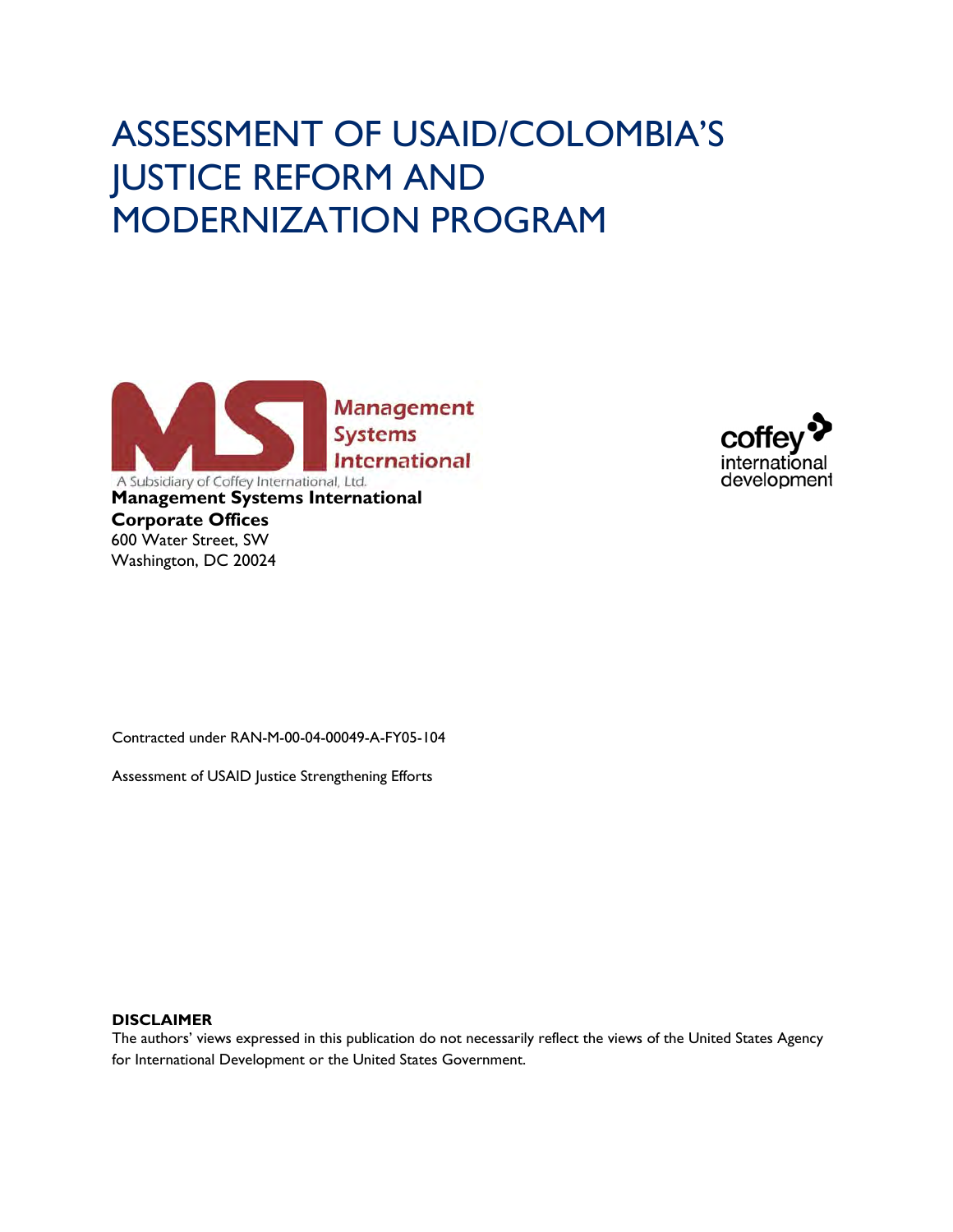# **CONTENTS**

| D. Contextual Note: the Colombia Strategic Development Initiative  3 |
|----------------------------------------------------------------------|
|                                                                      |
| III. Justice Reform and Modernization Program (2006-2010): Key       |
|                                                                      |
| A. Strengthening Implementation of Criminal Procedure Code Reforms 9 |
|                                                                      |
|                                                                      |
|                                                                      |
|                                                                      |
|                                                                      |
|                                                                      |
|                                                                      |
|                                                                      |
|                                                                      |
|                                                                      |
|                                                                      |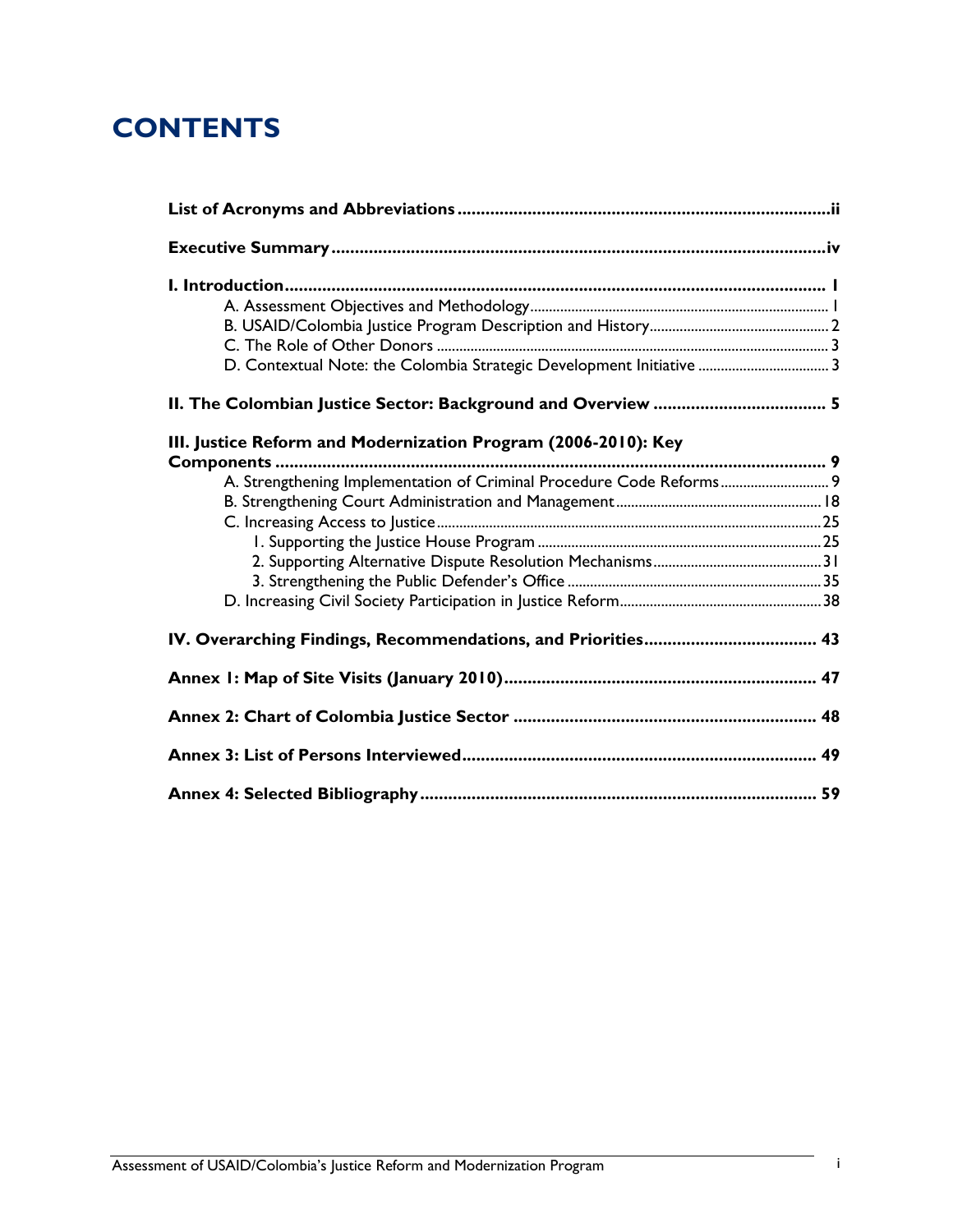# <span id="page-3-0"></span>**LIST OF ACRONYMS AND ABBREVIATIONS**

| <b>ADR</b>    | alternative dispute resolution                                                                        |  |  |  |
|---------------|-------------------------------------------------------------------------------------------------------|--|--|--|
| C&A           | <b>Casals and Associates</b>                                                                          |  |  |  |
| <b>CCP</b>    | Code of Criminal Procedures                                                                           |  |  |  |
| <b>CEJ</b>    | Corporación Excelencia en la Justicia                                                                 |  |  |  |
| <b>CONPES</b> | Consejo Nacional de Política y Economía Social                                                        |  |  |  |
| <b>CSDI</b>   | Colombia Strategic Development Initiative                                                             |  |  |  |
| <b>CSJ</b>    | Consejo Superior de la Judicatura                                                                     |  |  |  |
| <b>CSO</b>    | civil society organization                                                                            |  |  |  |
| <b>CTI</b>    | Cuerpo Técnico de Investigación                                                                       |  |  |  |
| <b>DAS</b>    | Departamento Administrativo de Seguridad                                                              |  |  |  |
| <b>DEA</b>    | Dirección Ejecutivo de Administración Judicial                                                        |  |  |  |
| <b>DIJIN</b>  | Dirección Central de Policía Judicial e Inteligencia                                                  |  |  |  |
| DOJ/OPDAT     | U.S. Department of Justice, Office of Overseas Prosecutorial Development,<br>Assistance, and Training |  |  |  |
| EU            | European Union                                                                                        |  |  |  |
| <b>FARC</b>   | Fuerzas Armadas Revolucionarias de Colombia                                                           |  |  |  |
| <b>FES</b>    | Fundación de Educación Superior                                                                       |  |  |  |
| <b>FIU</b>    | Florida International University                                                                      |  |  |  |
| GOC           | Government of Colombia                                                                                |  |  |  |
| <b>IDB</b>    | Inter-American Development Bank                                                                       |  |  |  |
| <b>ISO</b>    | International Organization for Standardization                                                        |  |  |  |
| <b>JASC</b>   | Judicial Service Center                                                                               |  |  |  |
| JP            | Justice of the Peace                                                                                  |  |  |  |
| <b>JRMP</b>   | USAID Justice Reform and Modernization Program                                                        |  |  |  |
| MIJ           | Ministerio del Interior y Justicia                                                                    |  |  |  |
| <b>MIS</b>    | Management Information System                                                                         |  |  |  |
| <b>MSD</b>    | Management Sciences for Development, Inc.                                                             |  |  |  |
| MSI           | Management Systems International, Inc.                                                                |  |  |  |
| <b>NGO</b>    | non-governmental organization                                                                         |  |  |  |
| <b>OEA</b>    | Oficina Especial de Apoyo                                                                             |  |  |  |
| <b>OECD</b>   | Organization for Economic Cooperation and Development                                                 |  |  |  |
| <b>OPDAT</b>  | Office of Overseas Prosecutorial Development, Assistance, and Training                                |  |  |  |
| PD            | Public Defender                                                                                       |  |  |  |
| <b>PDO</b>    | <b>Public Defender's Office</b>                                                                       |  |  |  |
| <b>SIJIN</b>  | Seccional de Investigación Judicial e Inteligencia                                                    |  |  |  |
| <b>SPOA</b>   | Sistema Penal Oral Acusatorio                                                                         |  |  |  |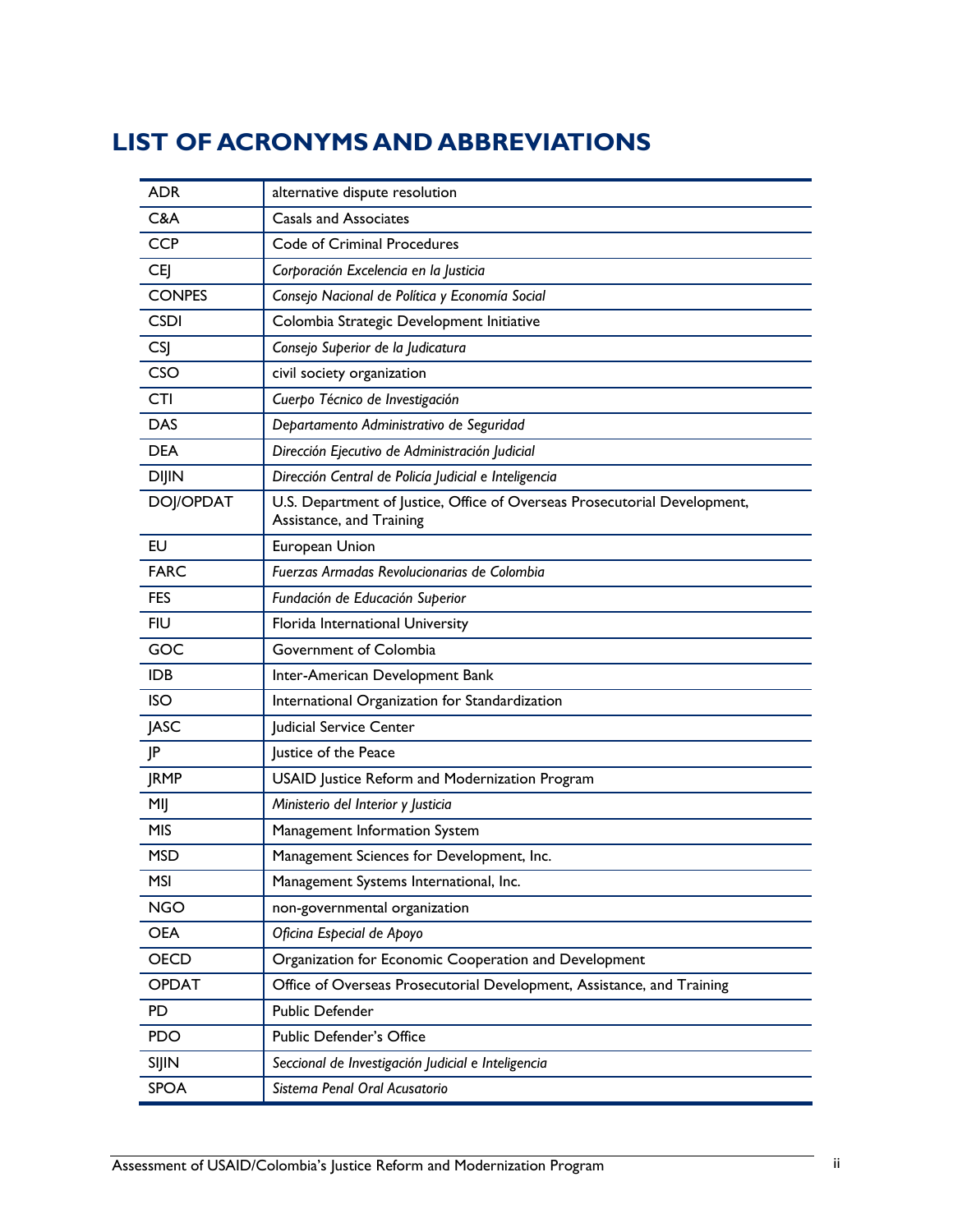| URI          | Unidades de Reacción Inmediata                     |  |
|--------------|----------------------------------------------------|--|
| <b>UNDP</b>  | United Nations Development Program                 |  |
| <b>USG</b>   | Unites States Government                           |  |
| <b>USAID</b> | United States Agency for International Development |  |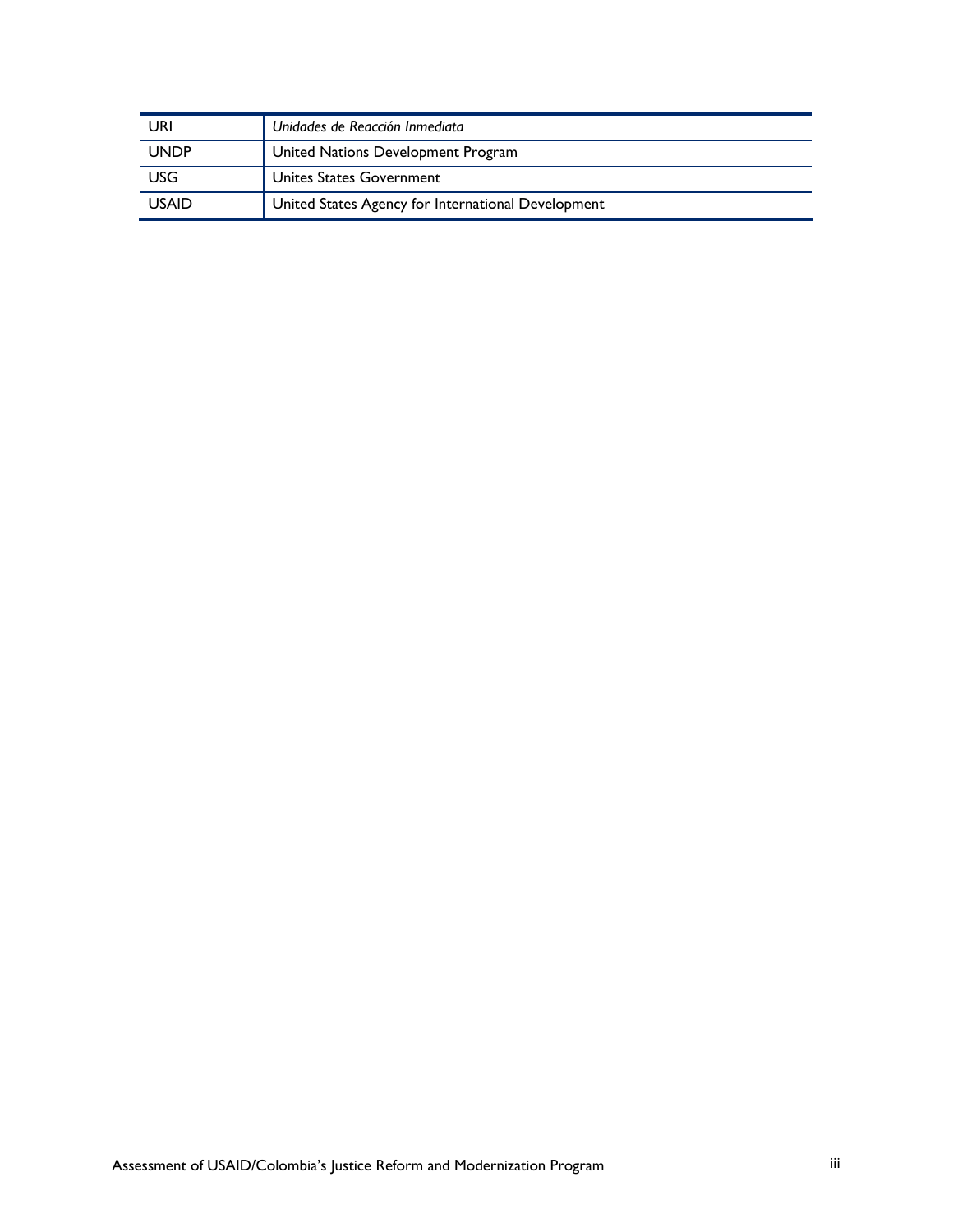# <span id="page-5-0"></span>**EXECUTIVE SUMMARY**

MSI conducted an assessment of the USAID/Colombia Justice Reform and Modernization Program (JRMP), which began in May 2006 and is scheduled to conclude in June 2010. The goal of the assessment was to gauge the overall impact of USAID's justice program, identify lessons learned, and make recommendations for future justice programming. The assessment is intended to inform the design of an 18-24 month "bridge" project that will carry over activities until inception of the next major phase of the justice sector program and, to the extent possible at this time, the design of the next major project phase.

The JRMP has focused on four principal areas: 1) implementation of criminal procedure code reforms and the accusatorial system, 2) strengthening court administration and management, 3) increasing access to justice (in main thematic areas of Justice Houses, alternative dispute resolution, and public defense), and 4) enhancing civil society support for and participation in justice reform processes. USAID/Colombia intends to emphasize increased access to justice in its next strategy period, and will concentrate efforts in rural conflict-affected zones in accordance with the 2010-2014 Country Strategy and the U.S. Embassy's interagency Colombia Strategic Development Initiative (CSDI). Consequently, the team directed particular attention to challenges of access to justice in the CSDI zones.

The assessment team reviewed project-generated reports and other documents, reports, and publications provided by the Mission and others. During a month of field work, the team interviewed over 200 people in five departments, in addition to Bogotá. The team found significant advances in strengthening and modernizing the justice sector and several areas of positive JRMP impact. The team could not, however, accurately assess the program's overall impact because of the lack of necessary diagnostics, statistics, evaluations, and other monitoring tools. Two factors account for this deficiency and should be addressed in future projects: the absence of adequate performance monitoring in almost all of the Colombian institutions surveyed, and the JRMP's prioritization of deliverables over evaluations, especially as the program nears its end.

### **A. Colombian Justice Sector Context and Background**

Colombia has always had an extremely complex justice sector, even for a region where complexity seems to be the rule, and the constitutional reform of 1991 added yet more layers. Since the passage of the 1991 Constitution and related secondary laws, the Colombian government has made substantial changes to justice sector organization and operations. Criminal laws and jurisdiction have been a focus of national reform efforts, as well as USAID support, culminating in the passage of a revised Code of Criminal Procedures (Law 906/2004) implementing an oral accusatory system. The new Code (the third enacted since 1991) has now taken effect in all regions of Colombia, with resulting improvements in due process guarantees and the expedited handling of the least complex (in *flagrante*) crimes. Problems with police investigation, policeprosecutorial coordination, and judicial administration and management have impeded the prosecution of more complex crimes. Although Colombians' level of confidence in their justice system is among the highest in the region, rising urban crime rates and public perceptions of inadequate prosecution of more serious crimes have led to increasing criticism of the reforms.

Colombia's formal justice institutions are fairly well distributed throughout the country, but function under serious constraints in conflict-affected regions. In those areas, illegal armed groups may act as the *de facto* justice system, or may effectively constrain the operation of judicial actors. Availability of justice sector services to rural and other poor citizens is further limited. Although judges are present in nearly every county, there are other barriers to access, including logistics, costs, availability of legal representation, and citizens' ignorance of basic rules and legal rights. In CSDI regions, formal and alternative services can only operate effectively once a certain degree of security can be assured. Many of the armed bands operating in rural areas, however, now appear to be moving into the cities, where crime rates are rising.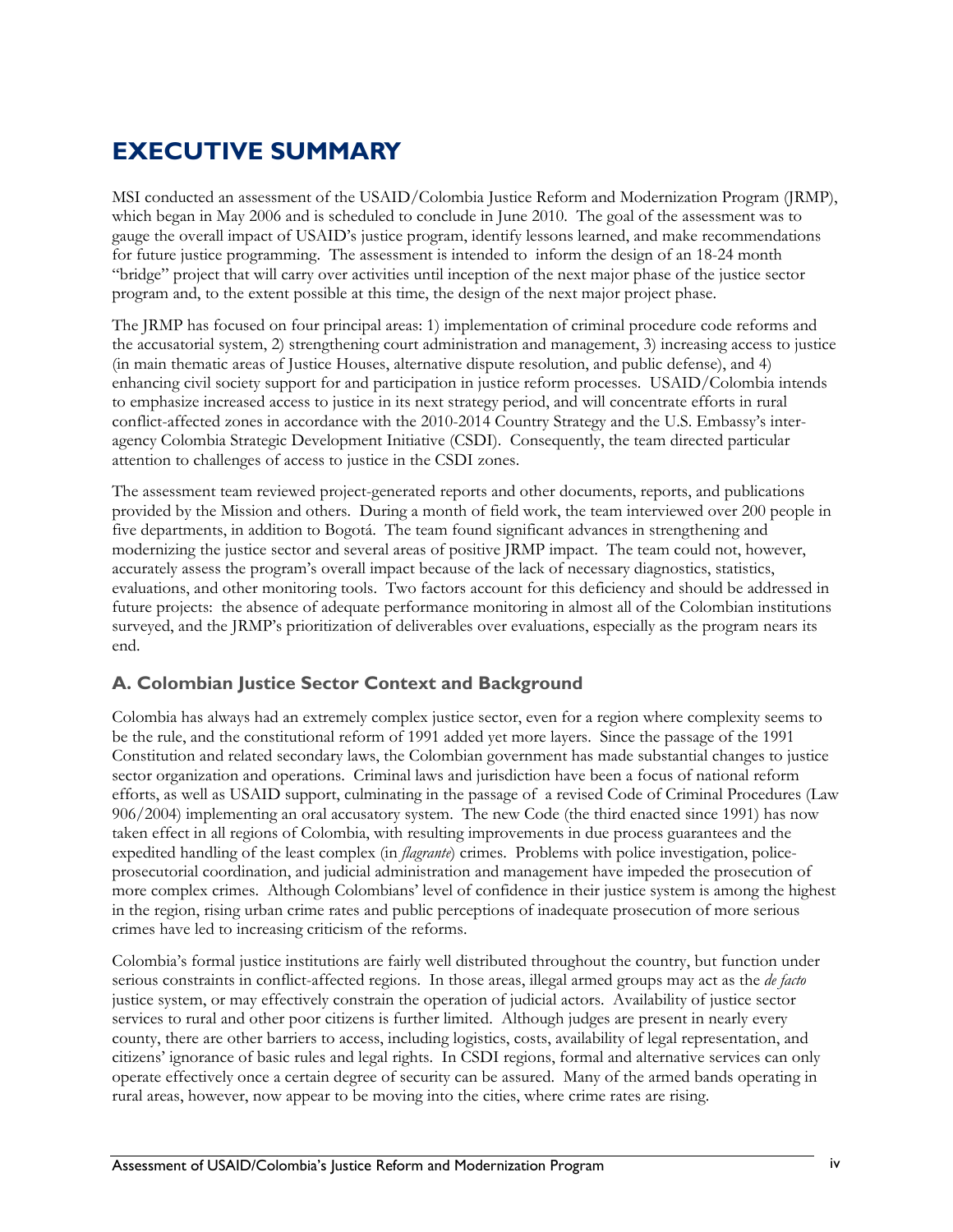### **B. Findings and Recommendations Regarding the Current Program**

### **Strengthening Implementation of Criminal Procedure Code Reforms and the Accusatorial System:**

The JRMP has helped the Colombian authorities advance code implementation (Law 906). The USAID program's principal flaw was in adopting the Colombians' assumption that simply implementing the new code would be sufficient. The problem is the new system's failure to meet public expectations as regards not only human rights guarantees, but also the investigation and prosecution of serious crimes. This is more an institutional than legal issue, and will require attention to enhancing the ability of sector organizations to carry out their roles adequately.

#### **Recommendations:**

- Encourage the review and discussion of existing studies that attempt an in-depth, empirically based analysis of advances and problems under the new criminal procedures;
- Review the two indicator projects financed by USAID and the EU with members of sector institutions and try to reach a consensus on: 1) desired impacts, and 2) the indicators that would be most useful in tracking them;
- Engage the Inter-Institutional Commission on Code Implementation and its individual members in both exercises to encourage their development of remedies in areas where the system's performance has been weakest;
- Review methodologies developed under the JRMP to assess the impact of training programs and either encourage their application or, if found wanting, develop better programs to emphasize impact-oriented training;
- Coordinate with OPDAT on all of the above, as they recognize the problems and their work with Public Prosecution and the investigative police is obviously critical.

**Strengthening Court Administration and Management**: The JRMP has had limited impact on court administration and management. This is due to the government and the program's lack of a comprehensive strategy for making improvements in these areas and linking them to improved system outputs. Instead, both have focused on processes – automation, the introduction of audio and video equipment for recording proceedings and facilitating "virtual hearings," ISO certification, and raising the quality and accelerating the speed of what has always been done – without a clear notion as to the ultimate objectives or a consideration of the need to change other long-standing practices. The most valuable part of USAID's efforts in this area is the work being done in Paloquemao (the Bogota criminal court complex) to pilot basic structural changes in support services affecting individual court operations, and to turn Siglo XXI (the judiciary's rudimentary case tracking software) into a management information system (MIS), as well as augmenting its other functionalities.

#### **Recommendations:**

- Work currently under way in Paloquemao to improve judicial services should be continued, evaluated, and discussed with the Judicial Council to explore expansion to other courts. The improvements to Siglo XXI are particularly important. Discussions should emphasize short- to medium-term improvements in the ability to track performance and addition of functions that could immediately improve courtroom performance;
- While the ISO exercise has achieved some improvements in the courts to which it was applied, USAID should emphasize ways to encourage their wider adoption without repeating the entire ISO procedure;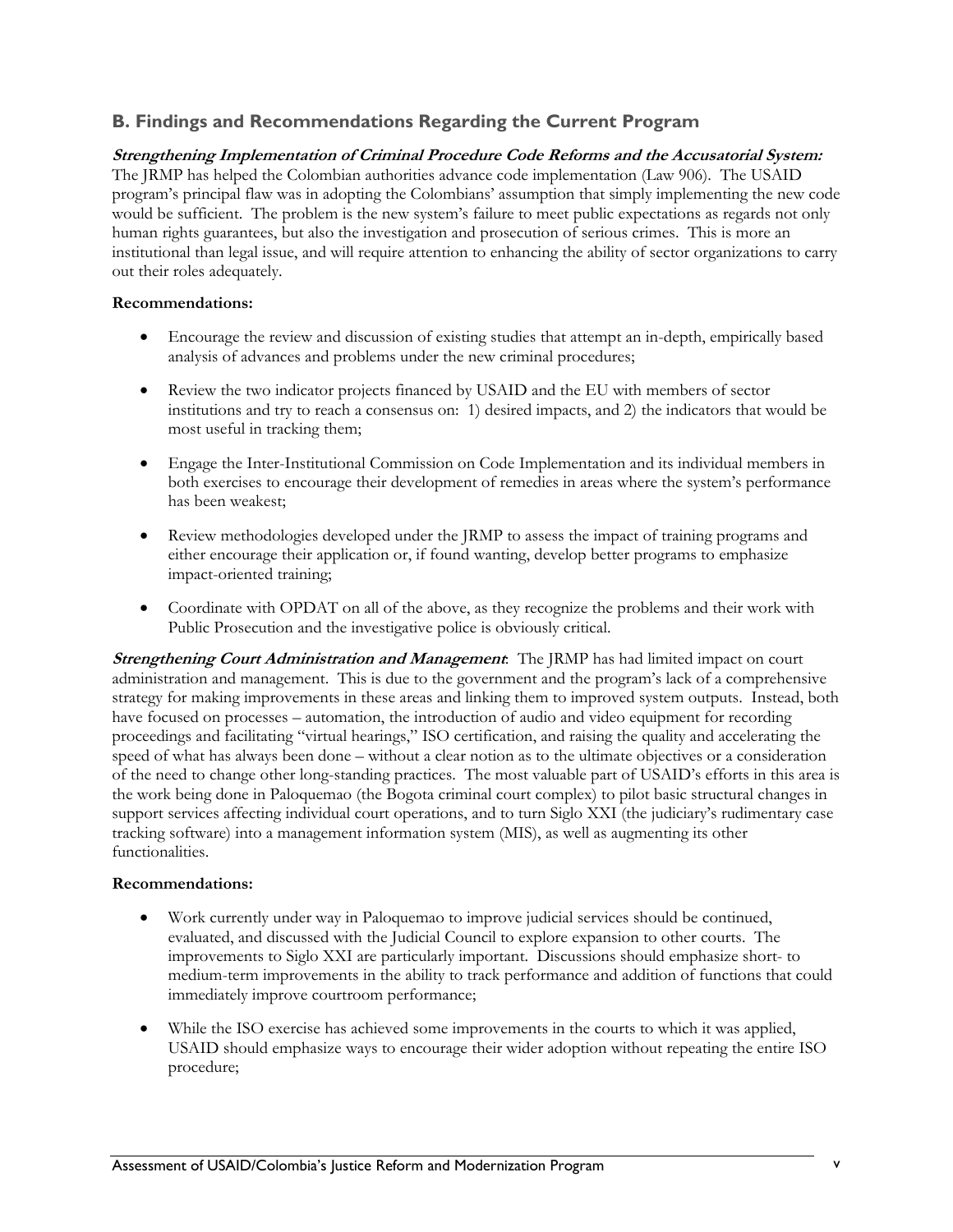• Use of "virtual hearings" should be closely monitored for possible due process violations, and means to make audio transcripts of all hearings more user friendly (i.e. easier to review) should be explored.

**Increasing Access to Justice – Supporting the Justice House Program:** Justice Houses have been the flagship of USAID assistance since the mid 1990s and represent the largest JRMP investment. They are an important inter-institutional resource to address community needs and provide for peaceable resolution of everyday legal disputes and increased access to services, especially in marginalized and vulnerable areas. The JRMP has, however, focused to a large extent on increasing the number of Justice Houses without sufficient emphasis on monitoring and evaluating their use and impacts. Sustainability is also a serious unresolved challenge. Achievement of a co-financing agreement with the Ministry of Interior and Justice was a major step toward sustainability, but has been fraught with problems in its execution. Similar support agreements with local authorities and national institutions have not been completely or consistently fulfilled, thus compromising staffing, services, and operation of many Justice Houses.

#### **Recommendations:**

- Under the "bridge" project, USAID should concentrate efforts on evaluating the Justice House program to identify impacts, needs, and determine how to strengthen the existing Justice Houses and resolve operational difficulties before carrying out significant program expansion. Special attention should be given to issues of staffing, preliminary studies/placement strategies, utility, national/local support, and program sustainability;
- At the same time, USAID should consider how Justice House services can be extended to more dispersed populations, and explore alternatives to the placement of traditional Justice Houses in rural conflict-affected counties and CSDI regions, where different approaches might be necessary;
- Finally, adequate monitoring, oversight, and reporting mechanisms should be put in place to collect and analyze information necessary to shape and direct the future of the program.

**Increasing Access to Justice – Supporting Alternative Dispute Resolution Mechanisms:** Broad legislative authority, minimal standards of certification, and proliferation of training have created a cottage industry in various methods of conciliation with competing or overlapping jurisdiction. ADR practice and practitioners have gained strength and prominence, but the assessment revealed a fundamental lack of information concerning the activities and impact of ADR providers. Standards are not in place, and conciliation practices are largely unregulated and unmonitored. The program deliverables have focused too much attention on total numbers of people trained without adequate attention to follow up and monitoring of practitioners. The majority of those trained in equity conciliation do not practice actively, and caseloads of these and other practitioners vary dramatically. In the future, attention should be directed at both the quantity and quality of conciliation processes and agreements reached through ADR mechanism, actual compliance with agreements or orders, and the differences between urban and rural zones in ADR needs and effectiveness.

#### **Recommendations:**

- Support policy, legislative, and regulatory reforms to consolidate and streamline ADR services, reduce overlap and duplication of jurisdiction, and impose meaningful and consistent professional standards to distinguish ADR service provision, assure a higher quality of practitioner, and improve services;
- Any significant expansion of training or support for specific ADR activities/entities should await preliminary studies and diagnostics to determine needs, utility, and impact of various types of dispute resolution mechanisms, with specific attention to CSDI regions.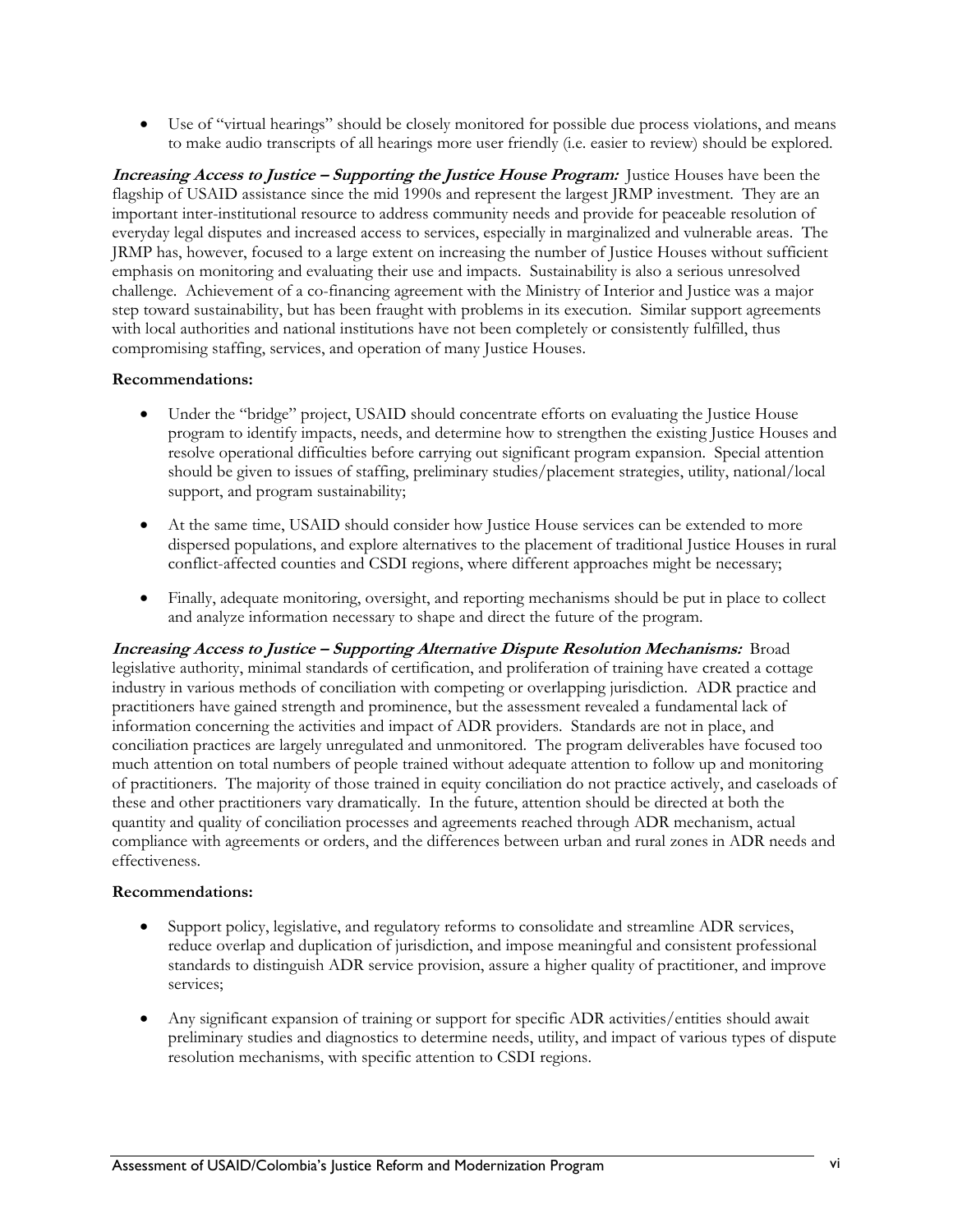**Increasing Access to Justice – Strengthening the Public Defender's Office:** The only program element where the impact is indisputable and plainly attributable to the USAID justice program is the significant strengthening of the Public Defender's Office and the improvements to the quality of its services, for which USAID was largely and primarily responsible. With JRMP assistance and support, the institution has become much stronger and more credible, coverage has been expanded, and the office is recognized for providing quality representation and services. The project has also made considerable strides toward sustainability.

### **Recommendations:**

- USAID should maintain its support to the Office of the Public Defender. Although this office is not in jeopardy, care should be taken to assure that it continues to operate and function at high levels;
- Assistance should be directed to resolving operational and ethical issues posed by victim representation obligations under the Justice and Peace Law, and to helping the office to develop a strategy and plan to accommodate the increased demand for other types of non-criminal defense. Attention should be directed to institutional strengthening as needed, setting appropriate workloads, and developing effective and lawful approaches to assure adequate public defender coverage, especially in CSDI regions.

**Increasing Civil Society Participation in Justice Reform:** Support to a variety of grassroots organizations and coalitions appears to have helped to raise the profile, legitimize, and create a venue and tools for increased justice-related initiatives, participation, and advocacy; technical management and financial oversight, however, has been time-consuming and problematic. This component also encompassed funding to more sophisticated, national-level CSOs and research institutions for the provision of services and preparation of studies and diagnostics. Dispersed support to numerous small grantees of widely varying and diverse capacity and skills has led to questionable impact and sustainability, has required substantial investment of time and resources, and has hindered the project's ability to achieve more than modest generalized impact. This project component has suffered from the lack of a clear strategic direction or defined objective.

#### **Recommendations:**

- Civil society strengthening should accompany and complement the justice program elements, but significant further investment should await a strategic framework for future civil society work clarifying and defining the criteria for support, the impact being sought, and through which categories of actors;
- In CSDI regions in particular, civil society efforts to monitor, oversee, and strengthen the justice sector should be combined with work to increase citizen education and awareness of legal rights and resources;
- The project should differentiate design strategies and processes depending on the size, capacity, interests, and sophistication of potential grant recipients, as well as the objectives sought through their involvement;
- Administrative and logistical management should be improved.

### **C. Recommendations Regarding the "Bridge" Project**

The anticipated "bridge" project provides an opportunity for USAID to conduct a stock-taking exercise to review and evaluate progress/impact to date and assess future needs. Specifically, the team recommends:

• During the "bridge" project, **USAID should shift its focus from replication and expansion of project deliverables to analyzing impact, sustainability, and consolidation of existing programs and activities**. Ongoing plans and programming elements should be continued at their current levels, but plans for further significant expansion should be scaled back pending diagnostic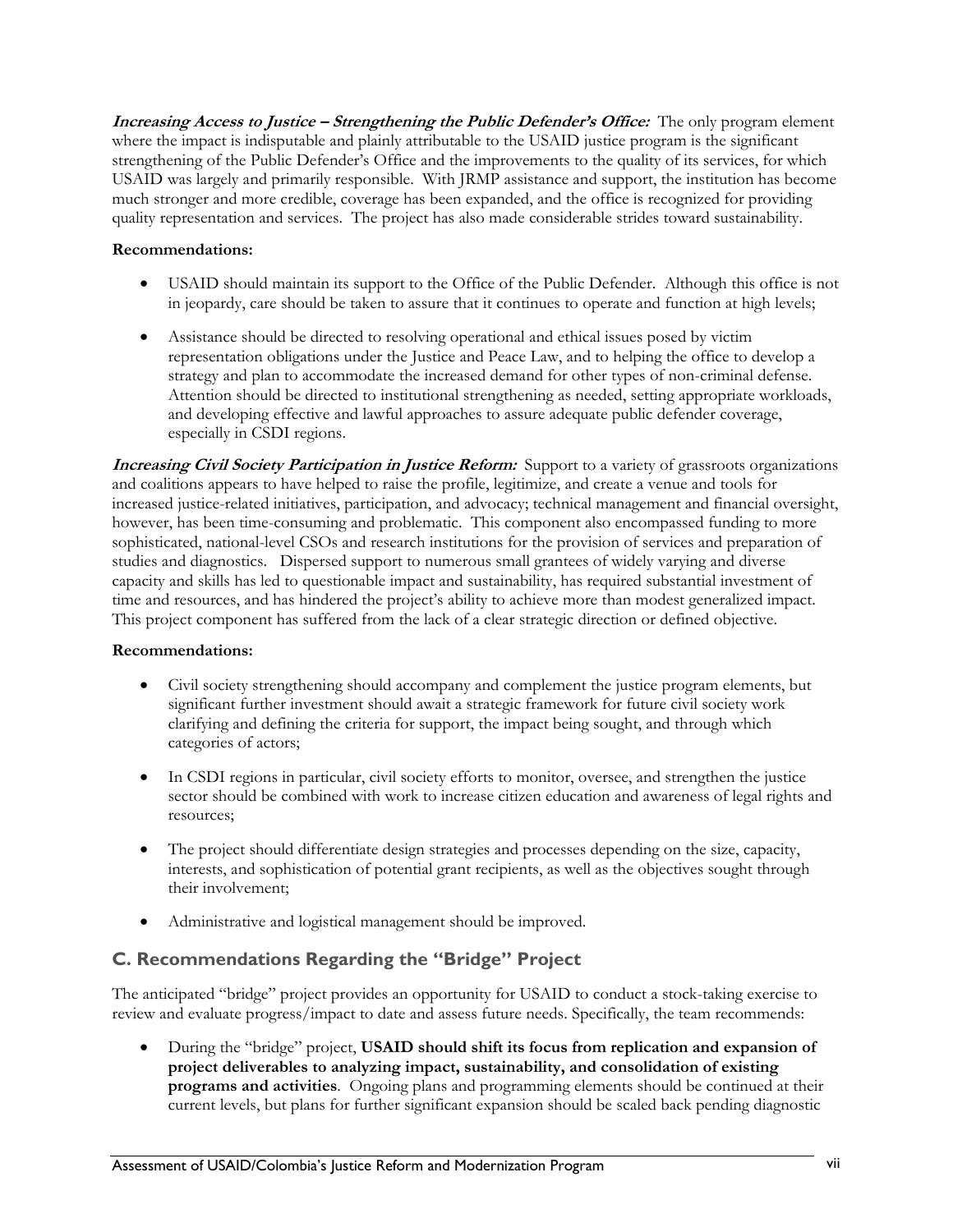results. USAID should conduct diagnostics of justice sector needs so as to appropriately direct and shape the next phase of programming;

- **Special attention should go to reviewing the fate of certain initiatives (especially development of training evaluation methodologies, of Criminal Procedures Code indicators, of draft legislation and so on) which appear not to have been adopted.** Aside from determining their intrinsic worth, the reasons for the limited or null follow-through should be identified, as they may indicate future problems beyond those that are likely to be resolved by a contractor;
- **For targeted CSDI regions, USAID should conduct assessments to determine the existence and extent of unmet needs, as well as to identify the most appropriate formal or informal mechanisms and service providers to increase meaningful access to justice.** These regions are geographically, politically, and culturally different from those where USAID has focused judicial strengthening, and their individual circumstances also vary. For USAID to achieve its goals, it must have a nuanced and up-to-date understanding of the particular needs of these populations, as well as a better grasp of by what means and how well they are currently addressed;
- **Security concerns should be paramount when determining how and to what extent access to justice in CSDI regions, whether formal or informal, can realistically be enhanced.** In some areas, the presence of illegal armed actors constrains or supplants a functioning justice system. Efforts to reduce impunity in these areas will likely face serious limitations. It is probably unrealistic to assume that legitimate actors promoting access to justice can accomplish this as well, both because of the threats this may pose to them and those who access their services, and because they are unlikely to have the special skills needed for this additional work;
- **USAID should continue to focus on coordination with other donors during the design of the follow-on justice program**. Special attention should be paid here to the three large projects about to start (the IDB and World Bank loans, and the EU grant for work with the Prosecutor's Office); the first two are likely to provide substantial resources for funding equipment and infrastructure, meaning that USAID contributions here can either be cut back or should be channeled more carefully. Another EU project with "peace laboratories" will target many conflict-affected regions and USAID should likewise explore opportunities for coordination there.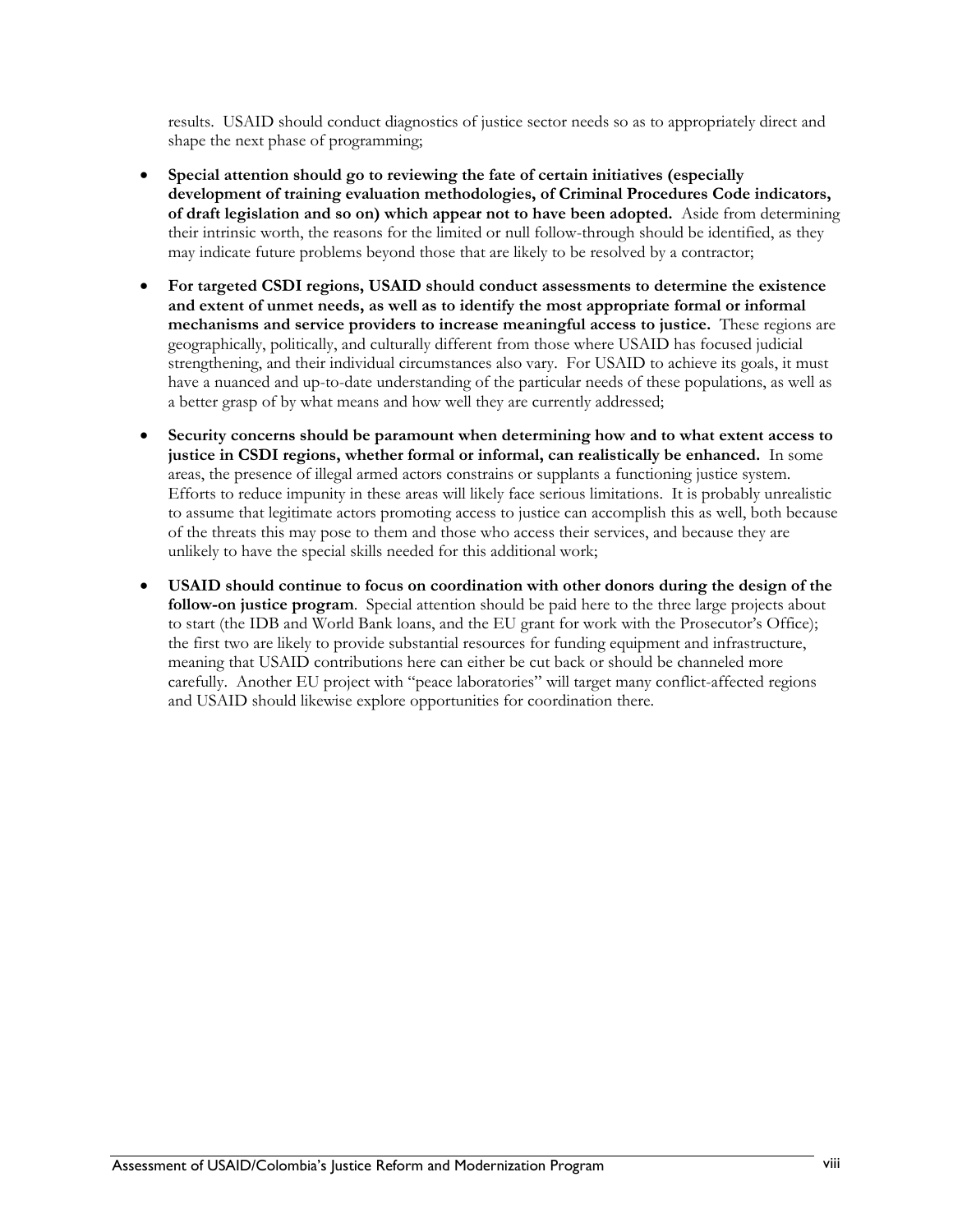# <span id="page-10-0"></span>**I. INTRODUCTION**

### **A. ASSESSMENT OBJECTIVES AND METHODOLOGY**

The USAID/Colombia Mission contracted with MSI to conduct an assessment of its Justice Reform and Modernization Program (JRMP). The program has been implemented by Florida International University's Center for the Administration of Justice (FIU) since its inception in May 2006, and is scheduled to conclude in June 2010. USAID/Colombia commissioned this assessment to review its justice strengthening efforts under the JRMP, assess fundamental impact, identify lessons learned, and develop recommendations for future justice programming.[1](#page-10-1)

The assessment team consisted of four rule of law experts, including three lawyers and one political scientist with extensive regional experience and expertise in legal systems and reform. J. Michele Guttmann (team leader, MSI) and Linn Hammergren (senior rule of law expert, MSI) were the expatriate team members. Two Colombian lawyers and technical experts also served on the team: Luís Alfonso Fajardo Sánchez, an expert in human rights, humanitarian law, and access to justice for vulnerable populations; and Adriana Ortíz Serrano, a specialist in constitutional law, human rights, and access to justice for displaced populations. A fifth team member, Beatriz Alvarez, handled in-country logistics and coordination. Jonathan Brunson of MSI provided research and logistical support throughout. The team would especially like to thank Jene Thomas, Anu Rajaraman, Orlando Muñoz and Ayda Cardoza of the USAID/Colombia Democracy and Human Rights team for their substantial assistance and support in both the preparatory phase and field work.

The study began with a desk review of USAID project-generated documents and reports, along with other assessments, reports, and publications provided by the Mission. The expatriate assessment team held initial planning meetings and conducted preliminary interviews over two days in Washington, D.C., in December 2009.

The entire team met in Bogota, Colombia, in early January 2010 and began a month of field work that included travel to six locales (covering five departments) outside of Bogota: Cartagena, Sincelejo, Tumaco, Medellín, Apartadó, and Villavicencio. (See Annex 1) The site visits were selected with the input and approval of USAID/Colombia and the Mission assisted with the identification of appropriate people and organizations for interviews in both Washington and Colombia. To the extent possible, the team sought to interview similar organizations and institutions in all the sites visited, and to cover similar questions for comparison and contrast. In addition, the team observed courtroom proceedings and hearings in all locations, visited Justice Houses and other centers for alternative dispute resolution, and conducted a number of group interviews and focus groups. To expand the geographical scope and simultaneously test project equipment, a series of three "virtual" interviews were conducted using the "virtual courtroom" facilities and equipment in Villavicencio for interviews of judicial personnel in outlying areas of the region. In addition, equity conciliators from three outside areas traveled to Villavicencio for a focus group. In total, the team interviewed more than 200 people. (See Annex 3)

<u>.</u>

<span id="page-10-1"></span><sup>&</sup>lt;sup>1</sup> The predecessor to the JRMP, the Administration of Justice Program, was implemented by Checchi and Company Consulting, Inc., from 2001 to 2006. Many of the JRMP assistance efforts and program components were initiated under that prior program, and continued and were modified during the FIU contract. Although this assessment focused on the current JRMP, both phases of USAID/Colombia justice programming are interrelated and are therefore discussed at times in this report.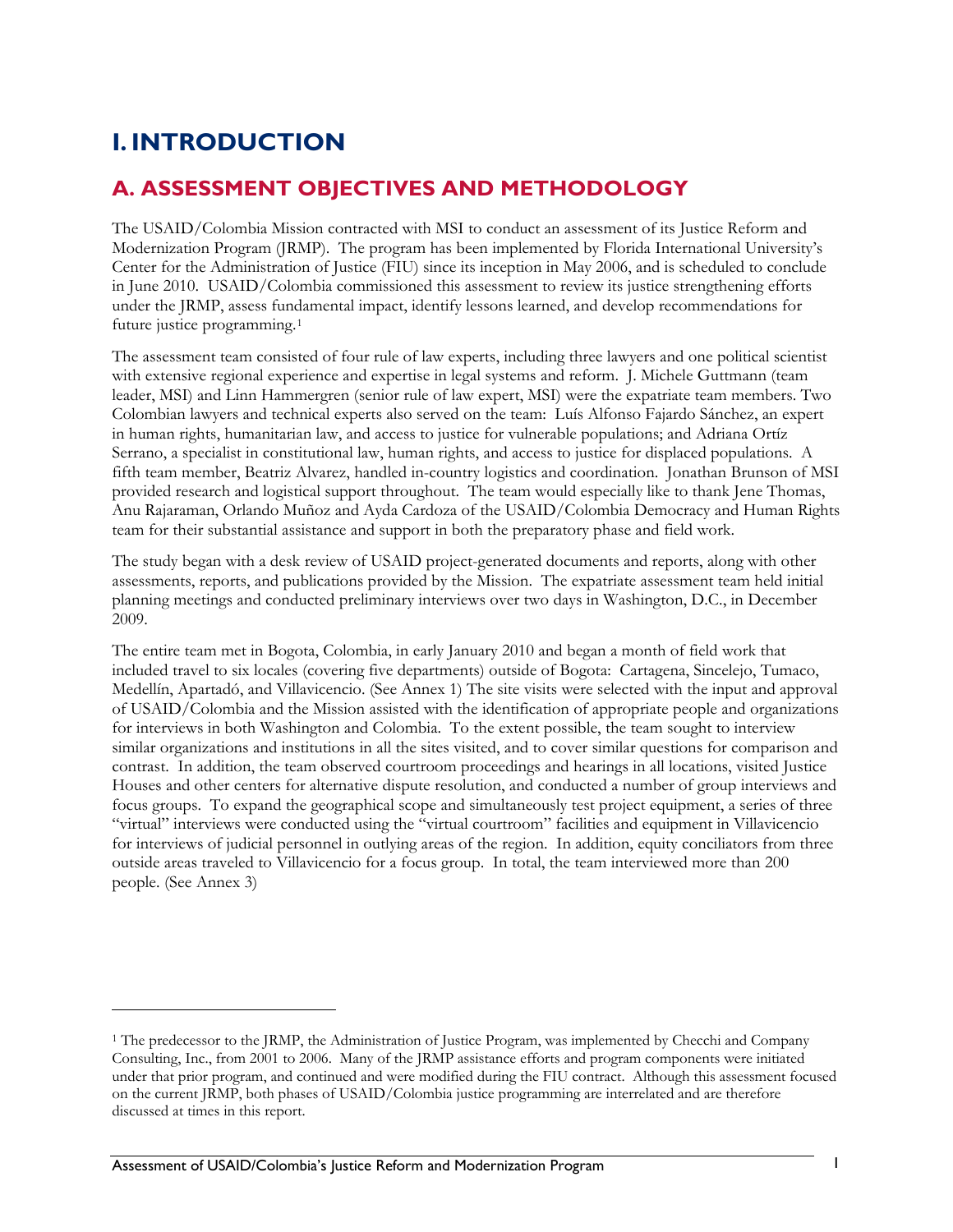### <span id="page-11-0"></span>**B. USAID/COLOMBIA JUSTICE PROGRAM DESCRIPTION AND HISTORY**

The JRMP has its roots in a justice sector program that began in Colombia in 1986 as one of USAID's earliest justice assistance programs. In 1986, USAID awarded a series of small grants to be managed by a private foundation, the *Fundación de Educación Superior* (FES). The grants financed research, a diagnosis of judicial needs, pilot programs to modernize court systems, training, and the creation of an inter-institutional Advisory Committee. The work from those initial projects influenced and provided input to the restructuring of the Colombian justice system that culminated in the constitutional reform of 1991. In 1992, USAID initiated a \$36 million project, also channeled through FES, to support the implementation of the constitutional reforms and further restructuring of the justice sector.

Throughout the 1990s, the justice program was affected by significant swings in support and funding, including the planned closure of the Mission in late 1999. Notwithstanding, USAID was able to implement and maintain a program to increase access to justice at the local level beginning in 1994, when it introduced the pilot model for local Justice Houses (*Casas de Justicia*). At around the same time, USAID also began to provide institutional support to develop and strengthen the Colombian Public Defender's Office. USAID assistance and programming were increased significantly at the end of 2000 as a consequence of the passage of "Plan Colombia." The justice program has continued in two phases without interruption since then.[2](#page-11-1)

In 2001, USAID awarded a contract to Checchi and Company Consulting, Inc., to implement its Colombia Administration of Justice Program (2001-2006). The broad objective was to increase access to justice in Colombia. The program worked principally in four areas: 1) support for the introduction of the oral accusatorial criminal justice system and criminal procedure code reform; 2) institutional strengthening and professionalization of criminal public defender services; 3) establishing Justice Houses to offer a variety of services, primarily in low-income, urban neighborhoods; and 4) support for alternative dispute resolution mechanisms. Civil society activities supporting the four principal programs, mainly through the issuance of small grants, constituted a fifth, cross-cutting area. An additional cross-cutting focus on ethnic and gender issues was added midway through the contract.

In 2006, USAID awarded the contract for a follow-on justice project – the Justice Reform and Modernization Program – to Florida International University's Center for the Administration of Justice (FIU). The project will conclude in June 2010 after four years (the three-year base period plus one additional option year). The project is directed towards overarching goals of judicial reform and expanded access to justice, and focuses on four major areas:

- 1. Implementation of criminal procedure code reforms and the accusatorial system;
- 2. Strengthening court administration and management;

<u>.</u>

- 3. Increasing access to justice in main thematic areas of Justice Houses, alternative dispute resolution, and public defense; and
- 4. Enhancing civil society support for and participation in justice reform processes.<sup>[3](#page-11-2)</sup>

Extension of justice services to rural, conflict-affected, and marginalized populations is a cross-cutting theme applicable to each of the above areas. A further underlying goal of the program is to promote "Colombianization," i.e., to promote sustainability of rule of law reforms beyond the end of foreign assistance, to generate local ownership, and to develop institutional capacity to meet public demands.

<span id="page-11-1"></span><sup>2</sup> For more details concerning the history and contributions of USAID/Colombia's justice sector support through 2001, see MSI, "Achievements in Building and Maintaining the Rule of Law: MSI's Studies in LAC, E&E, AFR, and ANE," (Washington, DC: USAID, 2002) pp. 46-51.

<span id="page-11-2"></span><sup>3</sup> This component has been carried out by FIU's subcontractor, Casals and Associates, Inc.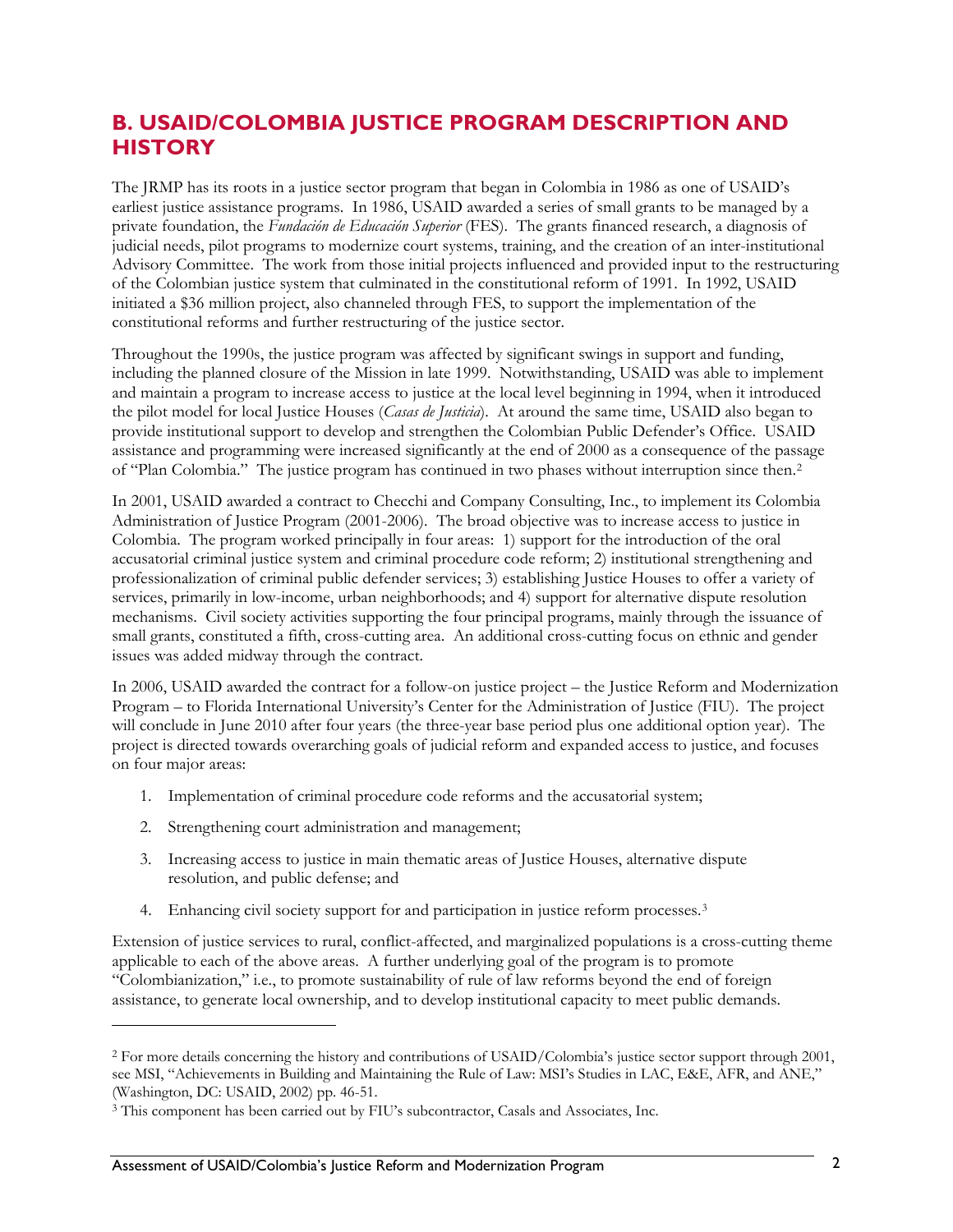<span id="page-12-0"></span>The current justice program has worked alongside the human rights program implemented by Management Sciences for Development, Inc. (MSD), and has worked jointly to develop and implement training modules for public defenders on international human rights law and victims' rights. In addition, the project has partnered with the U.S. Department of Justice Office of Overseas Prosecutorial Development, Assistance, and Training (OPDAT) to carry out mock trial competitions and to create a model Center for Victims of Crime in Bogota. USAID and OPDAT have collaborated and coordinated further to implement justice sector reform initiatives and extend training and activities without duplicating efforts. FIU has also monitored other justice support efforts and has been in close contact with other international donors in this area, although its initial attempts to undertake a more active coordination role met resistance from the Colombian government agency that organizes international cooperation and coordination with international/national agencies and donors (*Acción Social*).

In 2010, as the JRMP comes to a close, USAID anticipates putting in place a short-term (18-24 month) "bridge" project to carry over activities and planning until inception of the next major phase of the justice sector program. This assessment will inform activities under the "bridge" project and, to the extent possible at this time, the design of the third major project phase. Although a central goal of this assessment was to gauge the overall impact of USAID's current justice program, the team's efforts were impeded by the dearth of evaluations, diagnostics, statistics, and monitoring. The effect of this lack of information will be discussed in each of the relevant program component sections that follow. From a broad overall perspective, however, the evaluation of impact must rely on evidence that is largely anecdotal; causal links between USAID programming and impact are thus necessarily speculative.

### **C. THE ROLE OF OTHER DONORS**

USAID and the U.S. government (USG) as a whole are doubtless the donors providing the longest and most sustained support to Colombia's justice sector reforms. Recently, however, other donors have taken a large role. The Inter-American Development Bank (IDB) has sponsored at least three large loan projects: one in the 1990s to support reorganization of the Prosecutor's Office, a second to modernize the Inspector General's Office, and a third \$25 million effort to improve information management and related activities in the three high courts and the Judicial Council. The World Bank recently ended a small loan project to support model court administration and recently approved a \$42 million loan aimed at improving civil, administrative, and labor justice. The European Union's program for "Justice and the Rule of Law" has sponsored several activities, including a 12 million euro grant for strengthening the rule of law (largely focusing on judicial training), an eight million euro grant for attention to the victim, and a second rule of law program phase that will focus mainly on the Prosecutor's Office and its investigative police – the *Cuerpo Técnico de Investigación* (CTI).

The contributions of other donors have been smaller, if not necessarily less critical. Under the JRMP, FIU made a concerted effort to coordinate with them, as well as with other USG contractors and agencies. Both individually and collectively, the donor contributions still represent a small part of the sector budget, and all tended to agree that their ability to "encourage" some of the fundamental changes most believe are necessary was consequently quite limited. As a result, they often end up funding equipment, training and infrastructure, which is what their counterparts most desire.

### **D. CONTEXTUAL NOTE: THE COLOMBIA STRATEGIC DEVELOPMENT INITIATIVE**

The conduct of this assessment was guided to a great degree by the stated intent of USAID/Colombia to emphasize increased access to justice in its next strategy period, and to concentrate efforts in rural conflictaffected zones in accordance with the 2010-2014 Country Strategy and the U.S. Embassy's inter-agency Colombia Strategic Development Initiative (CSDI). The CSDI aims to complement and support the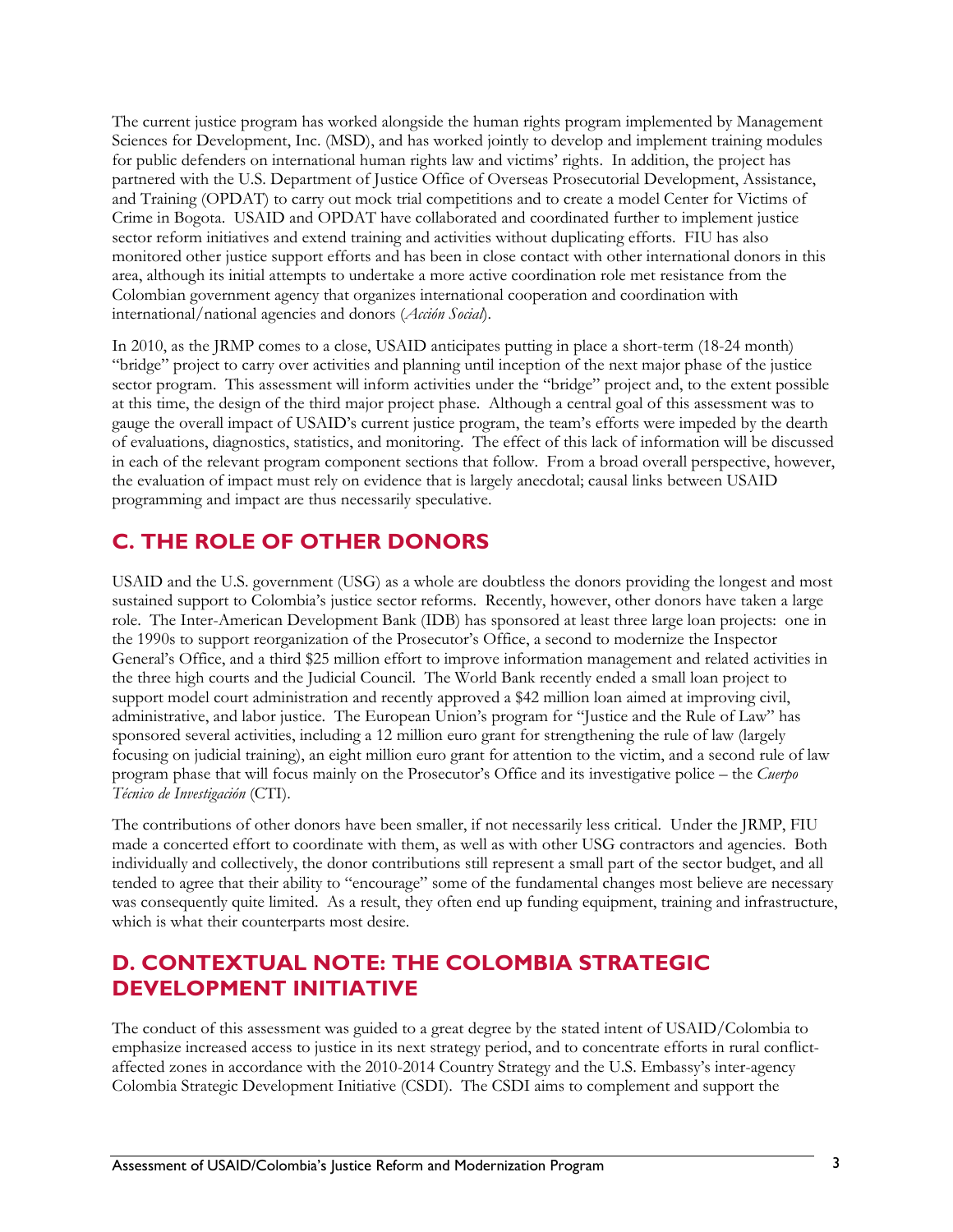<span id="page-13-0"></span>National Consolidation Plan now being undertaken by the government of Colombia (GOC), and constitutes the focal point for agency initiatives in the Embassy in the upcoming strategy period.

The goal of the GOC's National Consolidation Plan is to extend security and development throughout the country. Although Colombia at the national level has made impressive strides in developing technical capacity of national democratic institutions, significant challenges remain to the state's legitimacy and effectiveness in parts of the country, especially in rural and conflict-affected areas where its presence is precarious or nonexistent, in which access to justice and effective, functioning justice institutions are particularly challenging. Some have characterized these regions as "Non-Institutionalized Colombia," or "Colombia in Conflict," where democratic institutions and processes, rule of law, governance, and citizen security remain fragile and economic opportunities are few. The National Consolidation Plan seeks to consolidate security and social gains by building state presence in previously ungoverned areas of the country, and to sequentially provide security, law enforcement, rule of law, and development assistance in a coordinated and combined manner.

The CSDI was designed to support the National Consolidation Plan by focusing U.S. assistance in strategic territories to reduce imbalances between the more institutionalized regions of the country and historically marginalized regions – an attempt to level the playing field. CSDI activities are carried out in an integrated, sequenced approach and concentrate in five geographic areas, known as "consolidation zones." The assessment team devoted substantial time to investigating and analyzing justice issues confronted in rural, conflict-affected areas, and was able to conduct field work in four of the five CSDI consolidation zones, e.g., the Southern Band, Montes de María, the Central Band, and Pacific-Urabá.[4](#page-13-0)

<sup>4</sup> The five CSDI consolidation zones are: 1) Southern Band (Nariño and Putumayo), 2) Montes de María, 3) Central Band (Buenaventura to Meta), 4) Bajo Cauca and Catatumbo, and 5) Pacific-Urabá.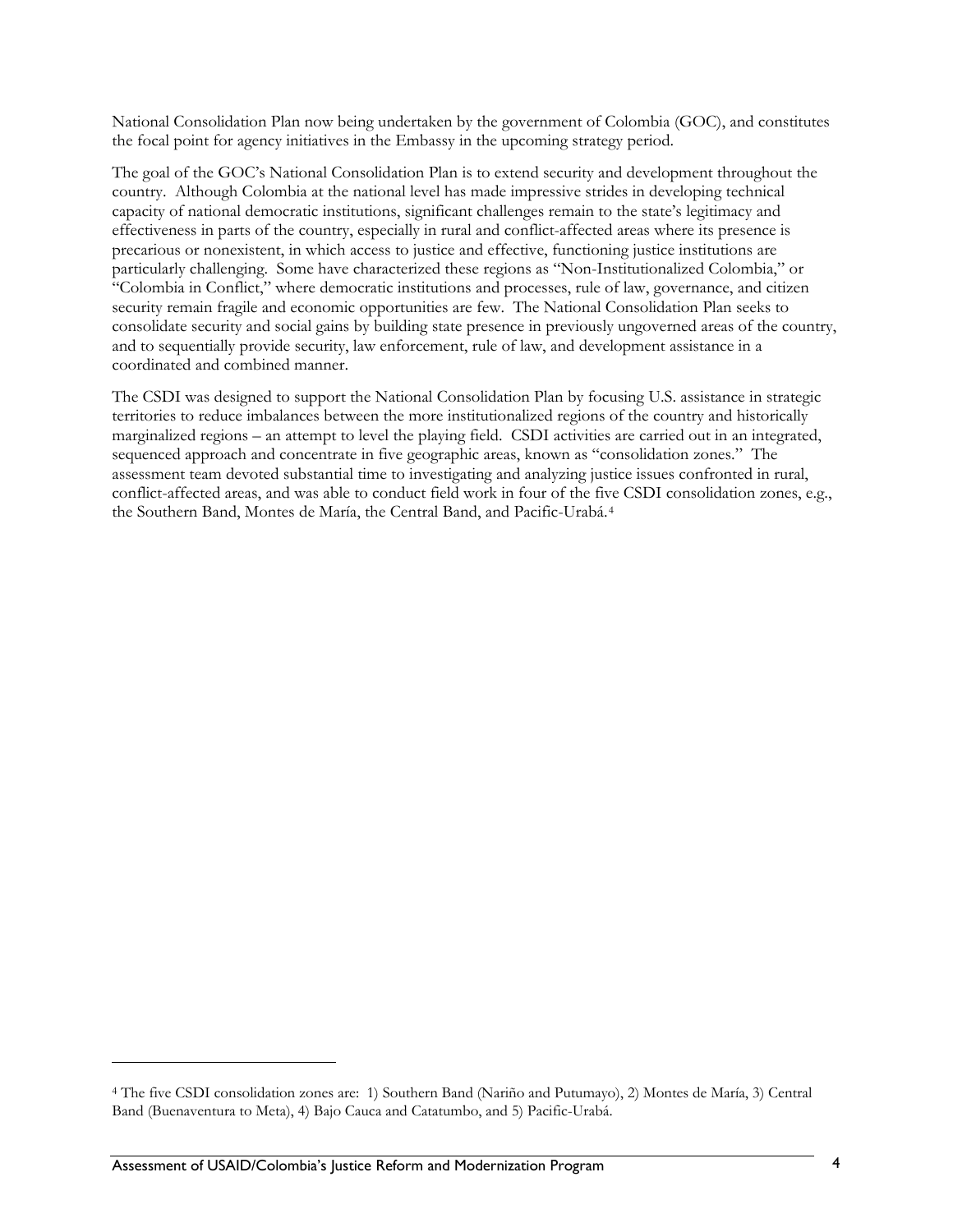## <span id="page-14-0"></span>**II. THE COLOMBIAN JUSTICE SECTOR: BACKGROUND AND OVERVIEW**

**Country Background:** By population (roughly 47 million), Colombia is the third largest country in Latin America. It has historically been characterized by a widely dispersed population – multiple major urban centers rather than a single dominant one – and intense regionalism. The country's large territory and difficult topography obstructed the formation of a national polity and economy in its early years. After the late nineteenth century, the struggles were for the most part conducted within a constitutional framework, with the 1896 Constitution remaining in effect until 1991. Violence has nonetheless been a constant factor, leading to a period of near civil war in the 1940s and 1950s, the establishment of a short-lived military dictatorship (1953-1957), and subsequent outbreaks of intense internal conflict fomented by guerilla, paramilitary, and drug trafficking groups.

Colombia is still not at peace, but under the two-term Uribe administration has managed to reduce substantially the extreme threats to national survival posed by illegal armed actors. Wide stretches of the country, however, still lack effective government presence, which poses immediate and highly relevant concerns for access to justice and justice programming. In some cases (the vast eastern lowlands or *llanos*) this is partly a function of very low population density and, until recently, a negligible economic importance. In others, it is a result of settlement by populations seeking to avoid external control (escaped slaves, indigenous groups, or those simply looking for a new frontier) or domination by local strongmen (*caciques*) who had earlier proved convenient allies for governments unable or unwilling to expand their direct presence.

Recent studies belie the historical depiction of Colombia as a land of small to medium coffee farmers and thus a fairly homogenous, egalitarian population. The nation currently has one of the highest levels of inequality in the region, a large impoverished population in both rural and urban areas, and a small but significant number of communities laying claim to their own governance traditions. These include some 82 indigenous groups (roughly one percent of the total population) and Afro-Colombians (divided into *palenqueros*, or descendants of slaves who escaped to the Pacific and Caribbean coasts, and *raizales*, located largely on the islands of Providencia and San Andres). Afro-Colombians constitute between 19 and 25 percent of the total population, and an estimated 1.2 million (about two percent) live in self-governing communities.[5](#page-14-0)

The Constitution accords indigenous populations the right to their own governance and legal traditions, so long as they do not violate basic human rights; Afro-Colombians have been recognized in a separate law, but lack similar constitutional status.<sup>[6](#page-14-0)</sup> For both groups, land ownership constitutes a major legal issue: Afro-Colombians traditionally "hold" land in common, and indigenous populations have traditionally resided on large stretches of otherwise unoccupied land that have recently become economically or politically significant, e.g., they may overlay oil deposits, or be close to vulnerable borders.

Historically, these and other impoverished rural populations lacked title to land, either occupying what was apparently unclaimed by anyone else or using land formally held by absentee or inattentive landlords. This fact, combined with massive displacements of populations owing to the last few decades of violence, the emergence of agro-industry, and the tendency of the newly (and often illegally) wealthy to invest in land, threatens to make land use and ownership a new source of conflicts and of demands for access to the justice system. A second set of legal issues arising from the recent conflicts involves policies concerning reparations to victims, attention to displaced peoples, and identification and prosecution of rights abusers (including those in the government).

<sup>5</sup> Davis and Sanchez, 2003.

<sup>6</sup> A third group given special recognition is the Roma, but they number only about 40,000 and while they retain their own traditions, tend not to live in isolated communities.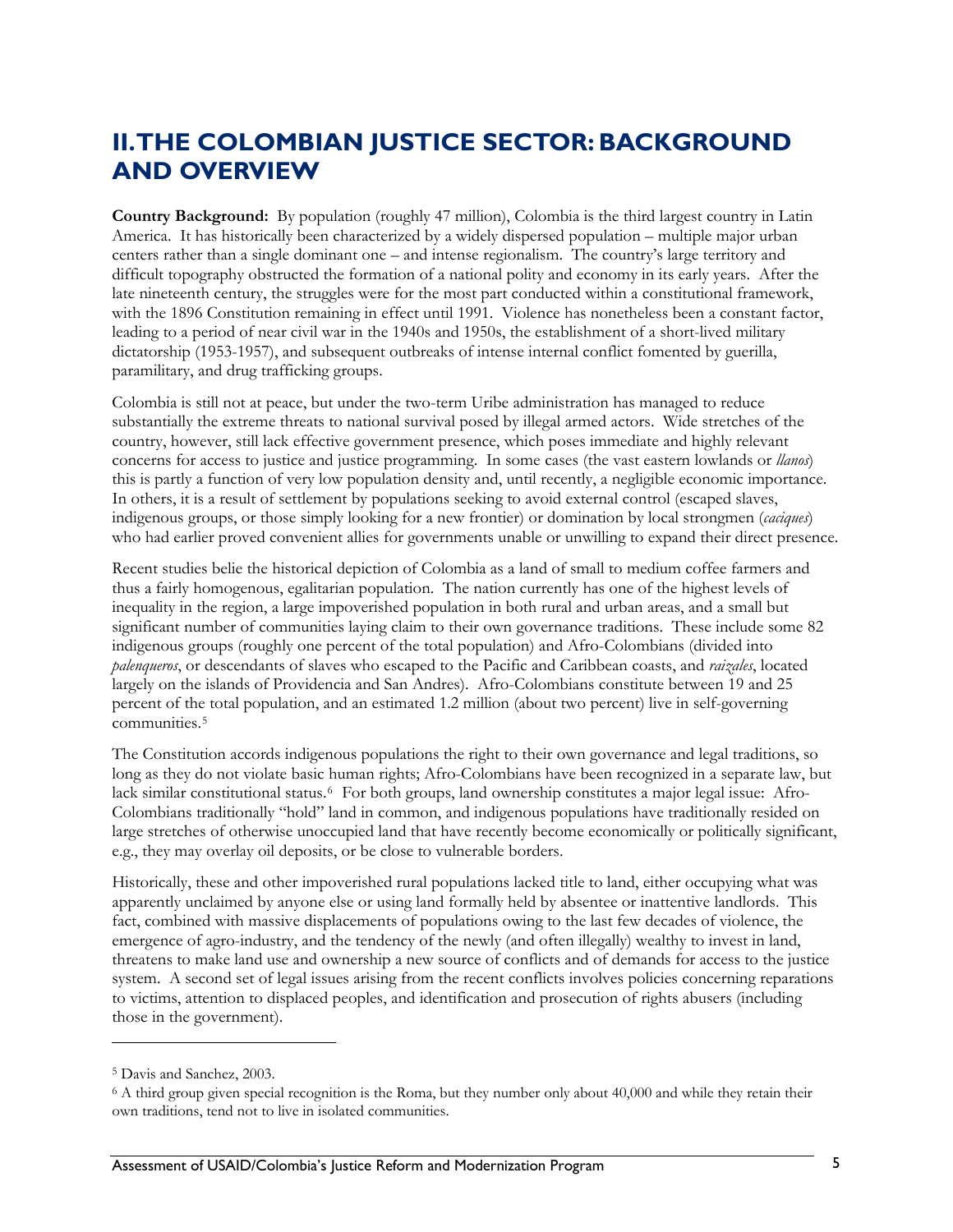<span id="page-15-0"></span>**Justice Sector Organization:** Colombia has always had a complex justice sector organization, and the Constitution of 1991 added still more elements. These include the creation of a separate Constitutional Court, the Superior Judicial Council (responsible for various administrative and disciplinary functions for the judicial branch and its three court systems: constitutional, administrative, and ordinary justice), the Prosecutor General (responsible for criminal investigation and prosecution), and the Office of the Ombudsman, which also incorporates the Public Defender's Office. (See Annex 2) Two special features, existing prior to 1991, are the separate system of administrative courts, headed by its own Council of State,[7](#page-15-0) and the Inspector General (*Procuraduría*), a body responsible for investigating administrative abuses and generally guaranteeing respect for legality and constitutional rights, most often through direct participation as an additional party in criminal and civil cases. In practice, however, its role has at times been controversial. Although criminal investigation and prosecution of corruption rests with the Prosecutor General, the office of the Inspector General is supposed to function as an important disciplinary and internal control on corruption and other abusive actions. Unlike similarly named bodies elsewhere in Latin America, Colombia's *Procuraduría* does not represent the State in litigation. That function is performed by other public attorneys attached to individual ministries under the direction of the Ministry of Interior and Justice.

Colombia is a unitary and not a federal republic, but its judicial system has long been influenced by local political elites. Until the mid 20th century, lower level judges were appointed or nominated by departmental and municipal councils while the Supreme Court was elected by the national Congress. This situation ended when the two dominant political parties formed a national front in 1957 (in part to defuse the intense partisan competition blamed for the prior period of violence). A policy of *cooptación* was substituted, whereby the Supreme Court chose its own members and in turn managed other judicial appointments. This arrangement hardly ended political interference, but it gave the judiciary a level of autonomy unique within the region. Prior to 1991, the Supreme Court had taken control of some administrative functions formerly handled by the then Ministry of Justice, but under the new Constitution these powers were transferred to the Judicial Council's Administrative Chamber. The Chamber was also made responsible for vetting all judicial candidates (except for the Constitutional Court), thus setting limits to the high court's ability to choose its own members and lower level judges.

Despite the country's size, and the limited extent of government penetration, the justice sector entities and representatives are fairly well dispersed. The Judiciary's Statutory Law requires a judge to be present in every county (*municipio*) and for the most part this is honored; county judges are often accompanied by a prosecutor and a police agent. In areas controlled by armed bands (or just by local *caciques*), the judge and others may not be able to decide significant cases or even get outside the county seat, but they are present.[8](#page-15-0) The country's number of judges, prosecutors, investigative police, and public defenders is on the high end for the region, while its litigation rate (calculated as the percentage of new filings per 100,000 people) is a modest 4,000.

Caseloads are also modest,<sup>[9](#page-15-0)</sup> if fairly unevenly distributed, but clearance and congestion rates remain poor. The problem is historical, as explained below, but Colombians believe it has been aggravated by the post-1991 introduction of the *tutela.* A *tutela* is a form of extraordinary writ to protest violations of individual rights. It can be submitted to any judge and must be decided within 10 days, and now constitutes over 25 percent of the total caseload (and over 50 percent of that for criminal courts). Court congestion is highest in the civil and administrative jurisdictions. For criminal cases, most of the backlog consists of cases still under investigation in the Prosecutor's Office.

<sup>7</sup> Until fairly recently the Council was the only entity in this jurisdiction, but there are now a series of appellate and first instance administrative courts.

<sup>8</sup> Garcia, 2008.

<sup>9</sup> Over the past few years, average new filings have been 300 per judge. This does not include *tutelas* (extraordinary writs), which would raise the number by 25 to 50 percent. However, as compared to other more developed judiciaries in the region (Argentina, Brazil, Chile, Costa Rica), this is still on the low side. All judges have cases transferred from prior years, and there are courts with far more (and far less) than the average, so this does not affect the assessment.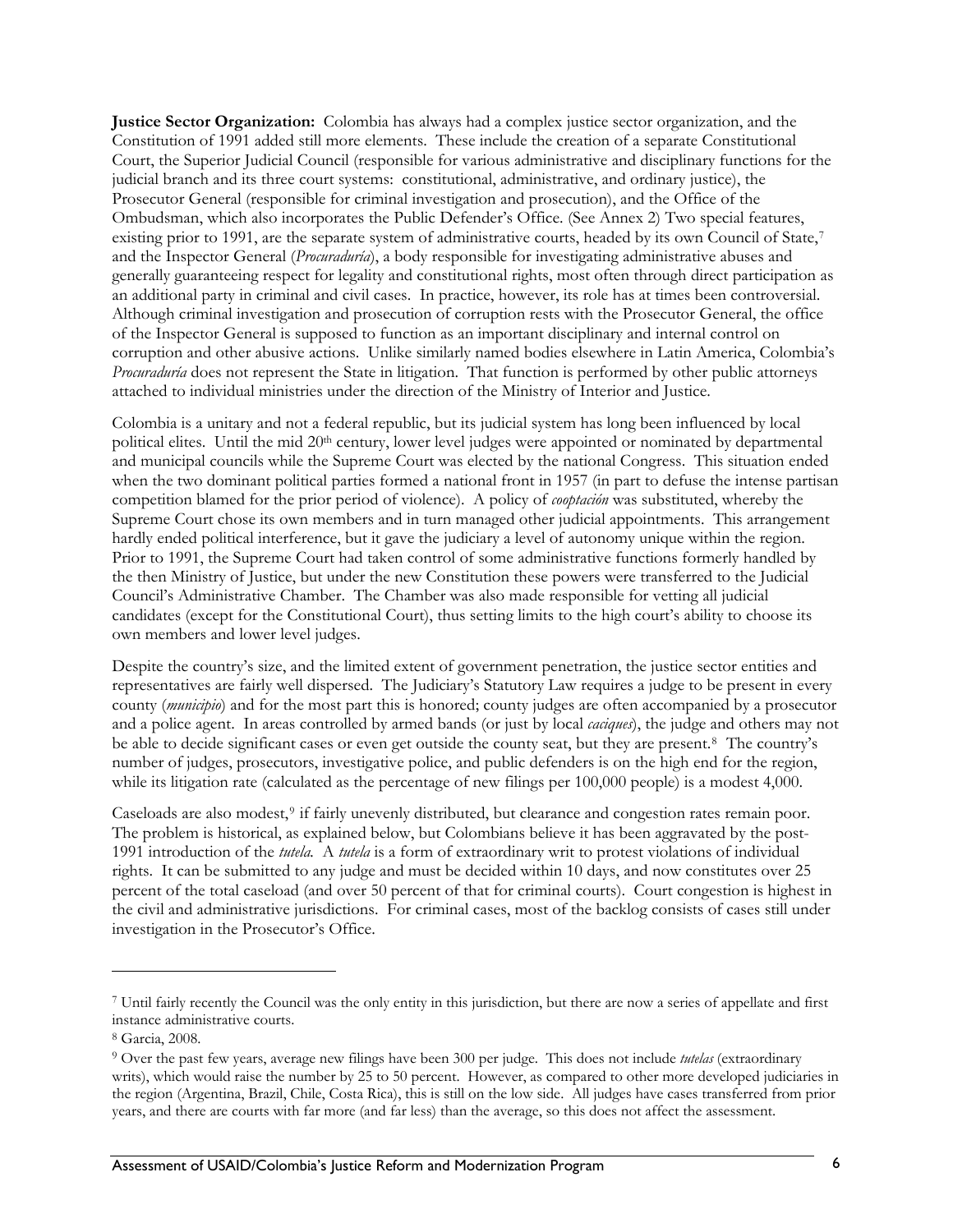<span id="page-16-0"></span>In terms of the quality of justice rendered, Colombia has long been considered, by both its citizens and many external observers, to be less problematic than many of its regional neighbors. According to the 2008 Americas Barometer, it is second in the hemisphere (following only Canada) as regards overall confidence in the justice system (56.3 percent versus 60.0 for Canada and 50.8 for the U.S.). Confidence in the Colombian justice system, as reported in prior annual Americas Barometer surveys, has increased steadily for the past several years (from 48 percent in 2005 to 49.9 percent in 2006, 51.5 percent in 2007, and 56.3 percent in 2008). Its Constitutional Court ranks second only to Costa Rica (55.7 versus 58.3 percent), and its Prosecutor's Office ranks highest among the eight Latin American countries surveyed. The percentages of citizens reporting high or moderate satisfaction with the work of the first instance courts were 18.2 and 43.9, respectively. The very high rankings are somewhat surprising given often pointed criticisms offered by the legal community and the government itself. However, as Uprimny (2006) and others note, much of the positive perception may stem from the Constitutional Court's activism in protecting citizens' rights and the availability of the *tutela.* In terms of efficiency, delays, and costs, the rest of the system confronts serious problems, but for those who can turn an ordinary complaint into a constitutional issue, much of this can be circumvented. [10](#page-16-0)

A second series of problems involves the availability of sector services to rural and other poor citizens. Although judges are present in nearly every county, there are other barriers to access – logistics, costs, availability of legal representation (required for most cases), and ignorance of basic rules and legal rights. The government's current "National Consolidation Plan," an effort to introduce, reestablish, or fortify its presence throughout the country in the aftermath of decades of internal conflicts, has put a special emphasis on the justice sector. Concretely, this means placing both formal and alternative services in more isolated areas of the country once a certain amount of security can be assured. The emphasis on rural areas may, however, require some readjustments given recent trends toward a reemergence of urban violence. Unfortunately, many of the "armed bands" waging war in the countryside have now moved to the cities where they indulge in a variety of criminal actions. Poor communities, and especially those inhabited by displaced populations, are particularly afflicted, although violence has now spread to more affluent urban areas.

**Criminal Justice Reforms:** As should be evident from the above discussion, Colombia's justice problems and reforms are not limited to the criminal jurisdiction, but for a variety of reasons it has received the most attention. Colombia has been attempting to improve its criminal justice system for at least 70 years.[11](#page-16-0) The preferred method has been to enact a new procedural code; since 1938, Colombia has introduced six of them.[12](#page-16-0) The 1938 code introduced many themes that would be repeated over the ensuing decades: procedural simplification, concern for the victim of the crime, and the separation of the investigation from the trial stage. Along with the codes enacted in 1971 and 1981, it attempted to improve the system's ability to deal with rising crime and violence. Nonetheless, by 1964, Colombia's criminal justice system was processing only about 10 percent of the investigations initiated.[13](#page-16-0) The simplest cases tended to reach conclusion, while the rest were left either uninvestigated, or with investigations never completed.

Although Colombia's movement toward an oral accusatory system began earlier, the three post-1991 codes made the greatest advances, culminating in Law 906 enacted in 2004. Given past history, it is likely that this will not be the last word on the subject, but the current code does advance changes begun earlier and, moreover, has probably had the greatest impact on actual practices. Still, the problems documented in the 1960s remain very visible. With the escalation of urban violence, discussions of the need for more drastic

<sup>10</sup> A similar phenomenon is seen in Costa Rica, where the Supreme Court's Constitutional Chamber is widely regarded as the champion of the little guy, despite considerable evidence that the rest of the system is bogged down in complex

<sup>&</sup>lt;sup>11</sup> Barreto and Rivera, 2009: 168-195.

<sup>12</sup> The 1981 reform, however, was subsequently invalidated when the Supreme Court declared the constitutional amendment on which it was based unconstitutional.

<sup>13</sup> Rubio, 1999.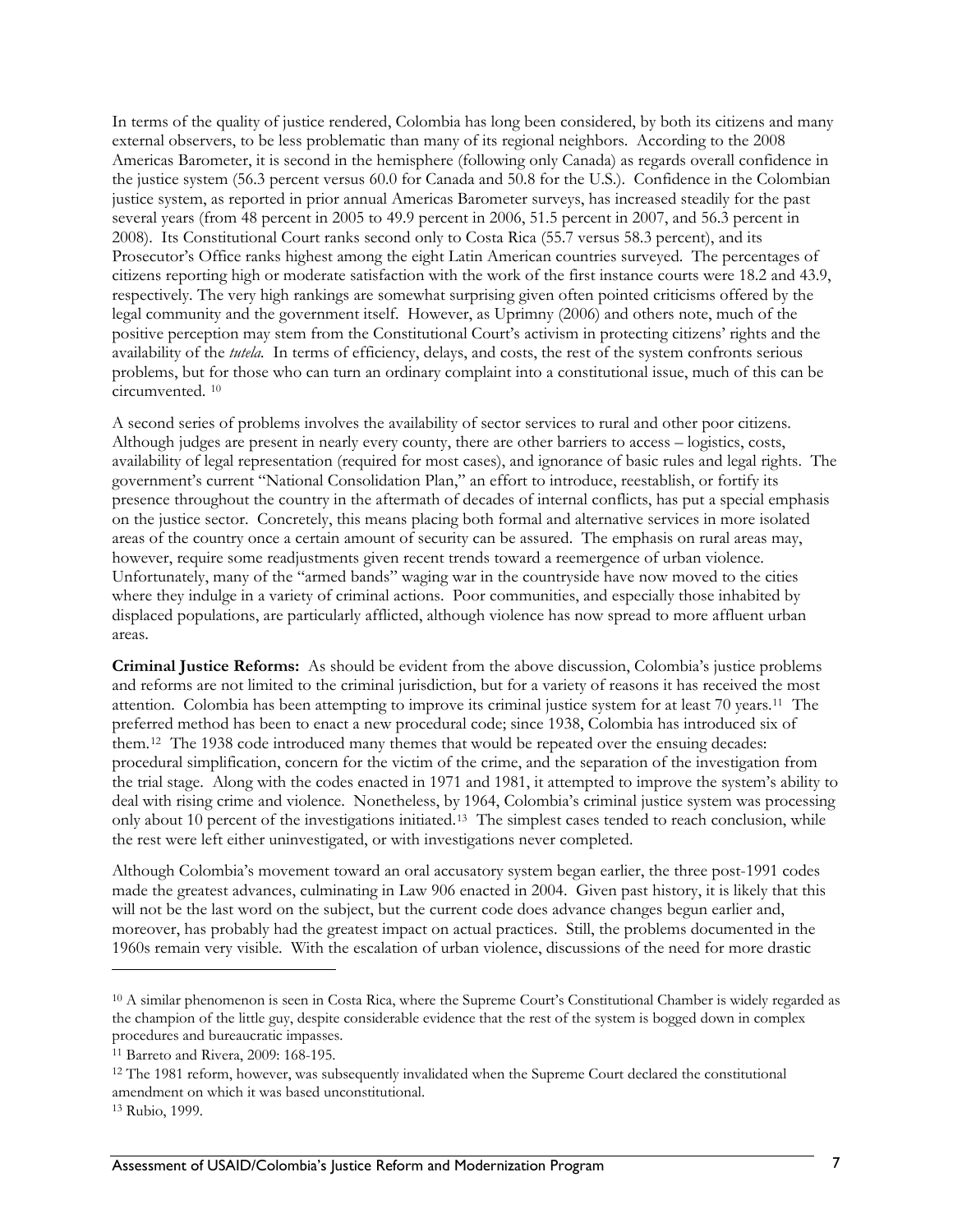action (including, but not limited to, a reversal of some of the code's due process guarantees) are now gaining ground. Anticipating remarks elaborated below, it is probably accurate to say that the problem is less the code than the overwhelming faith in its ability to alter behavior. For 70 years, Colombians have been attempting to draft the perfect set of rules, overlooking the need to improve the institutions that must apply them.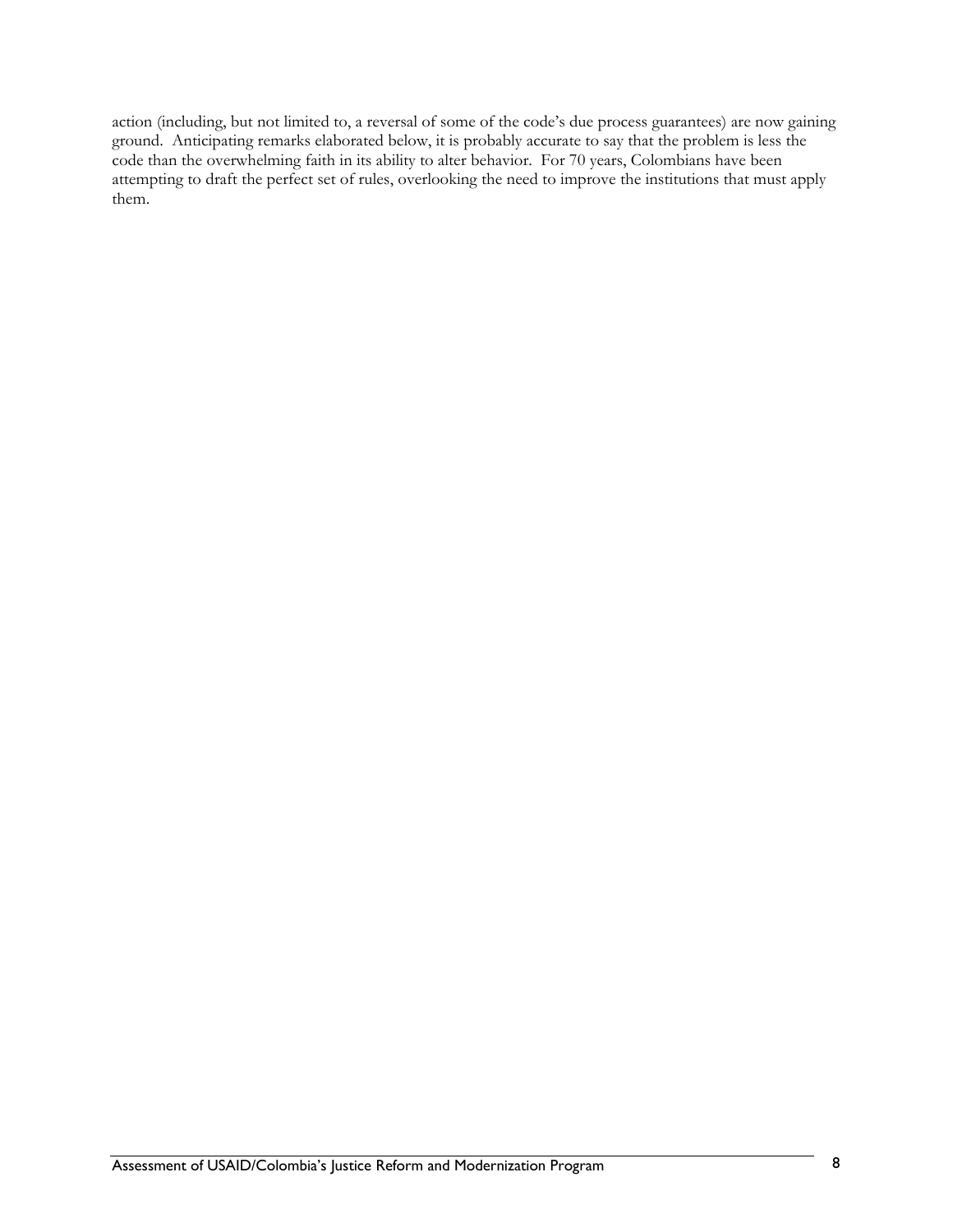## <span id="page-18-0"></span>**III. JUSTICE REFORM AND MODERNIZATION PROGRAM (2006-2010): KEY COMPONENTS**

### **A. STRENGTHENING IMPLEMENTATION OF CRIMINAL PROCEDURE CODE REFORMS**

**Background**: The criminal procedure codes enacted between 1938 and 1991 aimed, not entirely successfully, at augmenting system capacity to process cases and so counter the increasing incidence of violent crime. The three codes enacted post-1991 put an equal emphasis on due process guarantees as Colombia joined the region-wide movement in seeking these ends through the adoption of an oral, accusatory system. The 1991 Constitution set out an institutional framework and general principles, replicating and refining many of the measures unsuccessfully forwarded in 1981. It created a separate Public Prosecutor's Office (*Fiscalía General*) to handle the oversight of investigations and the representation of the case before the courts and established the right to a subsidized defense, setting the basis for the creation of a Public Defender's Office. It also recognized or reemphasized a number of additional due process rights, thereby seeking to end many traditional abuses – unwarranted arrests and lengthy police detentions, coerced confessions and otherwise inhumane treatment of detainees, long delays before cases were taken to the trial stage (accusation and judgment), consequently high percentages of untried detainees,[14](#page-18-0) extra-judicial killings, and so on.

While steps were taken to create both Public Prosecution and Defense, in the early days, the former grew much more rapidly than the latter. The Prosecutor's Office is often described as having "been created overnight," quickly expanding to a total of 22,000 employees and absorbing 50 percent of the budget for the non-law enforcement members of the sector. Both employment numbers and share of the budget were subsequently reduced, now reaching roughly 17,000 and 33 percent, respectively. Public defense grew more slowly and until 2005 had at most 700 contracted lawyers, whose average workload was very low, in part because they were also allowed to handle private cases. (This also reputedly led to less attention to their public defense work,[15](#page-18-0) and a series of other abuses). The ordinary courts were also reorganized to create judges to oversee pre-trial events (*jueces de garantía*) and trial judges (*jueces de conocimiento*). However, many former practices continued under the code enacted in 1991, some legally sanctioned (e.g., the judicial powers of the prosecutors to order arrests, searches, and seizures without any prior or, in its absence, automatic post judicial involvement,[16](#page-18-0) and the role of the Inspector General as an additional actor in the adversarial system, representing the interests of society) and others simply a matter of habit (e.g., a continuing reliance on written documents despite the code's emphasis on orality). Although the Prosecutor's Office was set up rapidly and given its own investigative police, its movement into its new role transpired much more slowly. Cases under prosecutorial investigation quickly piled up, to the extent that the Judicial Council and Supreme Court took the unusual step of temporarily assigning about 300 criminal judges to civil cases because of their insufficient workload.

These and other problems led to the passage of a revised code in 2000 (Law 600). However, nearly as soon as it entered into effect, still a third code was under discussion with its eventual passage facilitated by an amendment to the Constitution in 2002. This code (Law 906) was enacted in 2004 and took effect in 2005. Among the changes it introduced were a reduction in the prosecutors' "judicial powers" and a specification of

<sup>14</sup> Although as Nemoga Soto (1988) notes, even during the 1980s, the 60 percent of prisoners in this situation was less than many other countries in the region.

<sup>15</sup> Checchi's final project report (2006), for example, states that 88 percent of public defenders' work was for private cases.

<sup>16</sup> Of course, the defense lawyer could always petition for a writ of *habeas corpus* (for illegal detention) or protest other illegal actions by the prosecutor and/or police, but lack of access to *effective* defense means this was not always done. See Article 414A of Law 2007/91.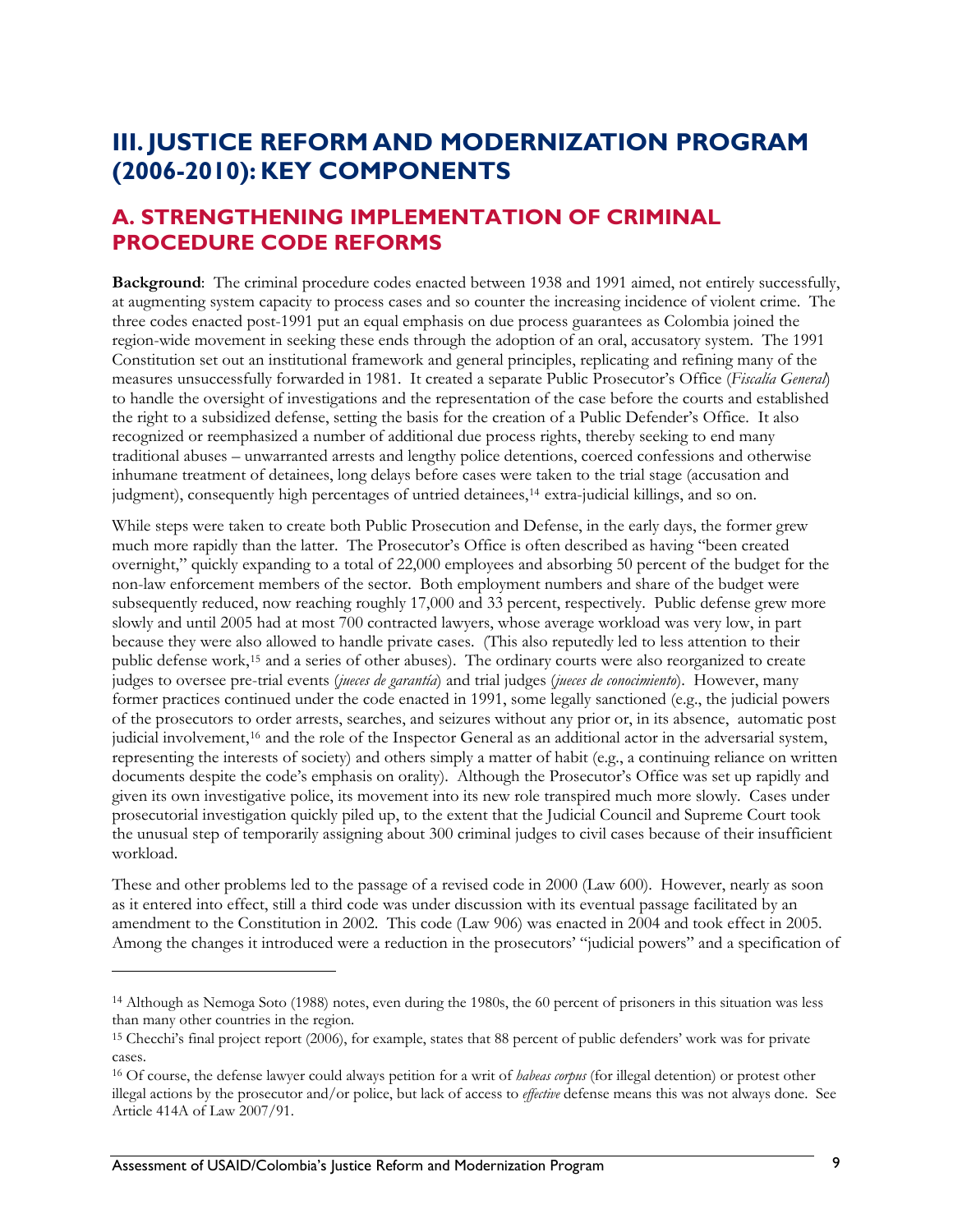<span id="page-19-0"></span>which actions involving fundamental rights would require prior or ex-post approval by the judges. Detention may only occur without a bench warrant for in flagrante cases,[17](#page-19-0) prosecutors must present a detainee before a judge for charging within 36 hours of capture, and must "justify" searches they order on their own as well as "legalizing" the detention of the suspect.[18](#page-19-0) Rather than being applied immediately to all regions and all cases, Law 906 was introduced incrementally over the period from 2005 to 2008 (by dividing the country into four regions and starting the code in a different region each year) and only covered cases begun after its passage. Cases initiated prior to its entrance into effect in each region continue to be processed under the old code.

As the third post-1991 effort at getting the legal framework right, the overriding objectives of Law 906 are: 1) to ensure better protection of due process rights of the defendant; 2) to eliminate the reliance on written records and exchanges of written motions; and 3) to speed up case processing through the introduction of strict time limits post-detention or post charging. These emphases in turn required a number of further actions. Public Defense quickly expanded to the present 2,300 defenders, more hearing rooms were constructed so as to encourage orality and, as a further incentive, audio equipment was introduced to allow the taping of hearings. Records of hearings are kept on CDs and, for those courts that use them, written transcripts are no longer provided.

**USAID Program in Support of Implementation of Law 906:** USAID programs have accompanied these and other basic changes to the justice system even before 1991. A small project involving several local think tanks contributed to the planning of the judicial sections of the 1991 Constitution. In 1992, USAID awarded a \$36 million grant to the *Fundación de Educación Superior* (FES) to support sector institutions in implementing the new structures and laws. Under the Checchi phase of the USAID justice program, USAID had already contributed to the implementation of Law 600 and to the start-up of the Law 906 implementation program. Activities under the current project (the JRMP), and work conducted by OPDAT, continued the process with the current code. USAID's four main objectives are:

- 1. To improve the capacity of state entities to manage and implement Code of Criminal Procedures (CCP) reforms;
- 2. Strengthen capacity of the justice sector training schools and similar units to develop, manage, and sustain justice sector training programs;
- 3. Strengthen legal and procedural frameworks and operational guidelines for CCP implementation and other JRMP reforms;
- 4. Involve civil society organizations (CSOs) in code implementation (largely training and monitoring).

The program has worked in all areas, but quantitatively (in terms of expenditures and number of activities) has done most on objectives 2 and 4. In coordination with OPDAT, other USAID contractors, and other donors, the JRMP has financed training programs for judicial operators (judges, prosecutors, public defenders, investigative police, and private attorneys and students) in the new procedures and has provided equipment for the respective training centers. FIU's quarterly reports reference development of evaluation methodologies for training programs, but we found no indication that they had been subsequently applied, and if they had been, that they had altered the thrust and content of training.[19](#page-19-0) Training impact continues to

<sup>17 &</sup>quot;In flagrante" cases (short for *in flagrante delicto*) are those where the alleged perpetrator is apprehended on the spot, or caught "red-handed." They usually, but not always, involve minor crimes.

<sup>18</sup> While this would appear necessary only for detentions ordered by the prosecutor, the team was told it was also needed for those done under judicial orders – "because the *fiscal* might have lied." While under an accusatory system, defense counsel is expected to protest illegal pre-trial (and trial) actions by the prosecutor, the question is whether the judge should always automatically review the actions, especially since it is now estimated (according to sources interviewed) that 97 percent of the detentions pose no problems.

<sup>&</sup>lt;sup>19</sup> According to USAID, the methodologies have been applied but too recently for their impact to be assessed.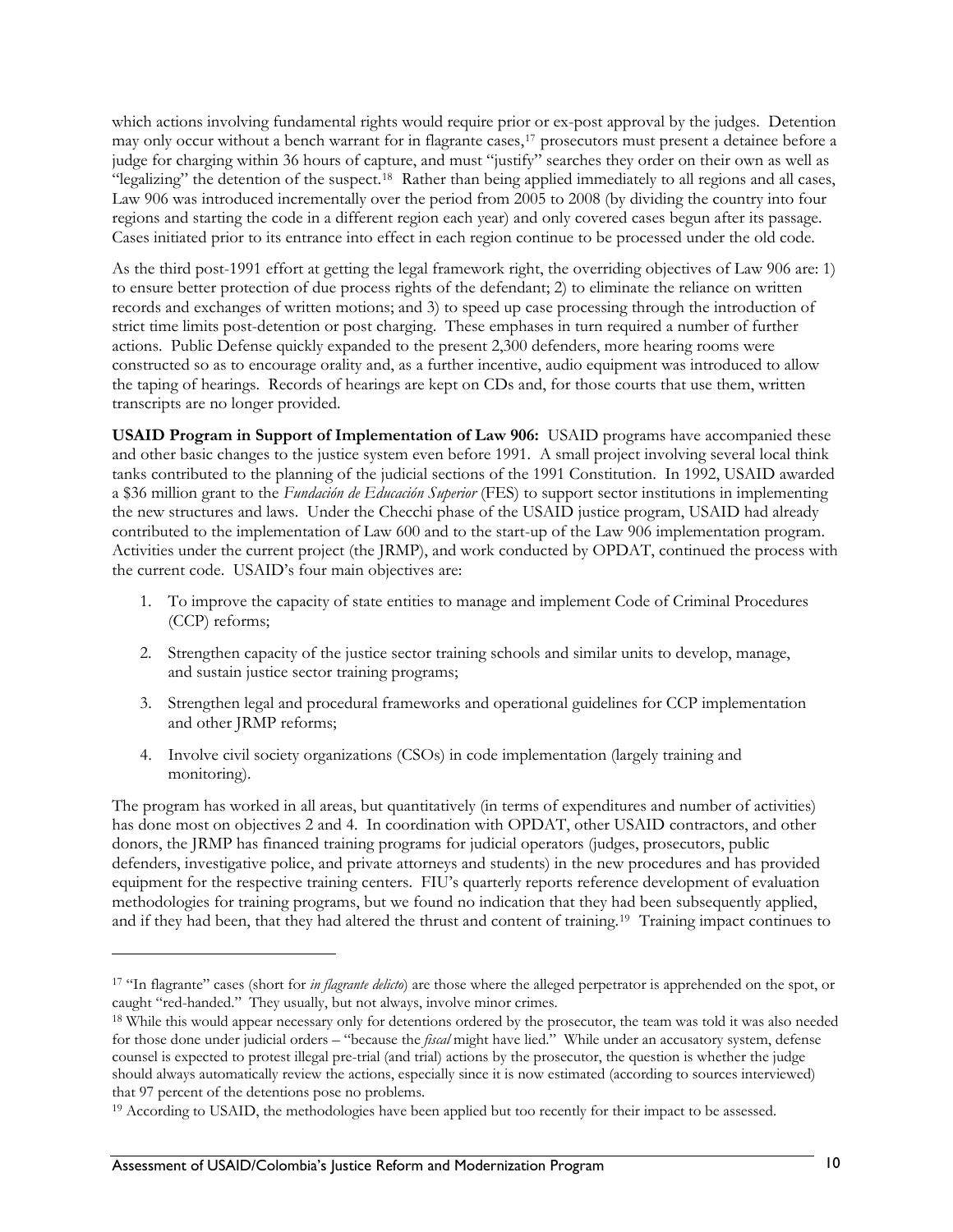<span id="page-20-0"></span>be measured through a head or event count, and where institutional preferences tend to that direction (e.g., for the judiciary), training appears to be overly theoretical. The results of efforts to modernize law school curriculum are similarly unmeasured, although the JRMP has sponsored workshops, development of new courses, and a series of clinical exercises and mock trial competitions. Much training has also used CSO implementers and CSOs have been supported in creating citizen oversight groups (*veedurías*) and other monitoring mechanisms. However, all these grants are small and tend to be very localized; despite their considerable number, it is unclear what their broader impact has been or even whether any effort has been made to track it. The issue of CSO involvement is treated more broadly in a later section.

Objectives 1 and 3 have produced fewer activities and arguably less impact, but not for lack of trying. A rather ambitious set of actions targeted in particular at the two bodies overseeing code implementation (the Constitutional Commission and the Inter-Institutional Commission, of which only the latter still exists) has been stymied by the infrequent meetings of both and FIU's occasional absence from the list of those invited. Development of indicators to track CCP implementation is still not completed – pending approval and implementation by the Inter-Institutional Commission. The CSO, *Corporación Excelencia en la Justicia,* which developed the indicators, has done additional studies (2008 and 2009) of implementation problems, but there was no indication that either had influenced sector policy. As regards item 3, FIU has tracked legal changes and jurisprudence, which it makes available on a website, and has provided some technical assistance for drafting of new laws (including one for administrative cases). However, any expectation that it would have greater influence on amending the normative framework was probably unrealistic.

Without doubt, the JRMP's greatest contribution has been in building up the new Public Defender's Office.<sup>[20](#page-20-0)</sup> Through a combination of support for training, internal organization and management, and provision of equipment and infrastructure, it has clearly helped the PDO evolve into a key actor in the criminal justice process within a very short period. The USAID program has also financed some construction, remodeling, and equipping of courtroom and court services facilities (addressed in more detail in the section on court administration), and in conjunction with OPDAT, the creation of a victims' attention unit in Paloquemao.

**Findings as Regards Advances in Code Implementation and the USAID Contribution:** As of early 2010, Law 906's four-stage regional implementation had been completed, although as noted, cases initiated before the code's entrance into effect in each region are still being processed under Law 600. While prior to the fieldwork the team had heard reports of individual courts or "judicial units" (essentially a multi-judge courthouse serving a county) "refusing" to act under the new rules, we found no evidence of this development. Instead, even in the fourth-stage region (including the department of Bolívar, where field observation was done), judges, prosecutors*,* and public defenders interviewed seemed to follow the program to the extent possible. Hearings were held according to the new rules – which include a first step "legalizing" any search and seizure ordered by the prosecutor*,* the three-part, so-called "combo" hearings (the legalization of the capture, the charging of the defendant, and the discussion of pre-trial security measures – ordinary detention, house detention, release on recognizance, and so on) all heard by a preliminary hearing judge (*juez de garantías*); and the indictment, preparatory hearing, and trial, overseen by a trial judge (*juez de conocimiento*). (There is also a judge to oversee execution of judgments and monitor prison conditions, but the current project has not worked with these individuals.[21](#page-20-0)) Where audio equipment was available (usually financed by USAID), it was used to capture hearings and create permanent records on CDs. In the pre-trial hearings observed, there was a particular emphasis on ensuring the defendant's rights had been respected, and indeed at the end of the combo, the judge stated as much as part of his/her resolution and asked the prosecution and defense lawyers whether they would appeal on that or any other basis. As the 36-hour rule has proved a

<sup>20</sup> The JRMP contract originally included PD strengthening as a subset of the "access to justice" component. In 2008, however, the PD work was transferred and merged with the Criminal Procedure Code Implementation component. For this reason, the PD will be discussed in both sections of this assessment. 21 The Checchi project phase did some limited work with them. Interviewees reported that, as in other countries in the

region, these judges are prone to corruption, and otherwise not very effective in their work. Required prison visits may not be made, and it is rumored that some judges accept payment for shortening prison time.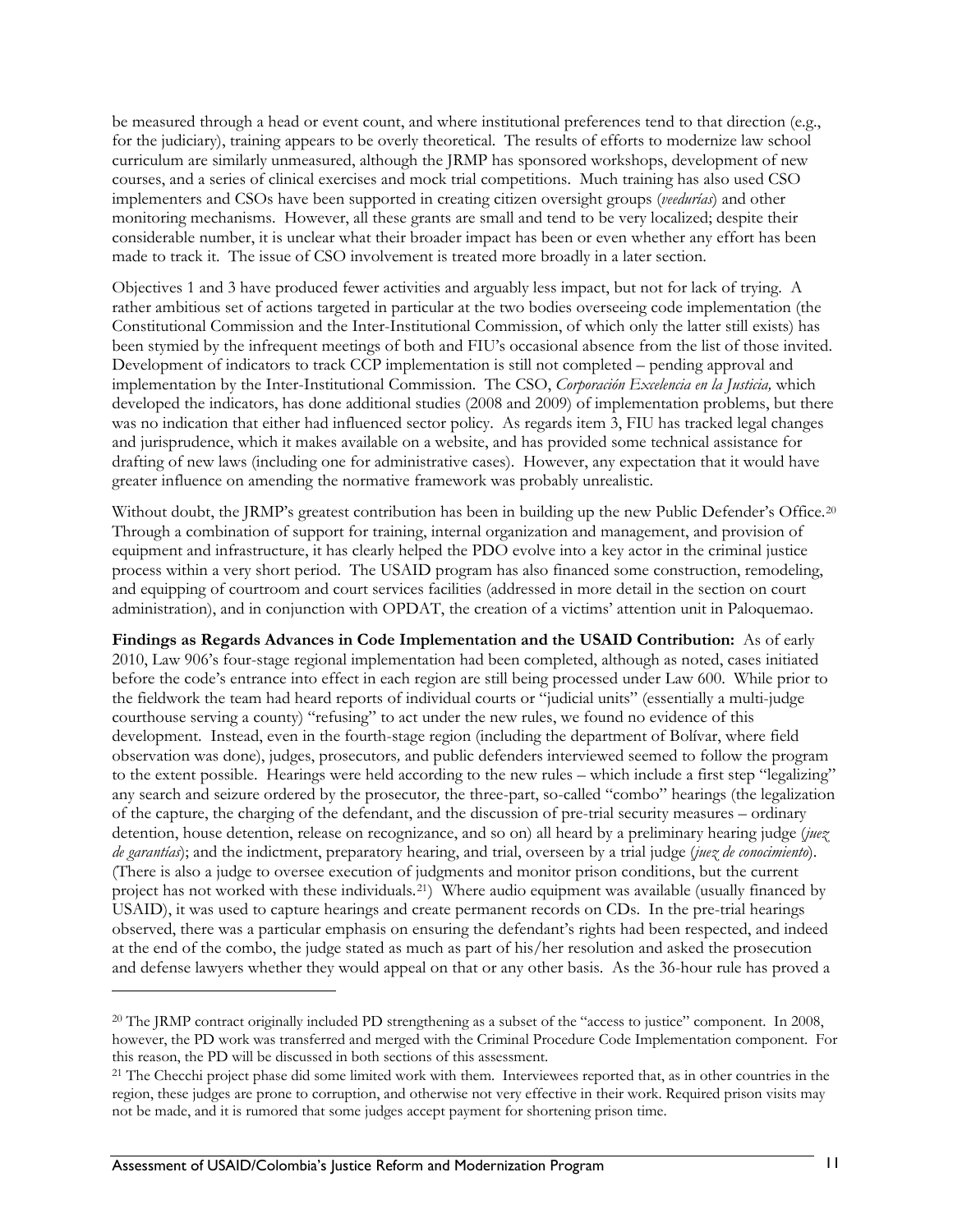<span id="page-21-0"></span>problem when suspects are detained far from where the judge is located, USAID's provision of equipment for distance audio-visual conferencing has clearly been a help (although also, as discussed below, a cause of some concern).

The most visible change, and one where USAID support has clearly been instrumental, is the development of the Public Defender's organization. Several of those interviewed reported that this started with a plan, developed under the Checchi program, laying out a design for code implementation. According to those sources, the Public Defender's Office took the plan to heart and used it to organize its expanded services – including such innovations as the OEA, or Specialized Support Office, for Public Defense. Through the JRMP, USAID also supported a substantial training program for defenders, helped develop (along with EU support) a virtual training program, set up and equipped five OEAs, and provided equipment and other materials to help the organization run. Virtually all representatives of the Public Defender's Office interviewed expressed an enormous debt of gratitude to USAID for these contributions.

Some additional positive developments are worth mentioning:

- It appears that in flagrante cases are processed much faster than before, and even critics of the new system admit as much;
- It also appears that cases that cannot be taken forward because of lack of evidence, or the objected action not constituting a crime, can be dismissed (archived) more rapidly by the prosecutors. Average times here have fallen to one month and between 13 and 14 percent of reported crimes are handled in this fashion (Barreto and Rivera, 2009; *Corporación Excelencia*, 2008, which reports that 50 percent of cases "disposed" in region I were archived);
- Prosecutors are beginning to use the principle of opportunity (a decision not to proceed with a case for many of the same reasons once charges have been filed), although not as often as had been hoped – most recent figures range from two to three percent of all investigations opened (*Corporación Excelencia,* 2008);
- Prosecutors are also conciliating more cases most of these regard child support as, under Colombian law, failure to pay child support is a criminal offense;<sup>[22](#page-21-0)</sup>
- Public Defenders' workloads have increased over what was reported in 2005 and 2007, although they are still relatively light compared to available international statistics.[23](#page-21-0)

Although all the organizational pieces appear to be in place and judges, prosecutors, and public defenders are adequately staffed and attempting to follow the new rules, there are nonetheless a series of problems associated with the process. Some of these are to be expected given the rapid pace of implementation; others appear to be a consequence of a series of other factors:

• Shortcomings of the code itself – for example, there has been much criticism of the short time limits for processing a case once charges are filed. These time limits may also be too long for many simple cases, but there appears to be a tendency to treat them as minimum as well as maximum limits for all cases. Another example is the separation of the elements of the combo hearings – something that was insisted on by the code's authors and also apparently by advisors working with USAID. Although the hearings are usually held on the same day, one after the other, each one often starts as

<u>.</u>

<sup>22</sup> According to CEJ (2009), other cases in this category involve minor injuries and theft.

<sup>&</sup>lt;sup>23</sup> The team could not get official figures on average caseloads and what the Public Defender's Office publishes makes it impossible to calculate them. Guesses from PDs interviewed ranged from 50 to 150 new filings a year. There are no international standards, but consultants specializing in public defense often cite 250 new filings as acceptable. In the U.S., recent complaints by PDs revealed that they considered 250 complex cases or 1,300 simple cases as the very upper limit.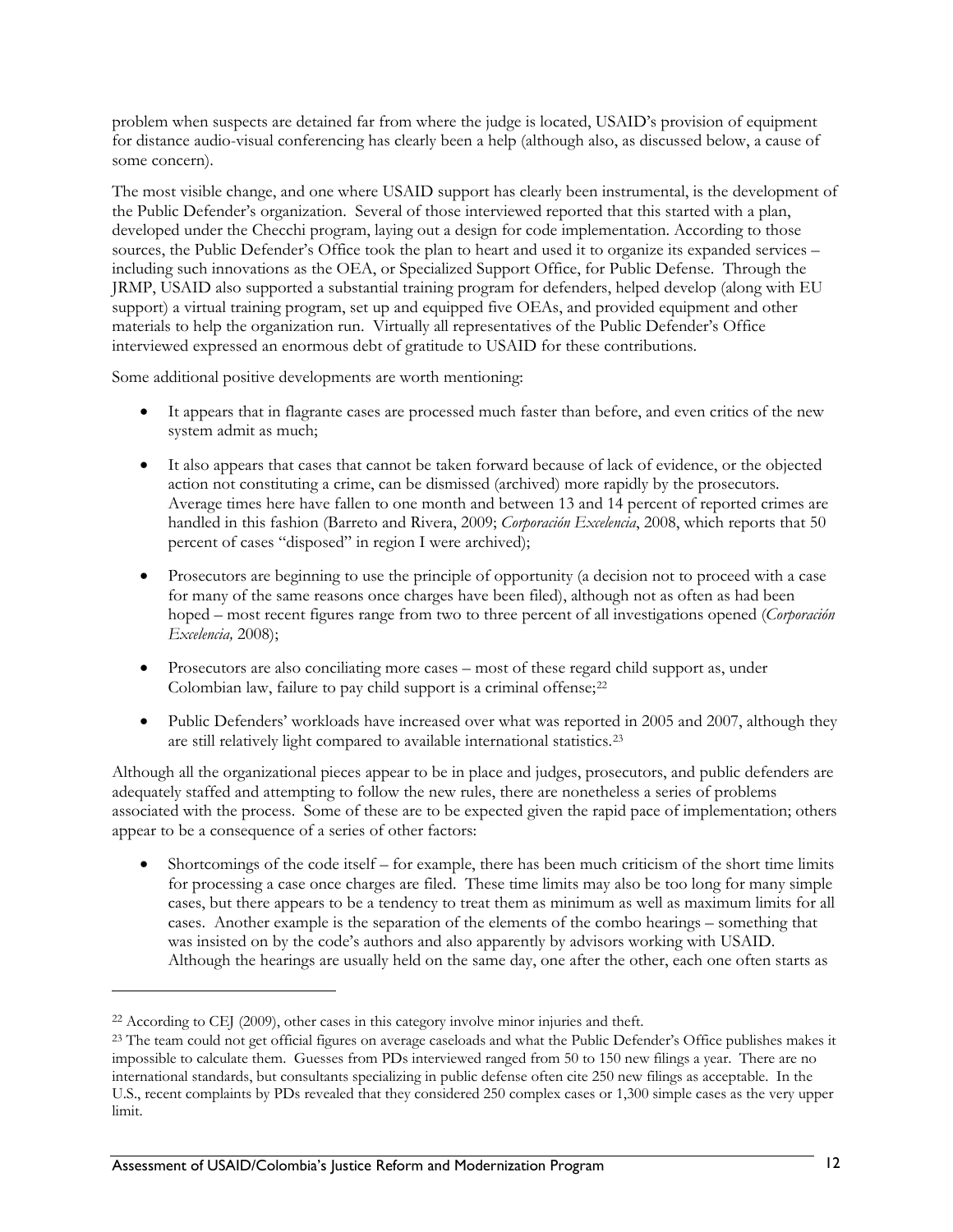<span id="page-22-0"></span>though the others had not occurred, leading to much repetition and overly long times devoted to them all;

- A tendency for prosecutors to focus on processing simple, largely in flagrante cases, with a consequent inattention to more complex crimes – it has been hypothesized that this is a rational response to the time limits.[24](#page-22-0) This tendency to focus on the "easy cases" has been a complaint about Colombia's justice system for at least 40 years, but given a lack of good baseline data, it is impossible to tell whether the situation has improved slightly, stayed the same, or is getting worse;
- A lack of uniform interpretations as regards the new rules, especially as applied to the oral hearings. There are doubtless other areas where different interpretations pose problems, but in the hearings the result appears to be that the parties, uncertain as to what is required, provide an excessive amount of information, almost conducting a mini-trial;
- As a result of ingrained practices and the lack of better models, a tendency for oral submissions to replicate what was formerly written, in all its excruciating and largely irrelevant detail, and because they are so long, to be written and then read in the hearing. This is less orality than verbalization of the written process and it affects all parties (including the judge), although it usually starts with the prosecutor's verbalized script;[25](#page-22-0)
- Perceptions, registered by many interviewees (and also reported in Barreto and Rivera, 2009) of politicization of processes, especially in the Prosecutor's Office, and of the tendency of other actors as well to take extraordinary measures to prevent cases involving powerful actors going forward or to let them die unattended (*engavetados*, or "hidden in a drawer");
- Judges' failure to curtail dilatory practices, frivolous motions, and irrelevant interventions. While there are some exceptions, judges are commonly observed to be extraordinarily passive in conducting hearings. This is believed to be partly a fear of complaints being registered and of disciplinary bodies' failure to support the type of judicial management of the hearings usually associated with the adversarial system. It also may be for lack of an alternative model as regards what judicial neutrality involves;
- Although the new code gives each party the right to object to the statements of the other during a hearing, it was observed, and reported by those interviewed, that this rarely occurs. Presumably this arises from lack of experience and possibly an overdeveloped sense of professional courtesy, but it needs to be addressed.
- A growing backlog of cases "being processed" in the Prosecutor's Office owing to all the delays and perverse incentives listed above.

There has so far been no suggestion that, as has occurred in other countries, the code's thrust be partially reversed, usually to reduce its due process emphasis and introduce a harder approach to crime.<sup>[26](#page-22-0)</sup> There was

<sup>24</sup> Rubio, 1999, reports a similar effect of the 60-day time limits imposed for the formal investigation under the rules in effect in the 1970s and 1980s.

<sup>25</sup> In one three-hour combo (with an extra hour provided for the justification of the search conducted), the prosecutor first read aloud from a multi-page report which he later passed to the defense attorney, who took 10 minutes to read it during the hearing, and then in turn passed it to the judge, who also took time (without a recess) to read it, and in dictating her decision, read from the fiscal's script. Other more spontaneous hearings were observed, but it is particularly disturbing that this one, which should have taken half an hour, went on for so long and in Medellin, a more sophisticated city and one which introduced the new code in the second stage of implementation.

<sup>26</sup> However, in a statement dated February 16, 2010, the Minister of Interior and Justice contended that the oral accusatory system was collapsing because of the release of dangerous criminals due to "la aplicación de pronto anti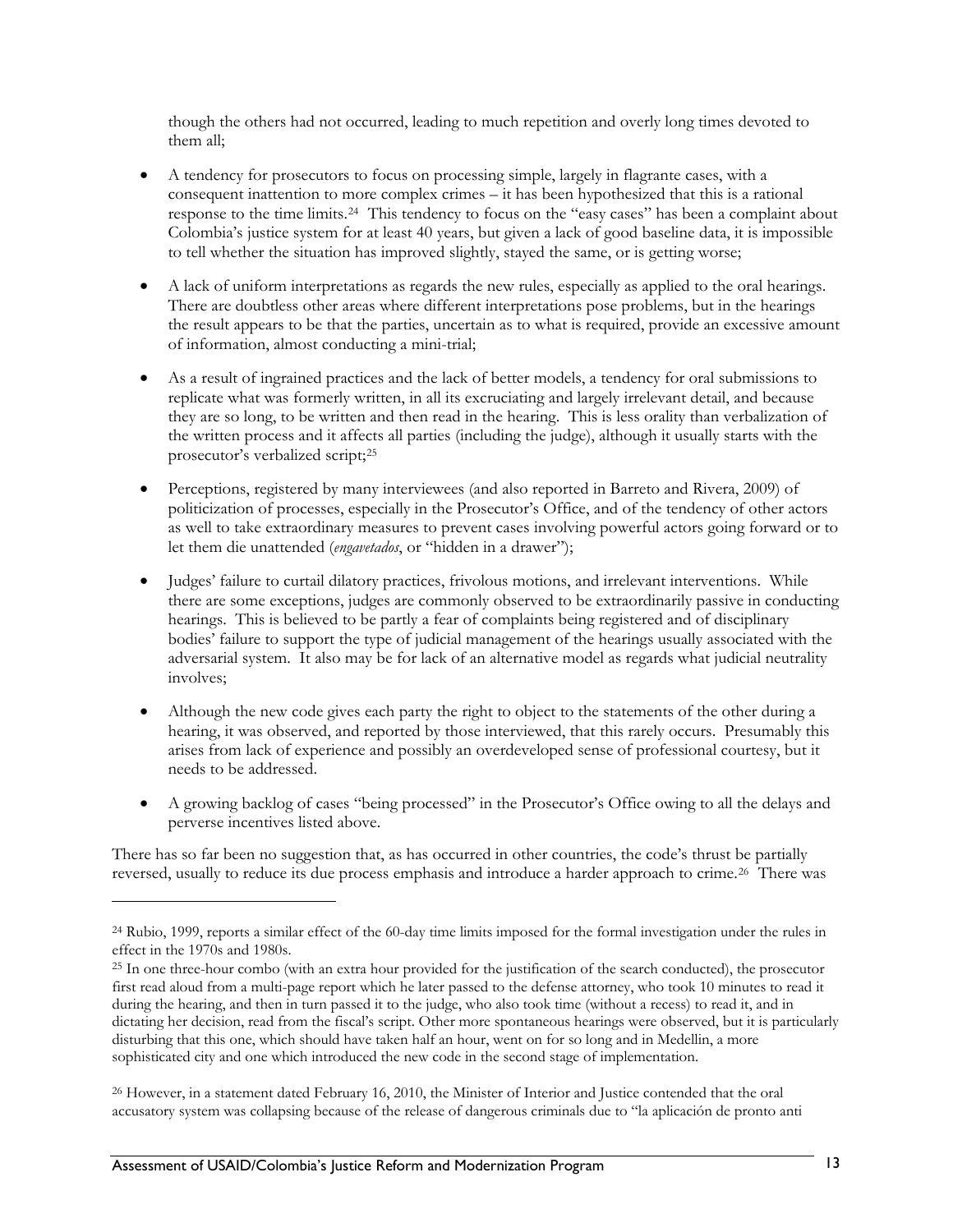<span id="page-23-0"></span>an attempt to enact a Small Claims Law to allow minor crimes to be processed without the intervention of the prosecutors*;* during the short time it was in effect, the law successfully reduced the number of cases handled by the Prosecutor's Office *(Corporación Excelencia,* 2008)*.* However, the Constitutional Court declared it to be unconstitutional and, while the Ministry of Interior and Justice is sponsoring a new bill, most of those interviewed expressed doubts as to its success. There has also been considerable public debate about the code's time limits for taking cases forward after charging, especially after the January 2010 release of up to 20 soldiers accused in the "false positive" cases.<sup>[27](#page-23-0)</sup> However, most sector personnel interviewed dismissed the argument that the time limits were too short and instead argued that the prosecutors were too quick to charge and thus not handling their cases strategically, i.e., detaining too quickly and thus setting the clock in motion when it is clear that they will need more time to substantiate their case.

To be fair, USAID is aware of these problems and attempted to structure some solutions into the JRMP. These included the development of a system for monitoring progress in implementing the reform (under a contract with *Corporación Excelencia*), a series of programs with universities to train students in the new procedures (including clinical exercises and a mock trial competition), and support for the training programs of all sector institutions. However, on the one hand, any expectation that such fundamental changes in traditional practices and mental models could be accomplished in so short a time was highly unrealistic, despite its being shared with sector leadership. On the other, the sector's leadership appears unwilling to recognize many of the setbacks, and in some cases, to endorse the necessary cultural changes. It is said, for example, that many of the problems associated with lengthy pre-trial hearings, and their focus on what would appear to be issues more relevant to the trial stage, are based on rulings issued by the Criminal Chamber of the Supreme Court. The lack of evaluation of the impact of training programs and a tendency to emphasize theory over practice could be attributed to the USAID program,[28](#page-23-0) but they also appear to be a preference of those in charge of the institutional training institutions.

It seems unlikely that the oral accusatory system will be abandoned by Colombia, but as currently interpreted and practiced, the system is also unlikely to resolve some of the problems it and the prior versions were intended to resolve – low case processing capacity, an emphasis on minor felonies and an accompanying inability to handle many of the most serious crimes, and the consequent public impression of widespread impunity for "the big fish" whether among private or public sector actors. Colombia has made strides in bringing some of the latter to justice,<sup>[29](#page-23-0)</sup> but as a study done under EU sponsorship (Barreto and Rivera, 2009) indicates, most cases reaching judgment or some alternative resolution (e.g. conciliation) tend to be lesser offenses whose processing depends on the victim's complaint (*querellas*) or in flagrante crimes.

técnica o la interpretación errada que se pueda dar del Sistema Penal Acusatorio." Also in years past, Colombia's typical reaction to these problems has been to leave the code in place but enact additional legislation to cover treatment of crimes deemed more serious.

<sup>27</sup> So-called "false positives" are citizens allegedly assassinated by the military and then dressed in FARC garb so that they can be counted as 'terrorists," thereby absolving the military of criminal responsibility and also raising their "scores" in fighting armed bands. Cases can still be processed against these and others released on expiration of the 30-day period, but critics fear that the suspects will flee or take other illegal actions (including threatening witnesses or tampering with evidence).

<sup>28</sup> As regards training for prosecutors (provided by OPDAT) and for public defenders (provided by FIU), those interviewed usually applauded the practical content. However, based on discussions and a review of manuals and other publications, it appears that the judicial program remains focused on more abstract issues.

<sup>29</sup> For example, it has 70 individuals who might be considered "big fish" (politicians with paramilitary ties) under indictment, extradited, or convicted.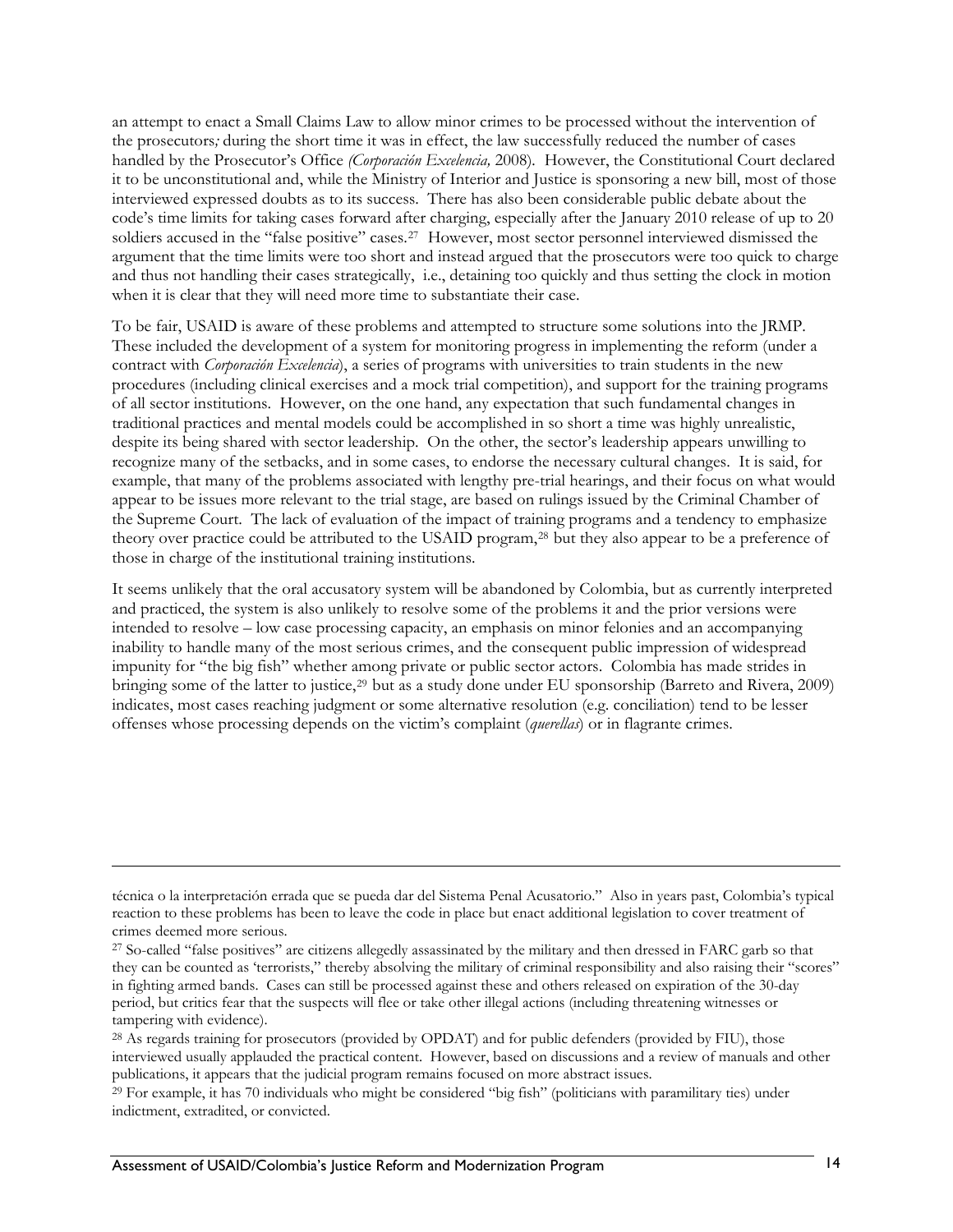|              | <b>Procedural action</b>          | <b>Types of Cases</b> |                   |                |              |
|--------------|-----------------------------------|-----------------------|-------------------|----------------|--------------|
| <b>Stage</b> |                                   | <b>Delitos</b>        | <b>Flagrancia</b> | <b>Rest of</b> | <b>Total</b> |
|              |                                   | querellables          |                   | cases          |              |
| 1            | Complaints (Noticias criminals)   | 511.686               | 143.365           | 753.050        | 1.408.101    |
| 2            | Conciliations                     | 247.496               |                   |                | 247.496      |
|              | With Agreement                    | 193.784               |                   |                | 193.784      |
|              | <b>Without Agreement</b>          | 42.362                |                   |                | 42.362       |
|              | Failed (no attempt)               | 11.350                |                   |                | 11.350       |
| 3            | Charge (imputación) entered       | 3.559                 | 66.526            | 17.779         | 87.864       |
| 4            | Indictment requested              | 2.591                 | 50.293            | 16.252         | 69.136       |
| 5            | Indictment hearing                | 1.193                 | 6.966             | 4.116          | 12.275       |
| 6            | Preparatory hearing               | 763                   | 2.599             | 2.792          | 6.154        |
| 7            | Oral trial                        | 344                   | 1.619             | 1.794          | 3.757        |
| 8            | Judgment                          | 1.085                 | 40.864            | 10.401         | 52.350       |
|              | Guilty                            | 1.004                 | 40.074            | 9.981          | 51.059       |
|              | Not Guilty                        | 81                    | 790               | 420            | 1.291        |
| 9            | Hearing for "integral reparation" |                       | 287               | 415            | 702          |

### <span id="page-24-0"></span>**CLASSIFICATION AND OUTCOME OF CASES PROCESSED UNDER LAW 906, JANUARY 2005 TO MARCH 2008.[30](#page-24-0)**

Source: Barreto and Rivera, based on FGN data

The further analysis provided by the table's authors is extremely controversial,<sup>[31](#page-24-0)</sup> but the statistics are drawn from the Prosecutor's own database (SPOA: *Sistema Penal Oral Acusatorio*). As shown above, criminal actions whose prosecution depends on private complaints (*delitos querellables*), among which failure to pay child support, minor injuries, and theft figure prominently, constitute the second largest category in terms of incidence, and the largest in terms of a satisfactory disposition (247,496 of them conciliated with 193,714 reaching an agreement). While in flagrante cases constitute only about 10 percent of the total, they account for 80 percent of the adjudicated cases, with nearly all receiving a guilty verdict. The "other" category, in which are included the more serious crimes (and which also constitutes the majority of incidents attended by the prosecutors) reach the stage of charging for only two percent of the total, with only one percent reaching a verdict. Admittedly this category includes a good number of incidents which do not constitute crimes, or for which there is far too little information on which to base an investigation, but it also covers homicide, rape, robbery, and other more violent incidents. When these cases are adjudicated, they usually produce a guilty verdict, but the problem is that, given Colombia's high incidence of violent crime, too few of them get that far.

As nearly all those interviewed agreed, the major problem resides with the prosecutors and the investigative police. Further explanations vary – from arguments that both institutions are insufficiently staffed and that the police in particular lack adequate preparation for investigating complex crimes; through a focus on certain perverse incentives created by the existing code (and many prior codes); to insufficient coordination between the prosecutors and the investigative police (and especially those external to the Prosecutor's Office<sup>[32](#page-24-0)</sup>);

<sup>30</sup> Barreto and Rivera, 2009.

<sup>31</sup> This is largely because of the author's definition of impunity and their insistence that the "European" strategy for combating crime (focused, they claim, on social programs, not punitive action after the fact) is more effective than the Anglo-American accusatory system. The authors of the present evaluation share some of the critics' concerns, but this does not invalidate the other conclusions to be drawn from the statistics as regards the Colombian system's continuing inefficiency and inefficacy in investigating and prosecuting serious crimes.

<sup>32</sup> Although the Prosecutor's Office has its own investigative police, the CTI, they are fewer in number and also considered to be less prepared than the investigative arms of the National Police (SIJIN and DIJIN) or the soon to be reorganized or disbanded DAS.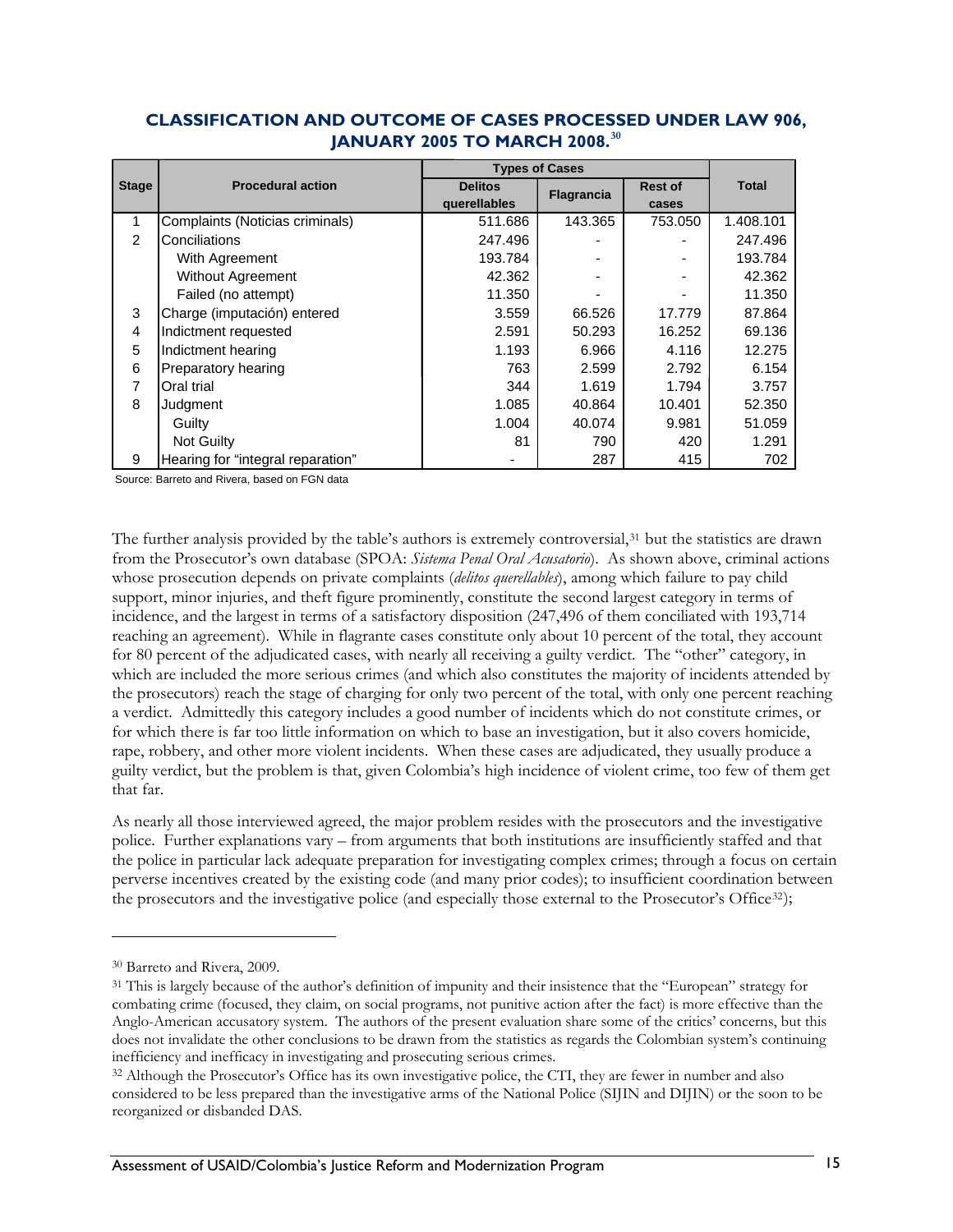<span id="page-25-0"></span>weaknesses in the prosecutorial organization, use of human resources, and operating procedures (*Corporación Excelencia*, 2009); or simple corruption. Nonetheless, at least some of the problems are aggravated by the judiciary's internal procedures and perspectives. Delays in notifying major actors required for hearings, inefficiencies in scheduling hearings, and the judges' insistence on observing possibly irrelevant formalities as well as their failure to control their courtrooms, and dilatory legal maneuvers all complicate the prosecutors' task and doubtless encourage their tendency to focus on the easy, in flagrante cases. Unfortunately, for all public actors, the rudimentary notion of outputs combined with the code's tight deadlines has replicated a tendency seen even before 1991 to prioritize quick wins over more serious offenses.

The question is how the principal actors – Prosecution, Defense, Judiciary, and Police – can be encouraged to revise their notion of acceptable results and so develop a collaborative strategy for reducing impunity for serious offenders. The challenge, often described as an issue of political will or of overcoming an "inquisitorial mentality," is more complex than that, and if broken into parts, might be more easily addressed. It involves:

- Various entrenched practices that continue to affect how the code is enacted. It is inaccurate to term these an "inquisitorial mentality" as they include issues like the extended judicial vacations (which nearly close the courts for a month), the emphasis on and interpretation of judicial independence (also extended to the prosecutors in some cases)[,33](#page-25-0) and ideas about internal organization and division of labor. Neither prosecutors nor investigative police are used in the most efficient fashion in Colombia (*Corporación Excelencia*, 2009);
- The lack of alternative models for how to proceed were these provided, some of the entrenched practices might be more easily overcome. This was most evident in the preliminary hearings where all actors were clearly following a script more appropriate to the earlier, written proceedings;
- A certain measure of institutional vested interests for example, the external investigative police's reluctance to accept the prosecutors' right to order the investigation or the prosecutors' expectation that investigative police should hang on their every order. Also included here is what the Colombians call the *choque de trenes* (train crash) involving disputes among the high courts and other peak organizations (leadership of the Prosecutor's Office, for example) as to their relative powers;
- A dose, immeasurable as regards its incidence, of corruption in each and every institution;
- A certain amount, also unquantifiable, of political intervention, especially in cases involving corruption, but also in cases involving private actors with "connections;"
- And finally, some measure of inflexibility either in the drafting or the interpretation of the code. This includes issues like time limits (too long for in flagrante cases, too short for more complex ones), the requirements (imaginary or real) for the "combo" hearings, and the insistence on the part of prosecution and defense that any judicial effort to control their interventions is a violation of the right to defense or freedom of expression.

**Recommendations:** Technically, the JRMP has delivered the required outputs – even in the two areas (building management capacity and promoting further legal reform) where they have been most superficial – and in the process has helped the Colombian authorities advance code implementation. The problem is the system's failure to meet public expectations as regards not only human rights guarantees but also the investigation and prosecution of serious crimes. It remains debatable as to how far any single donor, or the donors collectively for that matter, can go in resolving this problem as it in the end hinges on how the

<u>.</u>

<sup>33</sup> The authors are very much in favor of judicial independence, but not of an interpretation that emphasizes acquired rights (e.g., long vacations, all taken at the same time, rather than staggered throughout the year) or that equates it with an ability to ignore the need to decide cases quickly or keep up with workloads. As applied to prosecutors, it should not prevent the definition of institutional policies for prioritizing certain types of crimes.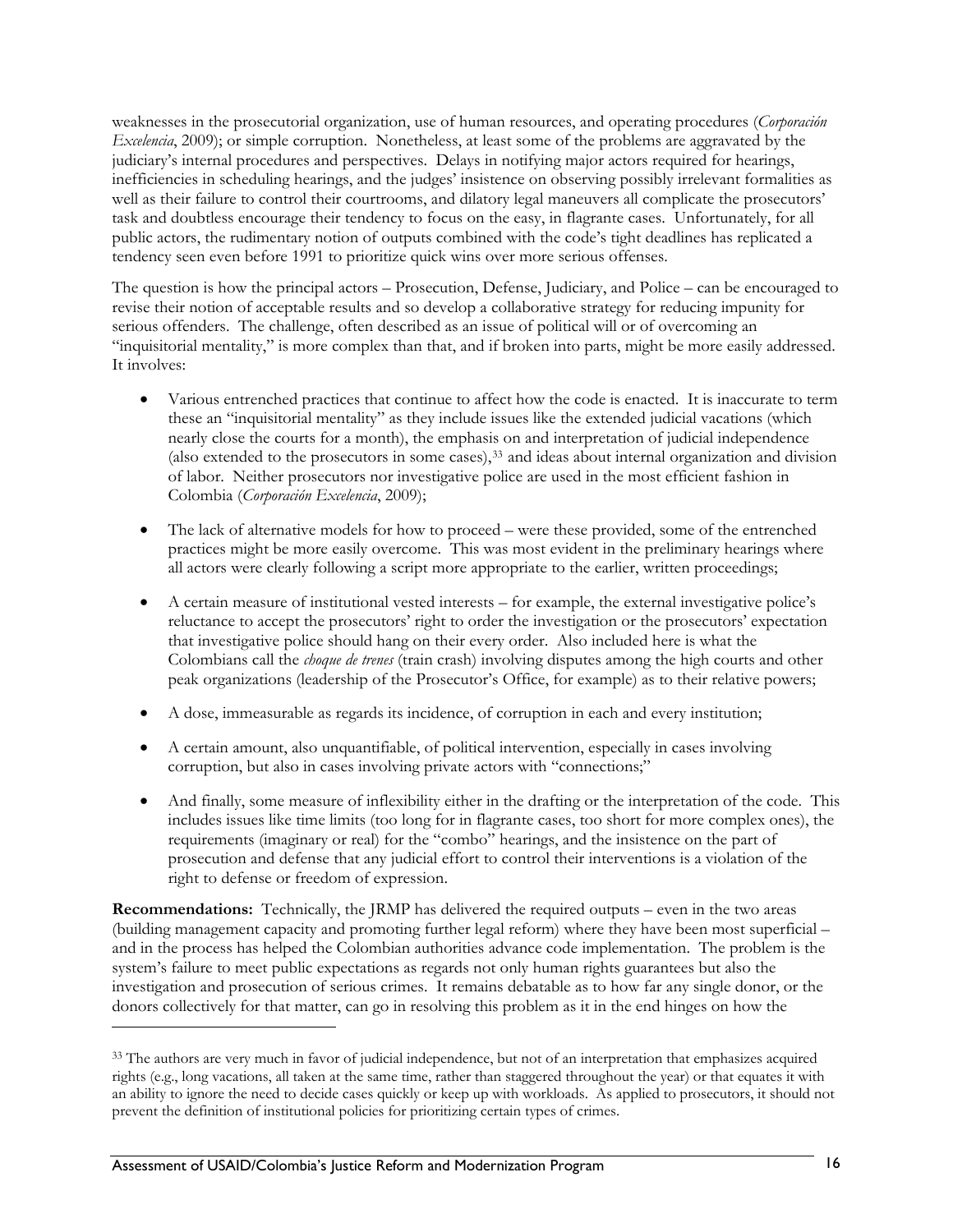<span id="page-26-0"></span>Colombian authorities believe their criminal justice system should function. Work supported by USAID (and some other donors) with law students might over the longer run induce change, although until a critical mass develops, its impact will continue to be weakened because these students will have to operate in a system still directed by those who do not share the new perspectives. To date it appears that system actors desirous of adopting more fundamental changes are still a minority and while some claim to be able to operate differently, there was no way to determine to what extent this is true. On the basis of these observations, the following steps are recommended.

### **During the two-year bridge project:**

- Continue and step up the work with law schools, especially with the mock trials and competitions. See if there is some way of involving more system actors (judges, prosecutors, defenders, and private attorneys) disposed to promote new practices in them. The Mission reports some of them have been included, but rapid change requires still broader coverage;
- Encourage the review and discussion of existing studies (by *Corporación Excelencia, DeJusticia*, the EU sponsored publication, and any other local group reviewing the new system) that attempt an indepth, empirically-based analysis of advances and problems;
- Develop better methodologies to assess the impact of training programs and to encourage those doing them to define the desired impacts in a measurable fashion;<sup>[34](#page-26-0)</sup>
- Review the two indicator projects financed by USAID and the EU, respectively, with *Corporación Excelencia* for the Inter-Institutional Committee and *DeJusticia* for the Inspector General. Both seem excessively large (over 100 indicators were reported by each group) and overly focused on processes, not results, but it may be useful to discuss them together with members of both institutions and try to reach a consensus on: 1) desired impacts, and 2) the indicators that would be most useful in tracking them;
- Coordinate with OPDAT on all the above, as they recognize the problems and their work with Public Prosecution and the investigative police is obviously critical.

#### **In the new project:**

<u>.</u>

- Shift the focus from supporting any training to insisting on supporting courses with defined and measurable impacts on within-system practices and introduce a system to track them;
- Do not push ahead on orality in other legal matters (labor, civil, administrative) until some of the issues in the criminal justice system are recognized and steps are taken to resolve them. As with the situation of ISO 9000 (see next section) the GOC will make its own decisions here, but USAID should maintain its focus on working with the criminal justice system;
- Coordinate with OPDAT to ensure someone addresses organizational inefficiencies within the Prosecutor's Office (starting with some of the observations in *Corporación Excelencia,* 2009);
- Review some of the suggestions circulating about decriminalizing failure to pay child support and other methods to deal with categories of crimes virtually swamping the prosecutors*.* (Again *Corporación Excelencia,* 2009 is a good source of ideas);

<sup>&</sup>lt;sup>34</sup> Generally, a better methodology should track the impact of training on post-training behavior (and for that, it is essential that the training program stipulate what it intends to change). Testing people on what they have learned or asking them how they will apply it is not much better than a head count, and in effect, the only way to assess training impact is to observe the trainee's behavior once s/he has returned to the job.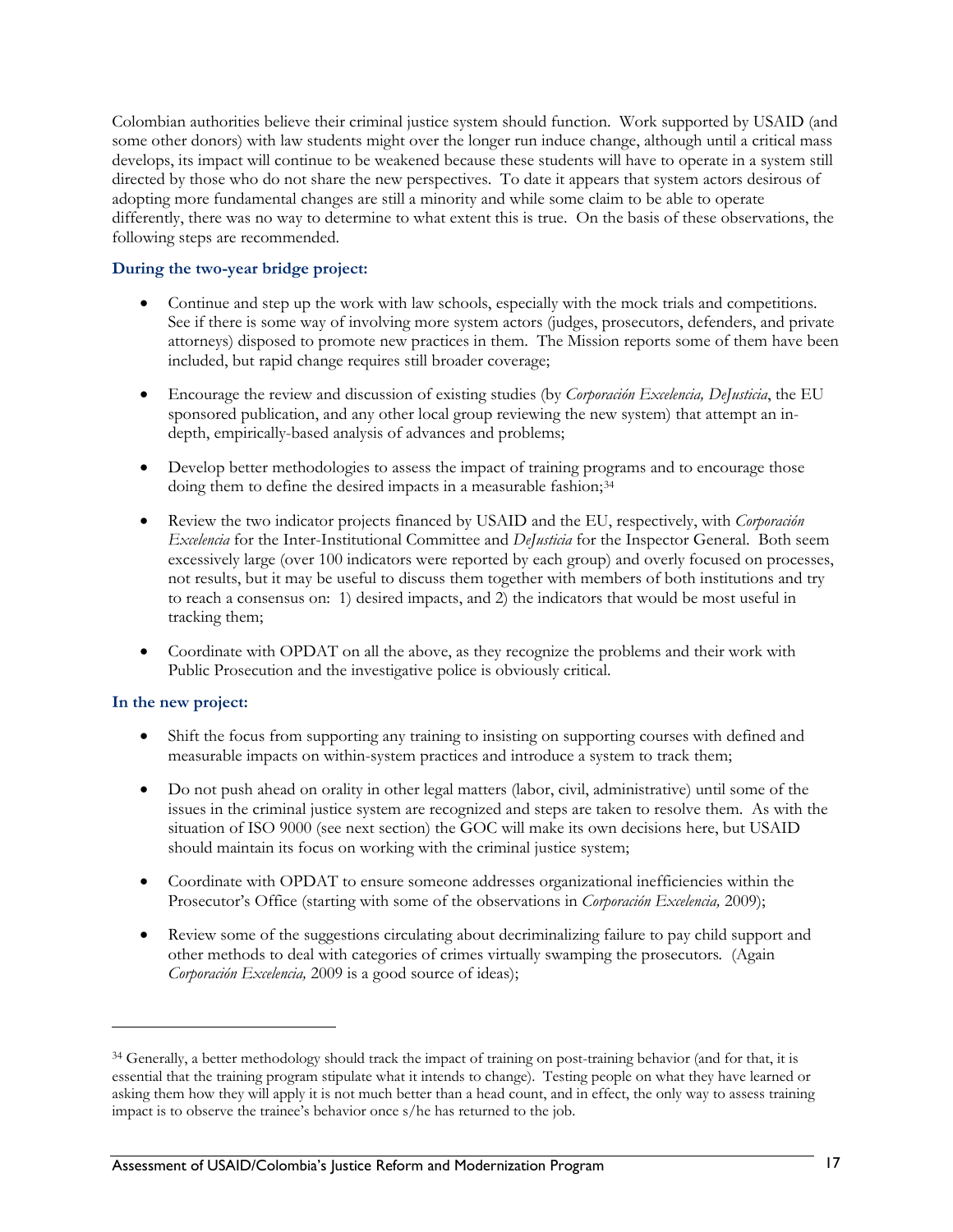- <span id="page-27-0"></span>• Install some sort of case tracking system (see section on court administration and management), and help the various institutions develop a capacity to use it;
- Promote exchanges with countries (outside the region, except possibly for Chile which may be doing this better) to demonstrate how oral hearings can be conducted. If possible, do clinics with judges, prosecutors*,* and defenders to work on better oral techniques, collectively. Consider, as occurs in the U.S. (and possibly elsewhere), special training for judges in how to preside over a hearing and how to write concise opinions. Try to involve higher level judges (possibly as observers or monitors, so as to avoid implying they need training), as they are one source of the underlying problems.

One cannot avoid the conclusion that the USAID program's principal flaw was in adopting the Colombians' assumption that simply implementing the new code would be sufficient. As problems with that approach have become visible, the FIU contractors have not been in a position to advocate their recognition and solution. For that, higher level dialogue is required – this is not something a contractor can do, although conceivably, the addition of some more prestigious technical assistance (former or actual high-ranking members of judiciaries that have made a successful transition) would be of help. USAID might usefully consider their inclusion in a new project, or perhaps most appropriately during the bridge project.

### **B. STRENGTHENING COURT ADMINISTRATION AND MANAGEMENT**

**Background:** Colombia, like virtually all of Latin America (and much of the developing world) lacks a tradition of court administration and tends to confuse administration (what is often called organizational "housekeeping," or the control of existing resources and processes) with management (which involves a more proactive approach to tracking outputs and impacts and exploring means to produce them more effectively and efficiently by changing work routines and organization, the distribution and use of resources, and even, if need be, the definitions of the final product and its basic characteristics). There is additional confusion as to where court administration/management should be introduced – with some interpretations focusing on processes internal to the basic work unit (the individual courtroom) and others on the body or bodies responsible for overall judicial governance. Similar problems affect other sector institutions, but will not be covered here as they are not addressed by USAID projects.

At the macro or system-wide level, Colombia's efforts to tackle court administration and management have revolved around debates over which organizational body should be responsible. From 1945 (when the Ministry was recreated after a brief disappearance) until the late 1980s, management of judicial administration (budgets and employees other than judges) was handled by the then Ministry of Justice (currently Ministry of Interior and Justice). During the late 1980s, the Supreme Court began to take on some functions (Nemoga Soto, 1988), but in 1991, under the new Constitution, the functions still exercised by the Ministry or briefly transferred to the Supreme Court were given to the newly created CSJ. The Council as currently construed oversees judicial administration (budgets, personnel matters including training and disciplinary functions, planning and some policy setting) for the judicial branch as a whole. Although it has no control over the Prosecutor General's budget, it includes it in its congressional submission. Most of this is done through its Administrative Chamber, which also runs examinations and reviews credentials of those applying for judgeships in the administrative and ordinary courts and for administrative employees of both.

The CSJ absorbed the already large administrative body created by the Ministry of Justice, and has since expanded it by creating a sort of parallel bureaucracy under its direct control.[35](#page-27-0) The CSJ and the

<sup>35</sup> The parallel bureaucracy (comprising various "units" attached directly to the CSJ) apparently arose because of the CSJ's distrust of its own administrative body (the much larger *Dirección Ejecutiva de Administración Judicial*, or DEA). Some functions are duplicated, but the CSJ's own bureaucracy also handles issues (judicial career, registration and discipline of attorneys) the Administrative Offices cannot manage.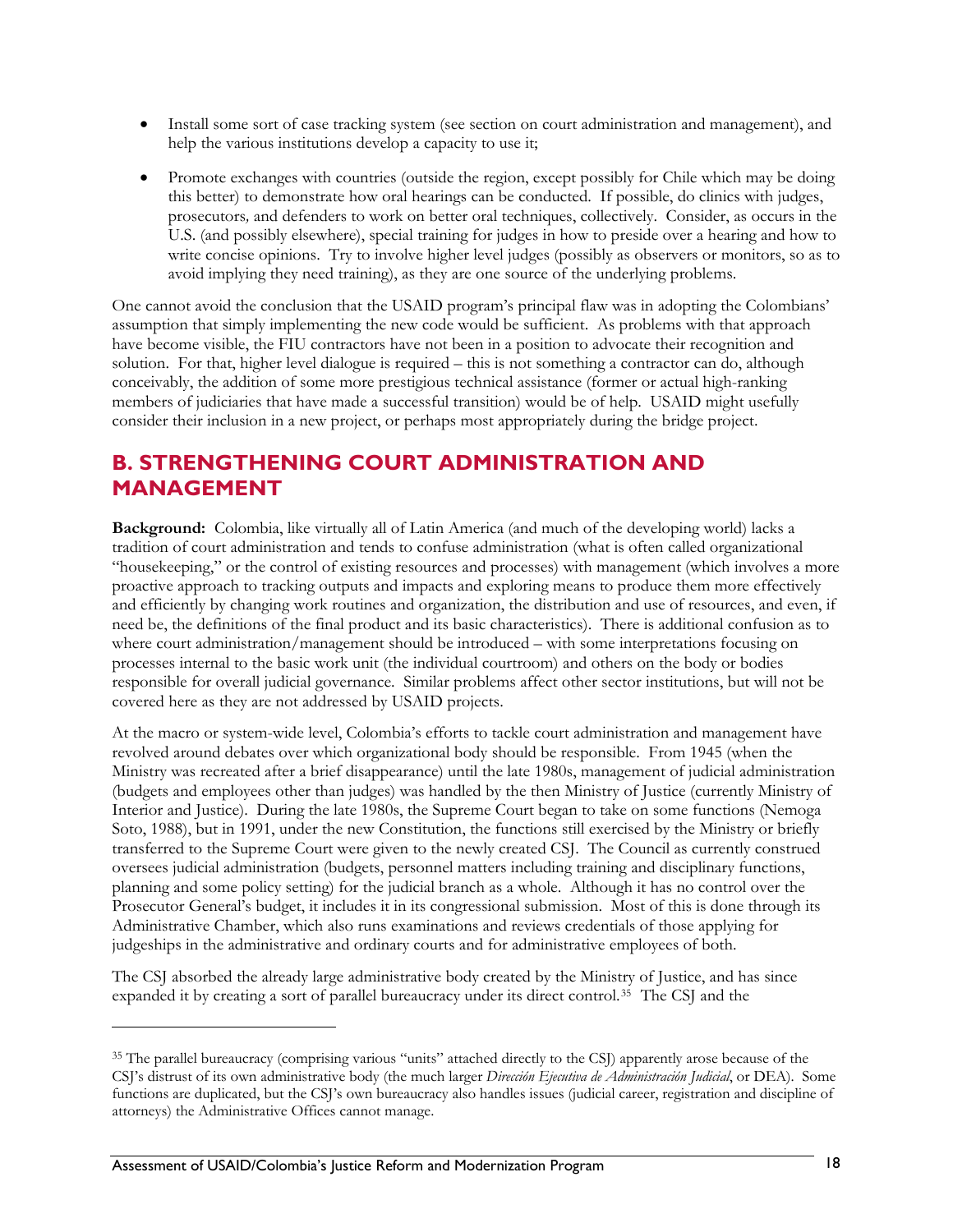<span id="page-28-0"></span>deconcentrated sectional councils currently absorb a healthy 14 percent of the judicial budget (with another seven percent spent by the three high courts on their own operations). The CSJ has two chambers, the Administrative Chamber which handles administrative tasks, and the Disciplinary Chamber, which processes complaints against judges and attorneys. Members are chosen differently, with those of the Administrative Chamber selected by the three high courts, and those in the Disciplinary Chamber elected by the Congress from lists supplied by the Executive.

Almost since its emergence the CSJ has been under attack for inefficiency, inefficacy, and alleged interference with the jurisdictional functions of the three court systems. According to the Council, many of these criticisms arise from its attempts to impose order and eliminate traditional vices such as clientelism. According to its critics, it provokes these conflicts needlessly, takes on issues not legitimately under its mandate, and has been more interested in promoting its own projects and powers than in addressing fundamental systemic problems. Sectional councils also complain that it delegates insufficient powers to them, but again this may mean only that it is trying to enforce uniform and transparent rules. Whatever the answers to this debate, the CSJ seems destined to survive the next round of reforms (under discussion by a special commission appointed by the Executive). The usual suggestions that: 1) it be replaced by high court governance of the respective systems; 2) it be replaced by a return to MIJ control (which would probably now be unconstitutional); or 3) its composition be altered in some fashion; seem unlikely to prosper, and in the end would probably not resolve the underlying problems – a lack of a management culture, a narrow interpretation even of what system administration means, and various institutional and political impediments to introducing changes, many of them rooted in traditional interpretations of the concept of "judicial independence." Both at the macro, systemic level and as applied to individual work units, those responsible for administration and management have instead taken the less controversial route of introducing automation and seeking improvements through "quality management" (i.e. ISO 9000/9001 certification and related techniques<sup>[36](#page-28-0)</sup>). These solutions, while generally very popular, threaten to have limited impact on system outputs and on the resolution of such fundamental problems as court congestion, delays in case processing, and limited access to nontraditional users.

In effect, most attention to court administration or management has gone toward effecting changes at the work unit level – drawing up procedural manuals, simplifying internal "paper trails," pooling some services (e.g., notification) and automating where possible. ISO 9000/9001 has become the methodology of preference and individual work units (including the Disciplinary and Administrative Chambers of the CSJ) have been certified or are in the process of obtaining ISO certification. This is in line with a presidential directive (following upon an earlier law,  $872/2003$ ) ordering that all public sector administrative units and all government contractors be certified by ISO or a related system of standards. As applied to the courts, the process has had some positive effects. However, it seems overly costly and time-consuming for what is really achieved. ISO and similar systems are not unknown in OECD countries, but generally are considered one of many management fads, and one not especially appropriate to systems needing more basic reforms. One could indeed certify a buggy whip factory in ISO, but the real question is whether the factory should be producing buggy whips. A more general criticism of ISO, as applied more conventionally to improving outputs of productive enterprises, is that it does not guarantee a quality product, but only a standardized production process. Thus, even an enterprise producing shoddy outputs could be certified on the basis of the consistent and well-documented procedures it uses in their manufacture.

As is sometimes forgotten, Colombia's approach to court management and administration was in the vanguard, while under Ministry of Justice supervision, in developing basic statistics on court performance and

<sup>36</sup> ISO 9000 is a family of systems for promoting quality management. Organizations wishing to be ISO certified must go through an exercise to define and standardize their internal processes, track compliance with the standards, and submit to periodic external auditing by actors familiar with the system.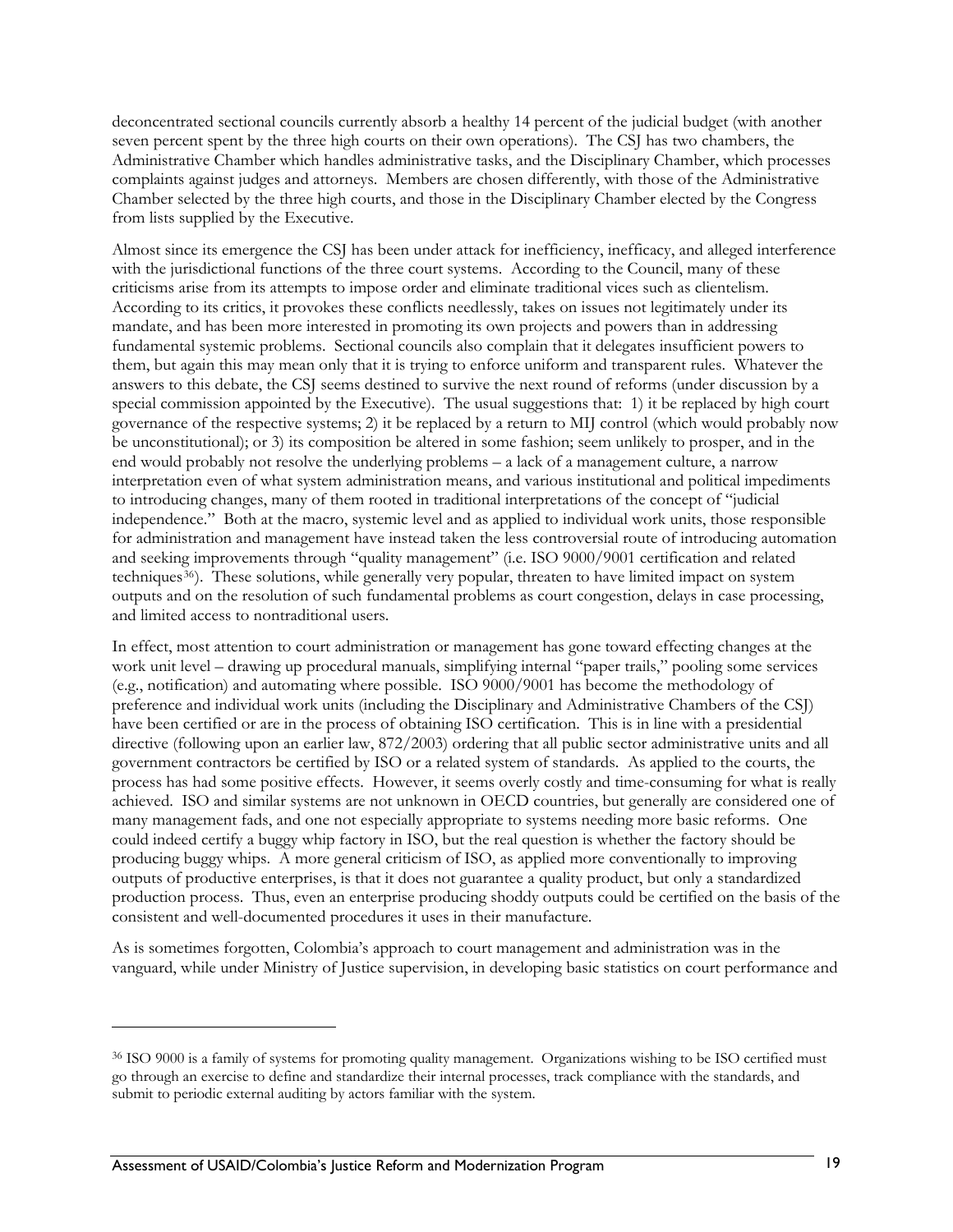<span id="page-29-0"></span>using them to detect problems. However, under the CSJ, this tradition appears to have ceased.<sup>[37](#page-29-0)</sup> At present, none of the sector organizations has a reliable set of performance statistics. Colombia was also in the vanguard in introducing automated case tracking systems, but neither Siglo XXI (the judiciary's software) nor SPOA (for the prosecutors) is currently considered satisfactory in this regard. Both are unstable and neither universally installed nor consistently used where they do exist. Siglo XXI is far less advanced, and most closely resembles an automated *registro de entradas,* the book or books in which courts traditionally registered the receipt of and subsequent events in the cases they handle. Currently, the CSJ's data on court performance rely on manually compiled reports submitted by judges on a monthly basis. The CSJ's sole use of these data is to evaluate judges on output and determine where growing congestion merits the placement of another judge or court unit. Statistics published by the CSJ annually do not even provide average caseloads per judge, possibly because they are often very low. However, the CSJ is not alone in this omission; neither the Public Prosecutor's Office nor the Public Defender's Office publishes these figures either.

Independent researchers like Rubio (1999), Santos et al. (2001), and most recently the *Corporación Excelencia, DeJusticia* (Garcia, 2009) and Barreto and Rivera (2009) have been able to use CSJ or prosecution databases to analyze problems beyond the purported insufficient staffing, but the sector institutions tend to ignore these outputs or challenge their findings, conclusions, and recommendations, many of which would require changes in practices having little to do with automation or quality certification.

**USAID Program in Court Administration and Management:** The first impediment to the USAID program arises in Colombia's own lack of a comprehensive strategy for producing improvements in either area and its focus instead on processes – automation, ISO certification, and otherwise raising the quality and accelerating the speed of what has always been done – without a clear notion as to the ultimate objectives or a consideration of the need to change some long-standing practices. The second impediment is that the JRMP statement of work lacks its own clear vision of what will be done, and thus, focuses on a number of outputs or deliverables. These include:

- The number of courts and secretariats evaluated and receiving ISO 9000 certification;
- Number of new JASCs (Judicial Service Centers) equipped;
- Number of virtual hearing courtrooms installed and equipped for CCP hearings;<sup>[38](#page-29-0)</sup>
- Number of URIs (the prosecutors' Rapid Response Units) and JASC branches receiving technical assistance to implement communication protocols;
- Percentage of costs for quality assurance system implementation assumed by CSJ;
- Percentage of virtual courtroom operational costs assumed by CSJ; and
- Preparation of legislation for presentation to Congress to improve judicial disciplinary procedures (intended to combat sector corruption).

Under the JRMP, progress was made in all these areas, but it has not been without setbacks and there are also concerns about impacts and sustainability. The CSJ, for example, apparently still expects USAID financing for further ISO certification, although it has self-financed the certification of the Administrative Chamber.

<u>.</u>

<sup>&</sup>lt;sup>37</sup> The CSJ does collect and publish statistics, but its database is very shallow, and it appears incapable of or unwilling to release such basic statistics as average caseload per judge, average time to disposition of cases, appeals rates and rates of reversal on appeal, let alone begin to analyze the sites and sources of delays. Doubts have also been registered, from within the CSJ, as to the reliability of what it collects inasmuch as the data are used to evaluate judges (who also supply them).

<sup>38</sup> This was an addition by FIU as an alternative to the initial request to build hearing rooms in rural areas. The contractor successfully argued that owing to logistical problems, virtual hearings would be more efficient.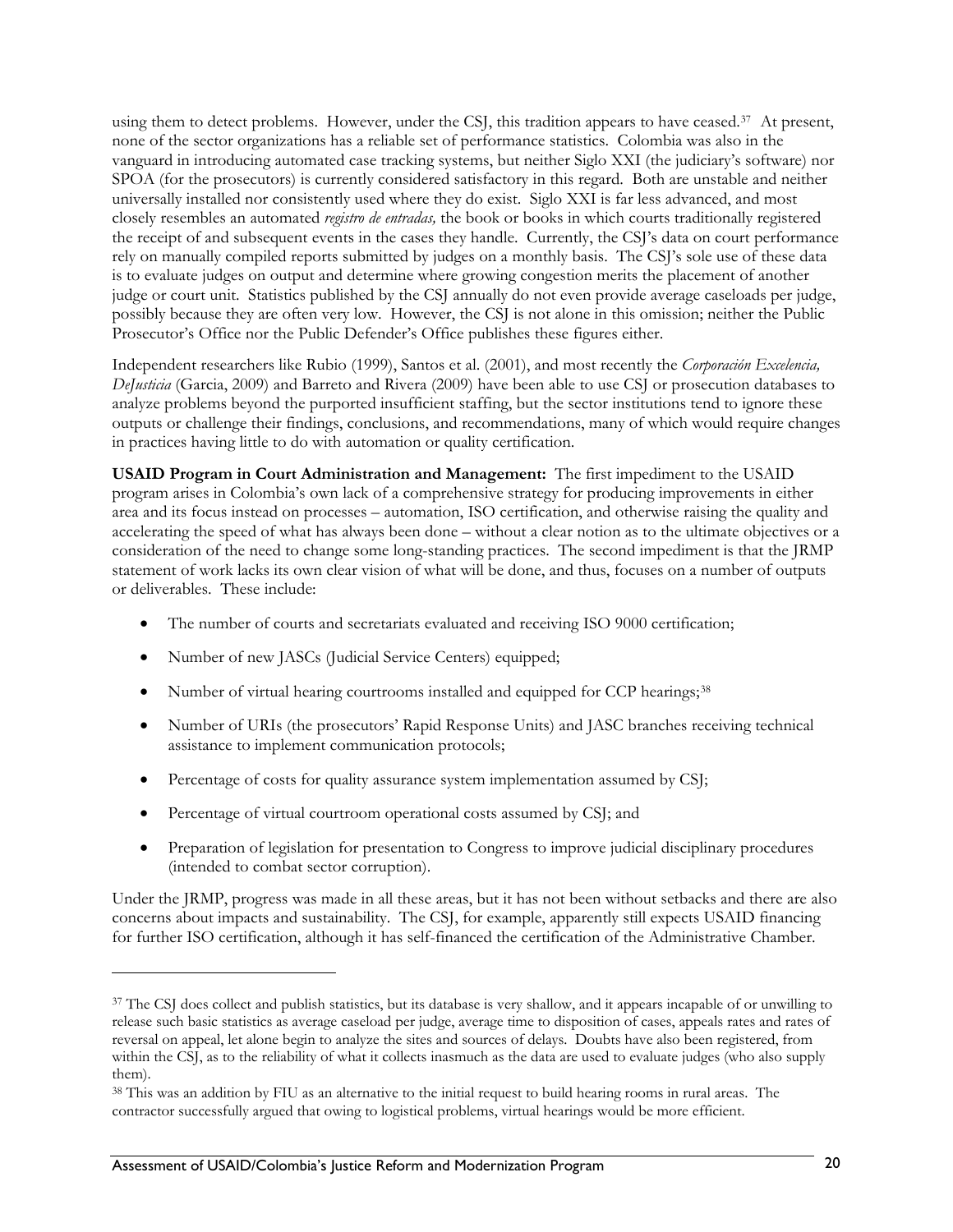In effect, the conceivably most valuable part of its efforts, the pilot work being done in Paloquemao (the Bogota criminal court complex), constitutes an innovative interpretation of one of the deliverables (ISO certification of at least three courts). The complex is now undergoing ISO certification, but this followed rather than preceded some very important structural changes – most of which probably would not have been accomplished through the normal ISO process (e.g., enlargement of the space for and staffing of the central services department, accomplished in part by convincing individual judges to give up one of their employees so they could be reassigned to the central pool). Work is still not completed, but it includes improvements to the Siglo XXI software to incorporate generation of performance data (and so create a functioning MIS), resolve problems of instability, and add modules for electronic notification, scheduling of hearings, and exchange of information with the enforcement judges (*jueces de ejecución)*. Once the software has been fully tested in Paloquemao, it will be expanded to other courts. A system for tracking performance within Justice Houses is also being piloted, as part of the modernization process. Audio equipment installed in Paloquemao and elsewhere has allowed creation of CD records on hearings, although paper files still remain, and there are serious problems with storage. Checchi's earlier suggestion (Checchi, 2006; 3) that "a system... [be designed] for reporting completed trial sentences without requiring the entire file be sent to the sentence execution judge," has proven impossible to implement, and Paloquemao and the enforcement judges maintain sets of paper files. While a study was contracted (and apparently completed) to establish new policies for file retirement, it appears not to have been approved or otherwise acted upon by the CSJ.

#### **A Judicial Management Information System (MIS)**

An MIS is exactly what the name implies – a compilation of information useful to various levels of management to understand what is going on in the parts of the organization they oversee. It may be manual or automated, quantified or textual. Thus, the old registry books still kept by many courts constitute a rudimentary MIS, as do the manual reports on case movement sent to a central office where, as in Colombia, they may be compiled electronically to allow some basic analysis and reporting. However, as courts automate, it makes sense to generate most of this information automatically, and to have it entered in codified form, creating tables to convert text entries to numbers. As the judiciary's "case tracking software," Siglo XXI, did not do this, part of the work underway in Paloquemao aims at making just that transition. This will allow finer analysis to help management identify and understand problems and will also permit the compilation of reports that are easily understood by judges, judicial management, other members of government and the general public. Contrary to what software vendors often suggest, creating an automated MIS is not inherently expensive, as it should be part and parcel of any exercise to register information on cases electronically. Most automated systems in Latin America produce few if any management statistics, but that is largely a result of judicial leadership's lack of interest in the product, not of the associated costs. In creating an MIS, the difficult parts are the identification of the types of information that will be included, development of a coding system, and training and supervision of staff to ensure correct data entry. Closed, drop-down menus can be used so that staff need not enter codes directly, but simply choose among the permitted text entries – homicide is entered as homicide, but the machine assigns the numerical code. An initial MIS can and should be designed to allow addition of more detail later. Ethiopia, one of the world's poorest countries, used a \$3.8 million grant to develop the basic software, computerize all federal and higher-level regional (state) courts, and finance other equipment, materials, and infrastructure. The system now generates 117 basic reports, including average times to disposition of cases (first instance, appeals, and cassation), forms of disposition, rates of reversal on appeal, size and composition of backlogs, and number and length of adjournments. It also permits free-form analysis to allow review, for example, of the types of cases (by material, proceedings, or court) most likely to have above average adjournment rates.

ISO certification has been done in two courts and in the CSJ Disciplinary Chamber with USAID support. One court (in Envigado) and the CSJ Chamber were reviewed, and there were observable improvements in internal processes – including, in Envigado, an improved archiving system and intake center, and the development of their own software to track times taken in processing cases. Much of what was done in Envigado duplicated (and improved on) processes developed earlier in Itagüi (the first court in the country to seek ISO certification). The Disciplinary Chamber is still being certified, but according to the chief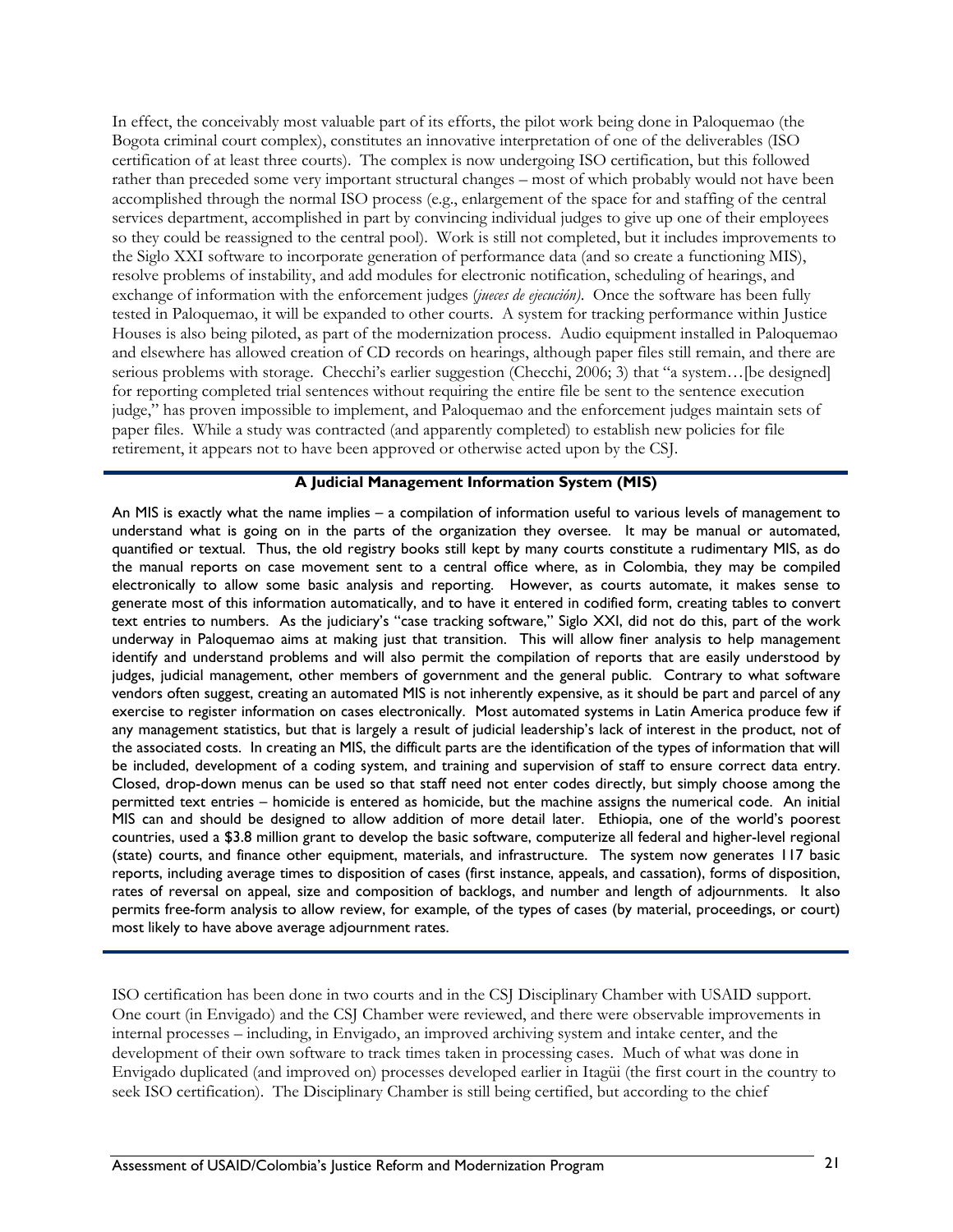<span id="page-31-0"></span>administrator (*Secretaria General*) there, the main achievement has been the adoption of common internal processes for all offices, based on a manual she had developed earlier. The work with the Disciplinary Chamber appears to be the major accomplishment as regards the anti-corruption campaign; introduction of oral procedures or new standards remains a work in progress, and while the project has financed other activities promoting judicial ethics, including some implemented by CSOs, it would be hard to credit them with much impact.

Other "administrative" innovations include the provision of automation and other equipment to various court and defense offices, and the installation of audio visual equipment and of virtual hearing courtrooms in remote areas. All of this is being used and the virtual hearing courtrooms have resolved some problems in areas where it is difficult to assemble all witnesses and parties to a case as well as facilitated hearings and judicial conferences across distances. However, it was also reported in Villavicencio that the use of videoconferencing for preliminary hearings has raised concerns with the sectional council because in some cases, the defendant's attorney was sitting with the judge and not with the defendant. A letter has been sent to USAID mentioning the probable violation of constitutional rights where this practice occurs. Additionally, the proposed JRMP installation of virtual courtroom equipment in two counties (*municipios*) was refused by the sectional council due to concerns over lack of utility and the potential misuse and violation of due process rights.

**Findings:** In the work units where it has functioned, the program has introduced some improvements to normal procedures – standardizing processes, developing systems for tracking compliance with them, providing equipment to facilitate these and other operations, and introducing innovations (e.g., the improvements to Siglo XXI and the additional of electronic notification and calendaring in Paloquemao, the prototype case tracking systems for the Justice Houses, the better archiving systems in the ISO 9000 certified units) which could and should be adopted more widely. Despite reservations about their possible misapplication, the audio-video equipment for virtual hearings has facilitated operations (and for the most part, compliance with the new rules) in areas plagued by logistical problems.

The challenge will be to find ways to encourage broader adoption of these improvements without (or at least parallel to) the replication of the lengthy certification process in all the other work units in the country. Presumably, at least as regards the courts, the CSJ could simply mandate their adoption, but there is considerable reluctance to do so without an ISO exercise.[39](#page-31-0) The latter's value added was not visible to the reviewers but it seems to be accepted and insisted on by the Council. The danger here, aside from the costs, is that the judiciary will spend the next five to ten years replicating the ISO process without making any further necessary changes. As noted above, ISO does not necessarily guarantee a better "product," only a more uniformly processed one. There is much to be said for imposing order and standardization prior to launching into more radical reforms, but as Paloquemao demonstrates, the latter can precede the former, and this sequence may lead to better results. The fact that both Chambers of the CSJ have been or will soon be certified is a case in point – both are roundly criticized for a number of problems that standardization of existing processes is hardly likely to resolve. For a system with good procedures and a satisfactory product, ISO may be a reasonable improvement; however, where both the product and the processes behind it are questionable, it can easily be the functional equivalent of rearranging the deck chairs on the Titanic.

As regards what appear to be clearer and non-ISO dependent innovations a few additional caveats are in order:

• Having a system that generates statistics (the improved Siglo XXI or the prototype software for the Justice Houses) is no guarantee that they will be used to identify and resolve problems. This takes some additional mental changes and capacity building, which so far do not seem to be developing;

<u>.</u>

<sup>39</sup> There was an effort to produce uniform standards and create a unit within the CSJ's Administrative Chamber to publicize them and encourage their adoption. However, interviews with CSJ representatives and the head of the unit suggested their continuing determination to proceed with, rather than short circuit, the ISO process.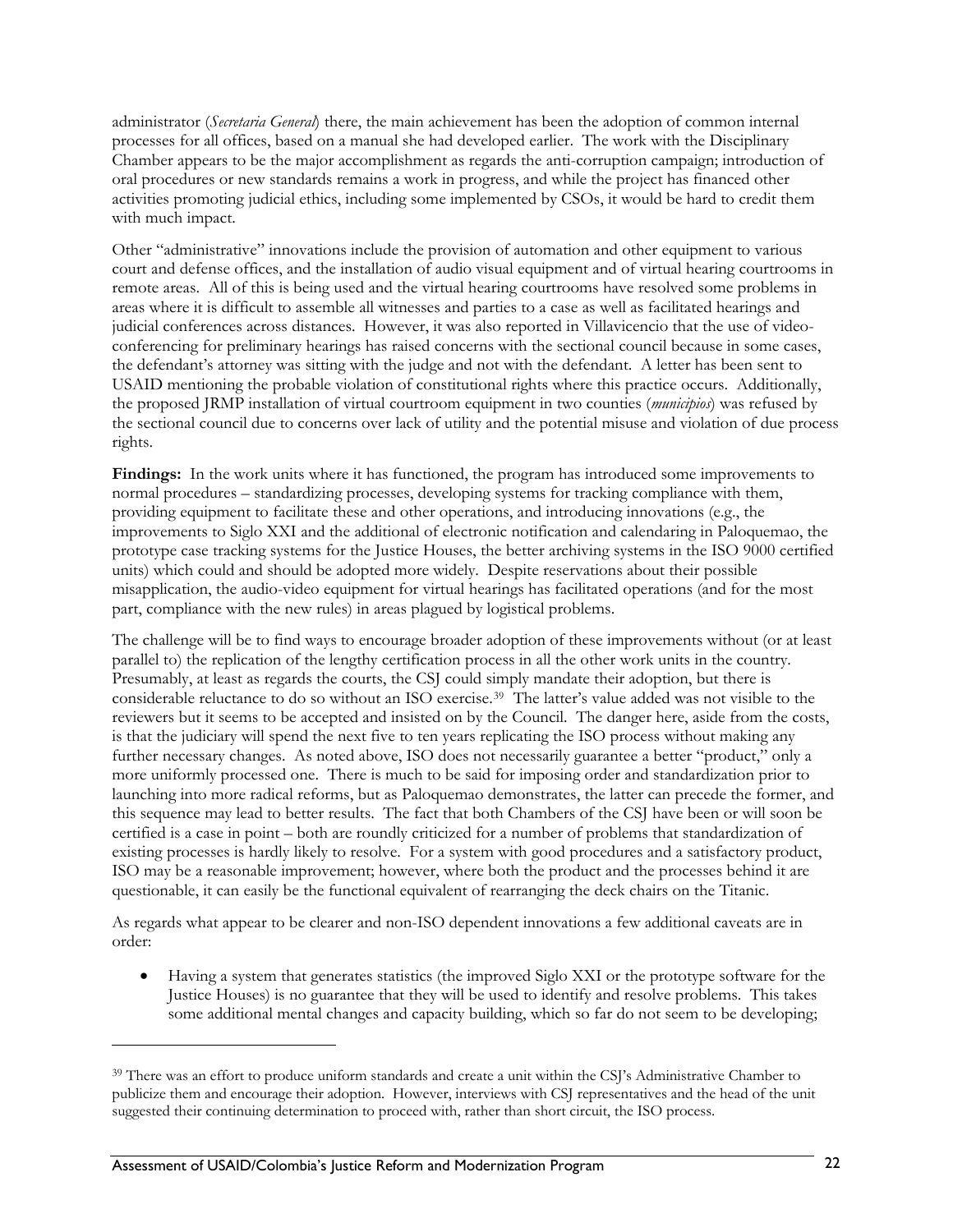- The reliance on CDs as records of hearings also has a downside, as they will be difficult for interested parties to review. No one wants to sit through a hearing again, especially one that goes on for hours or days, but honing in on the issues of interest will be very difficult, even if the CDs are marked (as they currently are not) to identify different interventions. In the US, voice recognition software is now used to produce transcripts simultaneously (usually with operators trained to correct the transcripts as they are written). It might be well to explore this as an alternative in Colombia, especially given the funds now available through the IDB and World Bank projects;
- The improvements to Siglo XXI are promising, but the CSJ is also considering two additional and sizable software projects – one financed by the IDB for the high courts, and a second one (financing undetermined, but possibly available through the \$42 million World Bank loan) with software provided by a law firm specializing in bank cases. The danger is that these other projects will divert attention from producing a single good system, in favor of multiple competing ones;
- Virtual hearings and the use of audio-video equipment to facilitate legal/judicial communications and handle witnesses not physically available are useful innovations, but as noted, they can be applied inappropriately. This needs to be monitored so that the fascination with the new does not lead to procedural or rights violations;
- The issue of the CSJ's management role remains unresolved. Both chambers are collegial bodies and collegiality often defeats efforts to improve functionality. It is not a good sign that in the Administrative Chamber the magistrates divide up donor projects so that each one has a sponsor. Trying to turn collegiality into a management focus may well be beyond the powers of any donor, but it is a clear necessity for the Council;
- Although corruption within the judiciary (or in fact within the entire sector) seems to be a lesser concern among Colombians, the JRMP has done relatively little to track its presence or introduce effective remedies for what may be there. The question is whether, in the absence of greater demand, this is an area in which donors can work;
- The emphasis on technology as the solution for all problems is not sufficient. There are some hard changes the Colombians will have to consider, but so long as donors keep providing money for more equipment, they may well not be addressed.

Both the Colombians and the USAID project have taken an extremely minimalist approach to improving court administration and management, focusing on adding technology and ISO certification rather than addressing the big questions of how the system can deal with some more fundamental problems – congestion, delays, inadequate access, and even corruption. However, this is also the approach taken by other donors, including those (World Bank and IDB) providing substantial funding for technological innovations.

**Recommendations:** It is unclear how much USAID can do to promote a more managerial outlook to judicial governance, despite the apparent consensus within the donor community that this is a problem. However, given the apparent surplus of funding going to investments in technology, it could at least not finance what will not help. Over the shorter (bridge project) and longer run, the following are thus recommended:

### **During the bridge project:**

- Continue and complete the work being done in Paloquemao and work with the CSJ to see whether it can be convinced to replicate the useful innovations without the entire ISO process;
- Accelerate the piloting and replication of the case tracking system for the Justice Houses*.* This is further addressed in the section on access;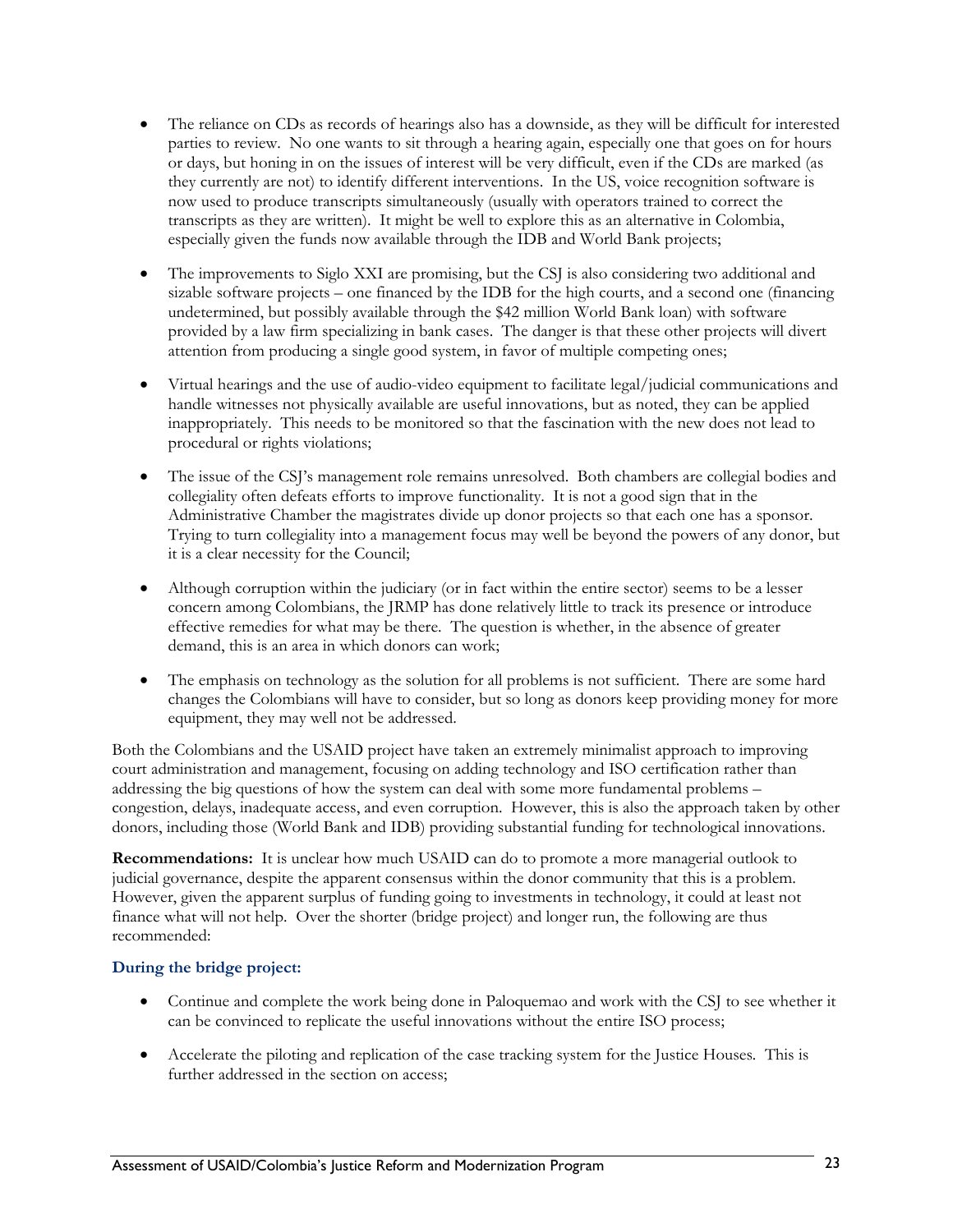- Stop financing ISO and related quality "management" systems. If the CSJ wants to continue with the exercise, it can do it on its own (or with other donors' money);
- Encourage an in-depth, broadly-based review of studies (the EU impunity study, CEJ work, and that of others) attempting to identify more basic problems than the reputed shortage of staff and resources. As the EU study argues (and as is borne out by comparative statistics), the Colombian justice sector has sufficient staff and other resources for the demand it currently addresses. Quality and distribution of staff and resources could certainly be improved, but those are management issues, and management seems to be honored in the breach;
- Collaborate with OPDAT to address management problems in the Prosecutor's Office and with the investigative police. Review relevant studies done here (CEJ, for example);
- Consult with other donors and with CSJ to determine what the latter's further plans are for installing case-tracking systems, so as to avoid duplicative efforts.

#### **Under the new project:**

- Again, stop financing ISO, but do encourage replication of successful innovations developed by the ISO-certified work units. (This may be one way of softening the blow);
- Link any further financing of technology to agreed upon impact indicators (improvements in time, productivity or the like);
- Once systems capable of generating management information statistics are installed, work with CSJ, Public Defense, Prosecution (through OPDAT) to build internal capacity to use them to identify and resolve problems – not just to "prove" that more resources are needed;
- Stimulate internal and external discussion (best if the two can be combined) of alternative internal organization and distribution of human and other resources to ensure higher levels of productivity and attainment of more qualitative results;
- Do not equate quality of output with "following the rules." This is not what quality is about and it is a mistake to leave that impression, whatever the ISO methodology implies. Work to define better measures of quality, or for the short run focus on quantity (as insufficient quantity is also a problem);
- While it is probably beyond USAID's capacity, try to work with the CSJ to improve its analytic capabilities as regards the use of improved performance statistics. Do the same with the MIJ as regards Justice Houses and ADR, and have OPDAT work with Prosecution on the same tasks;
- If the former fails, give more funding to qualified local research institutes to do more analysis and develop more recommendations. If it works, still support the latter, but at a lower level of funding, as external researchers still may come up with novel findings;
- Encourage exchanges between the CSJ and judicial governance bodies with a management orientation. Within the region, this may be only Chile, although some Argentine provincial courts (e.g., Mendoza) and some Brazilian states (e.g., Rio de Janeiro) have introduced some interesting innovations. Two European examples include the Netherlands (an excellent Council) and Sweden (a management-oriented Supreme Court). Stop using Spain or France for this purpose – both have substantial problems.

Probably not needed for the USAID project (because it is very politically sensitive), but certainly needed over the longer run is a review of the CSJ's administrative bodies (the Department of Administration and the parallel "units" set up by the Council itself). Combined, the two are far too expensive for what they do and not very efficient. A look at Chile's court administration office (*Gerencía General*) might be worth it, as costs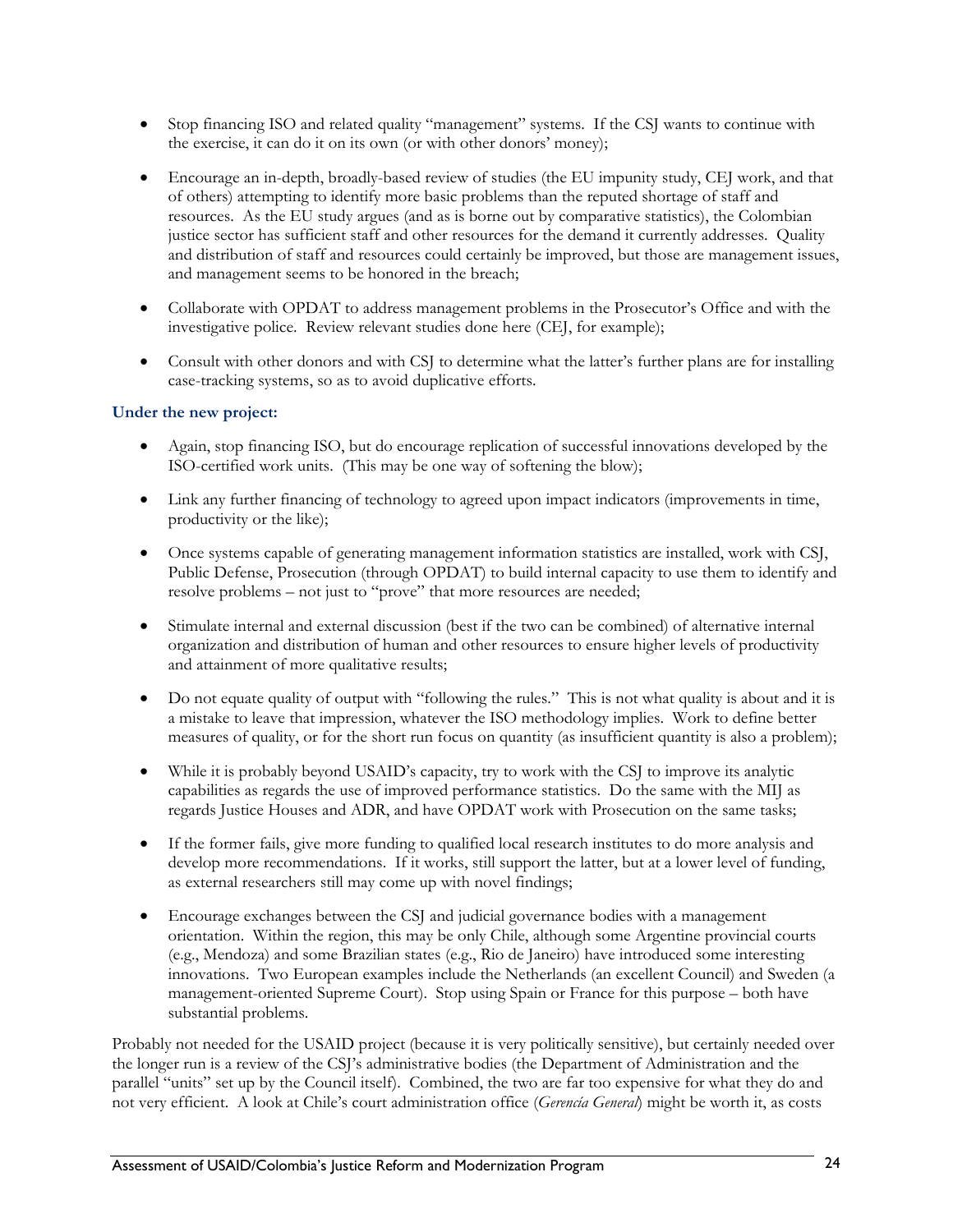<span id="page-34-0"></span>are far less and results far more impressive. There are also enormous problems within both of the Colombian Council's administrative structures as regards provisional appointments, and for the separate administrative body *(Dirección Ejecutivo de Administración Judicial,* or DEA), a tendency to work with insufficient coordination with the Council.

### **C. INCREASING ACCESS TO JUSTICE**

### **1. Supporting the Justice House Program**

### **Program Background and Findings:**

<u>.</u>

The flagship of USAID's Colombia justice programs has been the creation of the system of local Justice Houses (*Casas de Justicia*), which has received the largest allocation of funding by far. These Justice Houses are "one-stop legal shops" operating in marginalized, conflictive neighborhoods to provide rapid peaceful solutions to everyday disputes. They are designed to aid in the resolution of common problems, such as child support/custody issues, domestic violence, property disputes, misdemeanors, personal injuries, and administrative matters. Although they vary in design, Justice Houses normally incorporate offices of up to 14 different national and local institutions, including local prosecutors, public defenders, *inspección de policia*,[40](#page-34-0) forensic medicine, document registration units, child and family services, the local human rights ombudsman's office, ethnic affairs offices, legal aid, social workers, psychologists, conciliation services, etc. The Justice Houses do not have judges present and are not part of the formal legal or justice system, so cannot hear or decide cases. With respect to criminal matters, the Justice Houses are meant to extend the range and presence of the formal national justice system to the local level and help to filter cases that should more appropriately be resolved outside the criminal justice system. With respect to civil matters, the Justice Houses also act as an adjunct to the formal justice system, but moreover promote informal dispute resolution through conflict prevention, community outreach and education, and mediation.

The National Justice House Program was the product of a USAID inter-institutional pilot program developed in 1994. The first two Justice Houses were constructed in 1995 pursuant to an agreement between USAID and the Colombian Ministry of Interior and Justice.<sup>[41](#page-34-0)</sup> The program grew in 2001 to include 19 Justice Houses. Checchi supported the creation of 23 additional Justice Houses by the end of its 5-year contract in 2006. Those Justice Houses were constructed mainly in poor urban neighborhoods with high incidence of conflict. At the conclusion of the Checchi contract, the Ministry of Interior and Justice approved plans to pilot a Regional Justice House in a rural area, which would act as a central hub, with several smaller Justice Houses in surrounding areas acting as satellites.

Under the JRMP, 19 additional Justice Houses have been built in rural, often conflict-affected counties (*muncipios),*[42](#page-34-0) and designs have been approved for six more to be constructed in 2010. As of the time of the field work for this study, 66 Justice Houses were in operation throughout the country (60 established with USG support); a total of 74-75 Justices Houses will be operating or under construction by the end of 2011.

<sup>40</sup> This is untranslatable and refers to a local office, headed by the *inspector de policía,* who, contrary to what a direct translation suggests, is a civilian official charged with ensuring compliance with local ordinances and similar work. S/he is often an attorney in larger counties.

<sup>41</sup> In 2003, the Ministry of Interior and Justice took over the coordination of the national program, which is now handled through its Access to Justice Division.

<sup>&</sup>lt;sup>42</sup> However, they are virtually always located in the small town that functions as the county seat, not in truly rural areas.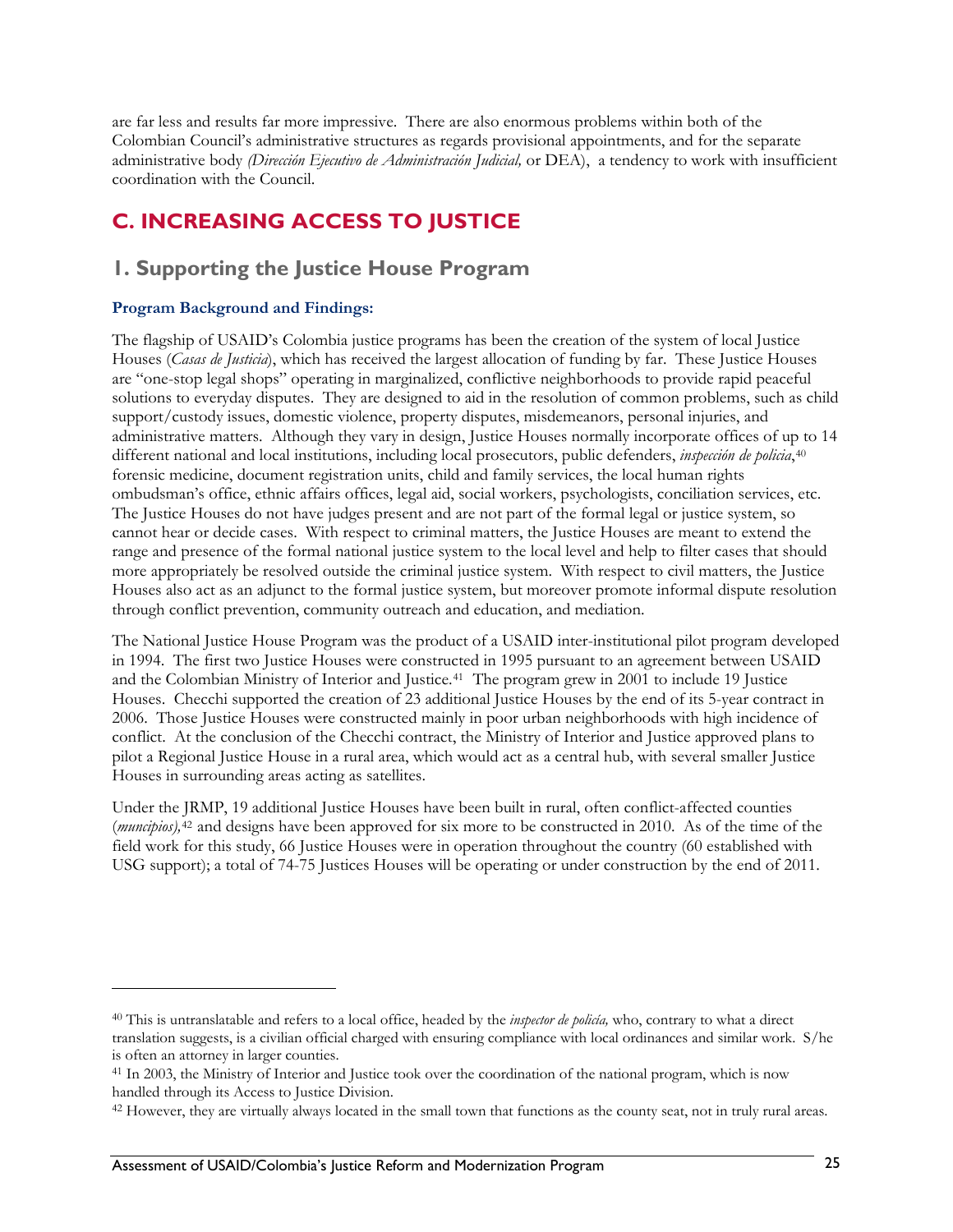<span id="page-35-0"></span>Planned Justice House construction will have surpassed both USAID and Ministry indicators and expectations.[43](#page-35-0)

USAID has provided continual support for the National Justice House Program, although FIU succeeded in obtaining a cost-sharing agreement with the Ministry in 2007. Under that agreement, county governments provide the land, the GOC provides construction costs, and USAID provides furnishing, equipment, and technical assistance for start-up and initial operations. This initial support includes civil society programs to introduce and educate the community about the Justice House, generate citizen confidence, and promote its services. Thereafter, local and national entities are responsible for maintenance, staffing, and other operations.

The effects of the cost-sharing agreement have been both positive and negative: although the agreement demonstrates governmental commitment to the program and promises sustainability, the financial commitments have not been entirely fulfilled, and co-financing has led to a series of logistical issues, construction delays, and a "steep learning curve."[44](#page-35-0) Ministry funding has been cut dramatically from pledged commitment levels. Moreover, once the Justice Houses are up and running, reliable and consistent staffing and maintenance have proved particularly problematic. The team visited several that were inadequately and even minimally staffed due to failure at the local and/or national level to renew staffing contracts or assign personnel; in one Justice House, 12 of the 15 provider offices were unstaffed. In another, over half of the positions were unfilled, and there was no receptionist or coordinator because their contracts had not been renewed (the security guard directed the users where to wait, but the telephones went unanswered). Multiple problems were reported with respect to inadequate maintenance, repairs, and infrastructure.

Despite their incorporation into local development plans, sustainability of the Justice Houses has been and promises to be challenging and highly problematic.[45](#page-35-0) FIU and USAID have been grappling with these critical sustainability problems throughout much of the project, as reflected throughout FIU quarterly reports and Work Plans, but have not yet arrived at a satisfactory resolution. This issue continues to plague progress, and will become more pronounced as the program expands and more Justice Houses are built.

Justice Houses were designed to provide free assistance in a variety of legal matters and are also used for other services, including public registration and replacement of identification documents, as well as registration of internally displaced populations. Usage figures have risen over the years, but may be skewed somewhat by the provision of non-legal services in some locales. In 2008, for example, total requests for assistance at Justice Houses decreased three percent from 2007; the decrease that year was probably because fewer National Registry personnel were assigned to Justice Houses to help replace lost identification cards.[46](#page-35-0) Again, at the beginning of 2009, requests for assistance fell by 10.2 percent for reasons that are unclear. The highest percentages of requests for assistance in 2008 were for family conflicts (29.9 percent), lost documents (15.8 percent), and requests for information or certifications (10.5 percent).[47](#page-35-0) The remaining assistance requests related to small civil and criminal matters, neighborhood and rental disputes, psychological attention,

<sup>&</sup>lt;sup>43</sup> The FIU contract required the construction of six new Justice Houses (main hubs) during the 3-year base period, and four more to be completed within six months thereafter. The Ministry's goal was to have 67 new Justice Houses by the end of 2010.

<sup>44</sup> FIU 11th Quarterly Report (October to December 2008) at p. 42.

<sup>45</sup> See *Los Invisibles y la Lucha por el Derecho en Colombia una Mirada Desde las Casas de Justicia,* Luís Alfonso Fajardo Sánchez *et al.* (2008) at pp. 80-87.

<sup>46</sup> FIU 14th Quarterly Report (July to September 2009) at p. 29. In March 2007, for example, Justice House assistance requests increased by a remarkable 34%, which was due to the addition of State Register personnel providing personal identity papers. FIU 4th Quarterly Report (February to April 2007) at p. 28. Later that year, assistance requests fell by 10% when State Register personnel were reduced. FIU 5th Quarterly Report (May to July 2007) at p. 32. Obviously, requests for registration and identity papers comprise much of the business of Justice Houses.

<sup>47</sup> *Casas de Justicia: Informe Annual 2008* at pp. 32-33.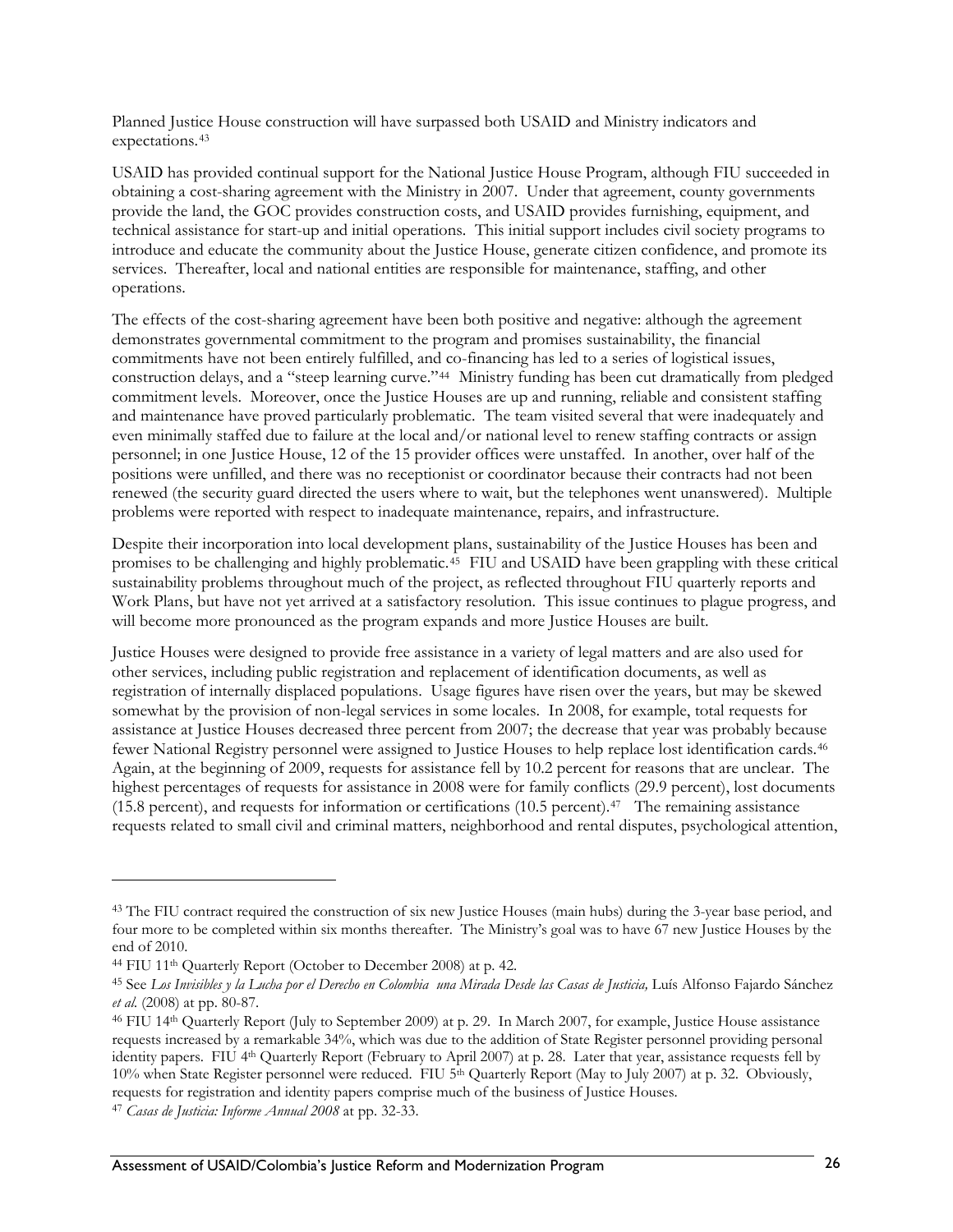<span id="page-36-0"></span>failure to provide public services, violations of fundamental rights and advice on pursuing *tutelas*,[48](#page-36-0) problems of internally displaced populations, labor, and miscellaneous issues.

Annual reporting tallies numbers of people requesting assistance, categories of complaint, and resolution, but does not provide sufficient information to evaluate the nature of the resolution, follow up, or compliance with any agreements reached. The annual reports are more in the nature of a census or inventory, and not a statistical analysis.

The Regional Justice House model has proved to be problematic and largely dysfunctional. Justice House hubs were intended to expand coverage and to allow for virtual access in remote or conflict areas via satellite facilities to court and other services. The model lacked a strategy, however, and has faced numerous problems in execution and follow up.[49](#page-36-0) Interviews and reports received concerning the regional model were consistently negative. One further problem is that no county wants to house a satellite – they all want to be hubs.

In the Justice Houses visited, some offices were clearly busy and consistently in demand (where staffed): child and family service workers, local human rights ombudsmen (*personeros*[50](#page-36-0)*)*, *inspectores de policía*, and in several locations, the equity conciliators. Moreover, the Justice Houses have a positive and almost symbolic impact, and communities appear to welcome and appreciate their presence. Although their functions vary, the Justice Houses plainly serve public needs in several basic areas, but they are difficult to staff and operate at current commitment levels.

Rural and conflict-affected areas present more serious considerations and challenges concerning function and utility, especially where illegal armed actors are present. "Many of the areas where regional Justice Houses are being built are considered of strategic importance by illicit armed groups" or have recently been retaken from illegal armed bands, and thus still lack strong government presence and suffer high levels of violence.[51](#page-36-0) This is true even in highly urbanized areas, for example metropolitan Medellín, where the Justice House visited was in a poor district permeated by gangs. In August 2009, the Justice House in Santander de Quilichao, Cauca, was bombed and destroyed by the FARC – reportedly, it had become a target because it embodied the presence of the state in a conflict zone. One regional coordinator in a CSDI region commented that Justice Houses may be "too complicated" for the consolidation areas.

The USAID program has focused to a large extent on replication and rapid expansion of numbers of Justice Houses without sufficient emphasis on studies concerning their placement and usage. Vexing sustainability problems have become apparent, but to date have not been adequately resolved and could compromise future program success. Local and national capacity and commitment to the program have not met program needs or expectations. Taking steps to assure where and how Justice Houses would best be used, and restructuring and strengthening those currently in use, would be highly advisable prior to large-scale program expansion.

#### **Impact and Lessons Learned:**

 $\overline{a}$ 

Justice Houses have become an important inter-institutional resource to address community needs and provide for peaceable resolution of everyday legal disputes and increased access to services, especially in marginalized and vulnerable areas. The Justice House program has elevated the profile of citizen needs for access to justice, and has provided a valuable mechanism for free legal assistance in a wide variety of matters.

<sup>48</sup> A Colombian form of extraordinary writ. See, discussion in Section II, *supra*. 49 See the lengthy evaluation and critique of the Southern Tolima Regional Justice House: *"Revisión y Evaluación de la Puesta en Marcha y Desarrollo del Modelo Regional de Casa de Justicia y Paz del Sur del Tolima"* (2007).

<sup>50</sup> This is another untranslatable term. *Personeros* are designated as local representatives of the Human Rights Ombudsman, but they have a series of functions that extend beyond that role. They are attorneys and can also be thought of as the local government's chief legal official.

<sup>51</sup> FIU 13th Quarterly Report (April to June 2009) at p. 10.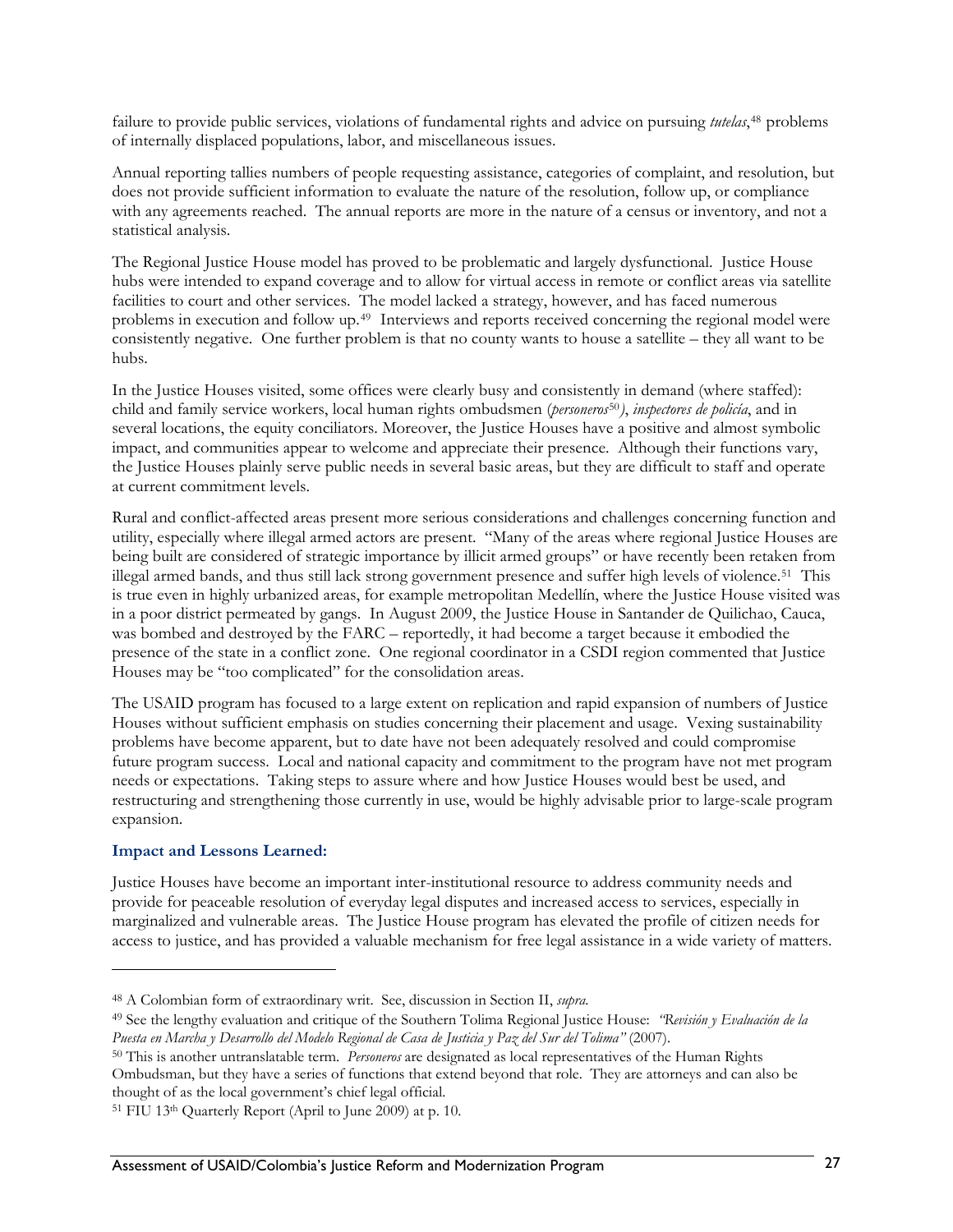<span id="page-37-0"></span>The coordinated presence of important state entities in underserved neighborhoods has indisputably had significant and positive effects for these communities, both practical and symbolic.

Impact of the program cannot be reliably gauged because of the absence of meaningful studies, statistics, monitoring, and other information necessary to assess program utility. Data included in quarterly and annual reporting includes basic indicators of usage, but is insufficient to evaluate whether and how well problems were resolved, to what extent compliance was elicited, and other critical factors in assessing efficacy and impact.[52](#page-37-0) In addition, preliminary studies to evaluate and inform appropriate placement of individual Justice Houses have not been sufficiently thorough or consistent. Evaluation of overall program needs has not been undertaken, and would be helpful to direct the future course of the program.

Justice Houses function at very different levels in different communities. Some provide excellent and reliable services that are well used and appreciated by their communities; many, however, suffer a debilitating lack of both municipal and national institutional support, despite written commitments and development plans pledging such support. This significantly compromises staffing and operation of many Justice Houses, reduces services available to the public, and seriously threatens sustainability.

The Ministry of Interior and Justice has proved to be a weak partner; considerable expansion of the program and rapid replication of the number of Justice Houses will further strain the already limited financial and professional resources of this Ministry. The program has suffered from the institutional weakness of the Ministry, which has not functioned satisfactorily as a coordinating entity with local actors. Achievement of a co-financing agreement with the Ministry was a major step that demonstrated significant progress toward sustainability, but has been fraught with problems in the execution and has led to additional challenges in construction and implementation.

The Regional Justice House design has not functioned as intended: the design calls for a hub with satellite houses, but in practice they each appear to function as individual Justice Houses. An evaluation revealed serious deficiencies, design flaws, and operational problems, which were consistent with interview comments.[53](#page-37-0)

The traditional Justice House model was reported to function better in urban than in rural environments (especially in conflict-affected area). Justice Houses cannot be expected to function in rural conflict-affected areas as they have in urban areas; they may create alternative spaces to address small everyday issues, but the nature of disputes and ability to address them effectively are constrained by the presence of illegal armed actors. If they threaten that authority, they will be vulnerable, and it is critical that the public views them as safe places for peaceful dispute resolution.

Citizen confidence is difficult to build and maintain in insecure, often rural areas; in Segovia, the murder of the local ombudsman working at the Justice House was completely unrelated to his work there, but a fearful public avoided the Justice House for months thereafter. Three Justice Houses have been damaged by bombs to date, and one (in Cauca) was apparently targeted and destroyed by the FARC. The Tolima Justice House has floundered in part because of serious local political and security concerns, illustrating the difficulty of transferring the urban Justice House model to rural conflict-affected zones. In those areas, illegal armed actors often in effect "adjudicate" citizen disputes, thus perpetuating their authority and preventing legitimate justice institutions from taking hold. The Justice Houses can potentially create an alternative space to deal with minor issues if allowed to function in these circumstances, but in reality cannot do much if the government has not yet fully recovered the territory and illegal actors are in *de facto* control. To operate

 $\overline{a}$ 

<sup>52</sup> For example, although the number of agreements reached in the course of conciliation efforts may be reported, that number does not indicate the quality of the agreements or whether they were fulfilled. Total agreement numbers can be misleading, and may even conceal the recurrence of disputes that are subjected to repeated conciliations. See discussion of Justice House conciliation and reporting issues, "Gender Assessment: USAID/Colombia" (2007) at pp. 8, 10. 53 See *"Revisión y Evaluación de la Puesta en Marcha y Desarrollo del Modelo Regional de Casa de Justicia y Paz del Sur del Tolima"* (2007).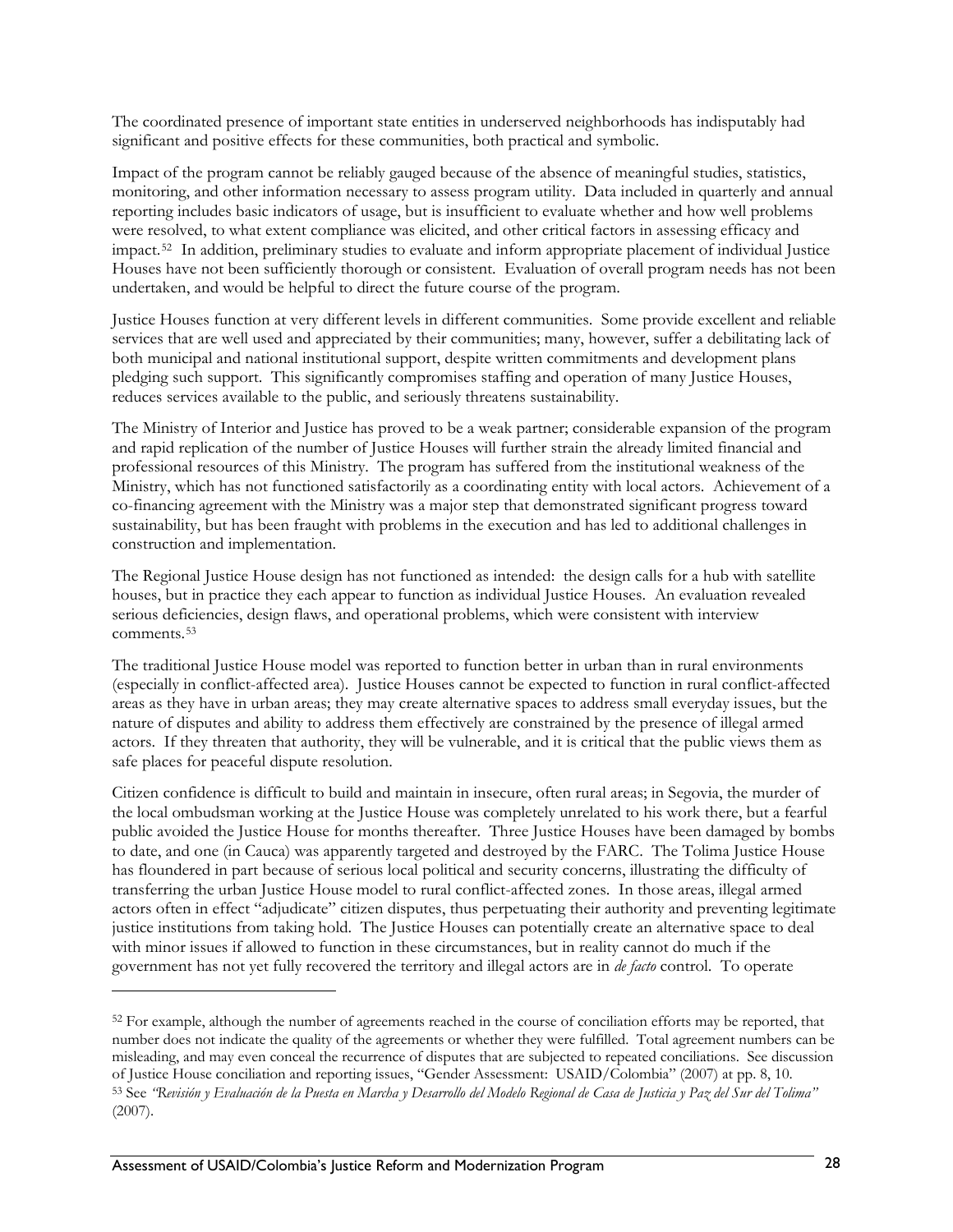<span id="page-38-0"></span>successfully, Justice Houses in these areas would have to build citizen confidence, provide useful and effective services that do not threaten illegal actors, and anticipate the potential for violence and plan for appropriate response.

#### **Recommendations:**

<u>.</u>

USAID should conduct a thorough program diagnostic and impact evaluation of the National Justice House Program prior to developing expansion plans, including study of needs, utility, service provision, urban vs. rural use and potential, practical and intangible values (e.g., the Justice Houses have symbolic value as a state presence, which may not easily be measured, but should be taken into consideration), etc. As part of this study, USAID should determine whether and how the Regional Justice House model should be continued. This study should be done in coordination with the Ministry of Interior and Justice, and could be performed in cooperation with other international actors that might also have an interest in the program, e.g., the World Bank.

USAID should focus on strengthening the existing (or already planned) Justice Houses and resolving current operational difficulties before planning and carrying out significant or rapid program expansion. This should be accomplished pending the conduct and outcome of the necessary diagnostic study(ies) referenced above. "Strengthening" in this context means, at a minimum: 1) performing adequate preliminary studies to determine appropriate placement and respond to community needs, 2) ensuring they are adequately staffed and have sufficient operating funds, 3) working with the two key providers (the Ministry of Interior and Justice and the local government) to ensure that they recognize and are able to carry out their own commitments, and actually do so, 4) providing adequate monitoring tools and ensuring they are used, and 5) providing funds and mechanisms for adequate and appropriate public education and awareness campaigns concerning the available services.

USAID should explore mechanisms to support institutional strengthening of the Ministry of Interior and Justice, as it is a critical partner in the Justice House Program and has had difficulties fulfilling the needs of the program at its present size. Expansion of the Justice House Program must be accompanied by improved Ministry capacity to absorb and manage the added oversight and responsibilities. The Ministry's role as a coordinator with local government entities should also be analyzed for changes that might achieve a better balance and improve the working relationships between national/local institutions.

USAID should assure that adequate monitoring, oversight, and reporting mechanisms are in place to collect and analyze information necessary to shape and direct the future of the program. A tracking system for the Justice Houses is currently being piloted in the Ministry; once it is tested and any necessary revisions are made, steps will have to be taken to assure that ample personnel are in place to input necessary and complete information at the local level, and then to process and take appropriate actions at the national level.[54](#page-38-0)

USAID should develop a placement strategy for the Justice Houses based on more thorough preliminary studies, which should include needs assessments (including consideration and integration of ethnic and gender issues), realistic evaluations of local commitment, minimum service and staffing requirements and capacities (for both local and national levels), foreseeable sustainability, and security concerns.

Regional Justice Houses – both existing and planned – should be evaluated in conjunction with regional coordinators from the National Consolidation Plan and local diagnostic groups to assess utility, needs, constraints, and potential. Beyond the standard initial marketing and public education phase, USAID should develop a strategy to interact with local actors and build confidence and security.

<sup>54</sup> FIU has designed a computerized system to collect and provide more complete information on case outcome and resolution. That system is in the early stages of testing, and follow-up will be required. Once the system is in place, steps must be taken to assure that it is being applied and used; this is of particular concern if the local Justice Houses are responsible for submitting information to the system, and they are already understaffed. We were also told that the Ministry may likewise lack necessary personnel, equipment, and technical expertise to implement this system.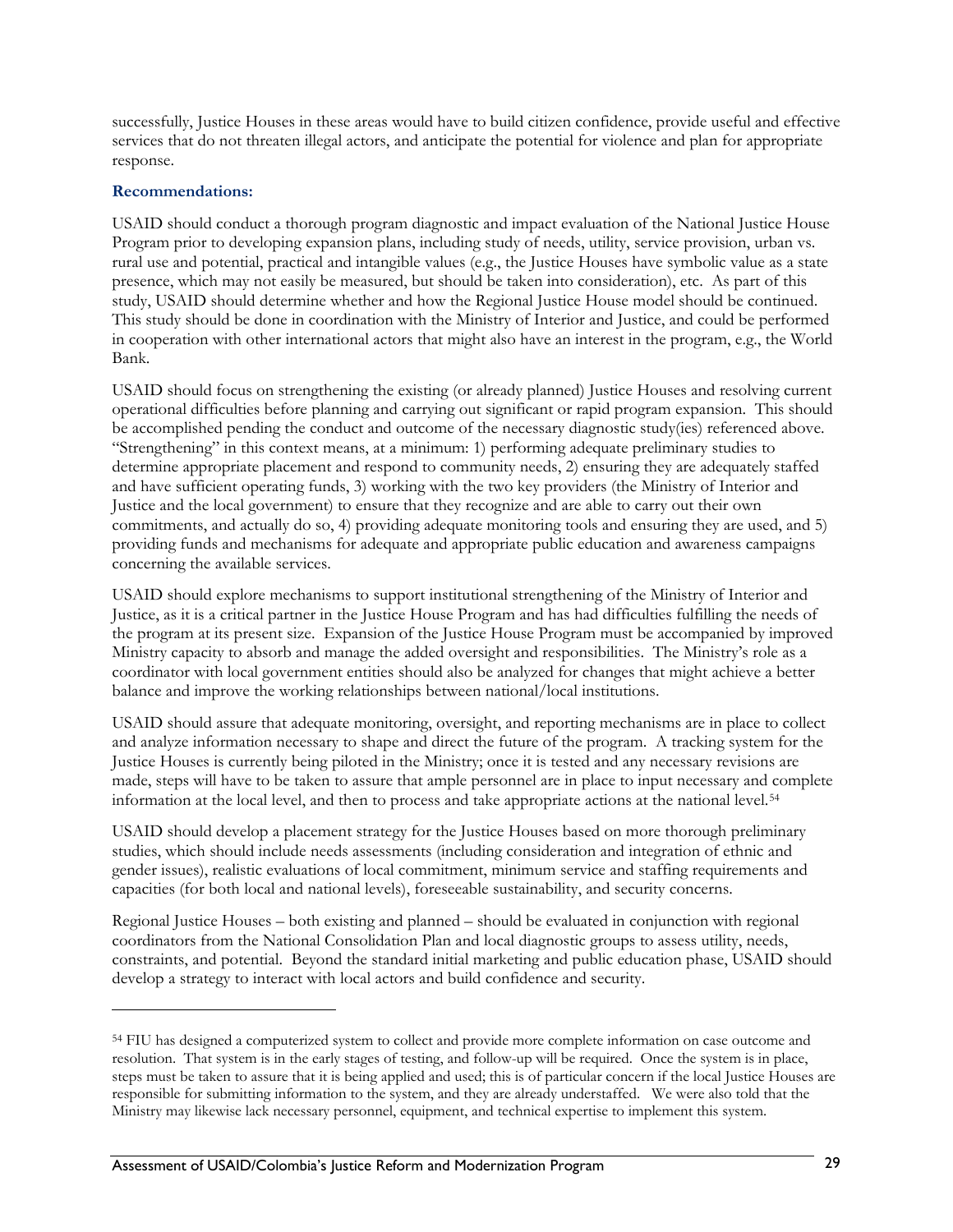<span id="page-39-0"></span>USAID should explore alternatives to the placement of traditional Justice Houses in rural conflict-affected counties and CSDI regions, where they may not necessarily be the ideal mechanism to provide needed services. Regional differences may call for different approaches. The appropriate mechanism is very context specific, and USAID should avoid temptations to use a "cookie cutter" approach. One size does not fit all, especially in complex and fluid situations. One lesson of the JRMP is that successful programs cannot always be expanded and transferred to different contexts without considerable adaptation. Although the design of specific activities is beyond the scope of this assessment, alternative approaches might include the following:

- 1) mobile Justice Houses, which could also incorporate provision of additional services to outlying areas, e.g., health, education, etc. (similar to a model used in Brazil). The Ministry of Interior and Justice is currently considering plans to expand access to justice through use of mobile Justice Houses, and USAID should explore possibilities in conjunction with Ministry planning;
- 2) strengthening the provision of legal services and counseling by municipal ombudsmen, child and family services, and other frequently utilized offices or entities. This could involve support to national or local offices, including training, equipment, and public education. Planning would be highly dependent on local needs and availability of services, and would have to be designed based on needs assessments (described in the final section of this report); and/or
- 3) pilot projects with specialized brigades or other types of mobile units to counsel and assist with targeted legal services, such as those used for land titling and property issues. These could also be expanded to include family and domestic matters, or other areas of basic legal needs, but the design again is highly dependent on regional needs and context.

In its next program phase, USAID should re-evaluate how to tackle the critical issues of sustainability, ownership, and national/local commitment to the Justice House Program. Strengthening local and national commitments will present distinct and potentially paradoxical challenges. The failure to abide by written commitments and development plans indicates underlying problems, which may include budgetary shortfalls, management problems, lack of political will, or other concerns. Those issues need to be identified in order to devise a plan or approach that will reduce or eliminate those underlying problems.

The JRMP has made efforts to confront the issue of sustainability through a variety of mechanisms, including developing a CONPES[55](#page-39-0) document to support legislation and a guide for sustainability, but the problems persist. A few discrete projects are advancing through the use of public/private partnerships, but that approach will likely have a limited scope. A national-level strategy will likely be required. Contributions from other international donors, such as the World Bank, may provide resources for activities such as studies and monitoring, but will not solve problems of national/local commitment and sustainability. In the next stage, USAID will have to work closely with the Ministry of Interior and Justice to resolve issues of sustainability at both national and local levels. Continued work on developing the CONPES is highly advisable, along with efforts to achieve legislative reform, and national inter-institutional staffing commitments. Sustainability of the Justice House program, however, might also be promoted through approaches such as performancebased budgeting, building conditionality and/or staging of disbursements, better sharing of best practices, and other incentive-based programs. In addition, thorough preliminary studies should help to more realistically gauge and predict local capacity and commitment to supporting the operation and maintenance of new Justice Houses.

 $\overline{a}$ 

<sup>55</sup> *Consejo Nacional de Política y Economía Social*. The issuance of a CONPES facilitates the development of government policy that could potentially standardize, confer legal status, and assure funding.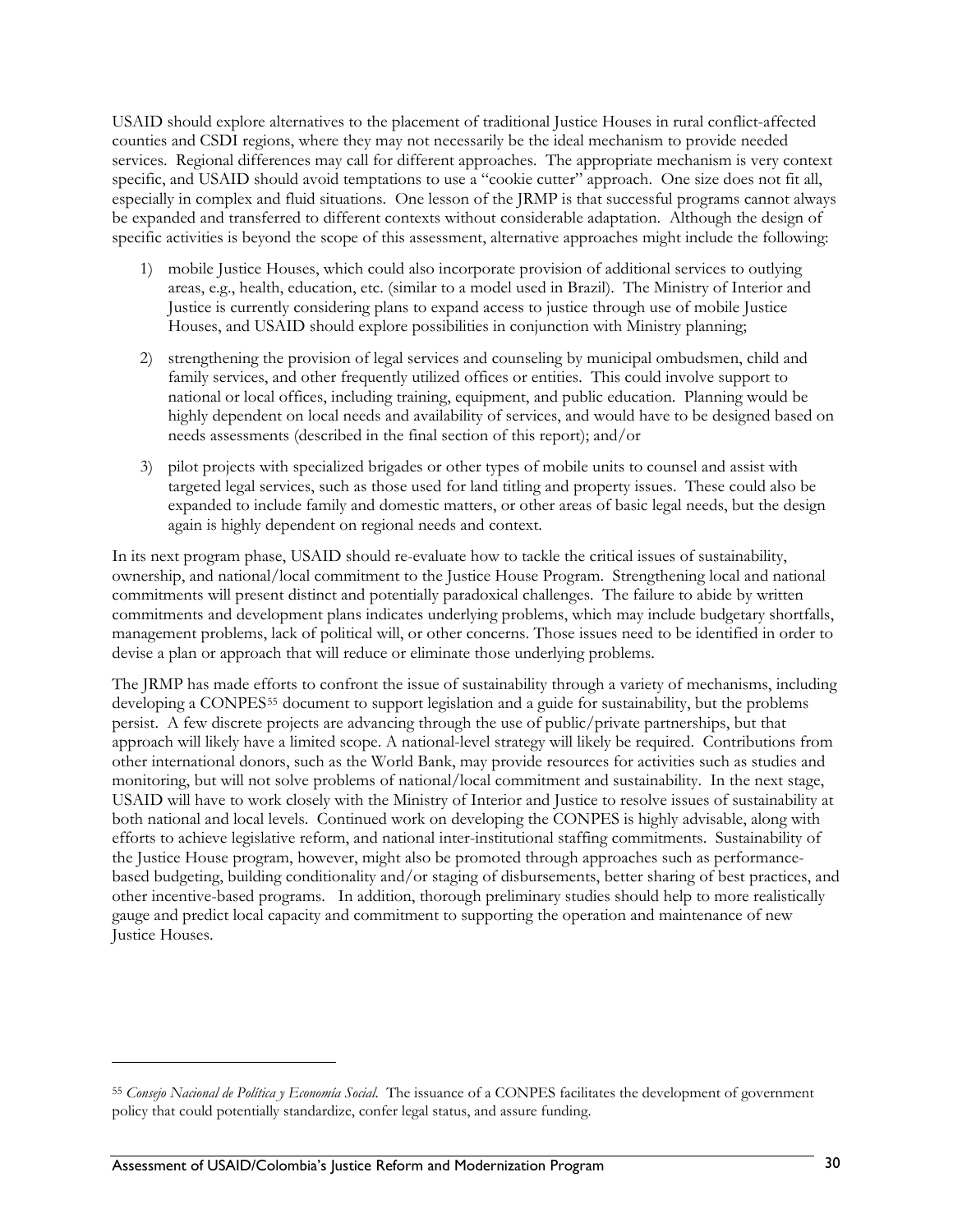## <span id="page-40-0"></span>**2. Supporting Alternative Dispute Resolution Mechanisms**

## **Program Background and Findings:**

Alternative dispute resolution mechanisms have flourished in Colombia since 1991, when they were first legally recognized and regulated. Colombia has authorized the creation of multiple mechanisms for alternative dispute resolution, including equity conciliators, legal conciliators, mediators, arbitrators, and justices of the peace.[56](#page-40-0) In the Checchi phase of the USAID justice project, support was focused primarily on equity conciliation and, to a lesser extent, justices of the peace. Both figures were considered potential additional resources to offer dispute resolution within the Justice House program.

**Equity conciliators** are supposed to be community leaders who receive training approved by the Ministry of Interior and Justice and are thereafter certified by the courts for life to conciliate a broad range of disputes. No monitoring or practice requirements are imposed once certification is granted. Equity conciliators work as volunteers under the jurisdiction and authority of the Ministry of Interior and Justice and are prohibited from charging for their conciliation services. Although they are technically under its control, the Ministry has done very little monitoring, or even tracking, of the work of equity conciliators.[57](#page-40-0) In theory, conciliated agreements are enforceable in a court of law, although judicial enforcement is uncommon in practice because the amounts at stake are usually small and do not justify the expense of hiring a lawyer to pursue them. Equity conciliation was intended to promote peaceful community coexistence generally, as well as specific dispute resolution.

We saw many records of training and training programs, but the total number of certified equity conciliators is either unknown or unknowable: we were given a range from 5,600 to 7,800. Once trained, records and analysis of results or impact of training are sparse. Clearly, however, only a relatively small percentage of those trained and certified are actively practicing – a maximum of 1,600 to 2,000 – and many of those have modest or minimal caseloads.

Categories of cases presented for conciliation often include family matters, small debts, neighborhood disputes, and some minor property issues. Conciliators seem to have higher caseloads in institutional settings, such as a Justice House or a Conciliation Center, but the numbers of cases handled vary dramatically among settings, regions, and conciliators. Despite positive reports and praise for equity conciliation in rural areas, the numbers of disputes actually handled seemed moderate to minimal. In conflict-affected areas, especially those with the presence of illegal armed actors, realistic possibilities for conciliation are further constrained. We were told by an equity conciliator from La Macarena that the illegal armed actors there "conciliate their own way."

During the Checchi phase of the USAID justice program (2001-2006), equity conciliators were trained and support was given to create networks and national organizations. Problems emerged, however, as the conciliation organizations grew and became politicized and competitive. The lack of national or local support, along with a weak structure and practice framework, also became apparent. A 2001 diagnostic revealed that, of 1,200 certified conciliators, fewer than 300 were actively practicing. By the end of the Checchi contract, the numbers and percentage of practitioners had risen, but serious issues remained

 $\overline{a}$ 

<sup>56</sup> Technically, justices of the peace are not an "alternative" form of dispute resolution, as their jurisdiction lies within the judicial branch. For purposes of the USAID project and this assessment, however, they are included within the ADR component.

<sup>57</sup> This is in contrast to **conciliators at law**, over whom the Ministry also exercises jurisdiction. Conciliators at law are lawyers who conciliate matters either connected to litigation or as a prerequisite to filing a lawsuit. They work in Conciliation Centers, which are often located within universities, private entities, or chambers of commerce that also provide arbitration and mediation services. The Ministry oversees conciliators at law and has a system that certifies and tracks their work and practice locations.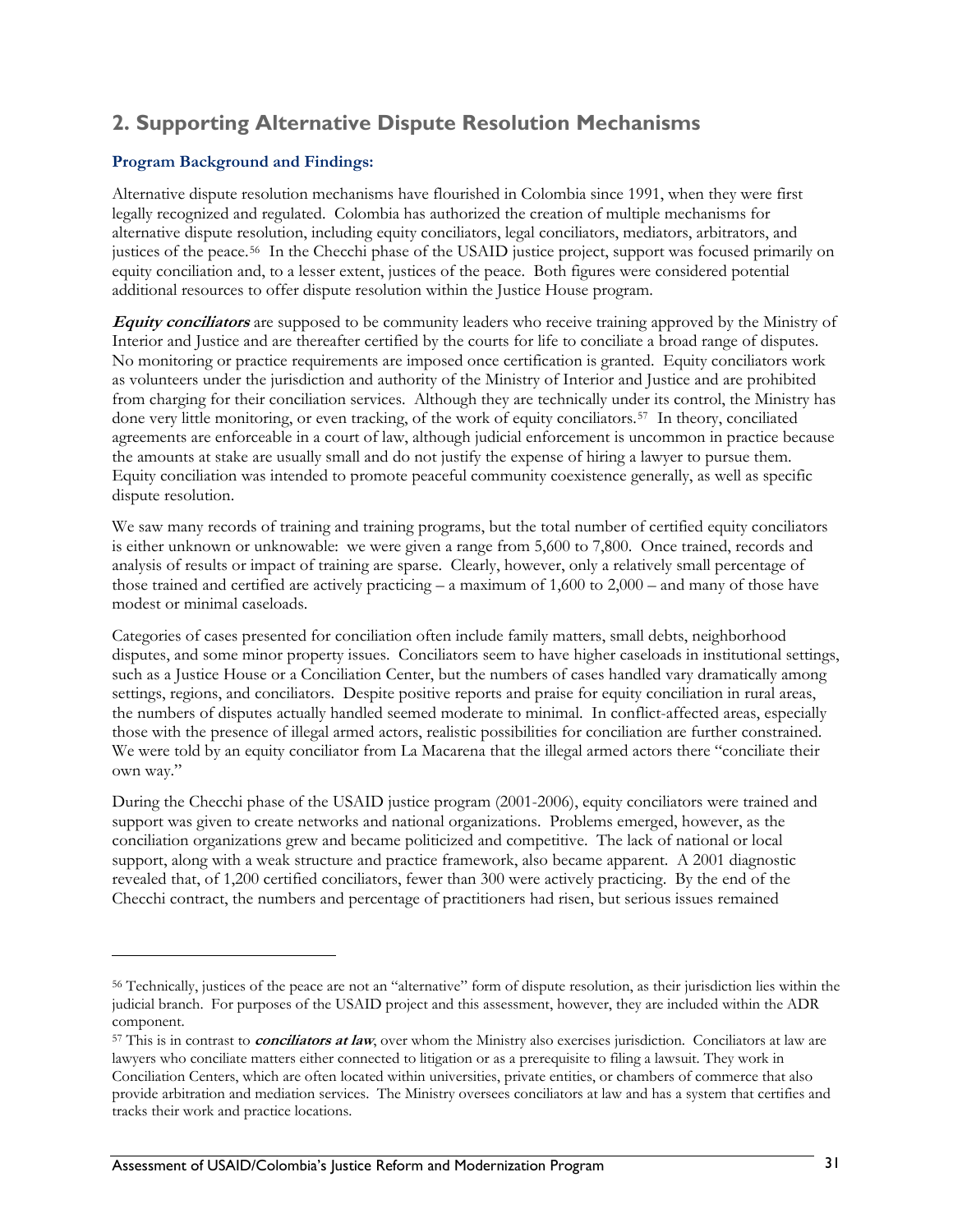<span id="page-41-0"></span>concerning impact and sustainability of the program.[58](#page-41-0) A 2004 ADR program evaluation cautioned USAID not to rely in the future on indicators emphasizing sheer numbers of conciliators trained and certified.[59](#page-41-0) Along the same lines, at the conclusion of its contract in 2006, Checchi recommended that USAID not resume conciliator training "until such time as they are consolidated and strengthened, and minimal assurances of sustainability exist for equity conciliators at the national and local levels."[60](#page-41-0)

Notwithstanding these admonitions, the next phase of USAID's justice project continued to rely heavily on training and certification indicators, although it also incorporated efforts to strengthen and integrate equity conciliators into communities and institutions. The JRMP required FIU to train 1,000 justices of the peace, conciliators in equity, and/or community justice operators, and it has done so.[61](#page-41-0) FIU also established conciliation centers and promoted the use of conciliation in Justice Houses and universities, as well as elsewhere, but has made modest progress toward measuring results, impact, and promoting sustainability. As of July 2009, FIU began a "call center" with the Ministry of Interior and Justice to collect very basic impact data from conciliators in different parts of the country, but that data collection is very preliminary and extremely limited.

**Justices of the peace (JPs)** were recognized in the 1991 Constitution, but not created until the necessary secondary law was enacted in 1999. JPs are usually<sup>[62](#page-41-0)</sup> non-lawyer volunteers elected by their communities for five-year terms and are supposed to resolve disputes at the neighborhood level. They act as quasi-judicial arbitrators of disputes that are voluntarily submitted to them by parties acting *pro se.* Initially, they attempt to conciliate between the parties; if conciliation is unsuccessful, they then act as arbitrators and enter a decision, which can be judicially enforced. Like equity conciliators, JPs were prohibited by law from charging for their services, although they have recently been authorized to charge very nominal fees in some cases. They operate within the judicial branch but so far have been subjected to no meaningful oversight, although they receive some basic training from the Judicial Council through the Judicial Training School. Moreover, the decision whether to hold elections to select them is made by the head of the relevant local government. JPs are highly political, sometimes controversial figures, and conflicts were reported between them and equity conciliators, child and family welfare workers, NGOs, municipal authorities, the Judicial Council, and the Ministry. We heard many negative comments about JPs and their role, but they nonetheless seem to be asserting their presence and gaining some ground. Again, total numbers seem to be imprecise or unknown, and we heard a range of 600 – 1,800 JPs currently serving. Justices of the peace are typically found in urban settings, whereas equity conciliators are more common in rural areas.

FIU provided support to the National Association of Justices of the Peace for publication of a 2008 report documenting its history and work. FIU also made initial efforts to work with JPs through the Judicial Training School, but met with resistance and did not have much success. Neither the Judicial Council nor the Training School has been receptive to working with the JRMP with respect to JPs. Consequently, FIU focused its ADR efforts on equity conciliators, who were more open to assistance and serve in rural areas where the project focus was greater. However, the Judicial Council more recently seems to have increased its interest in the JPs, suggesting that a future project might consider more work with them. In other countries (e.g., Peru, Paraguay, Mexico) they have been more successful in expanding access for the poor; perhaps what is needed in Colombia is greater attention to the role they could play and how they can be trained to do this. In any event, decisions for the future project can wait to see whether the Judicial Council continues its interest and is prepared to devote some of its own resources to the task.

<u>.</u>

<sup>58</sup> See detailed historical discussions and analyses set out in J. Roig, "*Programa de Fortalecimiento y Acceso a la Justicia 2001- 2004*" and J. Roig, "Alternative Dispute Resolution Component Evaluation" (2005).

<sup>59</sup> Roig, 2004: p. 34.

<sup>60</sup> Checchi Final Report: p. 21.

<sup>61</sup> As of the field work for this assessment, FIU had trained a total of 1,034 equity conciliators.

<sup>62</sup> Some lawyers have also become JPs, which may dilute the original notion of community justice.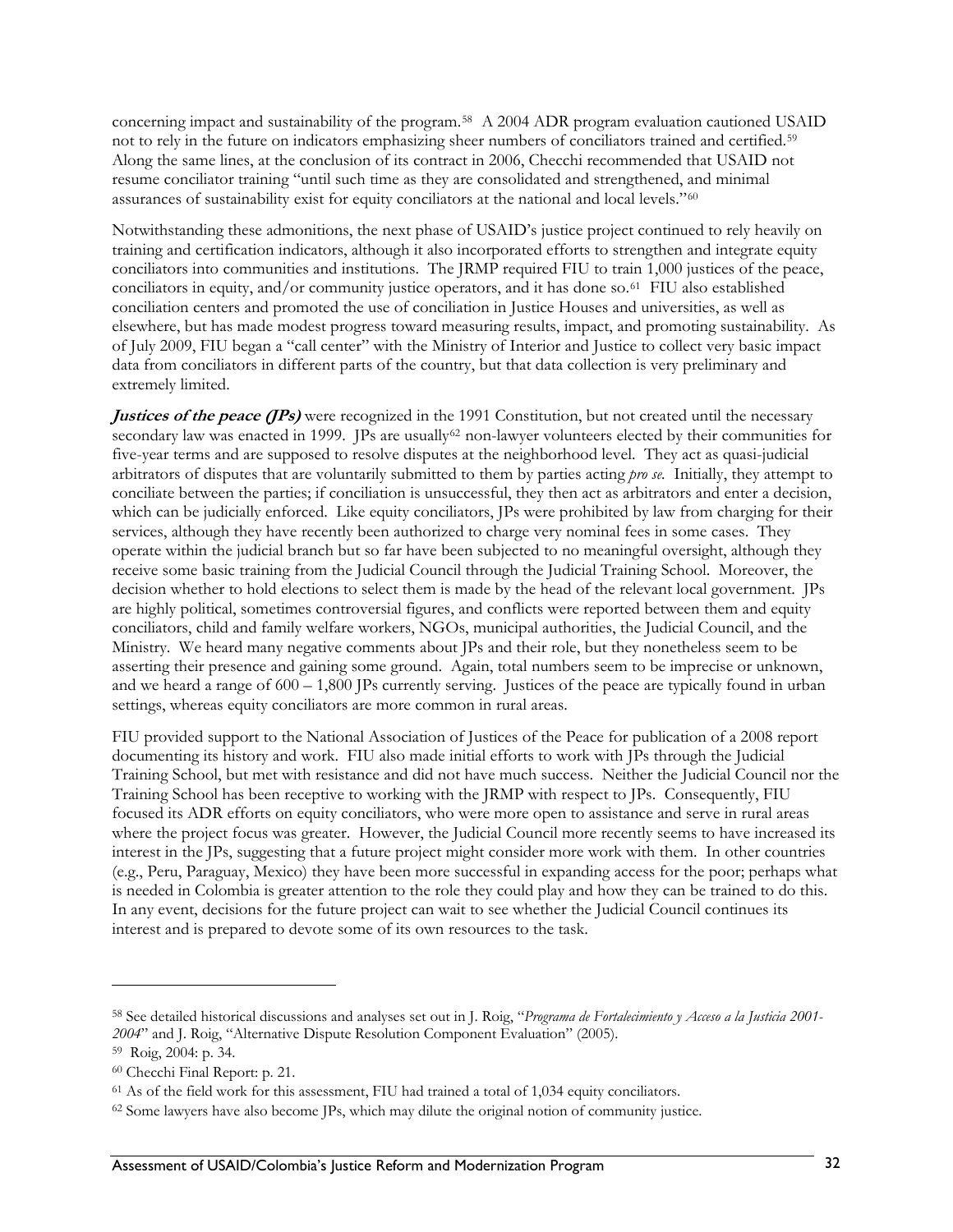<span id="page-42-0"></span>**ADR Overlap and Confusion***:* The Colombian legal and regulatory framework for ADR is replete with duplication, overlap, and redundancies. Legal distinctions among the types of conciliators/dispute resolution mechanisms, required training, standards, and jurisdiction are unclear and contribute to confusion and competition. It is, for example, doubtful that an ordinary citizen choosing between an equity conciliator and a conciliator in law understands any difference beyond the fact that the latter is more likely to charge for his/her services. Alternative dispute resolution practitioners may wear more than one hat, e.g., an estimated 30 percent of JPs are also equity conciliators, legal conciliators may also be JPs, and so on. Professional jealousies and rivalries among entities abound, and the representative associations are highly politicized. International cooperation appears to have encouraged the growth of particular figures, and may have contributed unwittingly to the complexity of this multi-layered system. A cottage industry has sprung up around ADR mechanisms and practitioners, many of whom compete for business or political status associated with the various positions.

Meaningful and consistent regulations and standards are needed to distinguish ADR service provision, assure a higher quality of practitioner, and improve services. As part of the JRMP, a working group was established to draft legislation reforming and harmonizing laws governing JPs and equity conciliation. A draft reform law was developed and proposed, but failed to gain the necessary support for passage. The failure or refusal of the Ministry of Interior and Justice and the Judicial Council to agree on this reform, or work together towards an alternative proposal, proved an insurmountable hurdle. Future reform proposals will require more groundwork to secure approval, along with a solid understanding of political will and positions of all the relevant parties and stakeholders.

ADR practice and practitioners have gained strength and prominence, but the assessment field work revealed quite clearly a fundamental lack of information concerning the activities and impact of ADR providers supported by USAID's justice program, especially the equity conciliators. The number of equity conciliators has continued to multiply through training and certification programs, despite absence of monitoring or knowledge about how many practice, what types of cases they handle, how they are resolved, and whether resolutions are carried out.

Attention should be directed to both the quantity and quality of conciliation processes and agreements reached through ADR mechanisms, and how that differs between urban and rural zones and among different users. We heard of several instances in rural areas where violence had erupted between the parties in the course of conciliation, and that police were sometimes called to respond. Individual instances of violence are certainly troubling, but a pattern of violence in the context of rural conciliation would be even more worrisome, and should be examined. Violent outbreaks should not occur in the course of voluntary conciliation for the purpose of peaceful dispute resolution, and may indicate that this method is less suitable to certain regions.

Prior project reviews have identified lessons learned and recommended that the justice program turn its attention to more profound evaluation and monitoring of ADR activities, rather than focusing on total numbers of people trained.<sup>[63](#page-42-0)</sup> At this juncture, USAID would be well advised to conduct necessary diagnostics to determine impact before significant additional expansion of its ADR support and training program.

#### **Impact and Lessons Learned:**

<u>.</u>

Equity conciliators are reported to be popular community figures in many instances and are widely identified as potential problem-solvers in rural communities. The figure of equity conciliation has gained strength,

<sup>63 &</sup>quot;This is a simple measure of the coverage of conciliation throughout the country, but does not measure the true impact of the ADR component. In the future, USAID should also measure the conciliators that are actually active after their certification, the number and types of cases they conciliate, the durability of the agreements reached, and the level of institutional support and recognition they receive at the local level." (emphasis added) J. Roig, *supra*, at p.34 (2004).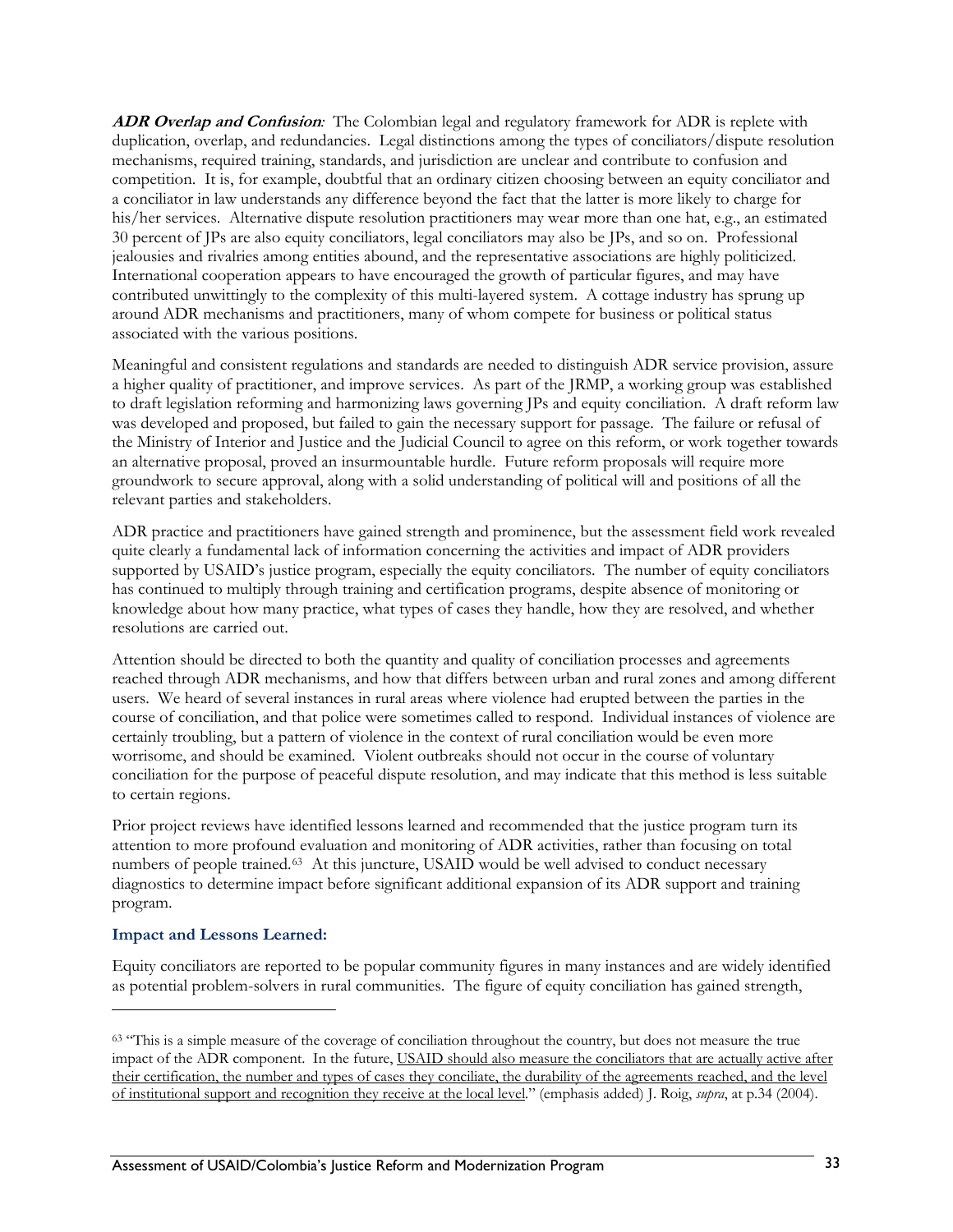credibility, and legitimacy in communities. Notwithstanding, equity conciliators in conflict-affected areas have limited capabilities and appear to handle few cases. Obviously, issues that implicate powerful illegal actors would not be subject to conciliation, regardless of the impact on the community or individuals, e.g. extortion or protection payments imposed. The majority of cases that conciliators presently handle arise from the following: family issues, property matters (titling, use, easements, cultivation fires, boundary lines), small debt and financial disputes, and conflicts with neighbors. Caseloads vary, depending on the security situation and the presence of other competing or overlapping state actors, such as child and family welfare agencies. The existence of alternative service providers should be taken into account in program design so as to avoid creating duplication or fostering competition among service providers.

In CSDI regions, the presence of illegal armed actors may effectively supplant the formal as well as any informal justice systems. It is clear to the team that informal systems are especially limited in these zones and it is unrealistic to expect that they can function in situations where illegal actors have a powerful presence. ADR programs cannot address violence or conflict issues, and appear to have limited effect on dispute resolution in these areas.

As noted in the prior Justice House section, the Ministry of Interior and Justice has likewise been a weak partner in this area, which has hampered substantive progress, logistics, monitoring capabilities, and potential impact of this project component. Its primary constraints are inadequate human and financial resources, which limits the substantive and geographical scope of its work. USAID can only provide development support if the GOC is willing to fund its counterpart institutions and parallel inputs.

The program deliverables have focused too much attention on training and total numbers of people trained, without adequate attention to follow up and monitoring of practitioners and their activities after their training has concluded.

Broad legislative authority, minimal standards of certification, and proliferation of training have created a cottage industry in various methods of conciliation with competing or overlapping jurisdiction. This contributes to professional rivalries, duplication, and competition for services. The majority of those trained in equity conciliation do not practice actively, and caseloads of practitioners vary. Standards are not in place, and conciliation practices are largely unregulated and unmonitored.

Impact of this component cannot be reliably measured. ADR mechanisms and practitioners provide widely varying quality and quantity of services. No significant diagnostic studies have been performed to determine conciliation (or Justice of the Peace) needs, and no sizeable evaluations have been performed of equity conciliation, needs, and impact.

#### **Recommendations:**

Explore possibilities for institutional strengthening of the Ministry of Interior and Justice as a partner, and consider once again placing a liaison officer to work within the Ministry, but only if the Ministry can make the other human and financial resources available. Expand collaboration and coordination with organizations and entities other than the Ministry, including networks of ADR providers that focus on the needs and challenges in CSDI regions.

Establish adequate continuing impact measurement and monitoring mechanisms for equity conciliators, and use the results to shape the future program approach. At a minimum, promote parallel structures for oversight and monitoring of equity conciliators in the Ministry similar to the systems currently in place for conciliators at law. At least within conciliation centers and Justice Houses, it may be possible to adapt the software created for the conciliators at law to this end. Work with the Ministry to assure accurate and consistent recordkeeping and reporting.

Re-evaluate training and certification programs to tailor to realistic practice needs, demands, and capacity. Perform diagnostic needs evaluations and impact studies. Evaluate and assess application, utility, and impact of various types of dispute resolution methods before training substantial numbers of additional equity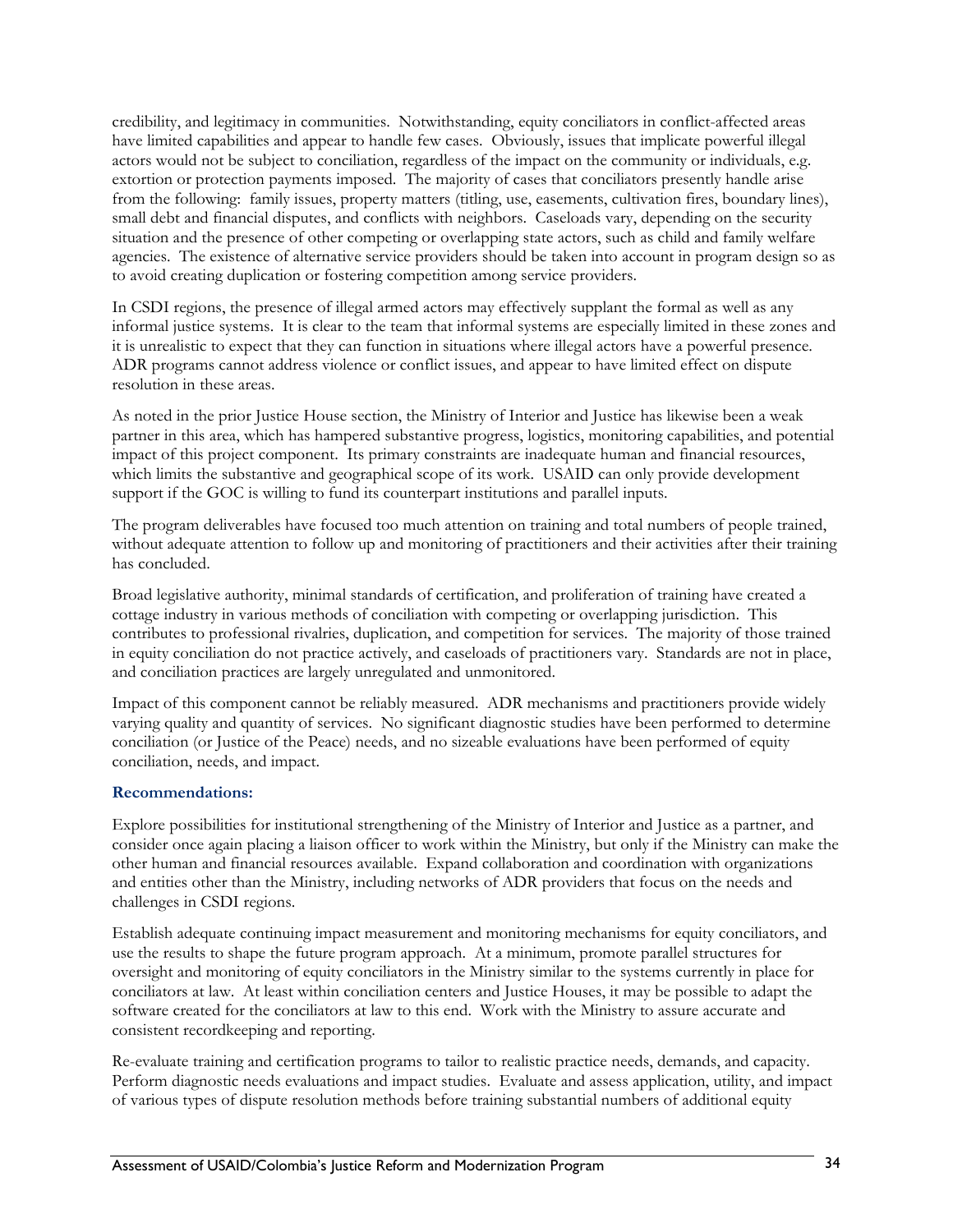conciliators or other ADR providers (N.B.: the evaluation should be designed and applied separately for urban vs. rural areas, and consider limitations of working in conflict-affected zones, or with the presence of illegal armed actors). Once trained, ADR providers should be given appropriate and necessary follow-up support to facilitate continuing and effective practice in their communities.

Depending on the outcome of the preliminary diagnostic and impact studies, strengthen organizations and networks of equity conciliators that are working well in rural areas, but maintain realistic and modest expectations about what can be accomplished, especially in conflict-affected zones. Do not support or encourage the expansion of equity conciliation in regions with ineffective security protection, and prioritize the program depending on diagnostic results. Do not expand coverage uniformly without differentiating between security and socio-political realities of zones, needs, constraints, presence of other service providers, and considering whether conciliators will be able to operate effectively. In regions where illegal armed actors are present, take into account not only the vulnerability of ADR programs and practitioners, but also ensure that the implementing partner applies its vetting procedures to ensure that they have not been infiltrated by such groups.

Support policy, legislative, and regulatory reforms to consolidate and streamline ADR services, reduce overlap and duplication of jurisdiction, and impose meaningful and consistent professional standards for practice and practitioners. These reforms could include Ministry accreditation requirements, decrees (*decretos*), a CONPES, and legislation. The legal reform(s) already drafted to harmonize JP and equity conciliation services might be used and considered as a springboard for more comprehensive ADR reform. Consider reforms that would permit reasonable compensation to equity conciliators and/or JPs for their services. Analyze the level of political will and potential opposition to such reforms from the outset; develop appropriate strategies to anticipate and accommodate foreseeable opposition. Any such strategy should specifically promote joint cooperation and collaboration of the Ministry of Interior and Justice and the Judicial Council.

In designing project activities and monitoring, review and incorporate any lessons or recommendations still relevant from the Checchi Final Project Report (2006) and prior ADR component evaluation studies (2001 and 2004).

Improve coordination and collaboration with other international actors to reduce duplication of effort, maximize potential impact, and leverage efforts and cooperation among the donor community and with GOC entities (including, but not limited to, the Ministry of Interior and Justice, the Judicial Council, and *Acción Social*).

## **3. Strengthening the Public Defender's Office**

## **Program Background and Findings:**

The Office of the Public Defense was constitutionally established in 1991 as part of the Human Rights Ombudsman's Office (*Defensoría del Pueblo)*. Both the Ombudsman's Office and the Public Defender's Office are under the Public Ministry (*Procuraduría General),* an arrangement that is unique in Latin America. The Ombudsman's Office promotes human rights and international humanitarian law, and the Public Defender is responsible for representation of poor people in all types of litigation (not just criminal defense). This operational framework has created some tensions and potential conflicts of interest, particularly with respect to responsibilities under the Justice and Peace Law of 2005, as discussed below.

The USAID program has focused principally on the role of public defenders in the representation of criminal defendants, institutional strengthening, and to some extent its obligations under the Justice and Peace Law. Historically, the Colombian government had not provided substantial support for public defense. USAID was the first and has been the main international actor to support this office, beginning with modest efforts in the mid 1990s. As the criminal procedural reforms moved forward, USAID ramped up attention and resources to strengthening and professionalizing the institution, and has maintained its focus on the PD's Office throughout the JRMP, with significant demonstrable results. Importantly, the current program was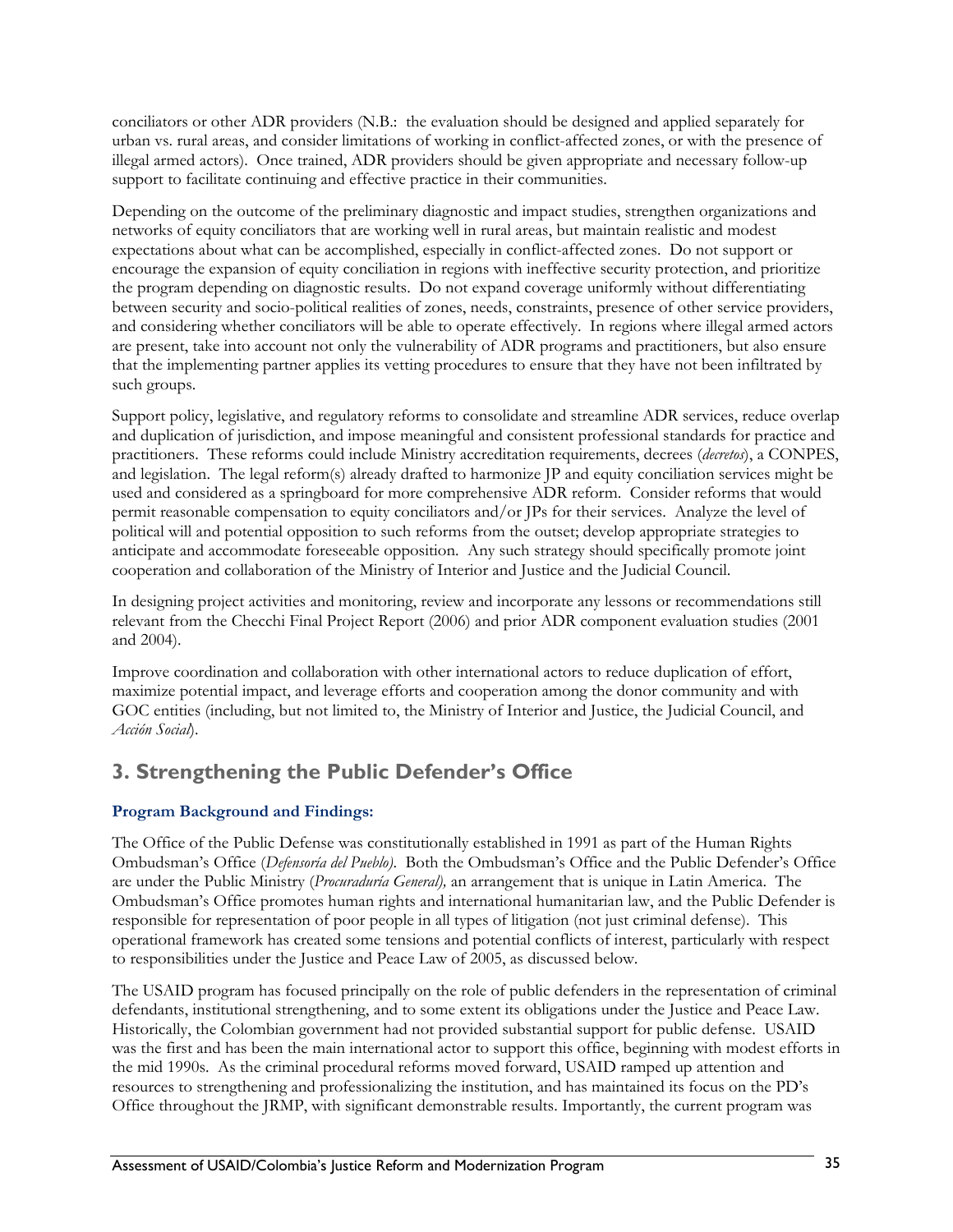<span id="page-45-0"></span>oriented early on by the completion of an assessment with recommendations to improve the PD's capacity to fulfill its role under the new accusatorial system.<sup>[64](#page-45-0)</sup>

Under the JRMP, USAID has trained approximately 1,500 public defenders, has helped professionalize and stabilize the workforce, has supported 17 regional offices and three training centers, has helped design and equip a national training school and a regular system of continuing legal education and strategy meetings at the local level through Academic Bar Associations of Defenders (*Barras Académicas de Defensores*), and has otherwise strengthened the structure and operation of this institution. Additionally, the project has designed and established five Special Support Offices (*OEAs: Oficinas Especiales de Apoyo*) with highly-skilled and specialized public defenders authorized to handle and advise on complex litigation, appellate cases, and cases before the Supreme Court. Finally, the project has made considerable strides toward sustainability, and the Ombudsman's office has now assumed 82 percent of all PD training costs.[65](#page-45-0)

The PD provides representation to over 70 percent of criminal defendants in Colombia. Public defenders are required by law to be present at the first set of arraignment hearings (the so-called "combo"), although private counsel may appear or be substituted thereafter. Currently, there are 1,640 criminal public defenders throughout Colombia and 180 who are assigned to represent victims under the Justice and Peace Law.[66](#page-45-0) Public defenders are present in all counties, although they tend to concentrate in the capital cities, and travel outside the capitals on rotation. Public defenders in rural areas are often paired with prosecutors, and primarily handle criminal matters.

After a lengthy initial period of operational and institutional weakness, the PD has become a notably stronger organization, much of which can be linked to the support and assistance of USAID. The quality of representation has improved and the institution has gained credibility, legitimacy, and a solid reputation. Offices visited by the team appeared to be well managed and were reported to be better run than their prosecutor counterparts. Job security has increased, and many of the public defenders we interviewed had substantial experience and seemed highly capable. Nonetheless, the government has stuck by a modality of contract appointments (allegedly to reduce contingent liabilities of employment – pensions and other benefits) and thus continues to allow public defenders to carry on outside work. Possibly unsurprisingly, given this detail, caseloads were low on average, but success rates at trial seemed relatively high (although most cases are now resolved prior to trial). The most common explanations for low caseloads were: 1) the lack of necessary and appropriate police investigation, 2) bottlenecks at the prosecutors' offices and their failure to investigate and indict cases, and 3) failure or refusal of witnesses to appear to provide testimony.

Some of the success of this project component may be attributable to the division of labor that USAID negotiated with DOJ/OPDAT, which separated assistance efforts and responsibilities for different actors early on. This allowed USAID to concentrate on the PD's Office while DOJ/OPDAT worked primarily with the prosecutors, and seems to have been productive and avoided some of the almost inevitable overlap and duplication commonly encountered in the process of criminal procedure code reforms.

The **Justice and Peace Law** grants rights to victims of the conflict to make administrative claims for reparations, pursue adversarial cases against groups or individuals, and to participate as witnesses in human rights trials. The law has generated considerable debate about which institution(s) should appropriately provide legal representation to victims. The Constitutional Court ultimately issued a decision declaring that the Human Rights Ombudsman was responsible for providing such representation through the Public Defender's Office. As a consequence, the PD has created a separate unit for victim representation under the Justice and Peace Law. This representation, however, presents real and practical conflicts of interest because

 $\overline{a}$ 

<sup>64 &</sup>quot;Initial Assessment and Recommendations for Colombia's National Public Defense System," FIU Center for the Administration of Justice (January 2007).

<sup>65</sup> See FIU Work Plan 2009-2010 (July 1, 2009 – June 30, 2010).

<sup>66</sup> Although the final figures were not yet available as of the time of the field work, the office employs approximately 2,300 PDs in all categories of practice, which includes representation in non-criminal matters.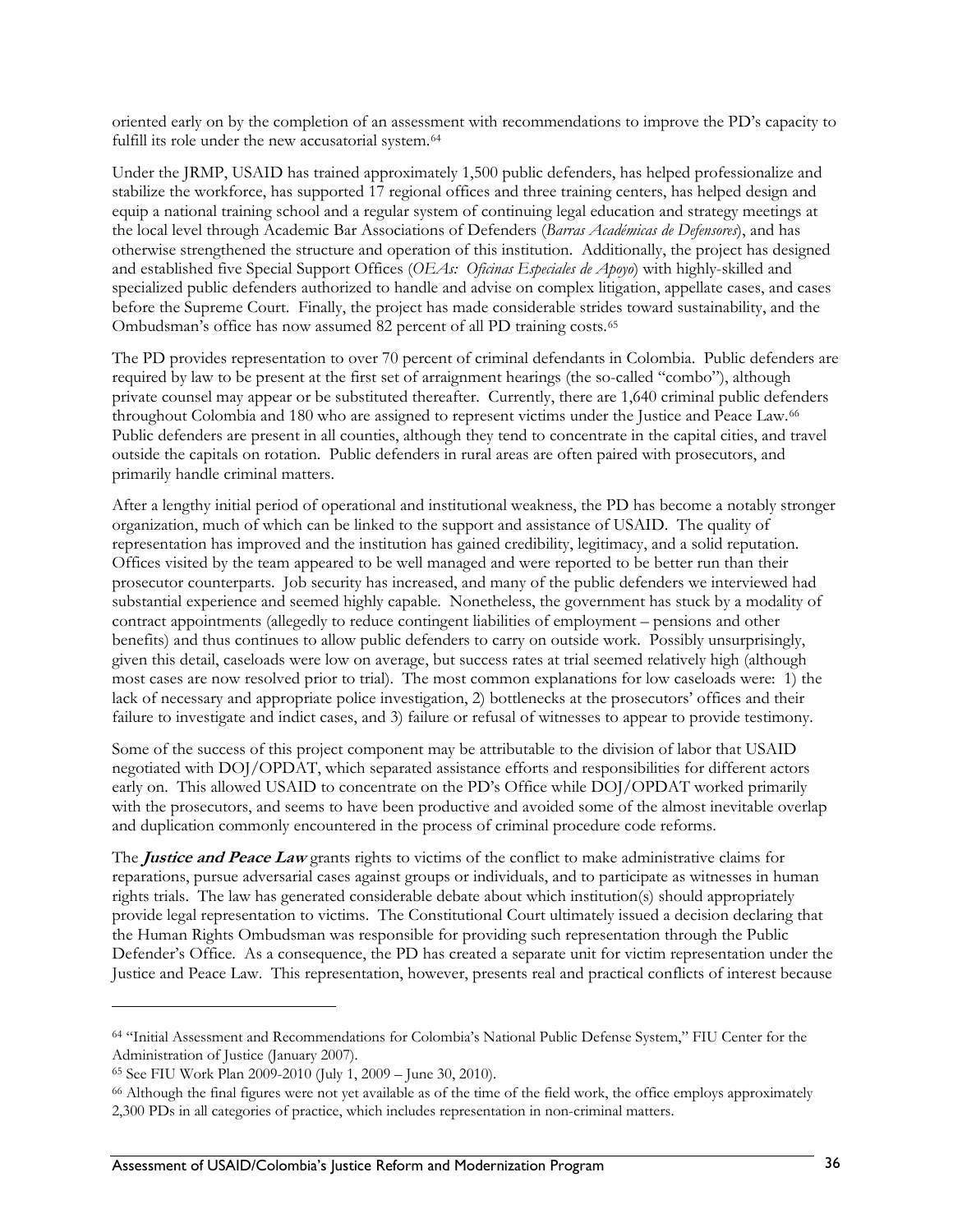<span id="page-46-0"></span>the PD is at the same time also obligated to represent defendants. The PD has had to accommodate by separating and creating parallel systems for victim/defendant representation, but this has been enormously challenging to the institution, and will require duplication of budgets and personnel to maintain the necessary legal and ethical separations. This is a particular problem in rural areas where only one or two public defenders may be assigned or available to cover cases, and investigation and litigation assistance is already limited.

The PD requested additional training to handle this new area of representation. FIU collaborated with USAID's human rights program implementer – Management Sciences for Development, Inc. (MSD) – to develop and incorporate specific additional training modules into its standard five-day public defender training course. For one of those five days, MSD conducted training on human rights standards, transitional justice, the Justice and Peace Law, and reparations. There have been several cycles of training since 2007, and about 1,000 total public defenders trained. Reports were favorable about the impact of the initial training. The European Union and the United Nations Development Program (UNDP) have since provided more advanced training on the Justice and Peace Law for the PD's Office.

#### **Impact and Lessons Learned:**

 $\overline{a}$ 

USAID's justice program has had a significant positive impact on the justice sector and access to justice in Colombia through its work strengthening the Office of the Public Defender. The institution has become much stronger and more credible, and is recognized for providing quality representation and services.

Coverage of the PD system has been expanded to all counties, but with a concentration of public defenders in county seats. Coverage of other areas within the countries is in many instances accomplished through public defenders travelling to different locations on "rotation." Caseloads of public defenders are relatively low, apparently as a result of the lack of adequate investigative police and bottlenecks of investigation and prosecution in the prosecutors' offices, but also possibly because of the public defenders' "non-exclusive dedication to public work." [67](#page-46-0)

The training programs and creation of a national training school have been very positive developments with considerable impact in professionalizing the institution and individual defenders, but should be decentralized to increase accessibility and rural coverage. The creation of a virtual program (with combined EU and USAID support) should help, but it still cannot substitute for physical presence. The creation of Specialized Support Offices and defense bars (*Barras*) has been a valuable mechanism for raising the quality of legal representation in complex cases and providing continuing legal education and training.

The conduct of an early assessment with recommendations for FIU was very useful to orient and frame the program's support to the PD's Office based on organizational needs and a strategy for institutional strengthening and growth.

The division of responsibilities with DOJ/OPDAT has allowed USAID to concentrate on strengthening the PD's Office to fulfill its role under the new accusatorial system and criminal procedure code reform. Strengthening and expansion of police and prosecutorial services is necessary to increase numbers and types of cases being processed under the new system, and to assure that the needs of the criminal justice system are being met.

USAID's initial public defender training under the Justice and Peace Law was well-received, and appears to have been continued at more advanced levels by other international donors. This and other areas of caseload and representation demands may require additional specialized training courses.

<sup>67</sup> The underlying problem is low salaries and no additional benefits (they do not even have offices), but those in charge do not believe they can demand more.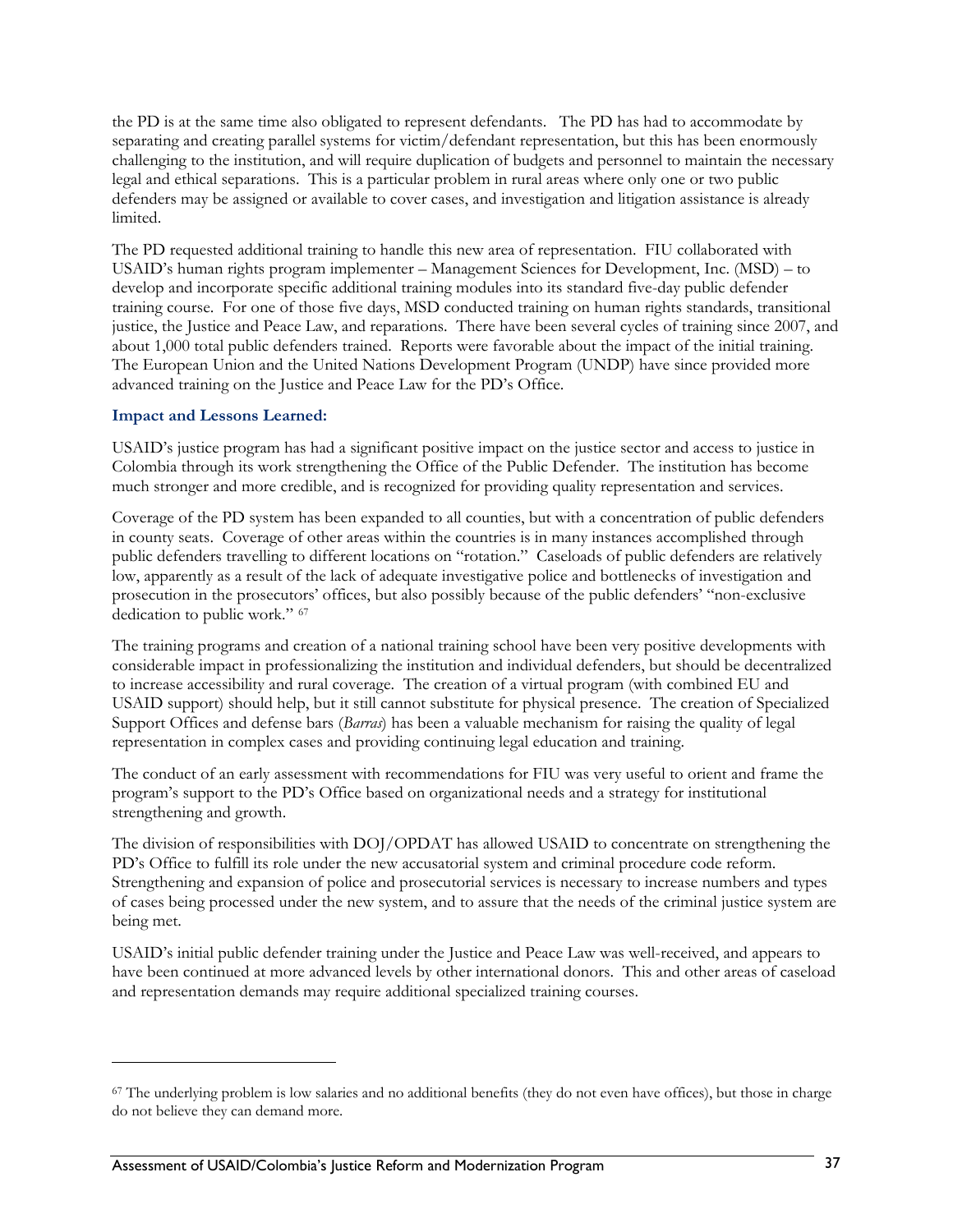<span id="page-47-0"></span>The project achieved significant progress toward sustainability, demonstrated by the GOC's assumption of 82 percent of training costs.

#### **Recommendations:**

USAID should continue to provide support for institutional strengthening of the PD's Office as needed and appropriate, and should consider repeating an institutional assessment with recommendations early in the next project stage. Attention should also be given to workloads and to reviewing the contracting modality, such as the hiring and assignment of contract lawyers for defense work.

USAID should aid efforts to assure adequate public defender coverage in CSDI areas, but should not simply hire more lawyers or create facilities in areas where they are not needed full-time and are not likely to function well. Coverage needs should be identified before designing activities, and should take into account existing and foreseeable caseload demands. Approaches could include, but are not limited to, the following: support for "quick response" mobile units to travel to arraignments, support to public defenders running on circuits, expansion of the Special Support Offices (*OEA*s), installation or expansion of facilities for distance learning or virtual participation in periodic continuing education/case strategy meetings (*Barras Académicas de Defensores*), decentralization of PD training, and targeted continuation of training activities.

Work with justice sector institutions to identify and resolve issues relating to representation of victims. There appears to be a persistent confusion of roles among prosecutors, defense counsel, ombudsman, and the Inspector General (*Procuraduría*), as well as reluctance or inability to carry out responsibilities for victim representation. The Public Defender's Office has been given additional tasks that create conflicts of interests, and responsibilities for representation of victims in proceedings are unclear or unfulfilled. Questions of representation should be clarified. If the PD will continue to have responsibility for victim representation, USAID should support the design of an institutional strategy to increase budgets and personnel to accommodate foreseeable legal and ethical demands. This will be especially important in CSDI regions, where public defender presence is limited and separation of services will be more problematic.

USAID should explore with DOJ/OPDAT the possible coordination of efforts and assistance in connection with victim representation, attention to victims, and the Justice and Peace Law.

USAID should ascertain additional training needs, and should provide specialized training in areas of increased service needs, which may include juvenile justice, human rights, sexual crimes, Justice and Peace Law representation (to the extent it is not already being undertaken by other international donors). However, once these needs are met, it should reduce support for public defender training to free up resources for other uses.

## **D. INCREASING CIVIL SOCIETY PARTICIPATION IN JUSTICE REFORM**

#### **Program Background and Findings:**

Few Colombian NGOs were working in the justice sector when the Checchi contract began. The program incorporated a component to strengthen civil society through awards of small grants projects to complement the work of the main project areas (Justice Houses, ADR, Public Defense, and Criminal Procedural Code Reform). Over the five-year period, the program awarded 83 grants projects totaling \$2.2 million, and used a communications strategy to raise public awareness and promote reform in each of the project areas.[68](#page-47-0)

The civil society component was continued in the next phase. Under the current program, FIU's tasks have included conducting a survey and inventory of civil society organizations interested in the justice sector,

 $\overline{a}$ 

<sup>68</sup> Checchi Final Report at pp. 22-25.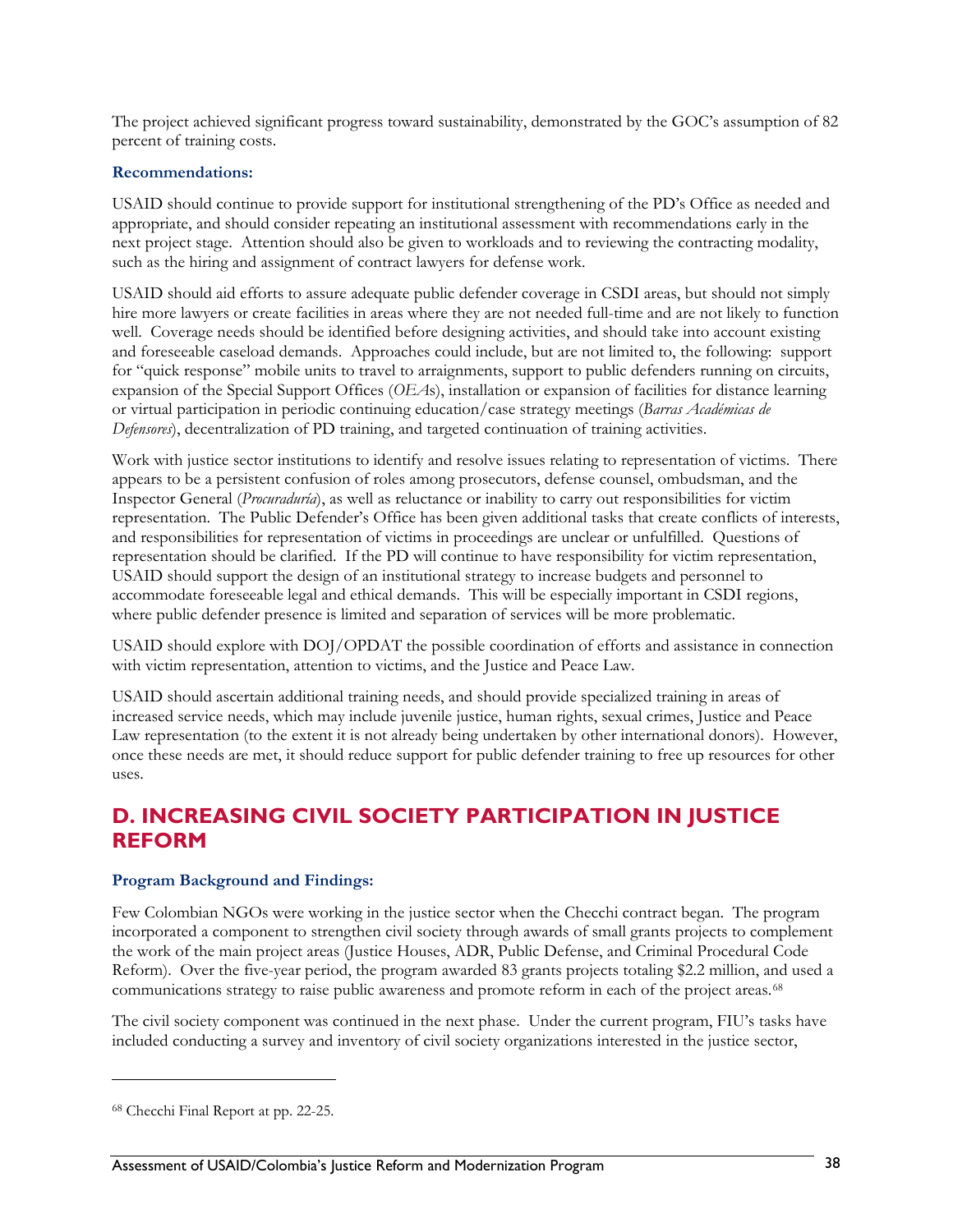<span id="page-48-0"></span>administering a series of grants to advance justice sector reform, building networks and partnerships to advocate for reforms, creating spaces for discussion, and continuing a public education and media outreach campaign.

Although much CSO work was intended to support other lines of activity, the JRMP maintained a separate civil society component and allocated \$2.3 million for a small grants and sub-grant program implemented by its sub-contractor, Casals and Associates (FIU/C&A). The purpose was to establish networks for justice sector strengthening and policy reform, promote studies, monitor justice activities, advocate and mobilize public support, and provide legal services and counsel. Project awards emphasized the work of grassroots organizations representing marginalized and vulnerable populations. By March 31, 2010, 76 grants will have been funded for organizations including universities, think tanks, judicial officials, grassroots organizations, women's groups, youth groups, Afro-Colombian groups, indigenous groups, and others.<sup>[69](#page-48-0)</sup>

From the outset, FIU/C&A found a weak presence of justice reform networks, and encountered obstacles including "division of political will and civil society leadership, weak cohesion of the NGO community in matters of community justice, fragmentation of Afro-Colombian groups, and polarization of potential CSO partners along ideological/public policy lines."[70](#page-48-0) A general lack of awareness of legal rights and access issues became apparent early on; justice issues had not commonly made their way into the agendas of existing civil society and grassroots organizations, and the project had to exercise considerable persuasion to foster and nurture demand. This was – and is – particularly true in rural and conflict-affected areas.

FIU/C&A's small grant awards have ranged from \$7,000 to approximately \$80,000, and have run the gamut from a small children's theatre project to large-scale academic studies by well-known think tanks. The average project donation has been approximately \$30,000. Although grants supporting the three sister project components have been promoted throughout the project, the remaining grants have been a hodgepodge tied loosely to a series of coalitions that have been created to facilitate management and target specific areas. Grant recipients were positive about the receipt of USAID funding to support their projects, but we heard a number of complaints about delays and demands in processing grant requests, and lack of clarity and direction in the overall program design and objectives.

The project initially invited an open bid for proposals, but with no clear framework, objectives, or strategy. The invitation attracted much attention and generated high expectations. As a result, FIU/C&A was flooded with proposals, including many that were unreasonable and poorly crafted. An executive committee was formed to sift through and evaluate proposals, and the solicitation process was pared down to focus on specific groups and create alliances through which proposals would be channeled. Thereafter, the project decided on an approach involving the construction of coalitions to promote justice for three vulnerable groups: gender, Afro-Colombians, and youth. Project proposals have since been considered through the coalition framework, which has had mixed results and continuing challenges. Projects involving the women's and youth coalitions have fared better, although not without problems and complaints in the process.

Grants to women's NGOs and the women's coalition have been the most successful, probably due to a highly-developed and sophisticated women's movement. The women's coalition has focused on issues of domestic violence, child support, and gender litigation. The youth coalition was created most recently, but reflects a well-organized and active youth movement, and has promoted effective projects emphasizing improved relations with justice operators and municipal authorities, including police. Indigenous projects have likewise been incorporated and have devoted substantial effort to integrating and harmonizing indigenous justice with the majority justice system. Afro-Colombian coalitions have emphasized the operation of community councils, property ownership, enhanced access to justice, and formal recognition of ancestral practices, among other efforts.

<u>.</u>

 $69$  FIU Work Plan (July 1, 2009 – June 30, 2010) at p. 28. Two additional grants were cancelled prior to funding. 70 FIU 3rd Quarterly Report (November 1, 2006 – January 31, 2007) at p. 28.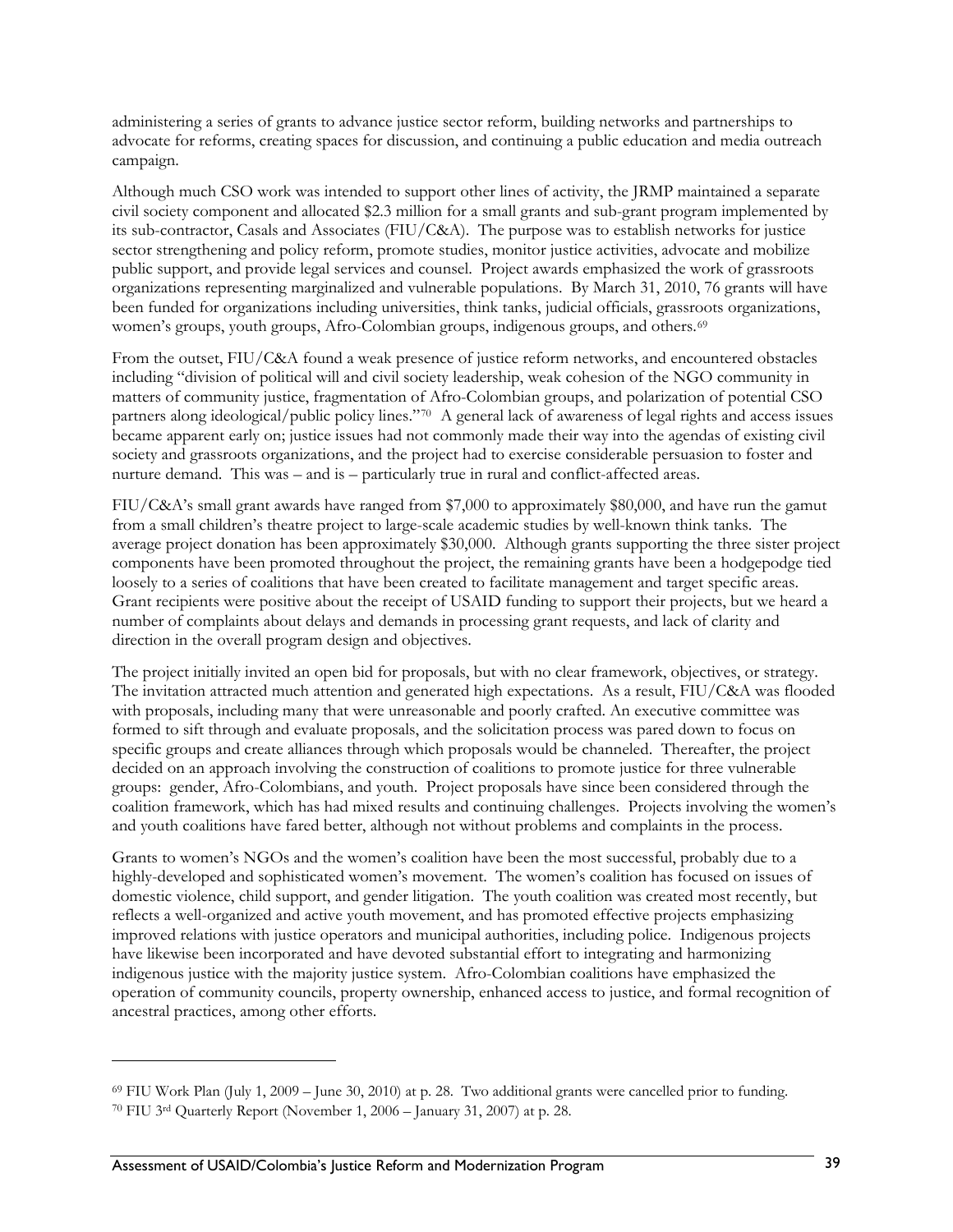<span id="page-49-0"></span>Transparency and anti-corruption initiatives have drawn increasing attention and treatment. Many organizations have participated in valuable monitoring and citizen oversight mechanisms/observatories for various areas of the justice system (*veedurías* and *observatorios*). A guide for citizens' oversight in the justice sector has been published and is being used to conduct training and project implementation on access to justice issues. A prominent think-tank – *Corporación Excelencia en la Justicia* – has received support for several important monitoring, evaluation, research, and drafting projects. However, the impact on transparency and corruption remains unmeasured and unknown.

The course of creating and working with the three regional Afro-Colombian coalitions has been rocky. Afro-Colombians are not a cohesive singular group, and trying to work through coalition structures has highlighted the many distinctions and conflicts between organizations on critical justice agendas and needs.[71](#page-49-0) Moreover, many of the member organizations and coalitions lack solid institutional capacity and experience managing international funds. Weak institutional capacity and lack of professional skills slowed the process of building these coalitions, and have plagued their operation. The Caribbean Afro-Colombian coalition was the largest award ever issued under the civil society component. It was created in April 2008 and disintegrated a year later after virtually continual difficulties with the organization, administration, failure to provide necessary documentation, and poor quality of deliverables from the managing CSO.[72](#page-49-0) After multiple warnings about performance and lack of compliance, the project was finally cancelled after having received over \$33,000 in funding. Responsibility for the Caribbean regional coalition was eventually transferred to another Afro-Colombian CSO in the region.

The project requirement for preparation of an inventory and directory of civil society organizations has likewise been fraught with problems, and consumed more time and effort than originally anticipated.[73](#page-49-0) The final inventory and directory contain substantial data about existing CSO's and their work and concerns with the justice sector, but it is unclear whether or how this information is intended to be channeled or used to shape future efforts or strategies.

#### **Impact and Lessons Learned:**

<u>.</u>

USAID's support to a variety of grassroots organizations and coalitions appears to have helped to raise the profile, legitimize, and create a venue and tools for increased justice-related initiatives, participation, and advocacy. Notwithstanding, relatively few civil society organizations have significant experience or focus on justice issues, and many are still unfamiliar with justice reforms and needs.

The approach of using coalitions has had certain successes, especially with respect to youth and, in some instances, gender coalitions. This approach has, however, been perceived by some as a USAID imposition that does not necessarily reflect genuine issues of joint concern and effort; this is a particular issue within the Afro-Colombian coalitions, and may affect sustainability. The establishment of coalitions and networks is more likely sustainable when motivated and developed by the organizations themselves, rather than constructed or required as a pre-condition to assistance.

<sup>71</sup> See "*Aprendizajes y Observaciones sobre el Componente de Sociedad Civil del Programa de Fortalecimiento a la Justica en Colombia"* (FIU/Casals & Associates, Inc.) (January 2010).

<sup>72</sup> The CSO *Organización Angela Davis* was awarded a \$78,531 grant in April 2008 to manage the Coalition for Afro-Colombian Access to Justice in the Caribbean region. Over the following year, FIU/C&A made repeated requests to the organization to provide documents and deliverables, as well as site visits by contractor and USAID representatives, but without success. The grant was cut off and the project was cancelled after a full year of unsatisfactory performance, and after disbursement of \$33,653.

<sup>73 &</sup>quot;[E]xpectations that plentiful information on civil society organizations for the inventory would be available did not materialize. Sorting through mountains of data has been excruciating." FIU  $5<sup>th</sup>$  Quarterly Report (May  $1 - \text{July } 31$ , 2007) at p. 42. "Identifying the information, sorting it out and verifying it is very time consuming and might not be worth it." FIU 8<sup>th</sup> Quarterly Report (Feb 1 – April 30, 2008) at p. 35.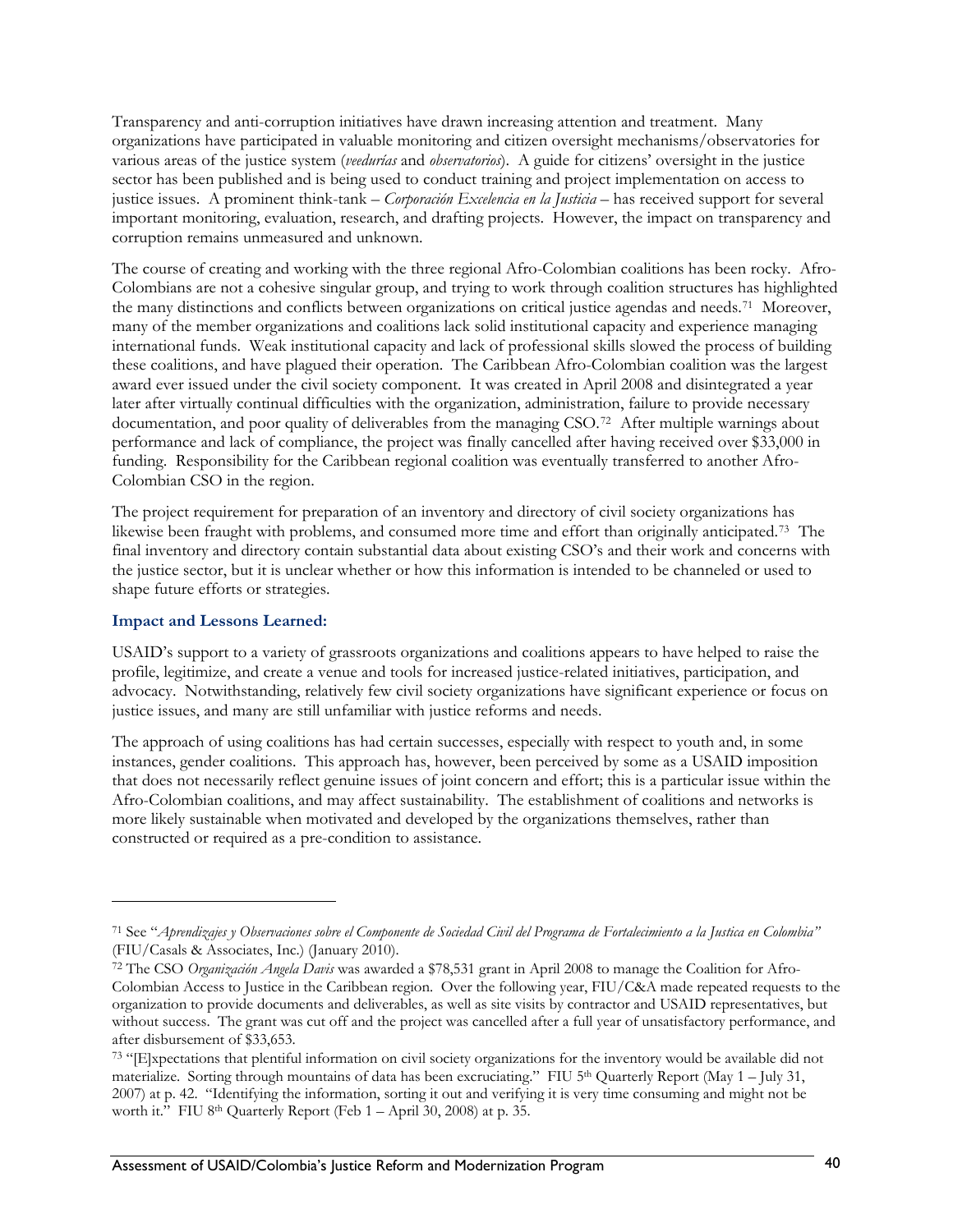The technical management and financial oversight of numerous small grants and counterpart organizations, especially of grassroots associations, has been time-consuming and problematic, and is the area with the highest number of reported counterpart complaints and operational difficulties. Larger organizations and institutions that have previously received international support are able to manage funding and contract compliance more effectively and responsively. Smaller and less-sophisticated grassroots organizations require more institutional strengthening and close follow up to assure satisfactory completion of contractual obligations. Those organizations are less likely to have the capacity to implement regional projects.

More experienced CSOs, foundations, and think-tanks have expressed some dissatisfaction with being lumped in with grassroots associations, both for grants competition and with respect to the amounts awarded. Different categories of CSOs may warrant distinct evaluation and levels of support.

Disperse support to numerous small grants and entities of widely varying and diverse capacity and skills has led to questionable impact and sustainability. The breadth of civil society grants and organizations has hindered the project's ability to achieve more than modest generalized impact, although many organizations have benefited substantially from specific institutional strengthening. Positive impacts have resulted from support to discrete projects and smaller grassroots organizations, but scope and sustainability are limited.

This project component has suffered from the lack of a clear strategic direction or defined objective: what is the ultimate goal and impact sought by USAID?

#### **Recommendations:**

Develop a strategic framework that reflects overall program objectives, rather than a dispersed "civil society" support approach. Clarify and define criteria for support, the impact being sought, and through which categories of actors. The grants selection process should increase focus on expected results of the project within a more clearly defined framework. The project should differentiate design strategies and processes depending on the size, capacity, interests, and sophistication of potential grant recipients.

Tailor support to CSOs that reflect their differences. In the current program, the CSO category includes at least three types of organizations – grass roots associations, civil society organizations, and think tanks, university research departments and the like – whose respective contributions to justice reform, as well as their funding needs, are correspondingly distinct. Grassroots associations usually serve the purpose of mobilizing base support or representing minority interests. CSOs of the more classic model represent "collective interests," which is to say they constitute a sort of political or cause lobby that attempts to represent public as opposed to group interests. Think tanks and research foundations do research; they may represent different ideological positions, but their value added lies in their ability to explore questions in a relatively neutral fashion. It thus makes little sense to ask them to compete against one another for funding since the criteria for evaluating and managing their proposals is quite different. Each must, of course, be capable of complying with basic rules for managing funds. Depending on how future needs are defined, the project should respect these differences and manage its support to CSOs accordingly. Concretely, this implies that think tanks may get larger awards to meet their research needs, but also be charged with more rigorous reporting systems; grassroots groups experimenting with ludic (play or game-based) exercises might get fewer funds, but also be expected to comply with a less demanding set of reporting requirements.

Do not support coalition structures that have not worked well, or impose requirements to work in coalitions on organizations that are unwilling or unable to do so effectively. Strengthen collaborative structures, linkages, and networks that already exist and have developed independently. Measures should be taken and practices put in place to avoid recurrence of the types of problems and patterns that led to the cancellation of the Afro-Colombian Caribbean Coalition.

In CSDI regions in particular, work to increase citizen education and awareness of legal rights and resources in tandem with other project efforts to strengthen the justice sector to meet demands. Public education and outreach could be done through a variety of approaches, including existing community centers, Justice Houses, municipal government offices, schools, or mobile justice units created under parallel project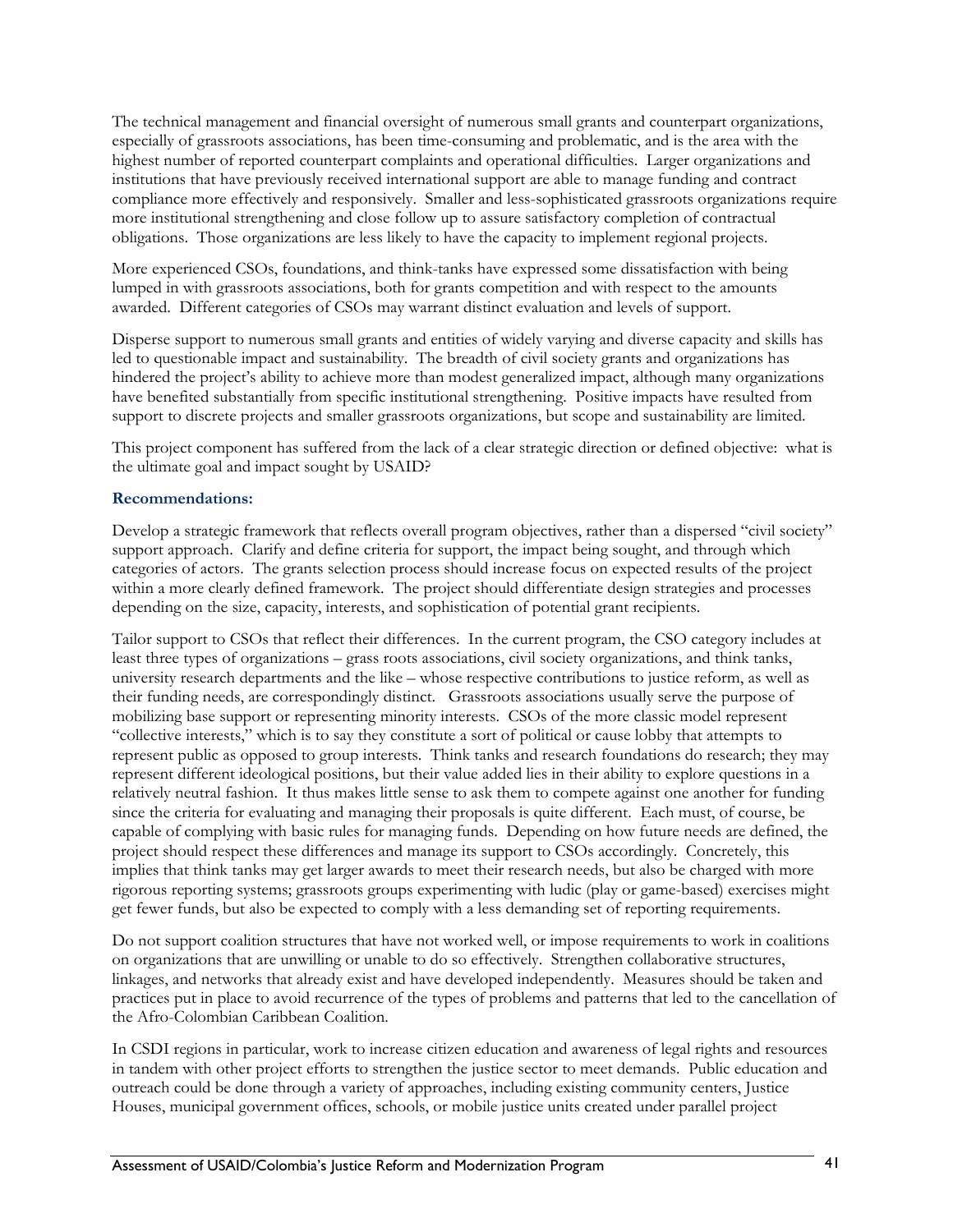components. As indicated elsewhere, take into account security issues and the presence of illegal armed actors when fashioning appropriate and realistic assistance strategies.

Support civil society efforts that monitor, oversee, and strengthen the justice sector in post-conflict zones. Provide technical assistance to civil society organizations to advocate for policy reforms and monitor the provision of justice services through citizen oversight initiatives and observatories.

Consider rebalancing support in favor of larger projects that contribute to a defined justice strategy, and to organizations that have demonstrated sustainability and capacity to manage funds and implement projects with more long-term effect. Smaller grants could continue to grassroots organizations that may not meet these criteria, but should be evaluated within the strategic framework developed and should be a lesser component.

Improve administrative and logistical management and processes to avoid delays in disbursements, oversights, contract compliance, and confusion on the part of grant applicants/recipients. Smaller grants to grassroots organizations and less sophisticated CSOs will require increased time and resources devoted to institutional strengthening, including financial practices and reporting, to assure satisfactory completion of project activities.

To the extent possible and practicable, put to use the information already collected to create the Civil Society Inventory, Civil Society Directory, and Virtual Justice Network completed in the FIU project phase. Utilize and apply the information compiled in the current project to help to design and target future assistance. Review the collective experiences from the prior grants program, consolidate lessons learned, and build the future program using those prior lessons and experience.

Explore potential areas of coordination and collaboration with the EU's justice and civil society strengthening projects. The EU has funded a justice program that is scheduled to conclude the fall of 2010, but has promoted training and access to justice, including ADR mechanisms. The EU is also supporting a series of "peace laboratories" in many Consolidation regions, which work with civil society and focus on regional development, community consolidation, peace, and stability. The program does not work with the National Consolidation Plan, but does work with local governments and community organizations. They have operated a small grants program, which has been evaluated and lessons are being compiled. The philosophy behind its efforts is not entirely consistent with that of the CSDI, but given the territorial overlap and potential parallel strategies, it could be important to attempt coordination, or at least to avoid donor conflicts. In any event, although the EU is offering less support in its second round, its funding still far exceeds that of the entire USAID project and thus should be considered in future USAID planning.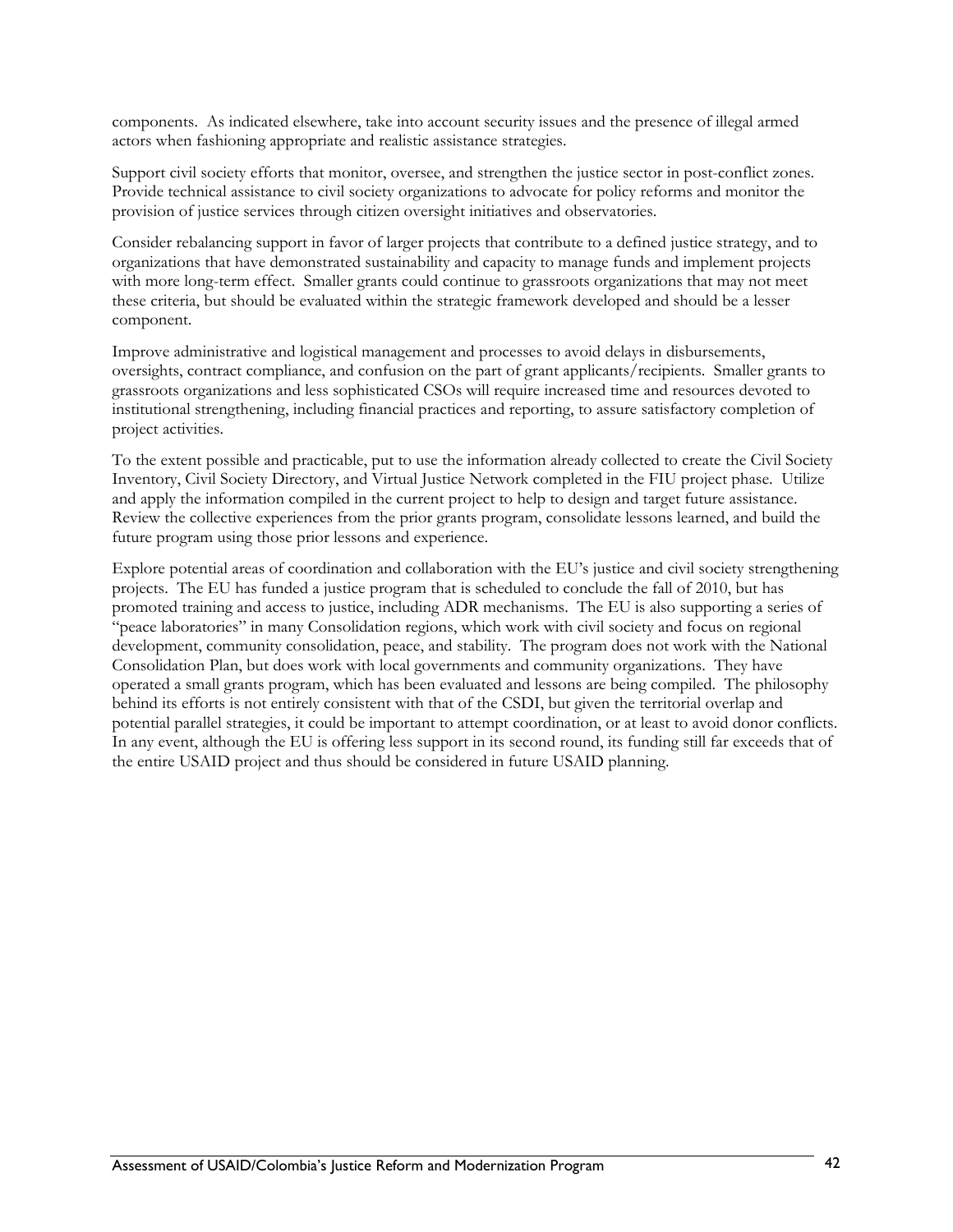## **IV. OVERARCHING FINDINGS, RECOMMENDATIONS, AND PRIORITIES**

In the course of the team's analysis of each of the individual components that comprise the justice program, several overarching findings, relevant to the project as a whole, became apparent. The following findings, along with their corresponding recommendations, are meant to provide a basic overview and framework for analyzing the current program status and future design challenges.

#### **Findings:**

Although not intended as an evaluation of its work, it is important as a preliminary matter to note the team's impression that **FIU appears to have satisfied the basic objectives and deliverables set out in its contract and contract amendments. Satisfaction of essential contractual terms, however, does not in and of itself equate with effective justice sector reforms and impact.** The USAID program has not conducted adequate evaluations or created mechanisms to compile and analyze diagnostic and statistical information needed to guide the progress of reform. Nor has it taken full advantage of the opportunity to learn from activities it sponsored. Indeed, USAID designed its justice program with an emphasis on quantifiable deliverables and expansion or replication of existing activities without sufficient regard to needs assessments, program monitoring and evaluation, and sustainability. FIU could without doubt have directed greater attention to these areas, but we were told that the emphasis on deliverables in the contract led to the rejection of suggested evaluations by FIU management on at least a couple of occasions.

**Significant advances have clearly been in made in strengthening and modernizing the justice sector, but impact of the program cannot be adequately or accurately assessed because of the lack of necessary diagnostics, statistics, evaluations, and other monitoring tools.** The only program element where the impact is both clear and plainly attributable to the USAID justice program is the significant strengthening and expansion of the Public Defender's Office and quality of services, for which USAID was largely and primarily responsible. Impact can be inferred with respect to other program components, but it is more speculative and anecdotal because of the absence of information and the involvement of other actors.

Another major demonstrable advance is the work still underway in the Paloquemao courthouse to simplify and improve activities of the Justice Services Center to support the work of the preliminary hearing judges and criminal trial judges. This, akin to the support afforded the Public Defender's Office, represents an expansion or creative interpretation of the project's initial deliverables. FIU is to be applauded for taking this forward, as it clearly has the potential for far greater impact than the initial deliverable, i.e., the ISO certification of a few more court units. As both examples indicate, **projects can and should benefit from major opportunities encountered along the way**, although of course with adequate discussion with both USAID and the affected counterparts.

**Conditions, needs, and risks differ among Consolidation regions, and thus any plan for justice**  delivery to **CSDI** zones will have to differ and adjust accordingly. Expanding access to conflict resolution institutions and reducing impunity (for past, present and future rights abuses in particular) are not identical endeavors and may well require different mechanisms. Moreover, USAID should anticipate a request for increased work in urban areas to respond to rising levels of urban violence, and should not consider the work on criminal justice reform to be completed inasmuch as there are clear problems with the model as implemented.

**The anticipated "bridge" project provides an opportunity for USAID to conduct a stock-taking exercise to review and evaluate progress/impact to date and assess future needs.** This should include diagnostics of justice sector needs and of the impact and sustainability of activities in order to appropriately shape and direct the future program. It should also focus on attempting to review and consolidate lessons from the multiple civil society grants so as to identify lines of action that might be usefully expanded.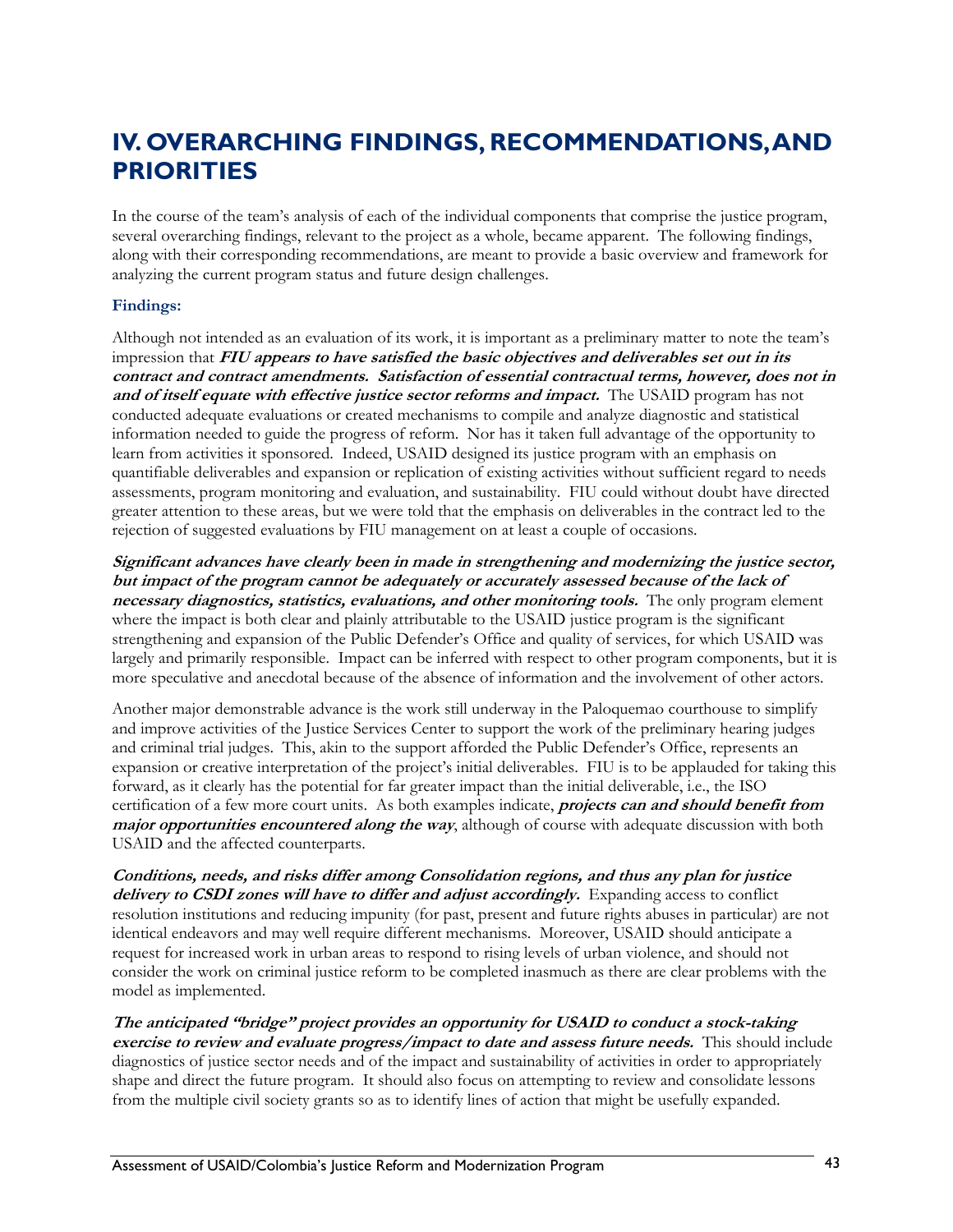#### <span id="page-53-0"></span>**Recommendations:**

<u>.</u>

**During the "bridge" project, USAID should shift its focus from replication and expansion of project deliverables to analyzing impact, sustainability, and consolidation of existing programs and**  activities. Ongoing plans and programming elements should be continued at their current levels, but plans for further significant expansion should be scaled back pending diagnostic results.

**During the "bridge" project, USAID should conduct appropriate and necessary diagnostics of justice sector needs so as to appropriately direct and shape the next phase of programming.** By "needs," we mean both the needs of citizen beneficiaries as well as gaps in institutional development programs impeding the achievement of desired results. See previous discussions and recommendations in each of the program component sections of this assessment for specific recommendations.

**Again, during the "bridge" project, special attention should go to reviewing the fate of certain initiatives (especially development of training evaluation methodologies, of CCP indicators, of draft legislation and so on) which appear not be have been adopted.** Aside from determining their intrinsic worth, the reasons for the limited or null follow-through should be identified, as they may indicate future problems beyond those that are likely to be resolved by a contractor. There are clearly some institutional impediments to broader, more fundamental change that need addressing, if only to prevent waste of funds and efforts on things that will not be used. However, in the best of worlds, once problems are identified, better strategies can be developed for overcoming them.

**For targeted CSDI regions, USAID should conduct assessments to determine the existence and extent of unmet needs, as well as to identify the most appropriate formal or informal mechanisms and service providers to increase meaningful access to justice.** The team's visits to the CSDI regions revealed some basic common needs, such as resolution of family matters, property disputes, conflicts with neighbors, and small debt or financial matters (see discussion in Access to Justice section). However, there are significant differences across the regions, such as the extent of government presence, the levels of violence and crime, the presence of illegal armed actors, geographical barriers, infrastructure, population distribution and ethnic composition, and property issues. These differences preclude any attempt to arrive at a uniform characterization of needs or approach to dispute resolution. Inasmuch as the targeted regions are geographically, politically and culturally different from those where USAID has focused the majority of its judicial strengthening, to achieve the goals in the most effective and efficient manner it would be well to understand the particular conflicts and conflict resolution needs of their populations and to have a better grasp of by what means and how well they are currently addressed.

There are several possible approaches to this task, but the most expedient is arguably a series of surveys done in some of the areas asking a random sample of households or individuals: 1) what conflicts they have; 2) whether they do anything about them; 3) if so, what they do (specifically to what authorities or institutions they look for help); and 4) how satisfied they are with the results. A similar survey, financed by the World Bank for the Judicial Council, has already been completed and applied in three urban areas by *Fedesarrollo* in 2008 (Buenaventura, Valle del Cauca; Bucaramanga; and Cienaga, Magdalena). This questionnaire and survey process could be made available to USAID,[74](#page-53-0) but may require modification to reflect the legal disputes and access issues more common to rural CSDI regions. The questionnaire is a good means of identifying met and unmet conflict resolution needs, people's relative confidence in existing mechanisms for attending to them, and the extent to which conflicts are satisfactorily resolved. With this information in hand, USAID will be in a better position to decide what types of services could be most usefully provided, as well as how to adapt mechanisms used elsewhere to the needs and challenges in these areas.

<sup>74</sup> The team has a copy of the *Fedesarrollo* study and questionnaire, which could be made available to USAID informally. A more formal approach would be for USAID to request copies from either the Bank or the Judicial Council, and discuss with either or both the possibility of adapting and applying the study to rural, conflict-affected areas.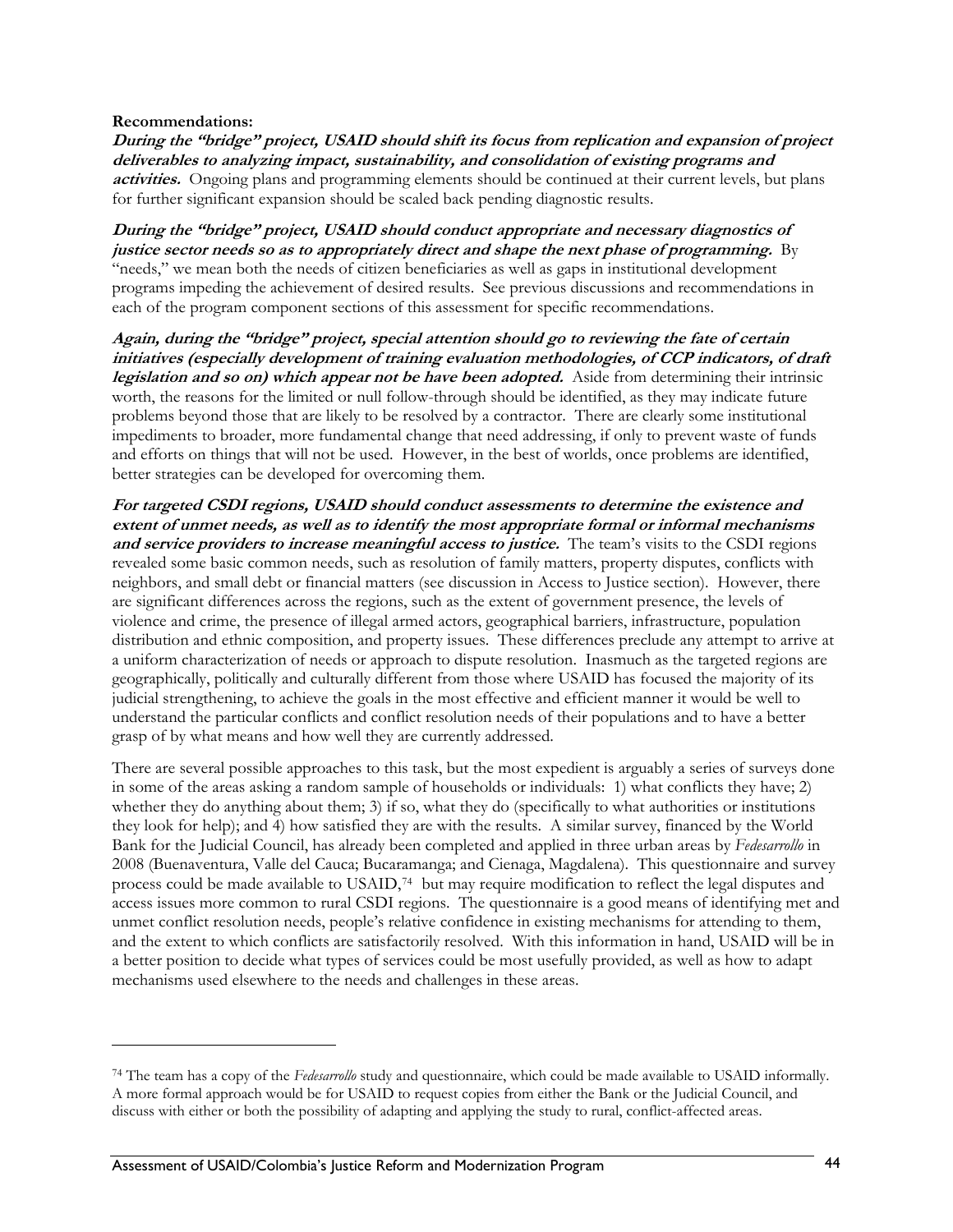<span id="page-54-0"></span>**Security concerns should be paramount when determining how and to what extent access to justice in CSDI regions, whether formal or informal, can realistically be enhanced.** National Consolidation Plan and coordinating teams have not yet fully formulated policies and approaches to integrate justice objectives into planning. In some areas, the presence of illegal armed actors constrains or supplants a functioning justice system. USAID should work with the Regional Coordination Centers to provide input and develop justice plans and programming, but must tailor approaches to modest objectives and realistic goals.

It is well beyond the purview of this justice sector assessment to offer useful recommendations as to the larger problem of security in Colombia. Experience in conflict-affected regions elsewhere, however, teaches us that security has to precede the provision of basic government services. USAID's justice program cannot be expected to overcome or minimize real and existing security concerns. Moreover, the presence of judicial and prosecutorial authorities in these zones is not always perceived as unbiased, and trust must be developed between the authorities and citizens to support a credible justice sector. "The practice of mass or indiscriminate arrests [for drug crimes or suspected guerrilla support], often as the first activity of newly arrived judicial branch authorities, is hugely counterproductive to strengthening the state, and should be halted."<sup>[75](#page-54-0)</sup> A balance must be achieved between criminal prosecution and citizen protection.

Efforts to reduce impunity in these areas will likely face serious limitations, and it is probably unrealistic to assume that actors placed to promote access to justice can accomplish this as well, both because of the threats this may pose to them and those who access their services, and because they are unlikely to have the special skills needed for this additional work. Instead, reliance on specialized teams of prosecutors and police brought in to investigate cases of interest may well have to continue, and cases might have to be adjudicated for a time in safer venues.

**The information and results of the diagnostics and evaluations conducted during the "bridge" project should be used to design the follow-on justice program.** Special attention should be paid here to the three large projects about to start (the IDB and World Bank loans, and the EU grant for work with the Prosecutor's Office), especially as the first two are likely to provide substantial resources for funding, equipment, and infrastructure, meaning that USAID contributions here can either be cut back or should be targeted more carefully. The EU's second large project with "peace laboratories" also should be taken into consideration as it targets many of the Consolidation regions. FIU's good practices in coordinating with other donors should be replicated and stepped up.

## **Priorities:**

<u>.</u>

In the previous discussions of individual program components, the assessment team has set out in detail what it considers to be priorities for future strategy and work within each of those areas. General overarching guidance about the need for studies and monitoring to be performed during the bridge project is described above. Finally, the team provides the following suggested outline to USAID for setting priorities across the major programming areas, but with a strong caveat. The priorities we suggest at this stage may very well shift, depending on the outcome of studies performed during the "bridge" project, progress in setting standards and achieving sustainability, evolution of CSDI programming and regions, and other developments over the span of the next two years. Given these likely changes and developments, the priority suggestions should be viewed as tentative.

USAID's principal priority should be to **concentrate efforts on evaluating and strengthening the Justice House program**, which has been the flagship of USAID assistance since the mid-1990s, represents by far the highest programming investment, and is the program most associated with and linked to USAID support. After fifteen years, the Justice House program is at a critical stage requiring serious attention to issues including infrastructure, personnel, utility, and sustainability. USAID should dedicate substantial efforts and

<sup>75</sup> Isacson, "After Plan Colombia" at p. 37.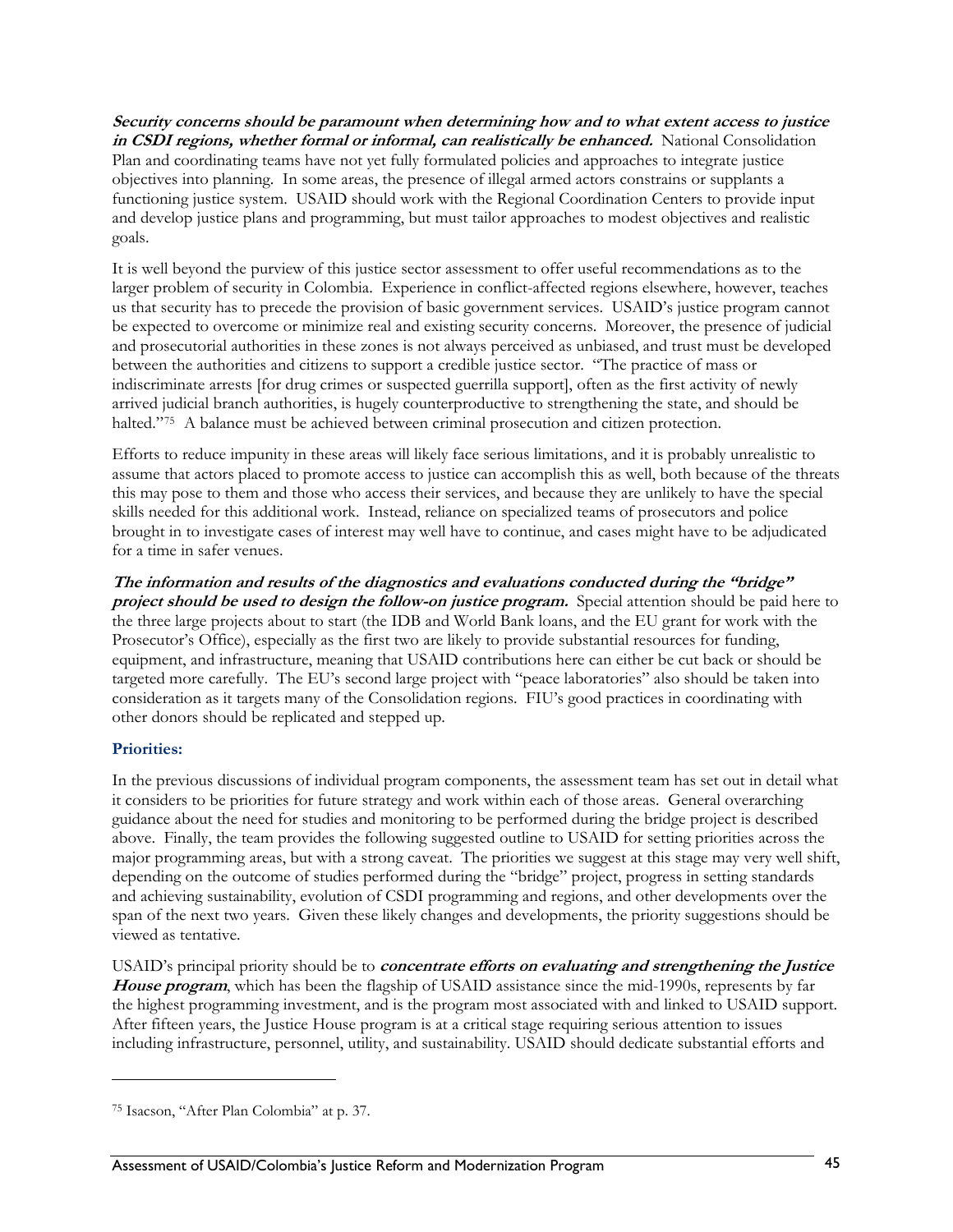attention to strengthen this program and existing Justice Houses, address existing and foreseeable problems, and avoid losing ground before planning further significant expansion of the program.

USAID should **also maintain its support to the Office of the Public Defender**, which is also one of the longest-running successful programs and is closely connected to USAID assistance. Although this office is not in jeopardy, care should be taken to assure that it continues to operate and function at high levels. In addition, assistance should be directed to resolving operational and ethical issues of victim representation, and helping the office to develop a strategy and plan to accommodate the increased requirements and complexities of that representation. Inasmuch as Colombian authorities seem committed to the current employment modality (contracted lawyers who are also allowed and expected to maintain private work), more attention should also go to identifying and resolving any conflicts it poses and to setting clearer (and probably higher) targets for their public defense work.

**USAID should begin to design its strategy for legal reforms to the ADR structure, but training and support for specific ADR activities and entities should await results of preliminary studies and diagnostics**, including needs assessments in CSDI regions. The course and direction of ADR program design will depend to a large extent on the outcomes of studies in the "bridge" project.

**Several priorities should be mentioned with respect to the formal system. First, work currently being done in Paloquemao to improve judicial services should be continued, evaluated, and discussed with the Judicial Council to explore expansion to other courts.** The improvements to Siglo XXI (including the modules added to track notification, improve scheduling of hearings, and generate performance statistics) are particularly important, but given concerns about possible duplication by systems funded by other donors, there is a need to discuss these issues with the Judicial Council in particular. Those discussions should emphasize short- to medium-term improvements in the ability to track performance and addition of functions that could immediately improve courtroom performance.

**Second, although USAID does not work with either the Prosecutor's Office or the investigative police, their role in code implementation must be addressed and improved.** The problems appear to be largely operational (organization, internal practices, use of resources) and should be addressed to fend off emerging suggestions that still further code reform (and a possible step backwards in due process protections) is the best remedy. OPDAT may want to coordinate with the EU, whose new project will focus on prosecutors, and both entities should clearly review some of the relevant existing studies.

**Third, some means needs to be found to interest the Inter-Institutional Commission and its individual members in both the studies on code advances and the indicators developed for future tracking.** A good deal of information is now available about where the new system's performance has been weakest. That information should be used by the relevant parties to seek remedies, most of which will not require a new set of legal reforms. As mentioned above, this may well demand more than what a contractor can accomplish, and higher level USAID and Embassy personnel may have to get involved. Other donors may also be interested and able to assist in this effort.

**Increased access to justice and reduction of impunity should be envisioned as two sets of interrelated challenges when expanding the formal system into Consolidation regions.** Access creation involves a different set of both formal and informal actors, and many of the formal system actors are already present, if often circumscribed as to what they can do. The project can work with them, as well as find ways for them to operate throughout the counties (with mobile units, brigades or video-conferencing equipment), but they probably cannot and should not be expected to handle some of the more serious crimes motivating concerns about impunity. This is an issue not only of their own skills and security, but also of the security of local citizens.

**Civil society strengthening should accompany and complement the program elements above**, but significant further investment must await a program design where USAID decides on a strategic framework for civil society work, and any small grants programs.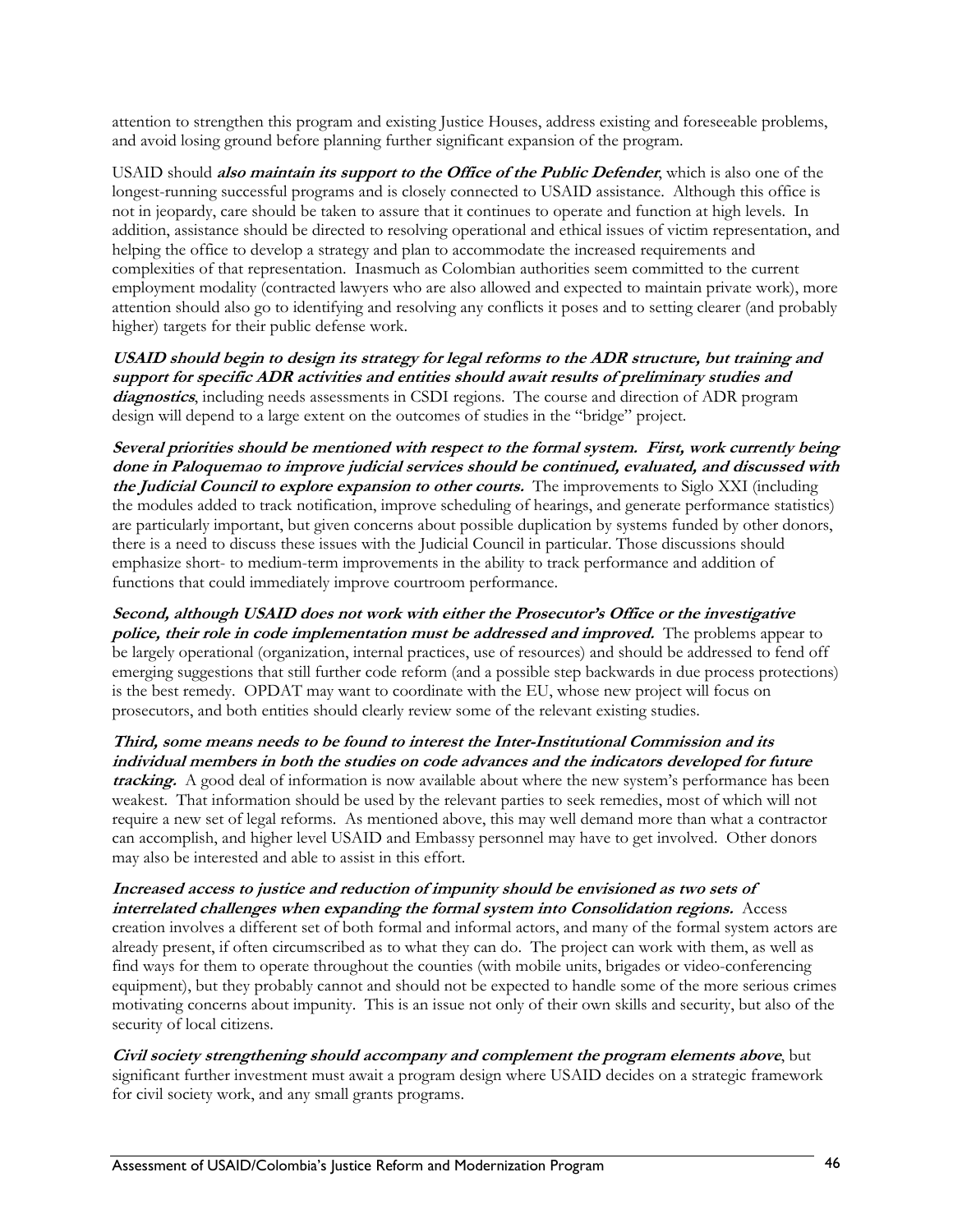# **ANNEX 1: MAP OF SITE VISITS (JANUARY 2010)**

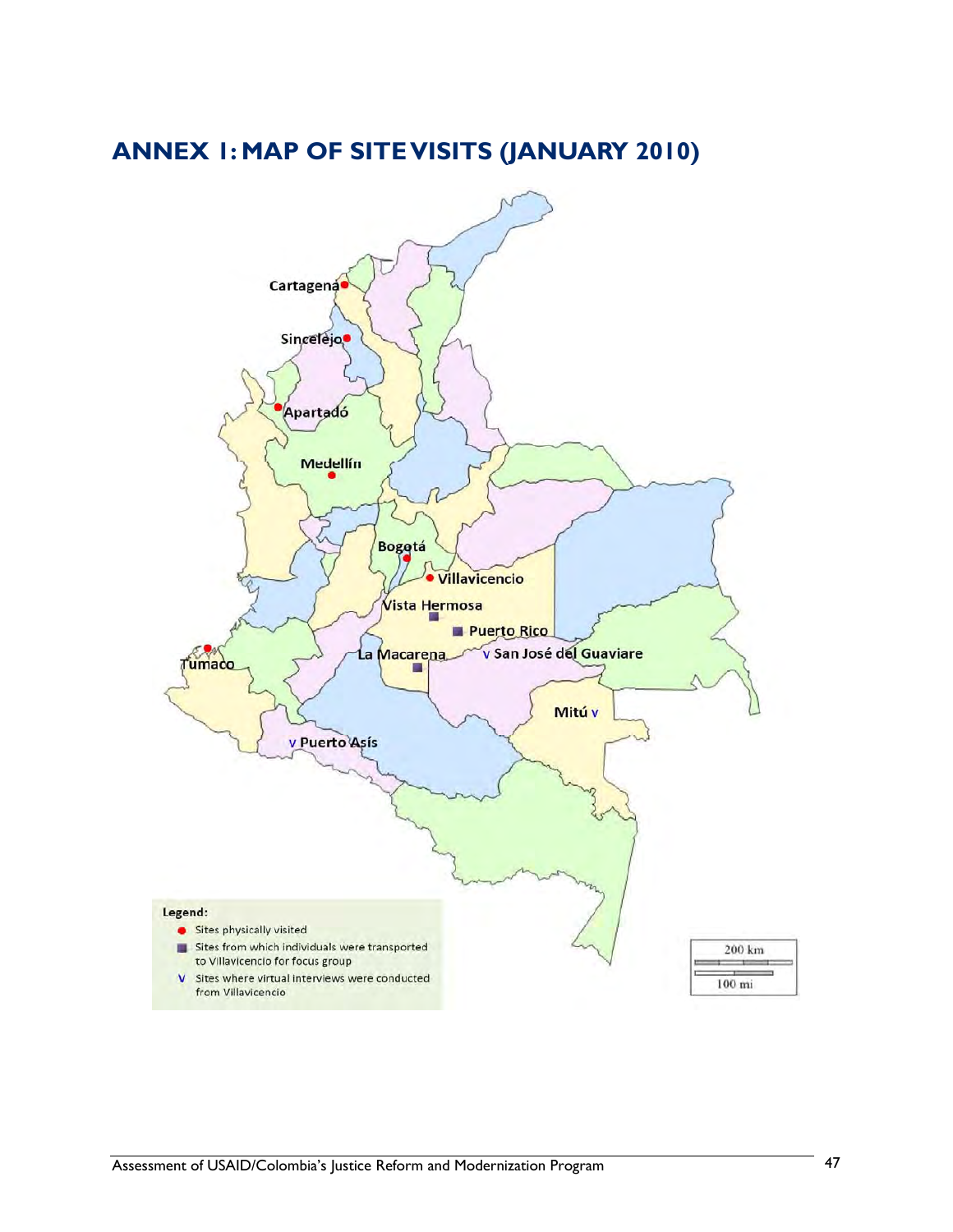# **ANNEX 2: CHART OF COLOMBIA JUSTICE SECTOR[76](#page-57-0)**



<span id="page-57-0"></span><sup>&</sup>lt;sup>76</sup> This chart is neither complete nor comprehensive; it is intended only to illustrate the organizational structures and relationships among several of the major entities and institutions referenced in the report.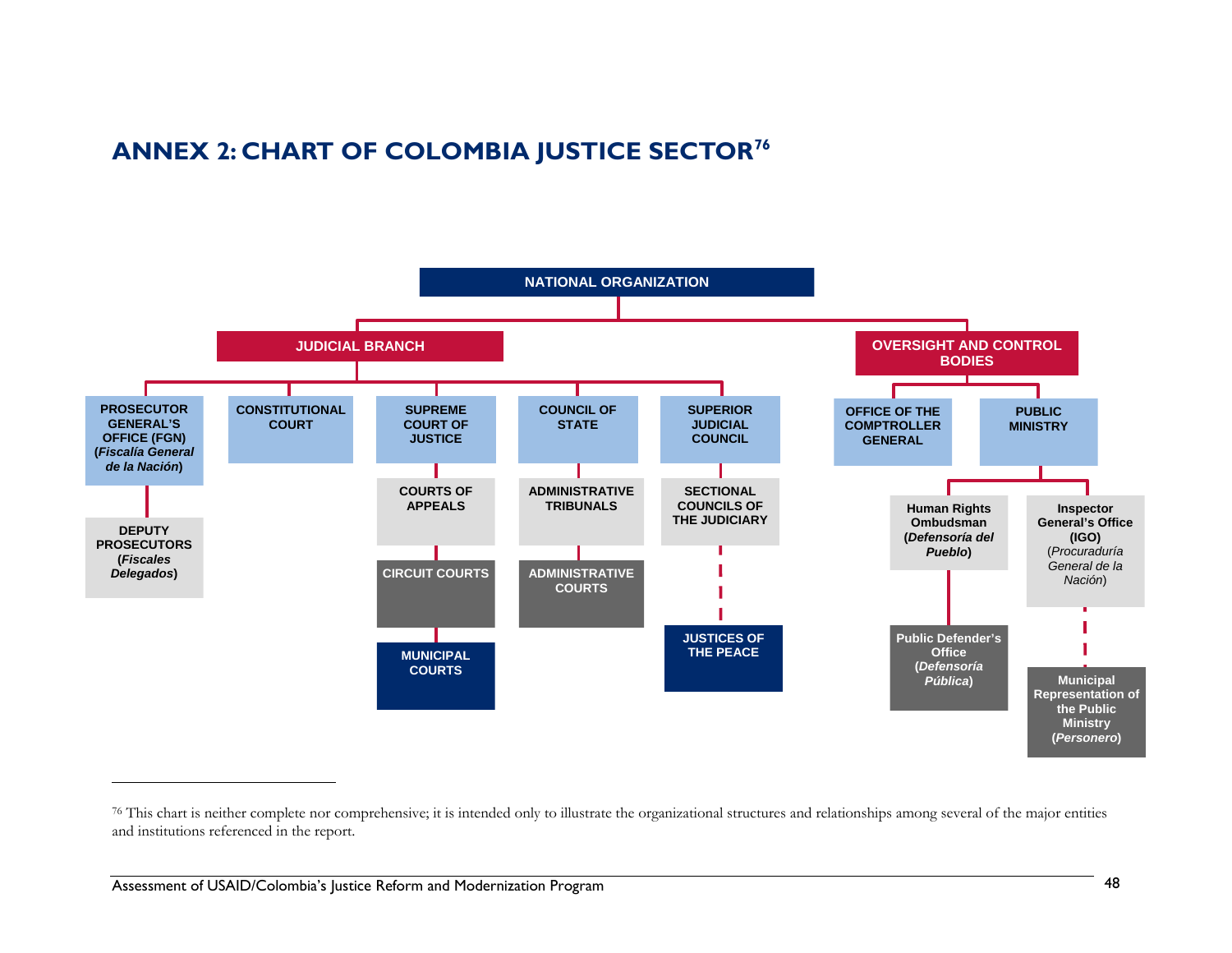# **ANNEX 3: LIST OF PERSONS INTERVIEWED**

## **Washington D.C.:**

Jean Garland (Senior Rule of Law/Human Rights Expert, USAID/DCHA)

Lisa Haugaard (Executive Director, Latin America Working Group)

Andrew Hudson (Manager, Human Rights Defenders Program, Human Rights First) (telephonic)

Patricia Hunter (Democracy Officer, USAID/LAC)

Adam Isacson (Director, Latin America Security Program, Center for International Policy) (telephonic)

Neil Levine (Director, USAID/DCHM, Conflict Management and Mitigation)

Stephen Pelliccia (Director, Chemonics, Latin America and Caribbean, and [former] USAID/Colombia, Senior Democracy and Governance Advisor)

Julia Roig (Executive Director, Partners for Democratic Change)

## **U.S. Government/Colombia:**

Mark J. Carrato (Alternative Development Officer, USAID/Colombia)

Than Christie (Interagency Liaison, USAID/Colombia)

Andrew E. Erickson (Deputy Director, Narcotics Affairs Section [NAS], US Embassy/Bogotá)

Camila Gómez-Salgado (Program Development Specialist, USAID/Colombia)

Nadereh Lee (Acting Deputy Mission Director, USAID/Colombia)

Christopher Maness (Deputy Country Representative, Office of Transition Initiatives, USAID/Colombia)

Orlando Muñoz (Senior Policy Advisor, Office of Democracy and Human Rights, USAID/Colombia)

Anu Rajaraman (Deputy Director, Office of Democracy and Human Rights, USAID/Colombia)

Bernardo Reina (Legal Advisor, NAS, U.S. Embassy/Bogotá)

Jene Thomas (Director, Office of Democracy and Human Rights, USAID/Colombia)

Paul S. Vaky (U.S. Department of Justice, Justice Sector Reform Program, Plan Colombia)

S. Ken Yamashita (Mission Director, USAID/Colombia)

## **Florida International University Center for the Administration of Justice (FIU) (and subcontractor Casals and Associates) (USAID/Colombia JRMP Contractor):**

John Richard Baca (Program Director, CJSP, FIU)

Oscar Flórez (Consultant, Court Administration, FIU)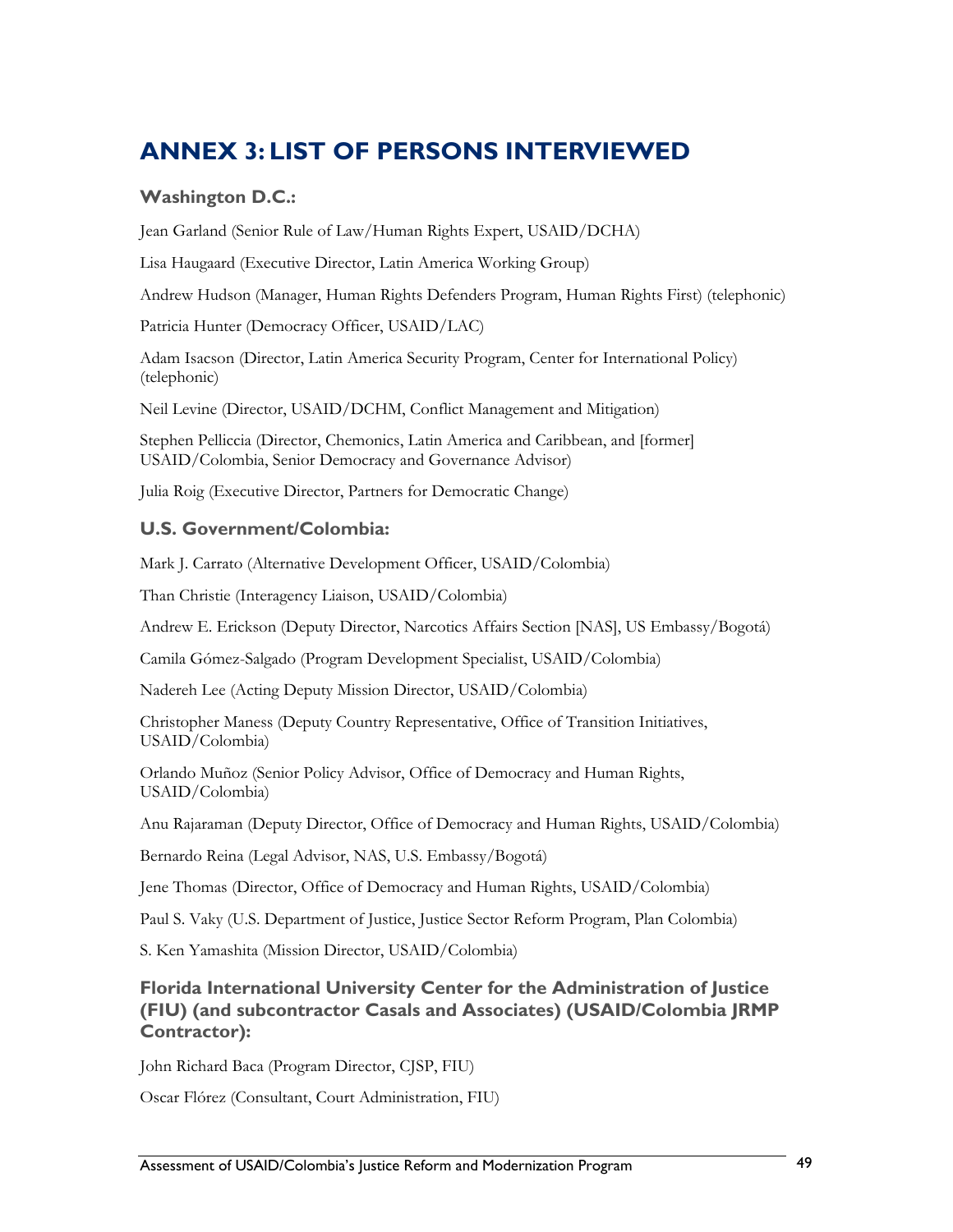Ana Montes ([former] Consultant, FIU)

Olga Lucía Navas (Gerente de Donaciones, Casals [subcontractor], FIU)

Linda María Ortiz Sánchez (Consultant, Court Administration, CJSP, FIU)

Annette Pearson de González (Director, Justice House Program, CJSP, FIU)

César Reyes Medina (Coordinator, Criminal Justice Implementation, Public Defense, and Legal Clinics, CJSP, FIU)

Javier Said ([former] Deputy Chief of Party, FIU)

Helena Useche (Coordinator, Civil Society, CJSP, FIU)

Germán Vallejo (Coordinator, ADR, CJSP, FIU)

Victor Yela (Coordinator, Court Administration, CJSP, FIU)

## **Management Sciences for Development, Inc. (MSD) (USAID Human Rights Contractor):**

Ivette María Altamar Consuegra (Assistant Director)

César Castillo Dussán (Project Director, Governance)

Olga Lucía Gaitán García (Coordinator, Strengthening of the State)

Lucía García Giraldo (Director, Human Rights Program)

Hugo Pineda (Coordinator, Justice and Peace Law)

Jaime Prieto (Coordinator, Civil Society)

## **Judiciary:**

Liliana Moreno (Head of Support Office, Paloquemao)

Nicanor Sepulveda (Ingeniero de Sistemas, Paloquemao)

David Vega (Coordinating Judge, Paloquemao)

#### **Superior Judicial Council:**

Santiago Alba (Magistrado Auxiliar, Administrative Chamber)

Lucia Arbeláez de Tobón ([former] member and President of Administrative Chamber)

Gladys Virigina Guevarra Puentes (Director, Escuela Judicial Rodrigo Lara Bonilla)

Clara Milena Higuera (Unidad de Estadísticas and Center for Judicial Documentation)

Diego Lodoño (Unit of Monitoring and Evaluation, Administrative Chamber)

Carlos Másmela (Dirección Ejecutiva Seccional de Administración Judicial)

Yirta Olarte (Secretaría General, Disciplinary Chamber)

Hernando Torres (member of Administrative Chamber)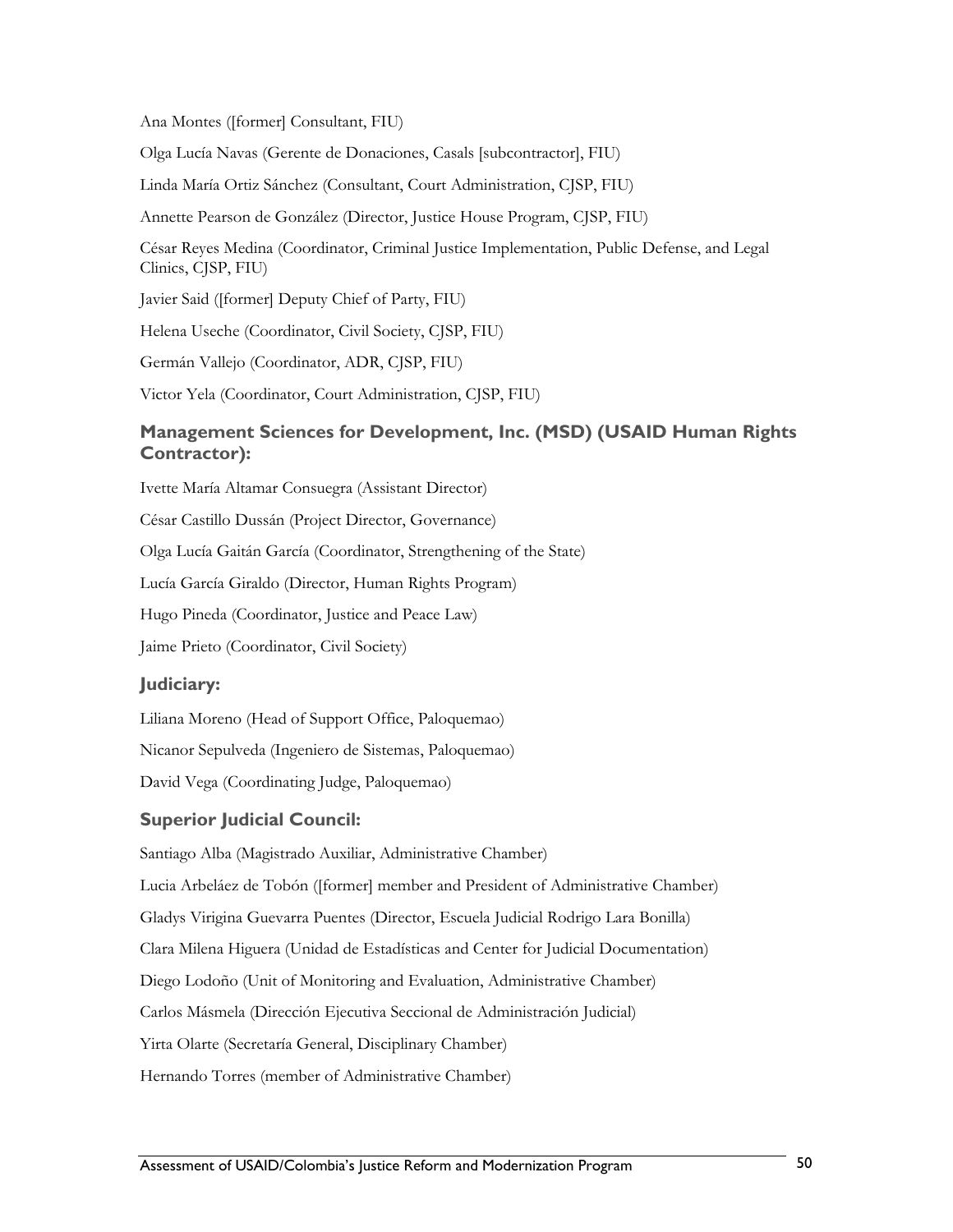## **Prosecutors:**

Norma Consuelo Ardila Matéus (Fiscal Seccional de Bogotá)

Patricia Jacquelín Feria (Fiscal Lavado y Activos; Fiscal Comisión para el Seguimiento y Monitoréo del Sistema Acusatorio)

Carlos Andrés Guzmán (Fiscal Seccional de Bogotá, Profesor; Universidad San Buenaventura)

Fernando Jiménez ([former] Fiscal, worked with Checchi and FIU)

### **Public Ministry/Inspector General's Office:**

Gabriel Ramón Jaime Durán (Procurador Delegado para el Ministerio Público en Asuntos Penales)

## **Human Rights Ombudsman/Public Defense:**

Alfonso Chamie Mazzilli (Director, Sistema Nacional de Defensoría Pública)

Horacio Guerrero García (Defensor Delegado para Indígenas y Minorías Étnicas, Defensoría del Pueblo)

Pilar Rueda Jiménez (Defensora Delegada para los Derechos de la Niñez, la Juventud y la Mujer, Defensoría del Pueblo)

## **Alternative Dispute Resolution (ADR):**

Rosembert Ariza Santa María (consultant and professor, ADR)

Luís Eduardo Beltrán (Presidente, Asociación Colombiana de Conciliadores; Juez de Paz de Reconsideración)

Oscar Manuel Gaitán Sánchez (Director Ejecutivo, Partners Colombia Por el Cambio Democrático; [former] Director, European Union Justice Project)

Margarita María Nieves Acero (Juez de Paz; Presidenta, Colegio Nacional Jueces de Paz)

Luís Sánchez Puche ([former] Presidente, Asociación Colombiana de Conciliadores)

## **Ministry of Interior and Justice:**

Guillermo Cobos (Sistema de Información)

Diana Huertas (Dirección Asuntos Indígenas, Minorías, y Roma)

Consuelo Murillo Sánchez (Profesional, Conciliación en Derecho, Arbitraje, y Mediación)

Beatriz Pereira R. (Coordinadora, Programa Nacional Casas de Justicia y Centros de Convivencia Ciudadana)

Pedro Santiago Posada (Director de Asuntos Indígenas, Minorías y Roma, Ministerio del Interior y de Justicia)

Hilda Stella Rojas (Dirección de Acceso a la Justicia)

Judhy Stella Velásquez Herrera (Directora, Acceso a la Justicia, Ministerio del Interior y de Justicia)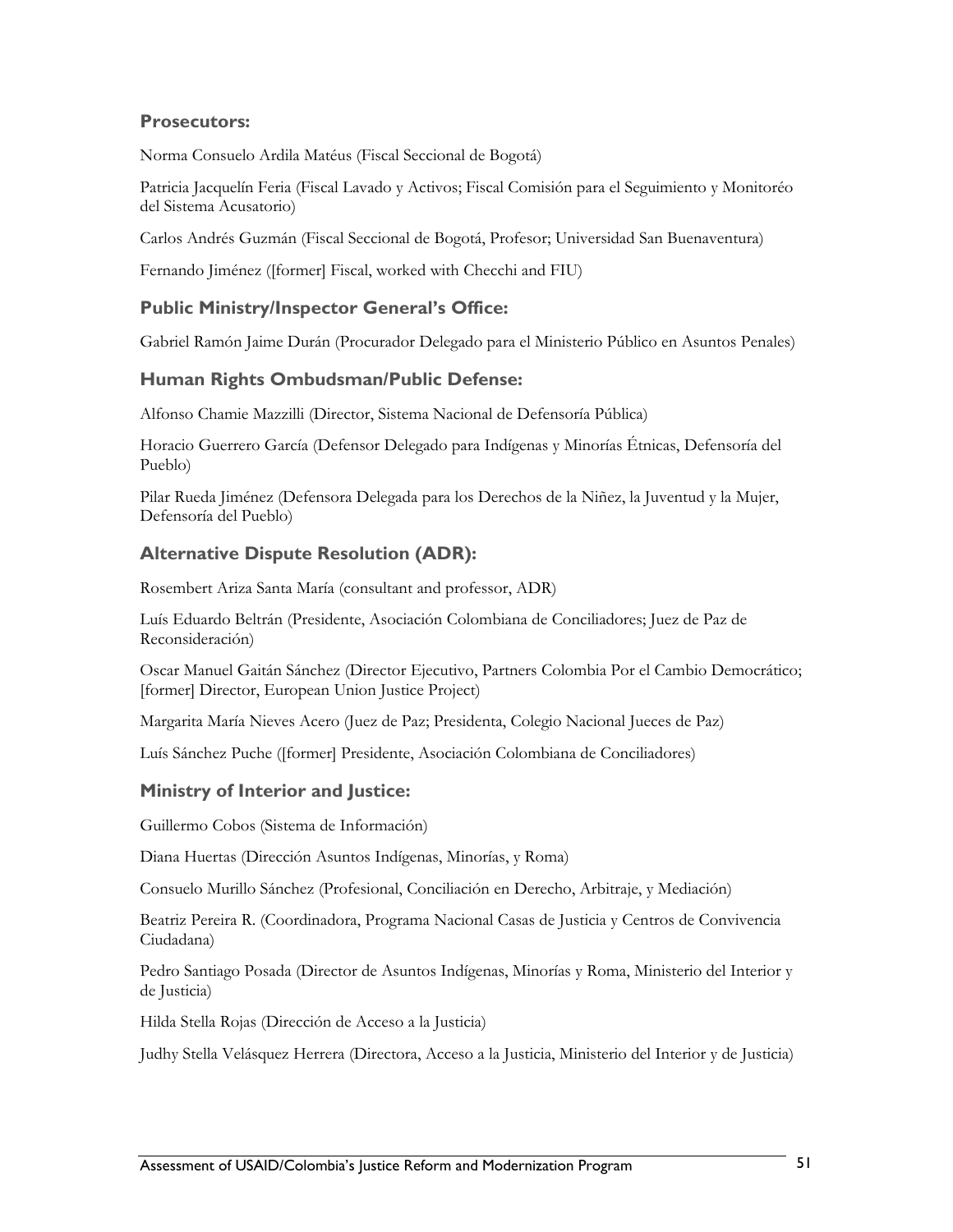## **Government of Colombia, Initiatives/Office of the Presidency:**

Álvaro Balcázar (Gerente, Plan de Consolidación Integral de Meta, Programa Nacional de Consolidación)

Viviana Cañón Tamayo (Dirección de Cooperación Internacional, Acción Social)

Jorge Enrique Prieto Cardozo (Director de Cooperación Internacional, Acción Social)

### **Universities/Research Centers:**

Miguel Emilio La Rota U. (Researcher, DeJusticia)

Rodrigo Uprimny (Director, DeJusticia)

Gloria María Borrero (Director, Corporación Excelencia en Justicia [CEJ])

Monica Pedrazo (Researcher, CEJ)

Ana Ramos Serrano (Researcher, CEJ)

Miguel Cajas (Law Faculty, Universidad de los Andes)

Diego López Medina (Law Faculty, Universidad de los Andes)

#### **Civil Society:**

Claudia María Mejía Duque (Directora Ejecutiva, Sisma Mujer)

Maura Nasly Mosquera (Secretaría Técnica, Coalición Nacional Género y Justicia; Conferencia Nacional Afro-Colombiana)

Gloria Matilde Ortiz ([former] consultant, Justice House Program, FIU; [former] Civil Society Grants Manager, Checchi)

#### **Focus group with Public Interest Litigators:**

Blanca Bohórquez (Public Defender's Office; criminal and family law specialist)

Carlos Rodríguez-Mejía ([former] Vice-Presidente, Comisión Colombiana de Juristas; Labor Law Development Program; Human Rights consulting attorney)

Eduardo Carreño W. (Vice-Presidente, Colectivo de Abogados José Javier Restrepo)

#### **International Donors/Lenders:**

Andreas Forer (Coordinador General, ProFis [Supporting the Peace Process in Colombia within the Context of the Justice and Peace Law], GTZ)

Beatriz González (Jefe, Misión Asistencia Técnica Internacional, Proyecto Fortalecimiento del Sector Justicia para la Reducción de la Impunidad en Colombia, Delegación de la Unión Européa)

Valeria Jordan (Sección Operacional, Delegación de la Unión Européa)

Lucía Rivera (Inter-American Development Bank, Proyecto Altas Cortes y Proyecto de Fortalecimiento de Servicios de Justicia)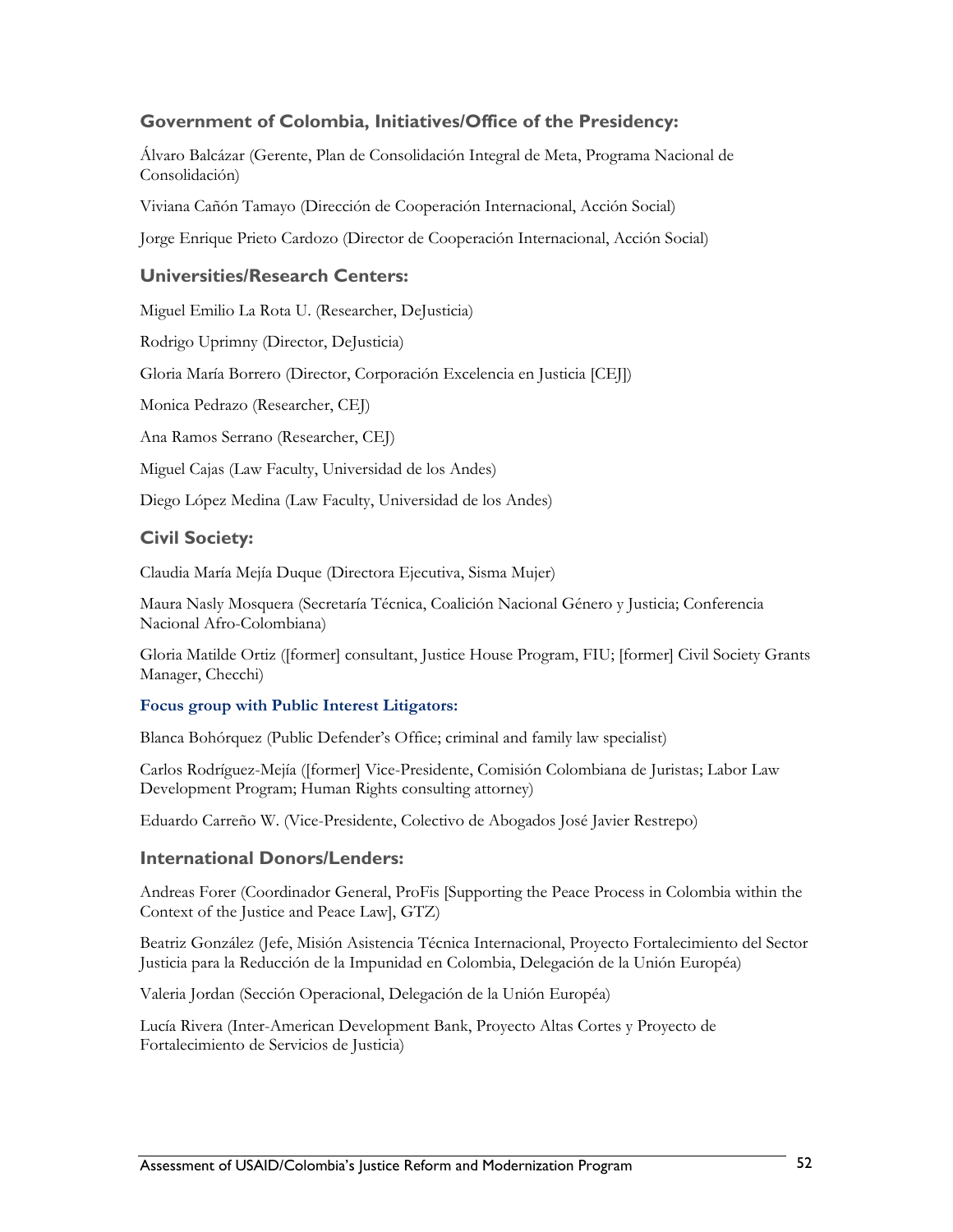## **Apartadó, Department of Antioquía:**

Norma Helena Lilande Ángel (Defensora del Pueblo Seccional, Apartadó)

Jesus Alberto Monsalve (Consultant, FIU)

Osvaldo Cuadrado Simanca (Mayor, Apartadó)

#### **Focus Group:**

Manuel Corréa (Presidente Acción Comunal, Apartadó)

Major José Yarley Cuesta Rodríguez (Comandante del Batallón de Apartadó)

Claribel Escobar Carvajal (Presidenta de la Junta de Acción Comunal del Barrio Vélez, Apartadó)

Gabriel Escobar Carvajal (Civil Society, Apartadó)

Ever Hoyos Hernández (Jefe, SIJIN, Apartadó)

Edgar Lara Luna (Secretario de Gobernación, Turbó)

Diego Martínez Figeroa (Secretario de Planeación, Turbó)

María Mosquera Quinto (Personería, Apartadó)

Capitan Rodrigo Ramírez Polanco (Comandante, Estación de Policía, Apartadó)

Andrea Catalina Saleme V. (Comisaría de Familia, Apartadó)

Julia Tapiel Galé (Coordinadora, Mujer y Familia, Municipio de Apartadó)

Marcelo Valencia Mona (Consultorio Jurídico, UCC)

Nubia Vidal Celorio (Coodinadora, Asociación Comunal de Chingorodó)

## **Cartagena, Department of Bolívar:**

#### **Civil Society:**

Edgar Arrieta Castro (Asistente Proyectos, Fundación ProTransparencia)

Gustavo Balanta C. (Director Ejecutivo, Fundación SURCOS)

Bexi Cruz Torrado (Liga Internacional de Mujeres por la Paz y la Libertad; Member, Coalición Nacional de Justicia y Género)

Patricia Guerrero (Directora, Observatorio Género, Democracia, y Derechos Humanos; Founder, Liga de Mujeres Desplazadas)

Rusmery Herazo Reyes (Fundación Palenque Libre)

Rubén Hernández C. (Director, Jorge Artel)

Eidanis Lamadrid (Coordinadora Nacional, Liga de Mujeres Desplazadas)

Efraín Miranda (Abogado, Asesores Jurídicos y Asuntos Etnicos)

Analuz Ortega (represente legal, Liga de Mujeres Desplazadas)

Marilyn Pasco González (Fundación SURCOS)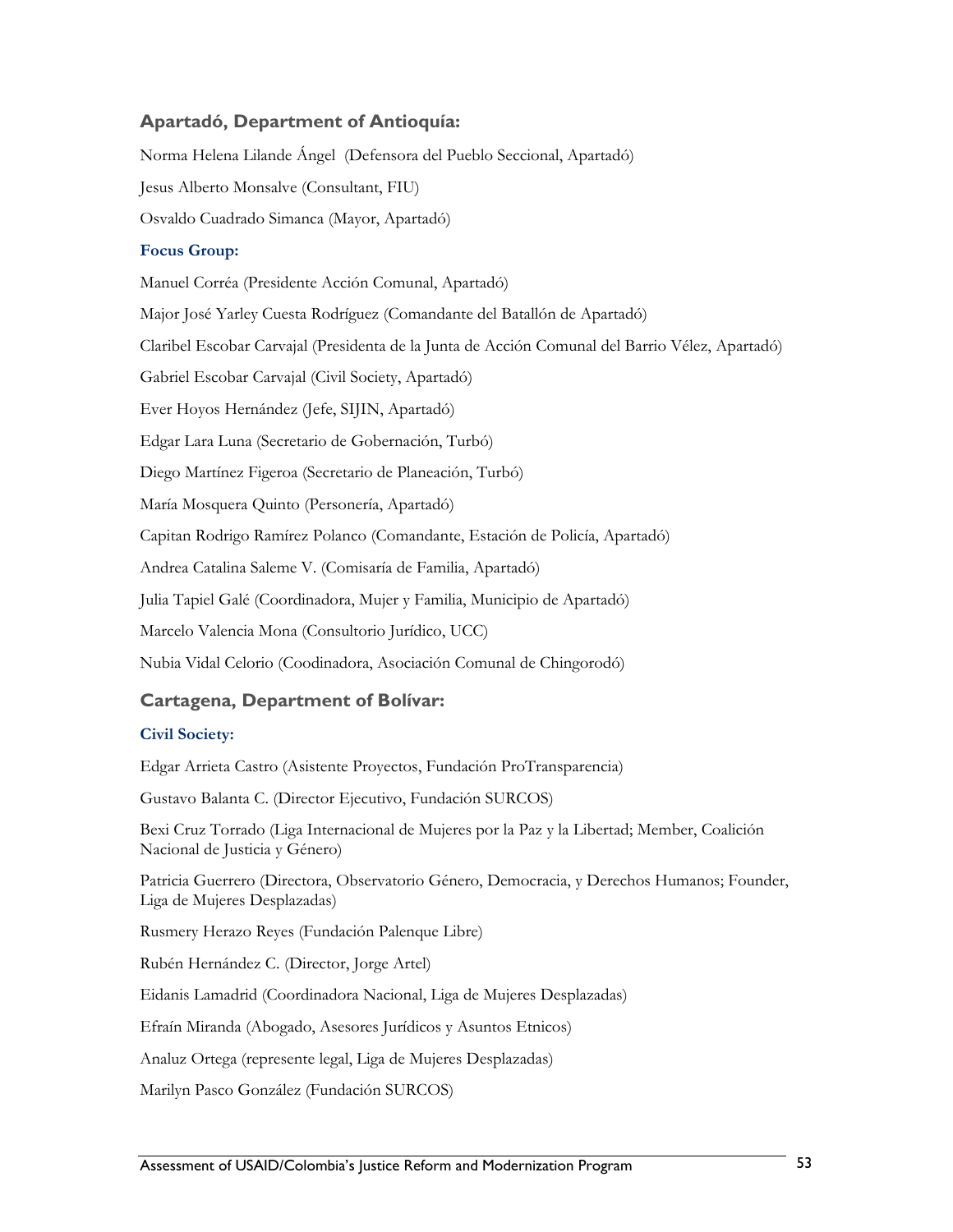Deyaniva Reyes Ramos (Liga de Mujeres Desplazadas)

Javier Palacio Trillos (Coordinador de Proyectos, Fundación ProTransparencia)

#### **Prosecutors/Public Defense:**

Liliana Guardo Castaña (Coordinadora, Oficina de Fiscales, Cartagena)

Gisela Pérez Quesada (Fiscal, Cartagena)

Ernesto Rodríguez (Fiscal, Cartagena)

Beatriz Tovar C. (Coordinadora Administrativa y de Gestión, Defensoría del Pueblo, Regional Bolívar)

#### **Judiciary:**

Ivan E. Latorre Gamboa (Magistrado, Consejo Seccional de la Judicatura, Sala Administrativa)

Perícles Rodríguez (Juez de Circuíto y de Conocimiento, Cartagena)

## **Group Interview – Judges:**

Elizabeth Araujo Arnedo (Juez, 9o Penal)

María Bernarda Campos (Juez,10o Control de Garantía Penal Municipal)

Luís Germán Herrera Vanegas (Juez, 6o Circuito)

Luis Machado López (Juez, 11 P. Municipal de Garantía)

Reinaldo Cuadrado Marín (Juez, 1a Penal Municipal)

Guillermo José Martínez Ceballos (Juez, 4o Penal Circuito con Funciones de Conocimiento)

María J. Martínez Velasco (Juez, de Presentación Promiscuo del Circuito Tubaco)

Alfonso Meza de la Ossa (Juez, 2o Promiscuo del Circuito Turbaco)

Dionisio Osorio Cortina (Magistrado, Consejo Seccional de la Judicatura Sala Administrativa)

Ibeth de la Ossa Sierra (Juez, 2da de Garantía)

Lilia Rosa Posso Benítez (Juez, 12 de Garantía)

Mabel Verbel Vergara (Juez, Pco. Municipal)

## **National Consolidation Plan/Regional Coordination Team:**

Mabeth Gamarra Vargas (Asesora, Prevención Emergencias y Retornos, Acción Social, Centro Coordinación Regional de los Montes de María)

César Gavalo Herrera (Profesional de Prevención, Emergencias, y Retornos)

Darío A. Mejía A. (Gerente, Montes de María)

#### **Justice Houses:**

## **Casa de Justicia Chiquinquirá:**

• Cielo García Caraballo (Coordinadora)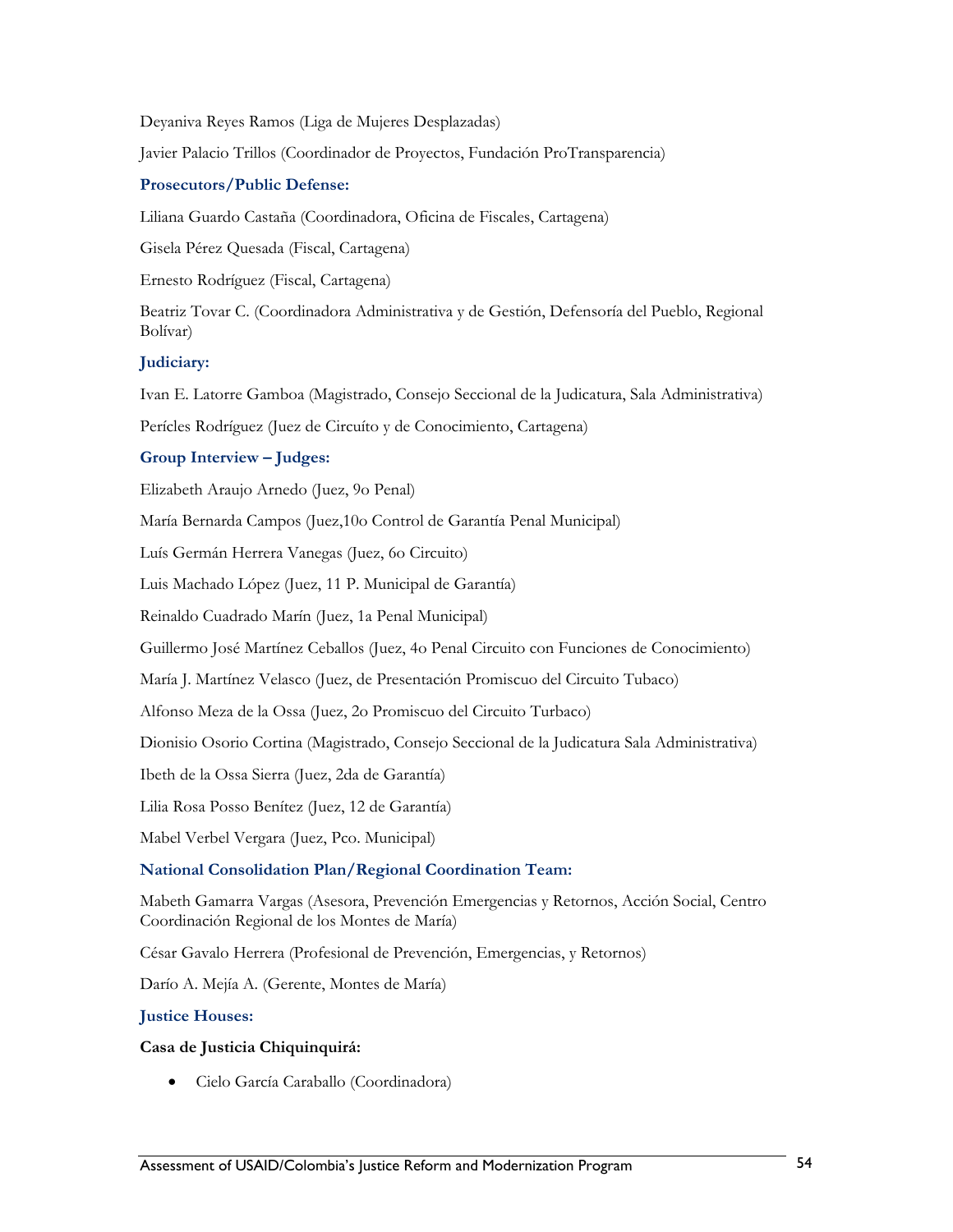- Amin Sanabriu (Comisaría de Familia)
- Cesar Manuel Torres Castro (Personería)

#### **Casa de Justicia Country:**

- Jaime Benavidez Nopia (Equity Conciliator)
- Mayra Cárdenas Castellanos (Coordinadora)
- Lourdes Gárces (Comisaría)
- Alfredo Schnothborgh (Equity Conciliator)
- Lilian Ospina V. (Personería)

#### **Casa de Justicia Canapote:**

- Margarita Robles Villegas (Comisaría de Zona Norte)
- Ana Torres (Representante de Asuntos Indígenas)

## **Medellín, Department of Antioquía:**

#### **Judiciary:**

Dr. Hernán Nicolás Pérez Saldarriaga (Juez Primero de Familia)

Diego Toro (Judge Coordinator, Itagüí)

Luz María Zea (Judge Coordinator, Evigado)

## **Public Ministry:**

Diego Gaviria (Head of OEA, Medellín)

Olga Clemencia Palacio (Defender in OEA, Medellín)

## **Justice House, Bello:**

Adriana Alzate (Coordinadora)

Wilber Henao (Coordinator of Equity Conciliators)

**Civil Society:** 

Olga Lucía Ramírez (Vamos Mujeres)

#### **Departmental Government:**

Agustín García Monsalve (Coordinador General-Docente, Proyecto Conciliación en Equidad)

Jorge Alberto Parra (Director, Proyecto Conciliación en Equidad)

Alejandro Gómez Velásquez (Advisor, Secretaría de Gobierno)

#### **Municipio de Medellín:**

Héctor Eduardo Marín Taborda (Director, Centro de Servicios Administrativos)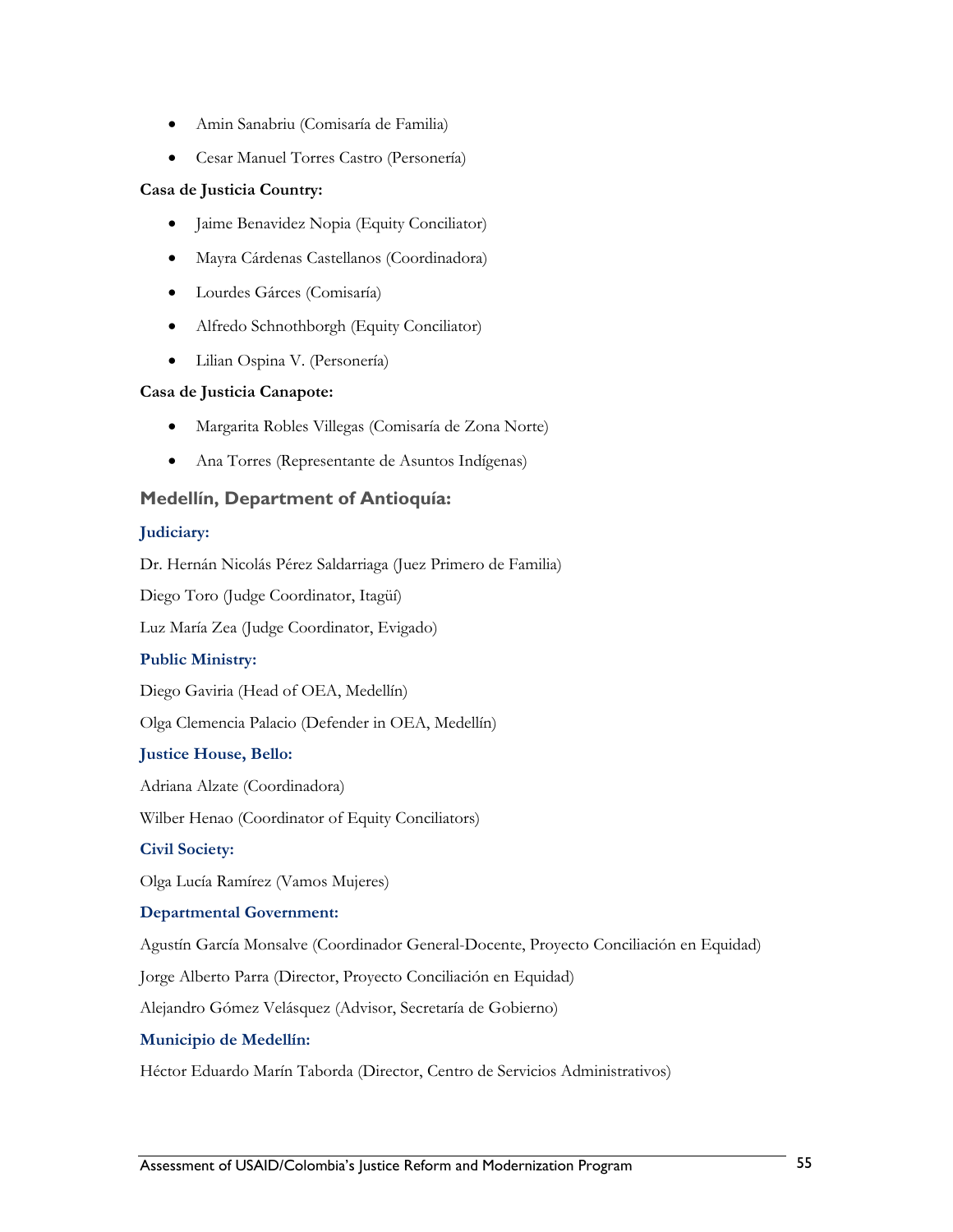## **Sincelejo, Department of Sucre:**

Juan Carlos Castilla Cruz (Juez de Control y Garantías, Sincelejo)

Leandro Castillón Ruíz (Presidente, Sala Penal, Sincelejo)

Hasley Cogollo Hernández (Fiscal Seccional, Delegado ante Jueces Penales de Circuito de Sincelejo; Coordinador URI Sincelejo)

Oscar Herrera Rebollo (Defensor del Pueblo, Defensoría del Pueblo, Regional Sucre)

Line Cabrales Marrugo (Magistrada, Sala Administrativa, Consejo Seccional de la Judicatura)

María del Carmen Meza O. (Conciliador en Derecho, Centro de Conciliación, Arbitraje y Amigable Composición, Cámara de Comercio de Sincelejo)

Anny Molina Pariño (Defensoría del Pueblo, Regional Sucre)

José Francisco Restrepo Herrera (Docente y Especialista: Conciliación y Conflictos)

Damaris Salemi Herrera (Juez, Segundo Penal Municipal, Sincelejo; Director, Centro de Servicios de la Corte)

Carlos Santiz Castilla (Profesional Administrativo y de Gestión, Defensoría del Pueblo, Regional Sucre)

## **Tumaco, Department of Nariño:**

Hernando Arcos S. (Procurador, Provincial)

Javier Vitery B. (Fiscal, 31 Seccional)

Beatriz Cadavid (Procuradora, Judicial 282)

Jorge Cortes (Fiscal, 29 Local)

Jhon Fernando Díaz (Coordinado, SIJIN)

Leonel Díaz Mora (Juzgado, 2º Penal Municipal)

Henry J. Girón (Registrador Municipal)

Ruth López (Juzgado, Laboral del Circuito)

Catalina Medina (Juzgado, 1º Penal Adolescentes)

Jaime Mera (Fiscal, Seccional 27)

Andrés Fernando Muñoz (Juzgado, 3º Municipal)

Jorge E. Navas (Coordinador Defensoría Pública)

Mary Geneth Odin (Magistrada, Consejo Seccional)

José M. Ordoñez (Comandante, Cuarto Distrito de Policía)

Jenny Palacios (Director, Bienestar Familiar Tumaco)

Gabriel Francisco Pérez (Fiscal Coordinador)

Harold W. Pérez C. (Fiscal, Infancia y Adolescencia)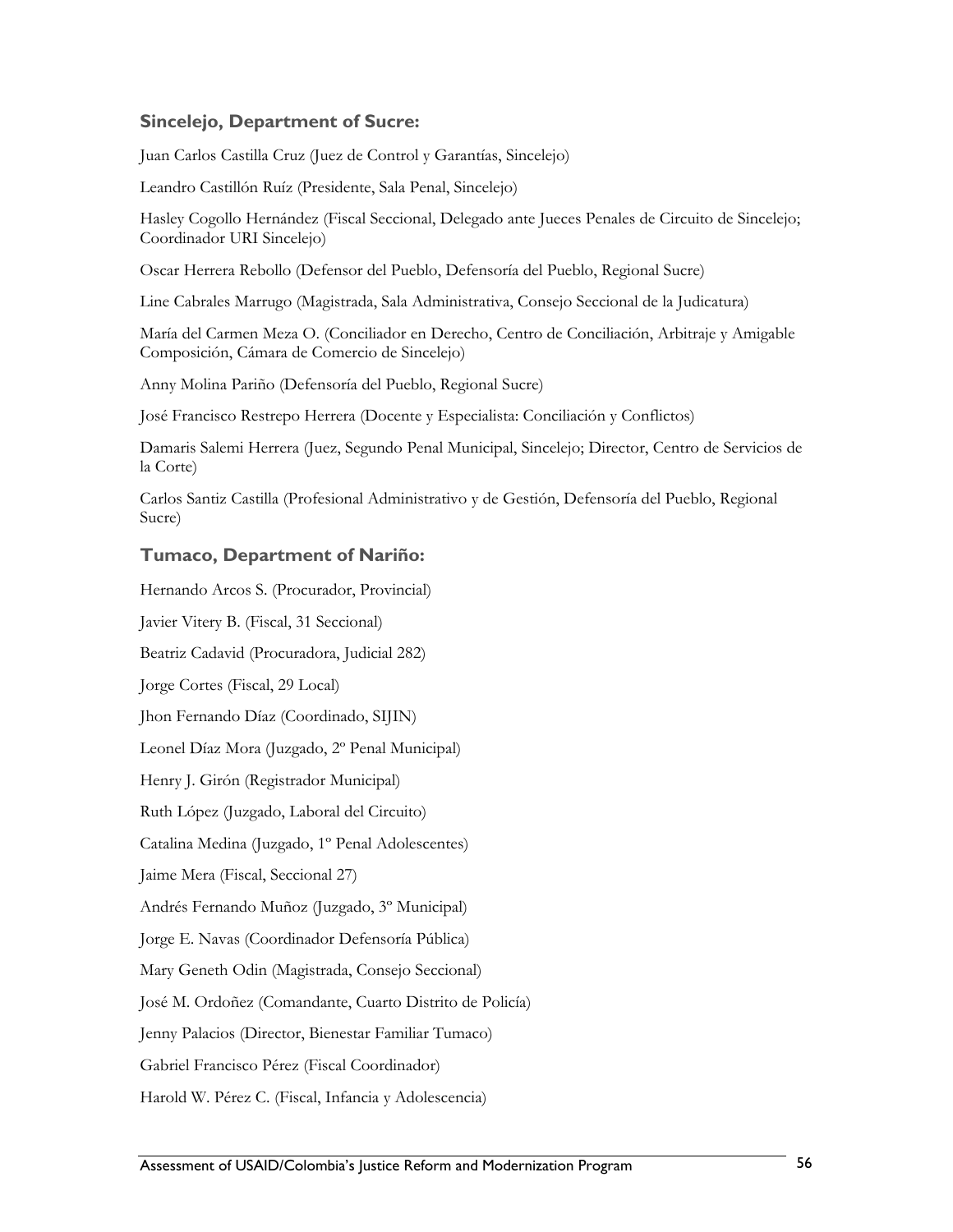Heidy Quiñones (Asesor Jurídico, DIAN) Andrés David R. (Asesor, Jurídico Operacional) Maryory Rodríguez (Coordinador, Policía Infancia y Adolescencia) Germán Santacruz Gaviria (Juzgado, 2º Civil del Circuito) Hernando Santos (Policía Nacional) Javier Gaona Solano (Comandante, Batallón Baaflin) Ivonne Vallejo (Juzgado, 2º Penal del Circuito) Luis Alberto Vallejo Pantoja (Fiscal, Especializado 4º) Jesús B. Valverde (Fiscal, Seccional 30)

## **Villavicencio, Department of Meta:**

#### **Judiciary:**

Rubén Darío Chang (Auxiliar del Magistrado del Consejo Seccional de la Judicatura del Meta)

Romelio Elías Daza Molina (Magistrado, Sala Administrativo, Consejo Seccional de la Judicatura del Meta)

Yolanda Hurtado Cano (Magistrada, Sala Administrativa, Consejo Seccional de la Judicatura, Seccional Meta, Ciudad Villavicencio)

Aymer Moreno Rengifo (Asistencia Técnica, Seccional Villavicencio)

Amparo Navarro López (Jueza, 2nd Penal del Circuito con Funciones de Conocimiento, Meta)

Rodrigo Suárez Geraldo (Director Seccional de Administración Judicial de Villavicencio)

#### **Prosecutors/Public Defense:**

Hernán Castañeda Chaux (Defensor Público, Sistema Penal Acusatorio, Regional Meta)

Claudia Castillo Padilla (Gestión Profesional Administrativa, Defensor del Pueblo, Regional Meta)

Eduardo González Pardo (Defensor Regional Meta)

Luz Elma Romero R. (Fiscal Seccional de Homicidios, Villavicencio)

Gladys Velásquez (Defensor Público, Sistema Penal Acusatorio, Regional Meta)

#### **Justice House:**

Psychologist, social worker, and Comisaría de Familia (unidentified)

#### **Focus Group of Equity Conciliators from outside Villavicencio:**

Nairo José Camargo Penagos (Gestión Municipal, Conciliador en Equidad, Municipio de La Macarena)

Jorgé Eduardo García Zabaleta (Conciliador en Equidad, Municipio de Puerto Rico)

Campo Elías Higuera (Director, Conciliadores en Equidad, Municipio de Vista Hermosa)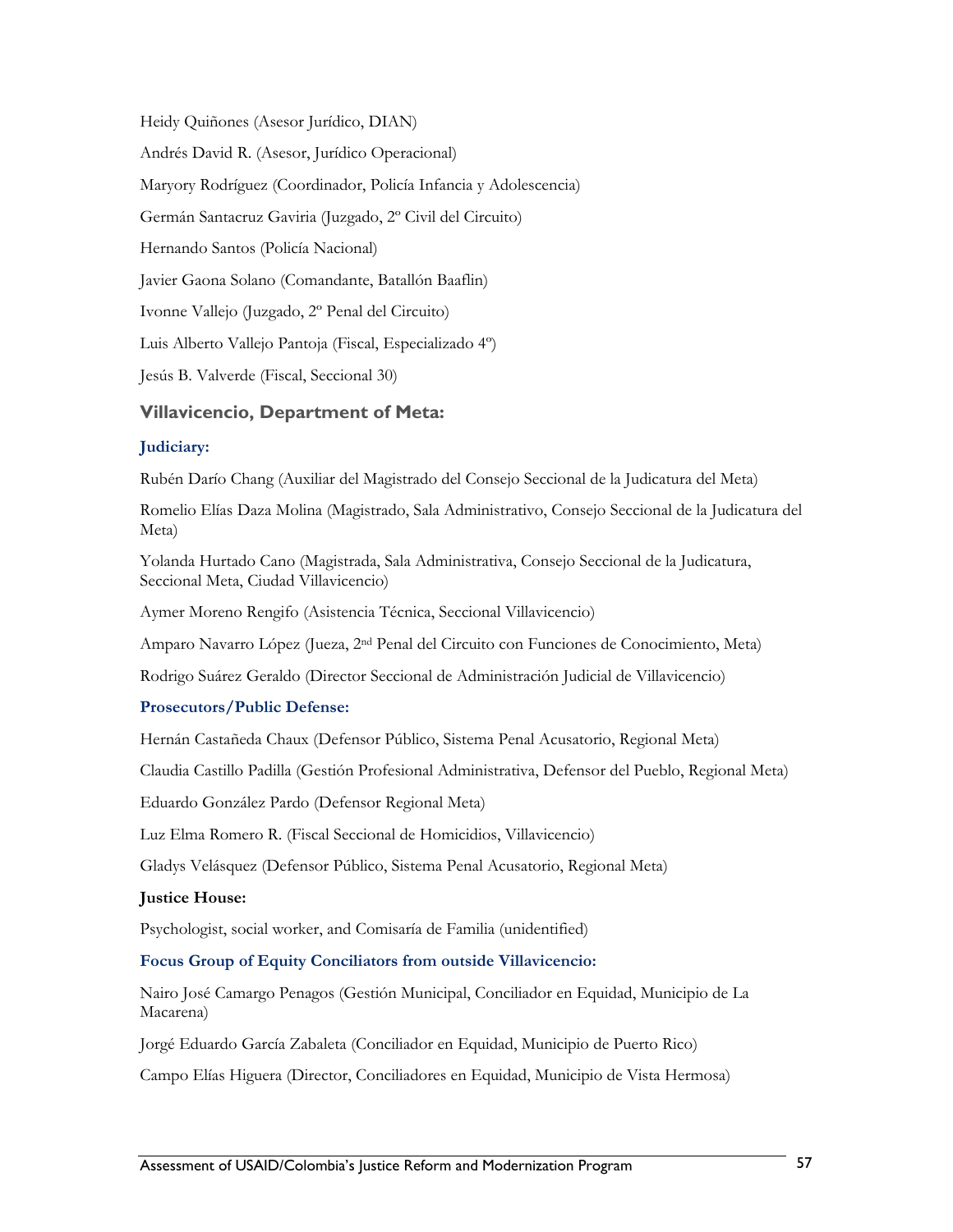#### **Virtual Interviews outside Villavicencio (using courtroom videoconference facilities):**

## **San José (Guaviare):**

- Wilson Álvarez (Secretario del Despacho)
- Edgar Ignacio Gómez Rodríguez (Juez de Conocimiento)
- Ariel Marín (Juez de Garantías)

#### **Puerto Asís (Putumayo):**

- Elías Cordón Arias (Juez Promiscuo del Circuito)
- Alejandro Jurado (Technical Assistant)

#### **Mitú (Vaupés):**

- Darwin Acevedo (Abogado Funcionario del Despacho del Juez)
- Jaime Niño (Juez Promiscuo del Circuito de Mitú)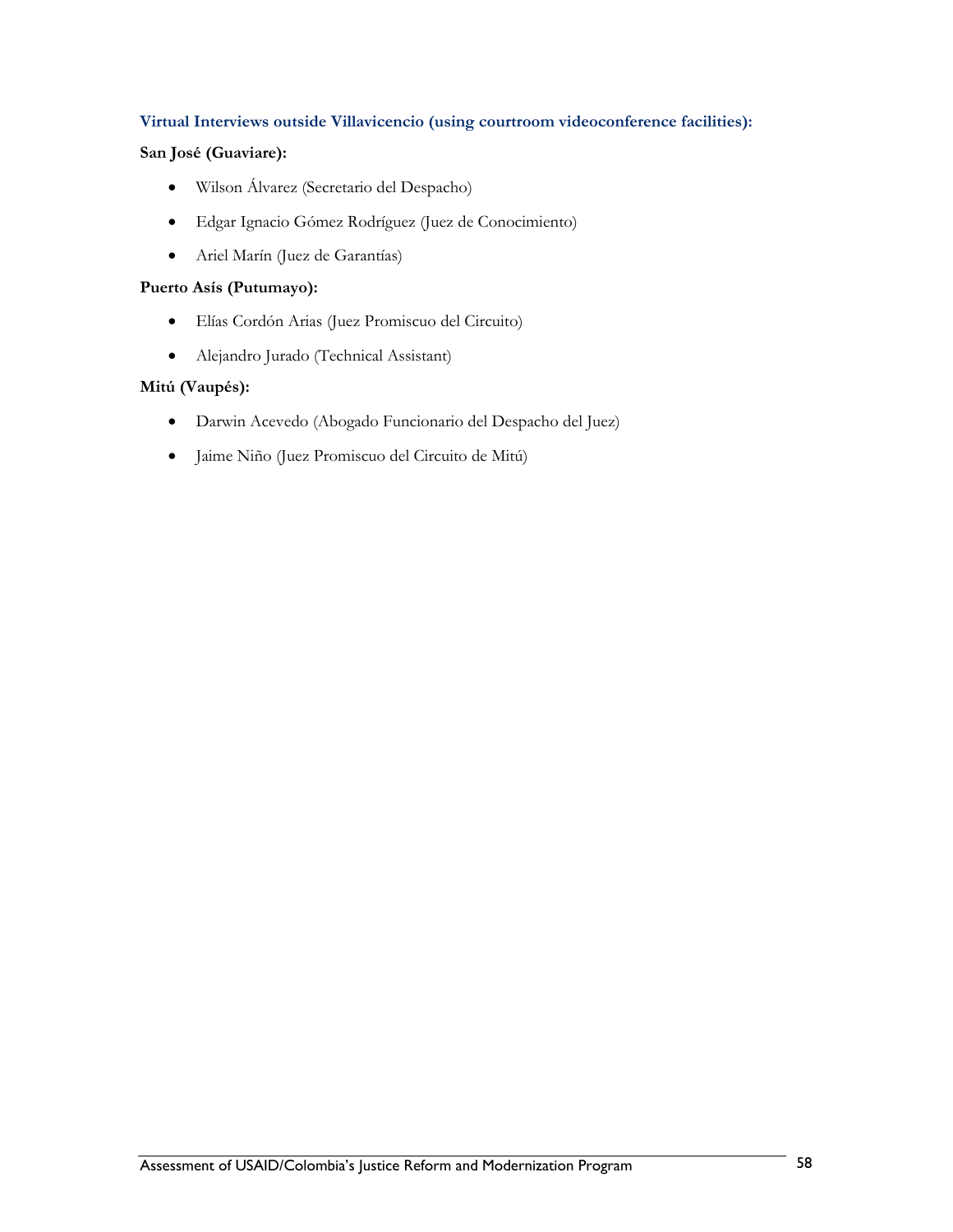# **ANNEX 4: SELECTED BIBLIOGRAPHY**

Barreto Nieto, Luis Hernando, and Sneider Rivera. *Una mirada a la impunidad en el marco del Sistema Penal Oral Acusatorio en Colombia*. Bogotá: Ministerio del Interior y de Justicia, 2009.

Castro, Mauricio and Mauricio Olivera. "Desarrollo de una metodología para la identificación de Necesidades Insatisfechas de Resolución de Conflictos (NIRC)." Bogota, June 13, 2008.

Castro, Mauricio and Mauricio Olivera. "Informe Final: Resultados de la Encuesta de Necesidades Insatisfechas de Resolución de Conflictos (NIRC)." Bogota, June 26, 2008.

Colombia, Ministerio del Interior y de Justicia. "Censo Nacional de Casas de Justicia y Presencia Institucional." 2009.

Colombia, Ministerio del Interior y de Justicia. "Ministro del Interior y de Justicia advirtió que el Sistema Penal Acusatorio esta colapsando por fallas en su implantación." February 16, 2010.

Columbia, Ministerio del Interior y de Justicia and Diza Prime. "Documento Definitivo Entregable del Contrato N° 330 / 2008 Suscrito entre el Ministerio del Interior y de Justicia y Diza Prime." December 2008.

Consejo Superior de la Judicatura. "Informe al Congreso de la Republica 2007-2008."

Consejo Superior de la Judicatura Sala Administrativa. "Sistema Penal Acusatorio: 2 Años de Expedición del Código de Procedimiento Penal." Bogota D.C., September 2006.

Corporación Excelencia en la Justicia. "Coordinación Interinstitucional para el Monitoreo del Sistema Penal Acusatorio: Informe Final." November 2008.

Corporación Excelencia en la Justicia. "Diseño y prueba piloto de un modelo de gestión para la Fiscalía General de la Nación – Seccional de Bogotá." Confidential draft, December 2009.

Corporación Excelencia en la Justicia. "Línea de Base de la Congestión Judicial en la Jurisdicción Ordinaria." Bogota, D.C., December 2007.

Corporación Excelencia en la Justicia. "Sistema de monitoreo y seguimiento a la implementación del Sistema Penal Acusatorio." November 18, 2008.

Davis, Shelton, and Enrique Sanchez. "Indigenous Peoples and Afro-Colombian Communities." In *Colombia: The Economic Foundations of Peace*, edited by Marcelo M. Guigale, Olivier Lafourcade, and Connie Luff, 787 – 823. Washington, DC: The World Bank, 2003.

Defensoría del Pueblo. *Decimosexto Informe del Defensor del Pueblo de Colombia al Congreso de la República.* Imprenta Nacional, Bogota, D.C.: July 2009

Departamento Nacional de Planeación and Dirección de Justicia y Seguridad. "Balance Plan Colombia: 1999-2005." September 2006.

EDF Consulting Inc. "Reportes de Diagnostico de las Áreas de Comunicación: Defensoría del Pueblo, Ministerio del Interior y de Justicia, Procuraduría General de la Nación, Fiscalía General de la Nación." May 2007

Fajardo Sánchez, Luís Alfonso. *Los Invisibles y la Lucha por el Derecho en Colombia: una Mirada Desde las Casas de Justicia*. Bogota, D.C.: Universidad Santo Tomás, Facultad de Derecho, 2006.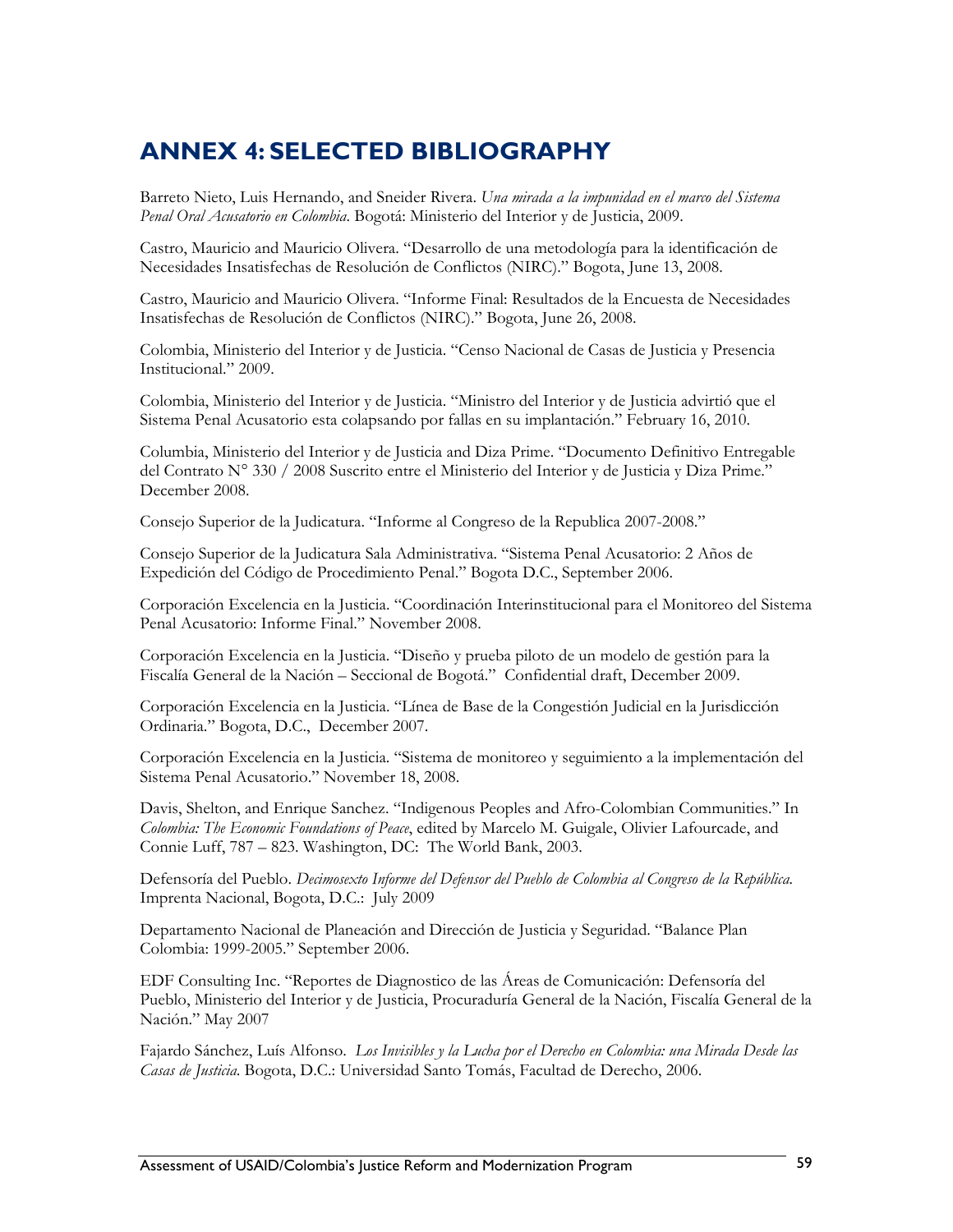FIU and Casals & Associates, Inc. "Aprendizajes y Observaciones sobre el Componente de Sociedad Civil del Programa de Fortalecimiento a la Justicia en Colombia." January 2010.

FIU, Center for the Administration of Justice. "Initial Assessment and Recommendations for Colombia's National Public Defense System." January 2007.

- FIU. "FIU Work Plan May 2006 June 2007."
- FIU. "FIU Work Plan July 2007 June 2008."
- FIU. "FIU Work Plan July 2008 June 2009."
- FIU. "FIU Work Plan July 2009 June 2010."
- FIU. "1st Quarterly Report." July September 2006.
- FIU. "2nd Quarterly Report." August October 2006.
- FIU. "3rd Quarterly Report." November 2006 January 2007.
- FIU. "4th Quarterly Report." February April 2007.
- FIU. "5th Quarterly Report." May July 2007.
- FIU. "6th Quarterly Report." August October 2007.
- FIU. "7th Quarterly Report." November 2007 January 2008.
- FIU. "8th Quarterly Report." February April 2008.
- FIU. "99h Quarterly Report." May July 2008.
- FIU. "109h Quarterly Report." August September 2008.
- FIU. "11th Quarterly Report." October December 2008.
- FIU. "12th Quarterly Report." January March 2009
- FIU. "13th Quarterly Report." April June 2009.

FIU. "14th "Quarterly Report." July – September 2009.

García, Mauricio, ed. *Jueces sin Estado: La justicia colombiana en zonas de conflicto armado*. Bogotá: Siglo del Hombre, 2008.

Isacson, Adam, and Abigail Poe. "After Plan Colombia: Evaluating 'Integrated Action,' the next phase of U.S. assistance." *International Policy Report – Center for International Policy* (December 2009), [http://justf.org/files/pubs/091203\\_col.pdf.](http://justf.org/files/pubs/091203_col.pdf)

Moreno Gómez, Rosa Emilia, and Andrés Hernández Morales. "Informe de hallazgos, recomendaciones y sugerencias*.*" Bogota: September 2008.

Management Systems International, Inc. "Achievements in Building and Maintaining the Rule of Law: MSI's Studies in LAC, E&E, AFR, and ANE," Washington, DC: USAID, 2002.

Nemoga Soto, Gabriel Ricardo. *El estado y la administración de justicia en Colombia.* Ministerio de Justicia, Escuela Judicial "Rodrigo Lara Bonilla," 1988.

Rodríguez Garavito, Cesar. *La Globalización del Estado de Derecho: El neoconstitucionalismo, el neoliberalismo y la transformación institucional en América Latina*. Bogota: Universidad de los Andes, 2008.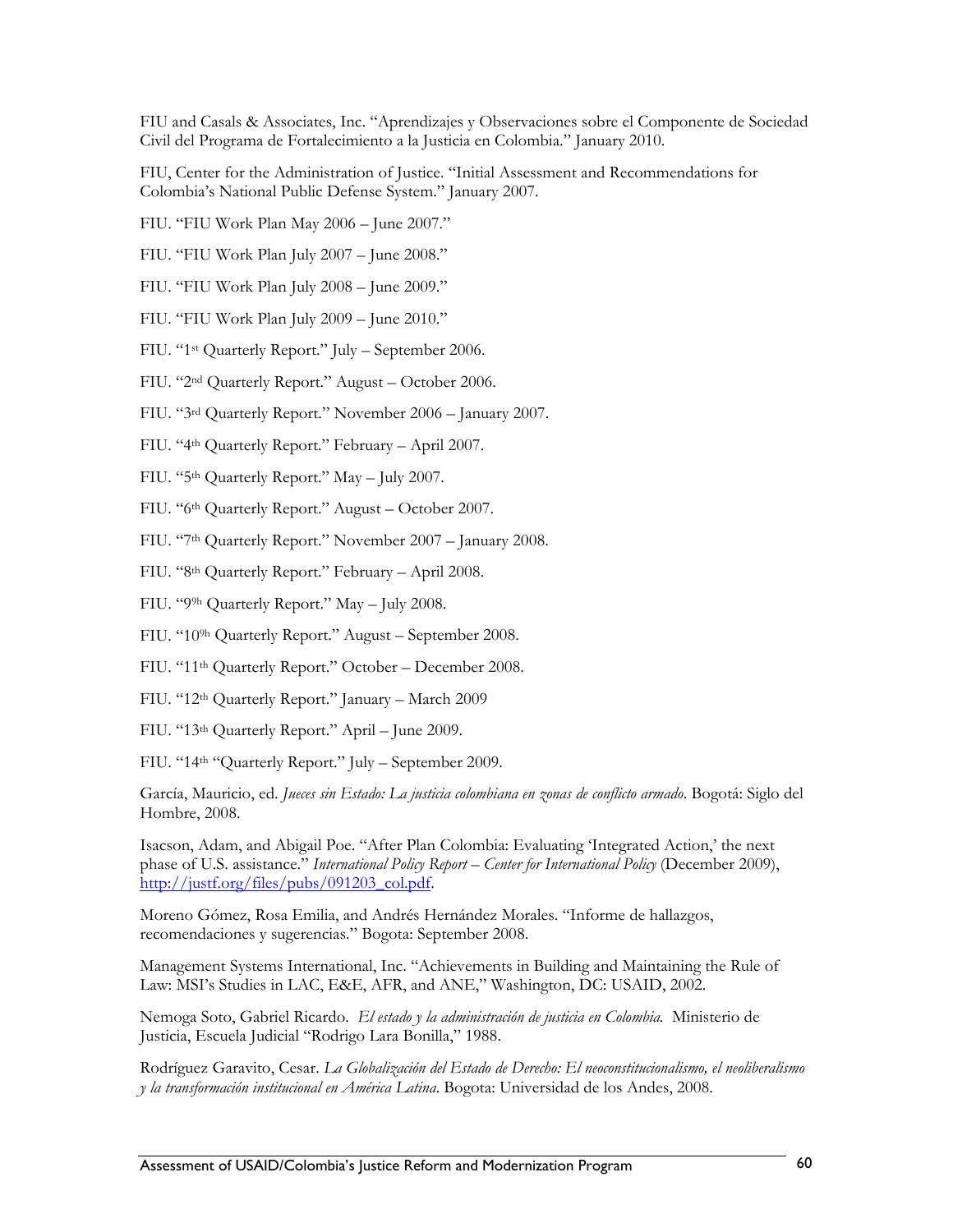Rodríguez Raga, Juan Carlos, and Mitchell A. Seligson. "Cultura política de la democracia en Colombia, 2008: El impacto de la gobernabilidad." Bogota, October 2008.

Roig, J. "Alternative Dispute Resolution Component Evaluation." 2005.

Roig, J. "Programa de Fortalecimiento y Acceso a la Justicia 2001-2004."

Rubio, Mauricio. *Crimen e impunidad. Precisiones sobre la violencia*. Bogotá: Tercer Mundo, 1999.

Santos, Boaventura de Sosa, and Mauricio García Villegas, eds. *El caleidoscopio de las justicias en Colombia: Análisis socio-jurídico*. Bogota: Siglo del Hombre and Universidad de los Andes, 2001.

SyMa. "Fortalecimiento del Instituto de Estudios del Ministerio Público LEMP." December 17, 2008.

United States Agency for International Development. "Audit of USAID/Colombia's Human Rights Program." March 6, 2009.

United States Agency for International Development. "Concept Paper for USAID Consultation with Colombian and International Civil Society Organizations." [http://pdf.usaid.gov/pdf\\_docs/PNADF374.pdf](http://pdf.usaid.gov/pdf_docs/PNADF374.pdf).

United States Agency for International Development. **"**Informe Observatorio de Oralidad de los Juzgados Pilotos del Trabajo y Seguridad Social." February 4, 2009.

United States Agency for International Development. "USAID Consultation with Colombian Civil Society Organizations Regarding the 2006 – 2010 Human Rights Program: Conclusions and Recommendations." January 2006. [http://pdf.usaid.gov/pdf\\_docs/PNADF376.pdf.](http://pdf.usaid.gov/pdf_docs/PNADF376.pdf)

United States Agency for International Development. "USAID Consultation with International Civil Society Organizations Regarding the 2006 – 2010 Human Rights Program: Conclusions and Recommendations." January 2006. [http://pdf.usaid.gov/pdf\\_docs/PNADJ707.pdf](http://pdf.usaid.gov/pdf_docs/PNADJ707.pdf)

United States Agency for International Development and Checchi and Company Consulting, Inc. "Colombia Administration of Justice Program (2001-2006): Final Report." 15 September 2006. [http://pdf.usaid.gov/pdf\\_docs/PDACH987.pdf.](http://pdf.usaid.gov/pdf_docs/PDACH987.pdf)

United States Agency for International Development and Democracy International, Inc. "Evaluation of USAID Human Rights Program in Colombia: Final Report." January 2009.

United States Agency for International Development and DevTech Systems, Inc. "Gender Assessment: USAID/Colombia." August 2007.

United States Agency for International Development and FIU. "Justice Reform and Modernization Program Contract." May 16, 2006.

United States Agency for International Development, FIU, and Universidad Del Tolima et al. "Revisión y Evaluación de la Puesta en Marcha y Desarrollo del Modelo Regional de Casa de Justicia y Paz del Sur del Tolima." 2007.

United States Agency for International Development and Management Systems International, Inc. "Colombia Democracy and Governance Assessment." June 2006.

United States Department of State, Bureau of Democracy, Human Rights, and Labor. "2008 Human Rights Reports: Colombia." February 25, 2009. [http://www.state.gov/g/drl/rls/hrrpt/2008/wha/119153.htm.](http://www.state.gov/g/drl/rls/hrrpt/2008/wha/119153.htm)